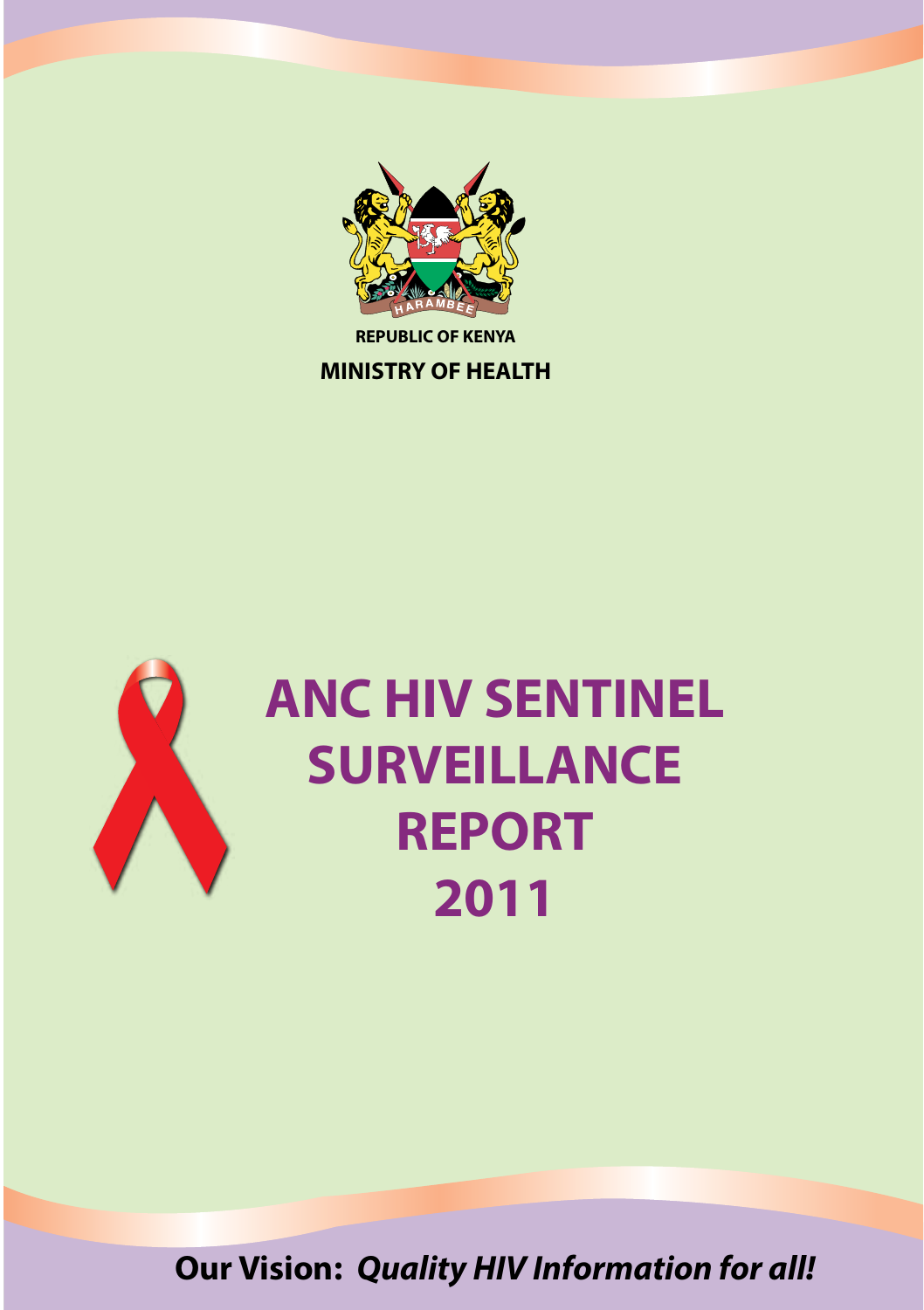# **Sentinel Surveillance for HIV and syphilis INFECTION AMONG PREGNANT WOMEN from Antenatal clinics in Kenya**

**2011**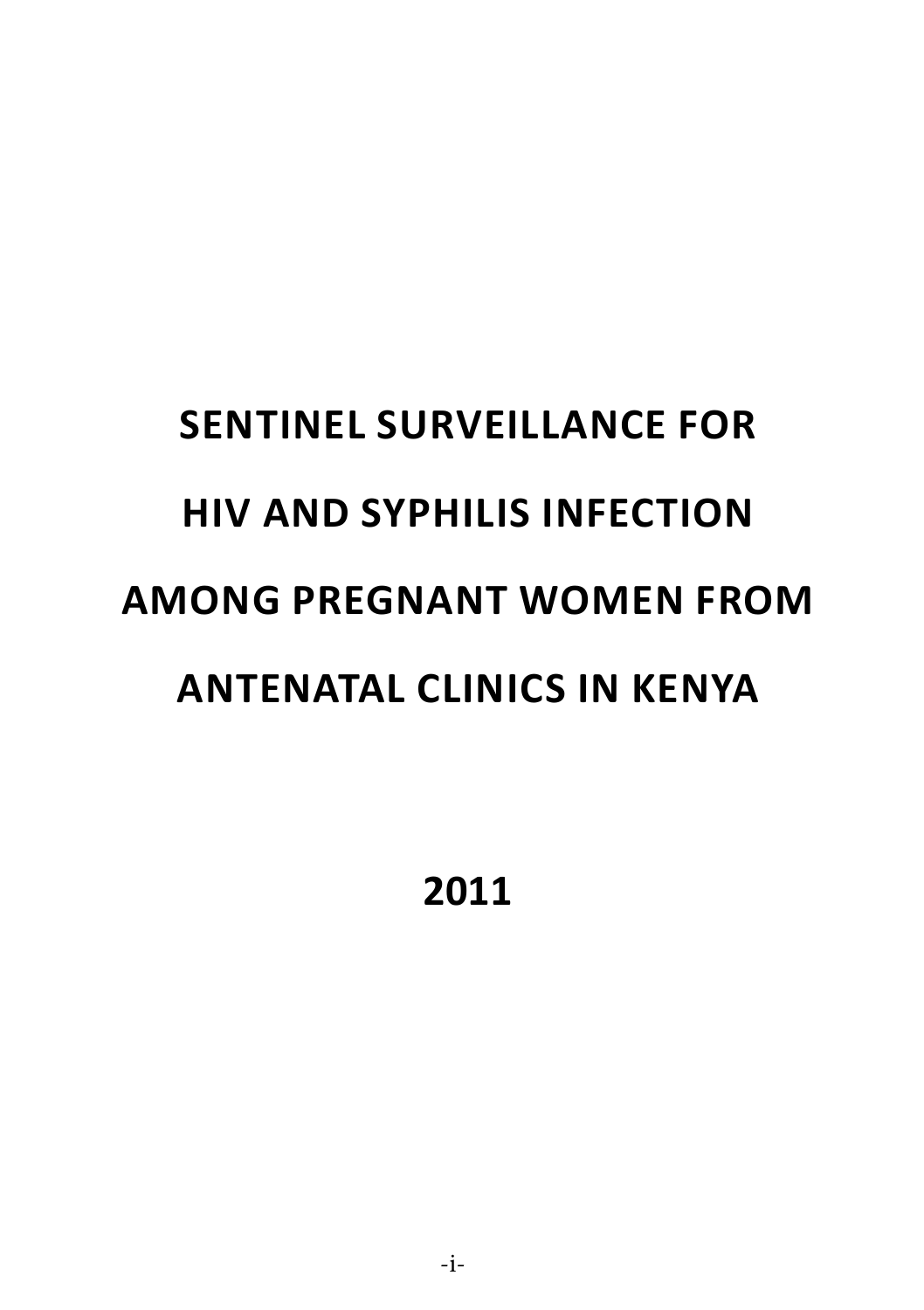# **Recommended citation:**

National AIDS and STI Control Program. 2011. *Sentinel surveillance* 

*for HIV and Syphilis infection among pregnant women from antenatal* 

*clinics in Kenya, 2011.* NASCOP: Nairobi, Kenya.

This report can be accessed online from www.nascop.or.ke/3d

Further details on this report can also be gotten from:

**Head@nascop.or.ke and 3d@nascop.or.ke**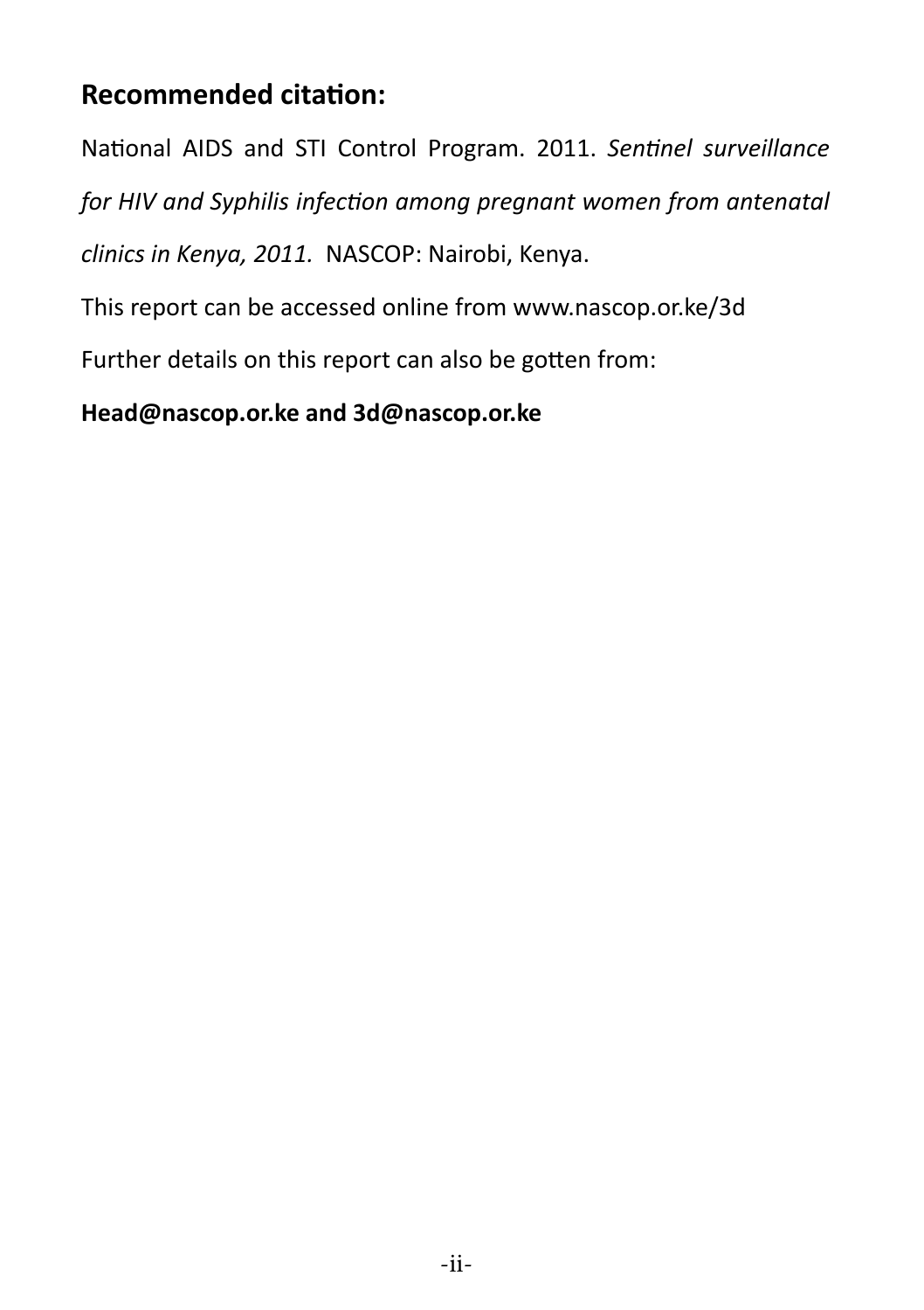# **Acronyms**

| <b>AIDS</b>   | Acquired Immunodeficiency Disease Syndrome          |
|---------------|-----------------------------------------------------|
| <b>ANC</b>    | <b>Antenatal Clinic</b>                             |
| ART           | Antiretroviral Therapy                              |
| <b>CDC</b>    | <b>Centers for Disease Control and Prevention</b>   |
| <b>DASCO</b>  | <b>District AIDS and STI Coordinator</b>            |
| <b>DBS</b>    | Dry Blood Spot                                      |
| <b>ELISA</b>  | Enzyme Linked Immunosorbent Assay                   |
| <b>HIV</b>    | Human Immunodeficiency Virus                        |
| <b>HIVDR</b>  | Human Immunodeficiency Virus drug resistance        |
| <b>KAIS</b>   | Kenya AIDS Indicator Survey                         |
| <b>MOH</b>    | Ministry of Health                                  |
| <b>NASCOP</b> | National AIDS and STIs Control Programme            |
| <b>NHRL</b>   | National HIV Reference Laboratory                   |
| <b>PMTCT</b>  | Prevention of Mother to Child Transmission (of HIV) |
| <b>RPR</b>    | Rapid Plasma Reagent                                |
| SS            | Sentinel surveillance                               |
| <b>SSA</b>    | Sub-Saharan Africa                                  |
| <b>STI</b>    | Sexually transmitted infections                     |
| <b>UAT</b>    | <b>Unlinked Anonymous Testing</b>                   |
| <b>VCT</b>    | <b>Voluntary Counseling and Testing</b>             |
| <b>VDRL</b>   | Venereal Disease Research Laboratory                |
| <b>WHO</b>    | World Health Organization                           |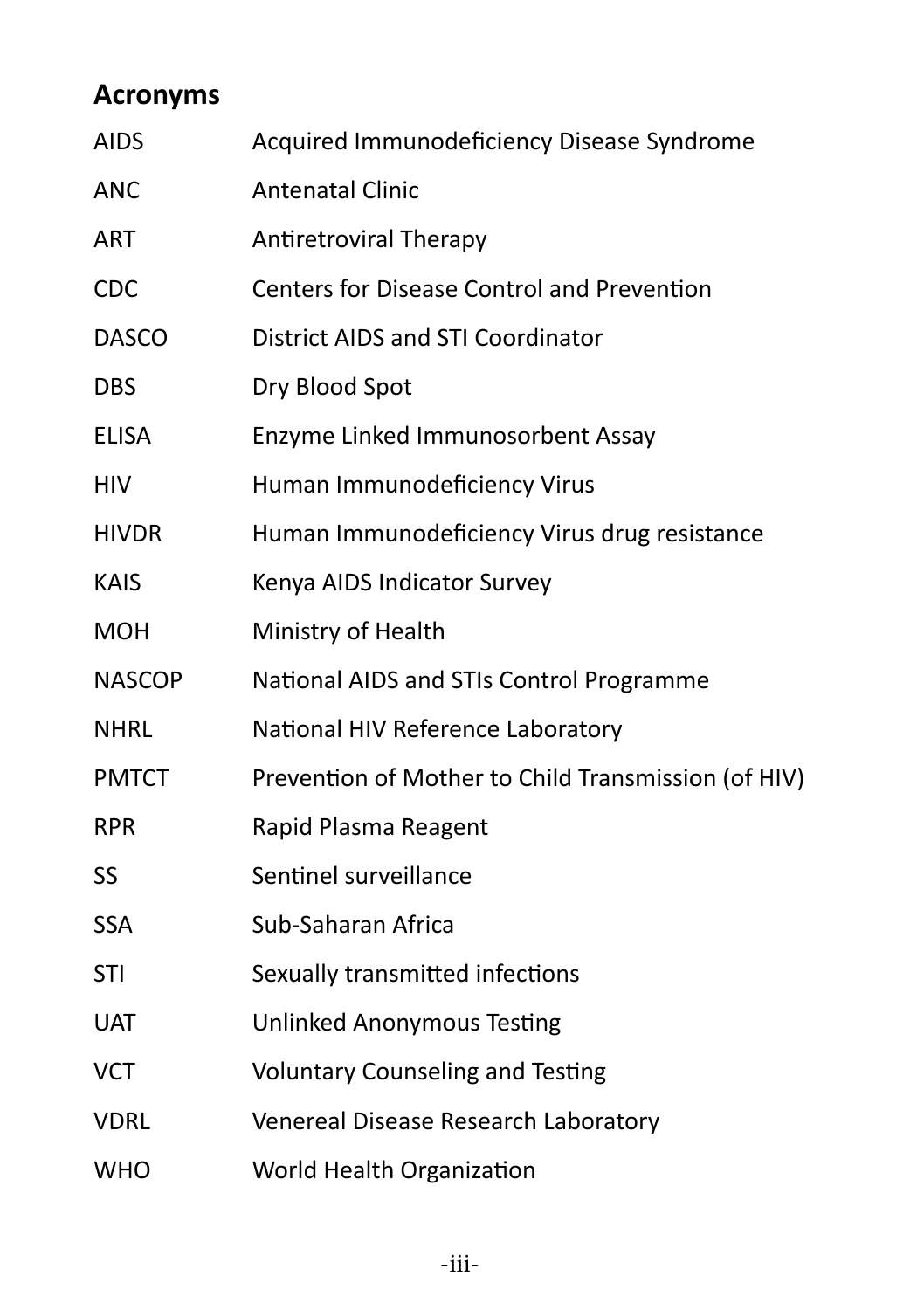# **Acknowledgement**

The strategic information management unit (SIMU) within NASCOP wishes to acknowledge the following officers who oversaw the trainings, supervisions, sample and data collection and processing for the 2011 round of sentinel surveillance.

| Cecilia Wandera (M&E), David Njogu &     |                     |
|------------------------------------------|---------------------|
| Franklin Kitheka (NHRL)                  | : Coast Region      |
| Naomi Shiyonga, Sophie Mwanyumba &       |                     |
| <b>Risper Sewe(NHRL)</b>                 | : Central           |
| Cecilia Wandera & Boniface Isindu (M&E), |                     |
| Caleb Ochieng(NHRL)                      | : Western/Nyanza    |
| Catherine Njogu (M&E), Alice             |                     |
| Ngoni & Japhet Gituku (NHRL)             | : Nairobi           |
| Julius Mutiso & John Wanyungu (M&E),     |                     |
| Edward Musau & Omar Abdi (NHRL)          | : Rift Valley       |
| Hussein Abdi (CDC-KEMRI), John Mwihia    |                     |
| (NPHLS)                                  | : Barcodes          |
| Judy Wambui & Lucy Kanyara (KEMRI Lab)   | : Quality Assurance |

Special thanks goes to the data management team at NASCOP comprised of Javan Okello, Jackson Mulungye, Zipporah Kinyoe, Malyun Abbas and Lance Ndumari who did the double data entry, cleaning and manning of the receiving desk. And also to Cecilia Wandera for coordinating the entire exercise from the SIMU team.

Special mention is also given to the site teams comprised of nurses working at ANC and the lab tech from the various sentinel sites that made the data and sample collection possible and not to leave out the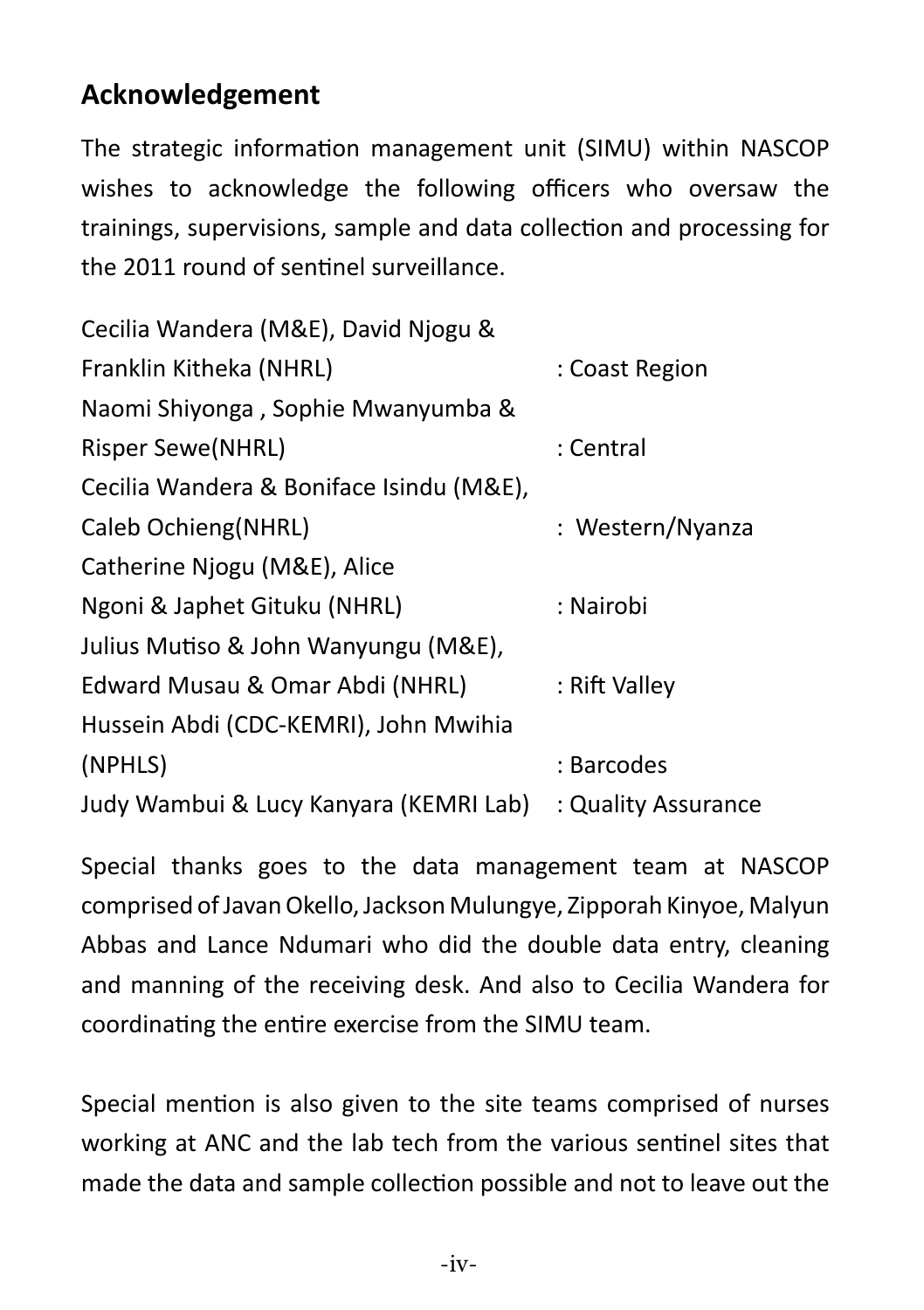clients seeking ANC services at the sites.

Additionally we must also thank Amin Hassan and Andrea Kim (Senior Surveillance technical advisor at NASCOP) for preparing and editing the final report respectively. Not to exclude the technical contribution provided by surveillance sub-committee of the M&E TWG at NASCOP.

Special gratitude is also given to CDC Kenya (T. Oluoch and K. Robinson), WHO Kenya (Dr. R. Mpazanje), NACC (Dr. P. Mureithi) and NASCOP Heads (Dr. I. Mohammed, Dr. N. Muraguri/ Dr W. Maina) for providing extensive technical support during the planning and implementation of the 2011 round of sentinel surveillance.

We also acknowledge the financial support provided by CDC Kenya (Procurement, Training, sample and data collection), UNHCR (Data entry, sample processing and report writing).

Lastly, we also wish to acknowledge the enormous technical leadership provided by both Dr. Davies O. Kimanga (M&E Manager) and Mr. Mamo Umuro (NHRL Manager) who oversaw the planning, implementation and report writing process for the 2011 round of sentinel surveillance.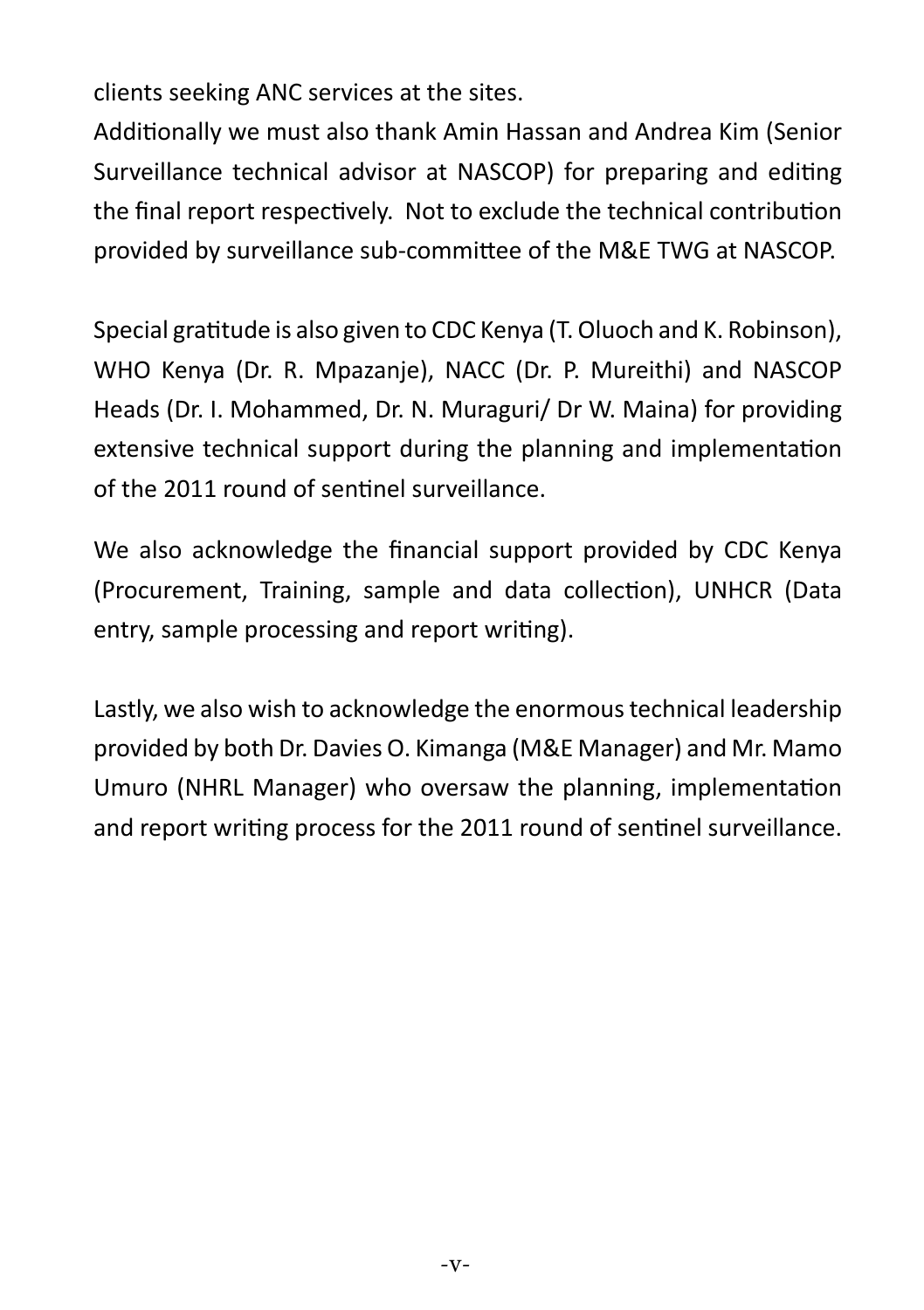#### **Foreword**

The National AIDS and STI Control Program (NASCOP) have used antenatal care (ANC) sentinel surveillance (SS) data to justify and plan the expansion of HIV prevention, care and treatment services for approximately two decades now. Although methodologies have evolved, the continuity of these data has proved to be of value in monitoring epidemic trends of HIV over time.

This report presents findings from the 2011 round of SS carried out in Kenya. Like in previous years, the main objective of this round of SS was to describe the prevalence and trend of HIV and syphilis infection in Kenya. In addition, the report also describes and compares the prevalence of HIV and syphilis infection between the general and the refugee population. More emphasis was also laid on the recruitment of known HIV-positive pregnant women in this round of SS.

The survey recruited pregnant women from 43 ANC clinics distributed throughout the country and 4 ANC clinics situated in designated refugee camps in Kenya. A cumulative total of 15,149 pregnant women were recruited. The overall prevalence of HIV infection in the general population (7.6% [95% C.I,  $7.1 - 8.0$ ]) was ten-fold more than that in the refugee population  $(0.8 \, 195\% \, C.I. \, 0.4 - 1.4]$ ). In contrast, the prevalence of syphilis infection in the refugee population (0.8 [95% C.I,  $0.4 - 1.4$ ) was six-fold more than that in the general population (0.2)  $[95\%$  C.I,  $0.1 - 0.3]$ ).

The observed overall HIV prevalence estimate in this round of SS was substantially higher compared to that reported in the last SS exercise  $(6.2\%$  [95% C.I, 5.8 – 6.6]). This difference can largely be explained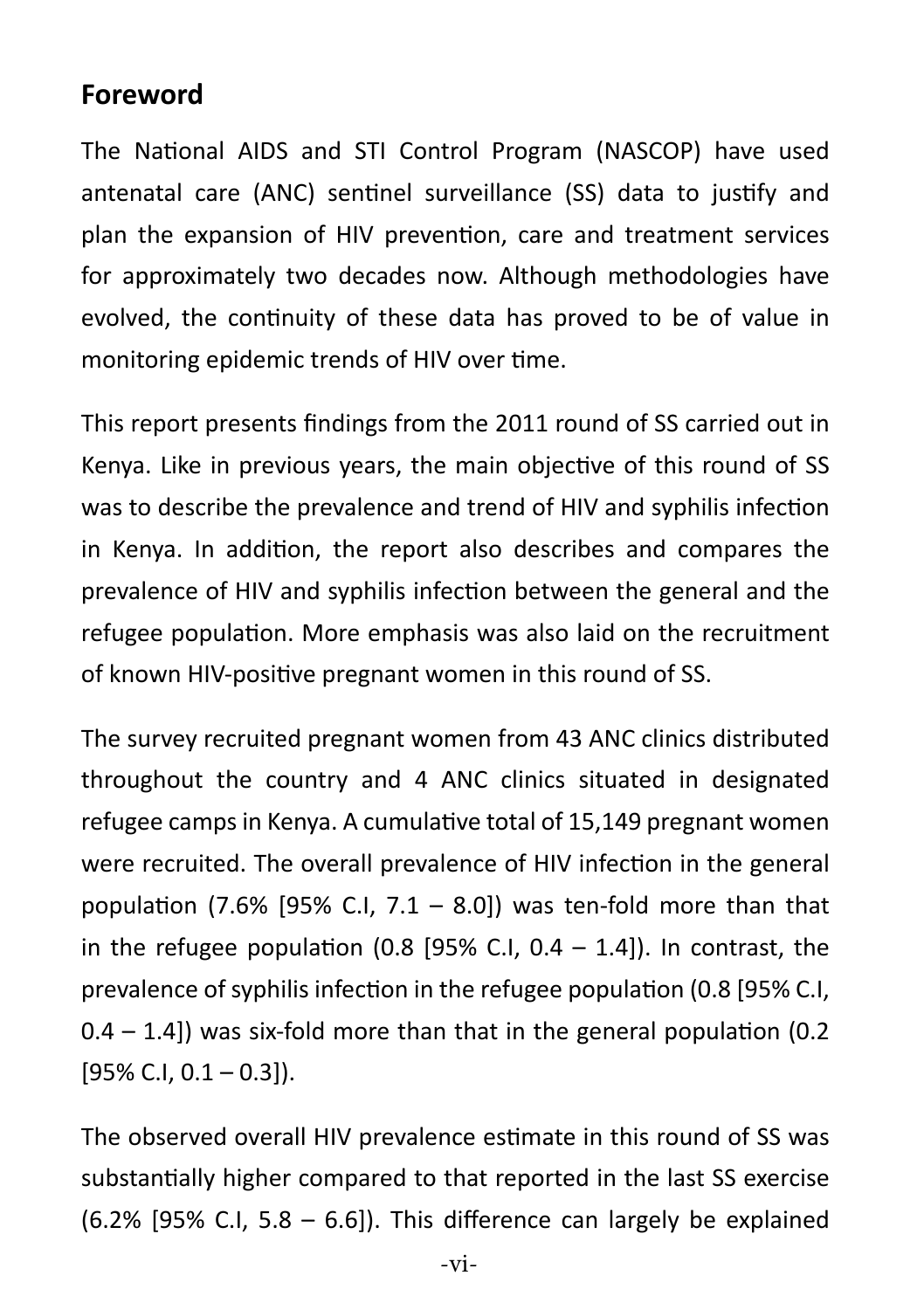by the inclusion on known HIV positive women in this year's round of SS. Indeed, excluding known HIV positive women from the analysis resulted to an overall prevalence estimate of 5.9% (95% C.I, 5.5 – 6.3), with no substantial difference when compared to that reported in the last SS exercise.

While the data suggests that the HIV epidemic in the country has largely stabilized, an increase in the prevalence of HIV was observed in some sub-populations: the older (35-49 years) age group, presenting with more than three pregnancies and separated/widowed/divorced women, suggesting an increased survival and a cohort effect. The HIV prevalence was also on an increasing trend in Nyanza province. Strong evidence of a decline in the prevalence of syphilis infection in Kenya was also observed.

Although a good agreement was observed between reported HIV PMTCT and SS results, a validity assessment of the two results suggests that two out of every five HIV infected pregnant women were reported as HIV negative in the PMTCT results.

In summary, the 2011 round of SS reports that the HIV epidemic in Kenya has largely stabilized over the past half a decade. Of good note is the declining trend in the prevalence of syphilis infection in the general population. As a result of the massive public health interventions against the epidemic, HIV infected individuals are now living longer, as has been demonstrated by the increased survival and the cohort effect. Importantly, exclusion of known positive from surveillance program has been shown to have a potential of grossly underestimating the overall prevalence of HIV infection in a population. While HIV infection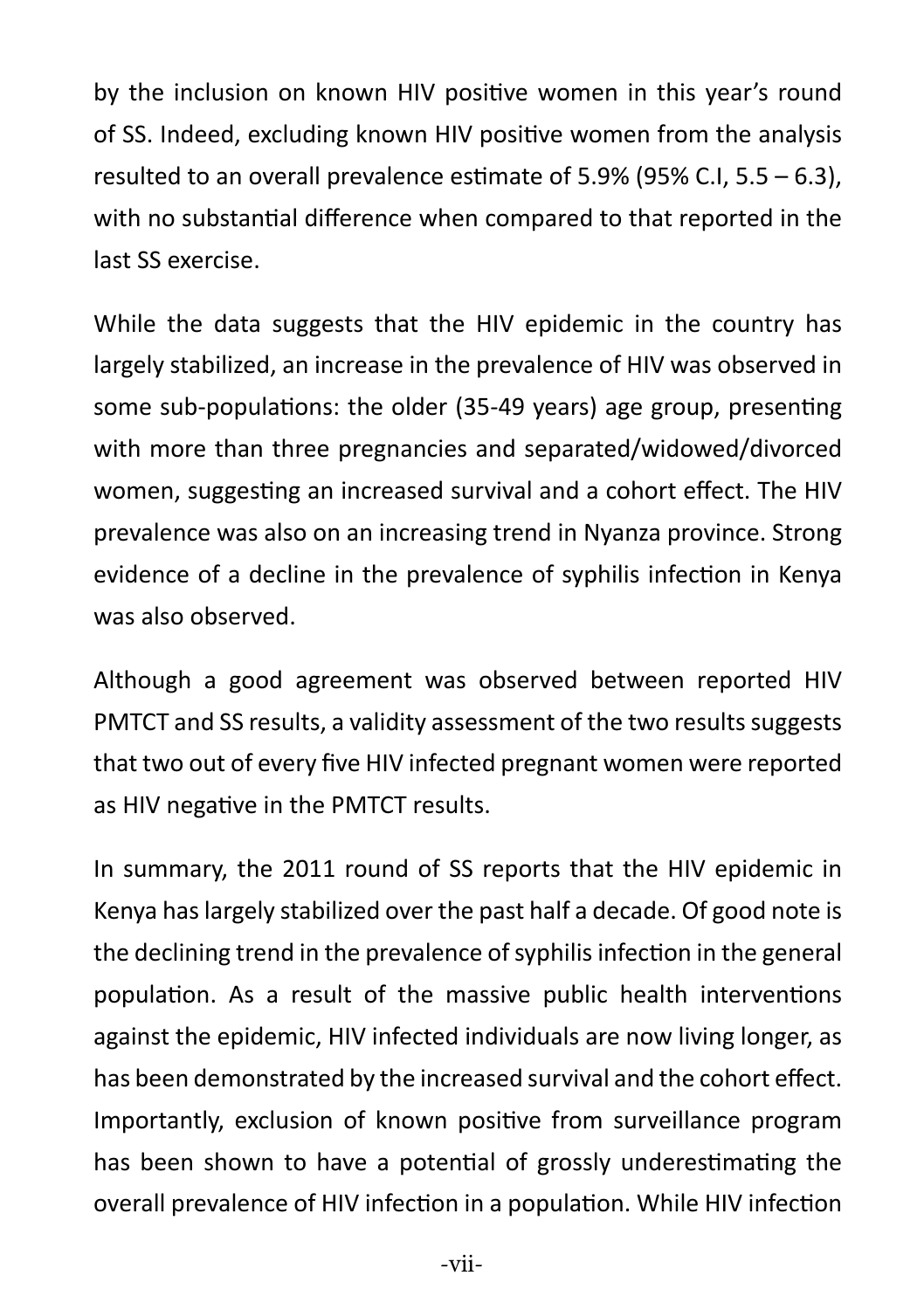remains low in the refugee population, the prevalence of syphilis was found to be unexpectedly high. Amongst the refugee population, a syphilis screening and treatment programme is warranted to prevent perinatal transmission and to reduce the risk of syphilis as a cofactor for HIV transmission**.** Further investigations are also warranted to understand the disparity observed between reported PMTCT and the SS DBS results.

#### **Key Findings and Program Implications**

- While the prevalence of HIV infection among pregnant women in the general population was 7.6%, that in the refugee population was 0.8%. The low prevalence in the refugee population is a good reflection of the prevalence of HIV from the refugee's countries of origin and the neighbouring North eastern region.
- **The observed prevalence of HIV infection in this years' survey was** substantially higher, compared to that reported in the most recent sentinel survey of 2010. This difference is largely explained by the inclusion of known HIV positive women in the present survey. Exclusion of known positives may therefore substantially underestimate the true prevalence of HIV infection in national surveys.
- HIV prevalence was highest in Nyanza province (17.9%) and lowest in North Eastern province (1.4%). An increase in the prevalence of HIV infection over time is also reported from Nyanza province only.
- Of note is the increasing trend in the prevalence of HIV infection in the older generation, with higher number of pregnancies and separated/ divorced/widowed women. This may suggest that HIV infected patients are now living longer and healthier lives, which may be attributed to the scale up of antiretroviral therapy among other public health interventions.
- Persisting disparities between reported PMTCT and DBS sentinel surveillance results are also reported. Investigations are needed to understand the origin and extent of these disparities.
- In contrast, the prevalence of syphilis infection among the refugee population was 0.8% while that in the general population was 0.2%. Syphilis was also found to be a strong cofactor for HIV infection. Interventions targeted at syphilis screening and treatment programmes amongst the refugee population are therefore warranted.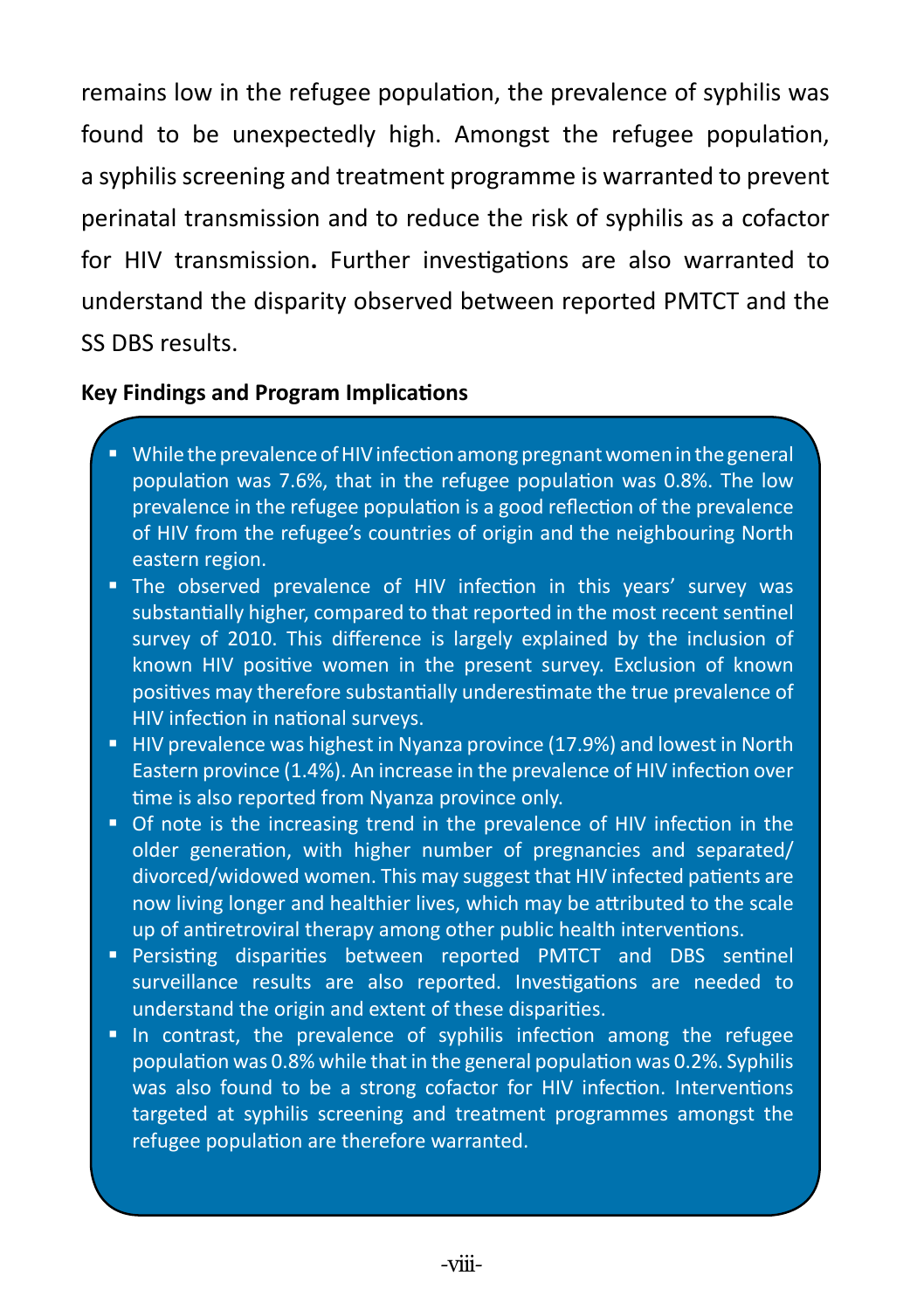# **Table of Contents**

|          | Acronyms ii                                    |  |
|----------|------------------------------------------------|--|
|          |                                                |  |
| Foreword |                                                |  |
|          |                                                |  |
|          |                                                |  |
|          |                                                |  |
| 1.0      |                                                |  |
| 2.0      |                                                |  |
| 2.1      |                                                |  |
| 2.2      |                                                |  |
| 3.0      |                                                |  |
| 3.1      |                                                |  |
| 3.2      |                                                |  |
| 3.3      |                                                |  |
| 3.4      |                                                |  |
| 3.5      |                                                |  |
| 3.6      |                                                |  |
| 3.7      |                                                |  |
| 4.0      |                                                |  |
| 4.1      |                                                |  |
| 4.1.1    |                                                |  |
| 4.1.2    | Prevalence and correlates of HIV infection  18 |  |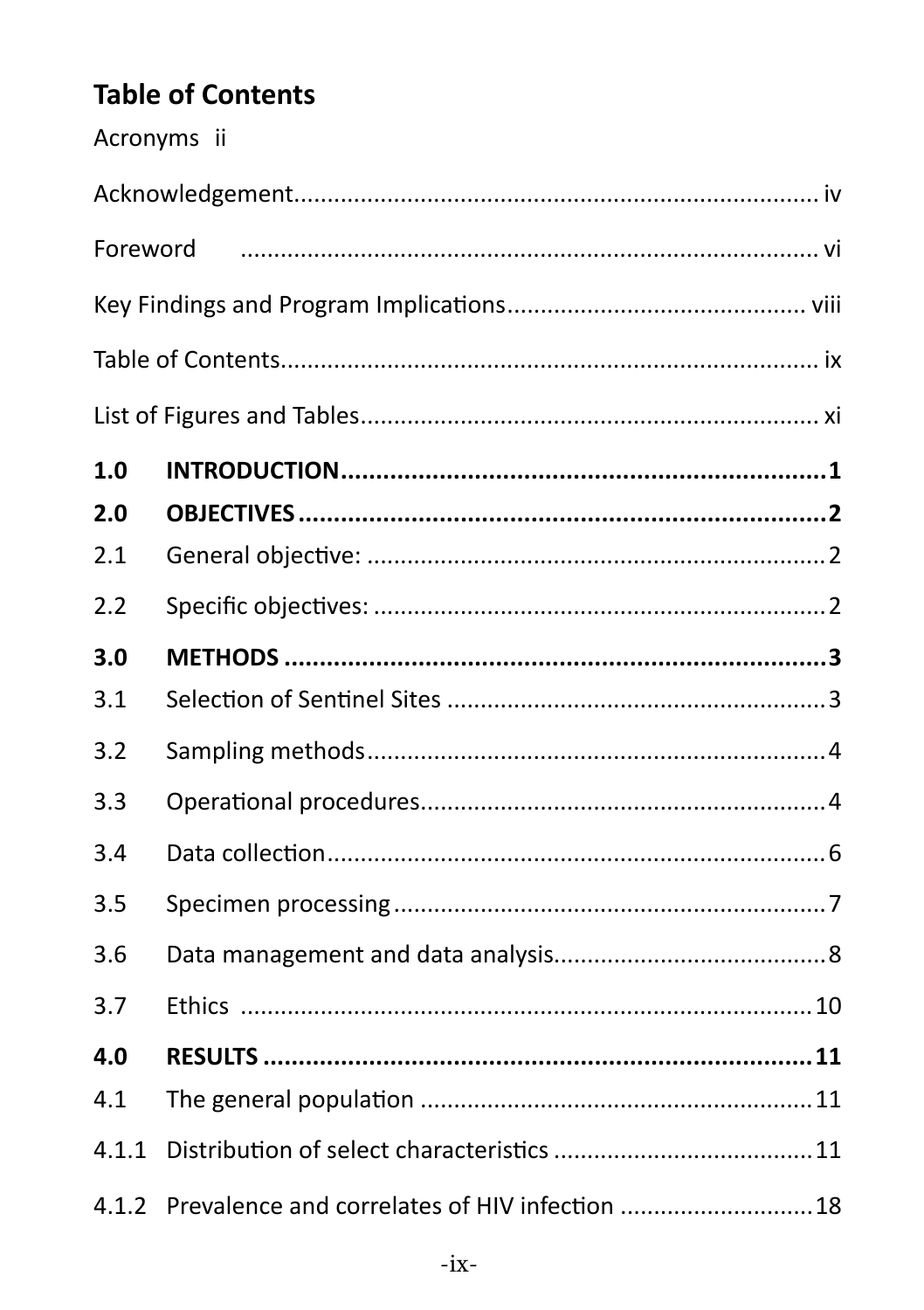| 4.1.4   | Comparison of PMTCT and SS results of HIV infection29                  |  |
|---------|------------------------------------------------------------------------|--|
| 4.1.5   | Prevalence and correlates of syphilis infection 31                     |  |
| 4.1.6   | Temporal trends in the prevalence of syphilis infection 39             |  |
| 4.2     |                                                                        |  |
| 4.2.1   |                                                                        |  |
| 4.2.2   |                                                                        |  |
| 5.0     |                                                                        |  |
| 5.1     |                                                                        |  |
| 5.2     |                                                                        |  |
| 6.0     |                                                                        |  |
| 7.0     |                                                                        |  |
|         |                                                                        |  |
|         |                                                                        |  |
|         | Annex 3: HIV infection in pregnant women attending ANC in Kenya,       |  |
|         | Annex 4: Site specific SS HIV prevalence (1990 - 2011).  62            |  |
| (2011). | Annex 5: A list of the 43 sites and their site-specific HIV prevalence |  |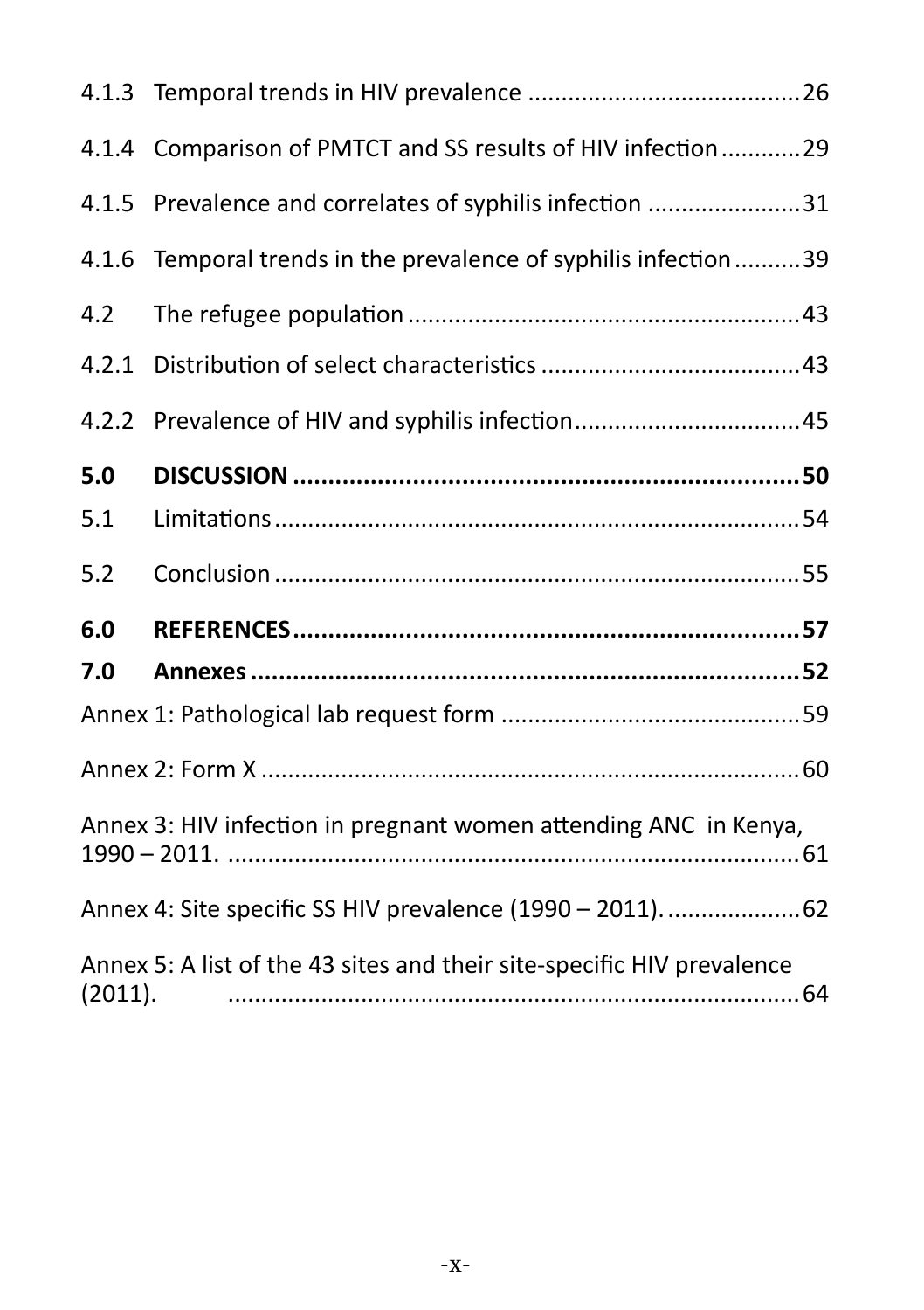# **List of Figures and Tables**

# **List of Figures**

| Figure 1: HIV testing algorithm adopted for the 2011 ANC SS round in |
|----------------------------------------------------------------------|
|                                                                      |
| Figure 2: Graph showing the distribution of pregnant women by age    |
|                                                                      |
| Figure 3: Graph showing distribution of pregnant women women by      |
| Figure 4: Graph showing distribution of pregnant women by level of   |
| Figure 5: Graph showing distribution of pregnant women by gravidity  |
| Figure 6: Graph showing the prevalence of HIV infection by age group |
| Figure 7: Graph showing the prevalence of HIV infection by gravidity |
| Figure 8: Graph showing the prevalence of HIV infection by province  |
| Figure 9: Graph showing temporal trend in HIV infection over four    |
| Figure 10: Comparison of HIV prevalence from PMTCT and SS DBS        |
| Figure 11: Graph showing the prevalence of syphilis by level of      |
| Figure 12: Graph showing temporal trend in syphilis infection over   |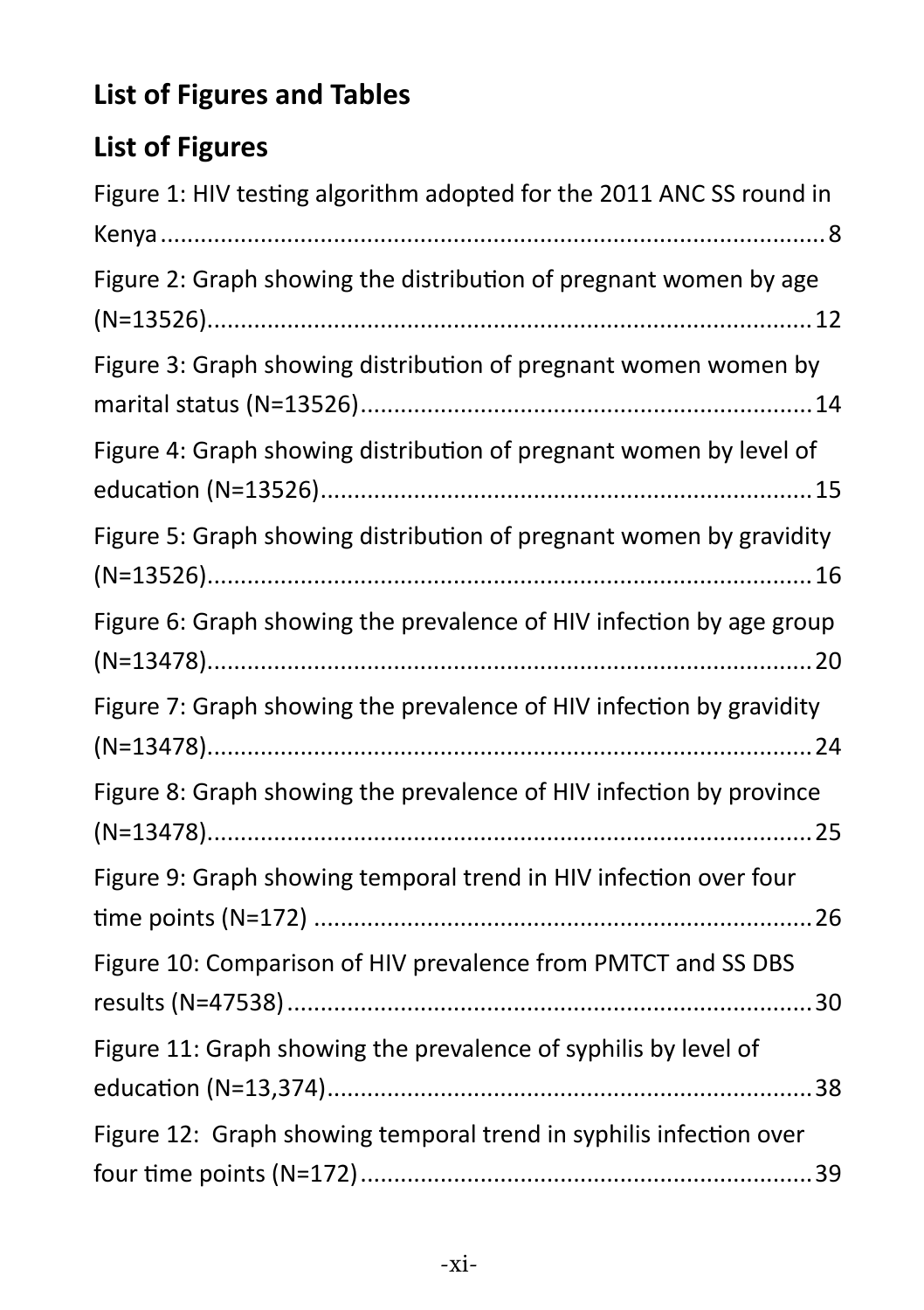# **List of Tables**

| Table 1: Socio-demographic characteristics amongst pregnant women        |
|--------------------------------------------------------------------------|
|                                                                          |
| Table 2: A list of the 43 sites by province and site specific HIV        |
|                                                                          |
| Table 3: Prevalence and correlates of HIV infection amongst pregnant     |
|                                                                          |
| Table 4: Trends in the pooled prevalence of HIV infection among          |
|                                                                          |
| Table 5: Validity and reliability of reported PMTCT when compared to     |
|                                                                          |
| Table 6: A list of the 43 sites by province and site specific prevalence |
|                                                                          |
| Table 7: Prevalence and correlates of syphilis infection amongst         |
|                                                                          |
| Table 8: Trends in the pooled prevalence of syphilis infection among     |
|                                                                          |
| Table 9: Socio-demographic characteristics of pregnant women from        |
|                                                                          |
| Table 10: Prevalence of HIV and syphilis amongst pregnant women          |
|                                                                          |
| Table 11: Comparison of HIV and syphilis infection in pregnant           |
|                                                                          |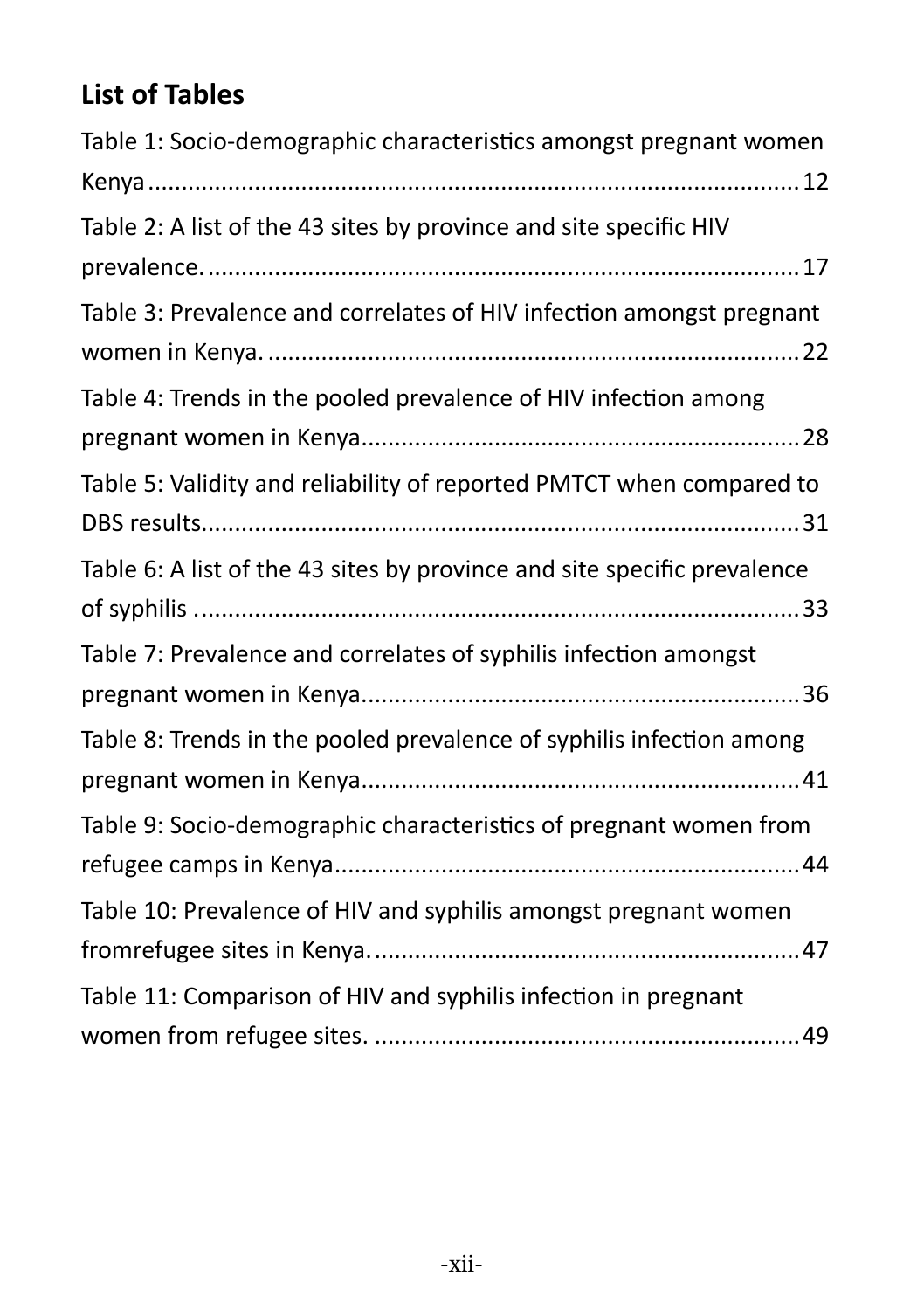#### **INTRODUCTION 1.0**

HIV/AIDS continues to present a major public health challenge in Sub-Saharan Africa (SSA) where the epidemic is home to an estimated 22.4 million people - around two thirds of people living with HIV globally <sup>1</sup>. In an attempt to monitor trends in the epidemic and provide information on the effectiveness of preventive and control measures, the World Health Organization (WHO) recommends national HIV surveillance programmes<sup>2</sup>.

Sentinel Surveillance (SS) programmes conducted in Antenatal Clinics (ANC) have been used by governments and development partners to plan and monitor national HIV response. These programmes have become standard data elements for national projections and international reporting. In some countries, in the absence of better population-based data sources, data from pregnant women attending ANC has evolved over time into proxy estimates of general population prevalence<sup>3</sup>. Not only are pregnant women considered a good proxy for the general population, they are also fairly easy to access: most use antenatal clinic (ANC) services during their pregnancies and, in that context, blood may be drawn for routine testing.

The Kenyan National AIDS and STI Control Programme (NASCOP), under the Ministry of Health (MOH), have used ANC SS data to justify and plan the expansion of HIV prevention, care and treatment services for approximately two decades now. Although methodologies have evolved over time, the continuity of these data has proved to be of value in monitoring epidemic trends of HIV over time.

ANC SS was first rolled out in the country within 13 sites in 1990. Since then, these sites have increased in time and have seen the network of national surveillance sites grow substantially to 43 active ANC SS sites by the end of 2011. Sites have been selected to provide representation at the national level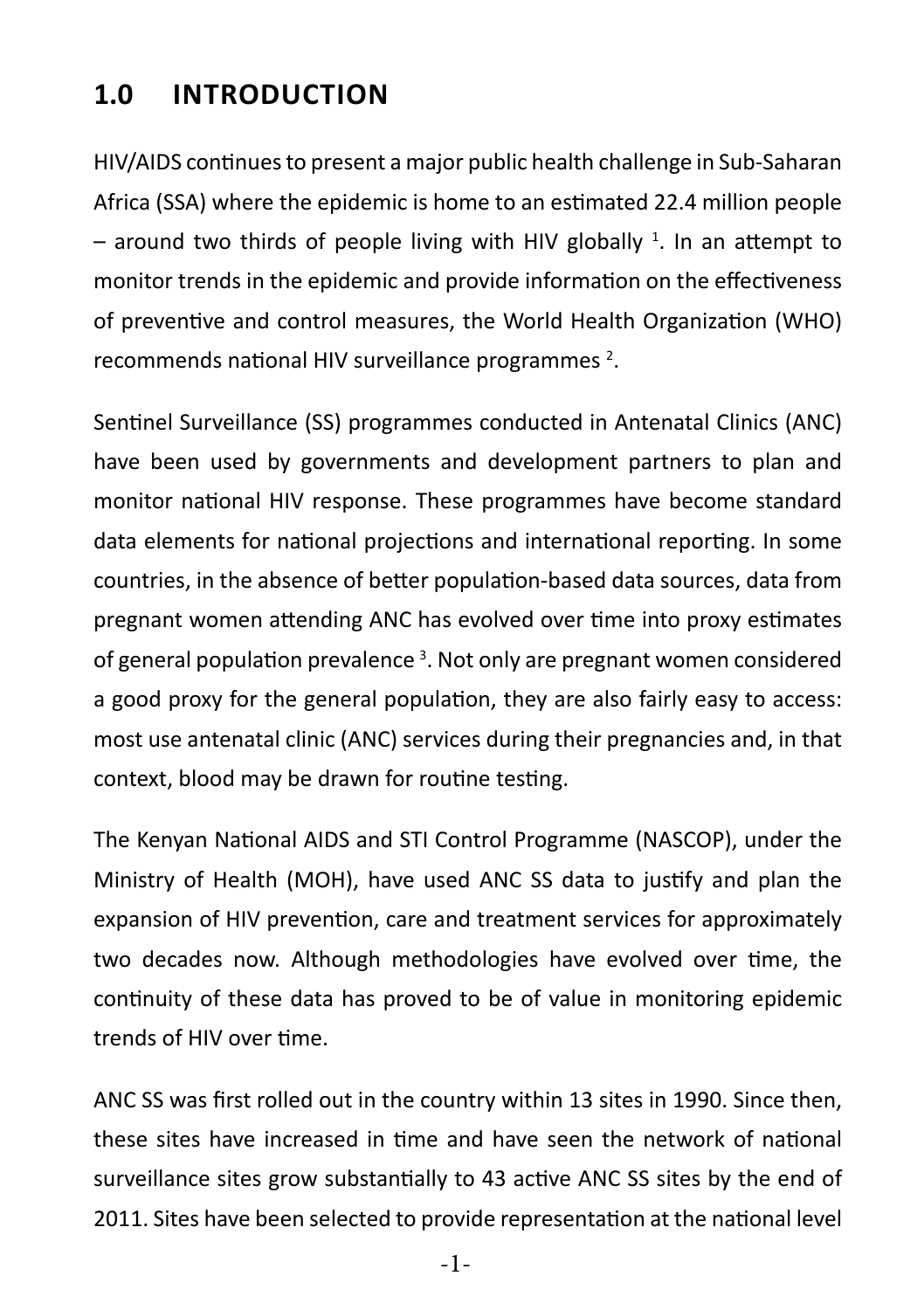and can be extrapolated to represent sub national levels. The current sites reflect a substantial amount of the cultural, socio-economic and regional diversity within Kenya.

Results from the most recent round of SS (2010) show the prevalence of HIV amongst pregnant women attending ANC to be  $6.2\%$  (95% C.I:  $5.8 - 6.6$ ) 4 . Factors associated with HIV infection in this population were older age, higher gravidity and residing in Nyanza province. Generally, women married in monogamous relationships or those with a higher education were less likely to have HIV infection. The data also showed that the HIV epidemic in Kenya has largely stabilized over the past five years. Syphilis infection remained low (<1%) in pregnant women but was strongly correlated with HIV infection.

In addition, a systematic comparison of SS HIV results with PMTCT HIV results was also done to evaluate the quality of routine HIV testing at the ANC clinic. Although a good agreement between PMTCT and SS DBS results was observed, a high false-negative rate was observed for PMTCT test results: one in every four HIV infected pregnant women were recorded as HIV negative based on their PMTCT test result, when compared to the DBS results.

# **2.0 OBJECTIVES**

#### **2.1 General objective:**

To continue monitoring the epidemic among pregnant women in Kenya for planning and evaluation of HIV and AIDS response activities.

#### **2.2 Specific objectives:**

- To determine the prevalence and correlates of HIV and syphilis infections among pregnant women attending antenatal care in Kenya
- To assess temporal trends in HIV and syphilis infections in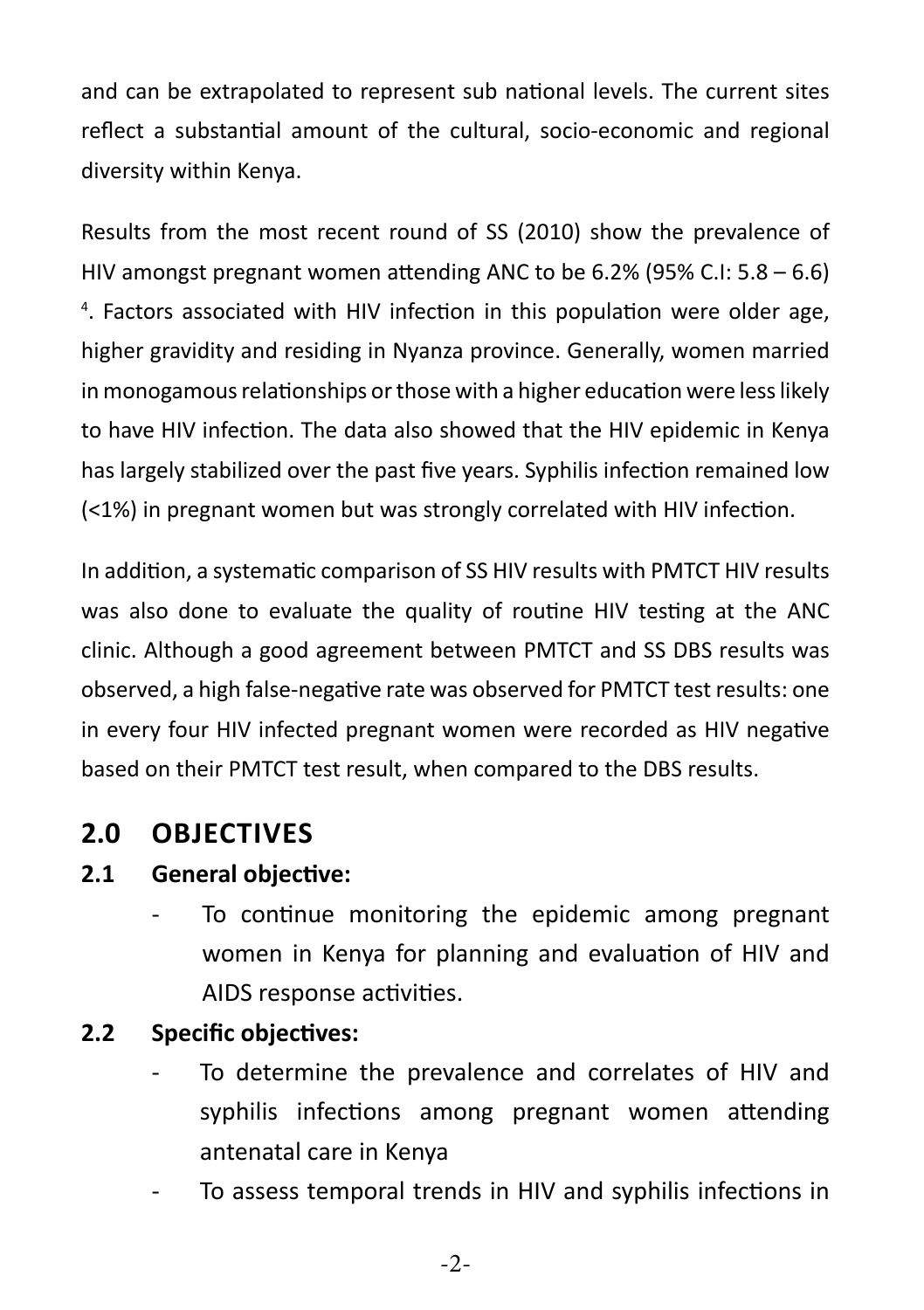pregnant women attending antenatal care in Kenya.

- To compare the validity and reliability of PMTCT HIV prevalence with SS HIV prevalence data collected from pregnant women attending antenatal care in Kenya.
- To determine the prevalence and correlates of HIV and syphilis infections among pregnant women attending antenatal care in four refugee camps in Kenya.

# **3.0 METHODS**

#### **3.1 Selection of Sentinel Sites**

The 2011 SS round was conducted amongst pregnant women attending 43 ANC designated facilities distributed over the eight provinces, representing a substantial amount of the cultural, socio-economic and regional diversity within Kenya. Surveillance site facilities have historically been considered if they have a functional ANC clinic and laboratory. They must also have sufficient patient turn-out to be able to collect an appropriate sample size within the recommended 3-month surveillance period.

Sites were characterized as urban if > 85% of the pregnant women report that they resided in a location characterized as urban by the Kenyan national census and as rural if  $> 85\%$  of the pregnant women report they resided in a location characterized as rural. Mixed sites were those with mixed rural and urban/peri-urban populations (15- 85% rural).

In addition, the 2011 sentinel surveillance exercise also included participants from the refugee population. Pregnant women were recruited from Kakuma and Daadab. These are the two main camps located in the North eastern province of Kenya with an estimated combined refugee population of more than 500,000 people as at the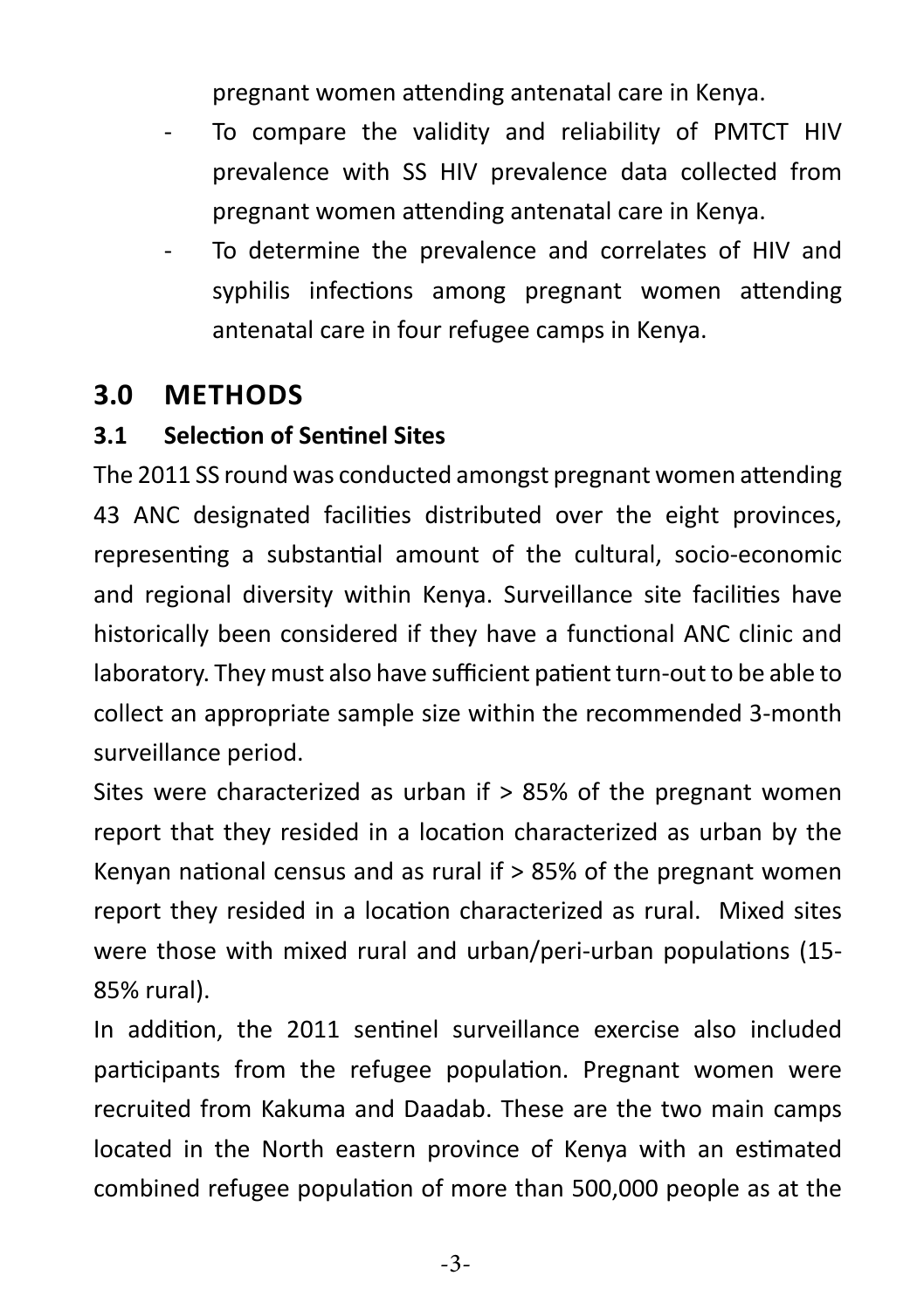end of 2011, most of whom are from the war-torn Somalia 5, 6. Whilst there was only one SS site in Kakuma, Daadab comprised three sites namely Ifo, Dagahaley and Hagadera. All the four refugee sites were considered as rural sites.

#### **3.2 Sampling methods**

#### *Sample size determination*

Kenya has over years used 400 as the target sample size in urban ANC facilities and 300 for rural sites. This provided a national sample size of approximately 12801 in 2006, 13026 in 2008 and 13926 in 2010 with HIV prevalence estimates of 6.9%, 7.3% and 6.2% respectively. For the 2011 SS round, the sample size for urban sites was 400 while that for rural sites was 300 pregnant women. Mixed sites were also expected to enroll 300 pregnant women. The estimated sample size from all the 43 sites was 14200 pregnant women attending antenatal care for the first time during that pregnancy.

#### *Sampling Period and Frequency*

SS data collection is usually done over three consecutive months at a time period set by NASCOP. The 2011 SS round was conducted between September and December 2011. If a site achieved the sitespecific maximum sample size as determined above in a period less than three months, data collection was stopped at that site. If a site had not achieved a minimum sample size within the three-month period for reasons beyond their control, the sampling period was extended to ensure a minimum sample size was achieved. This extension did not exceed two weeks.

#### **3.3 Operational procedures**

#### Staffing and training

Pre-surveillance training included clinical HIV testing for PMTCT staff.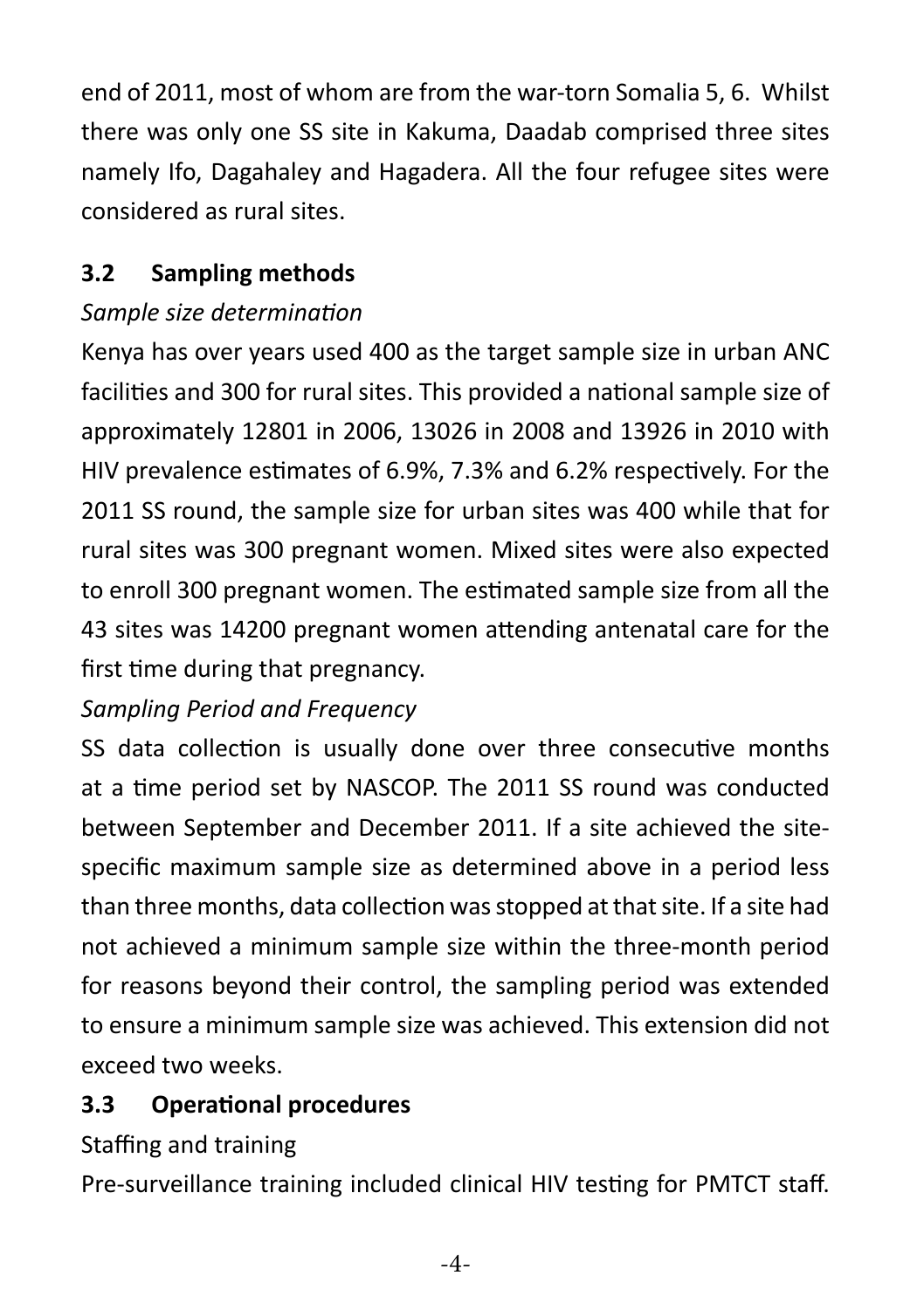SS data collection forms were reviewed to ensure that they captured the necessary data from a surveillance point of view. The ANC surveillance form captured the results of clinical testing performed in the facility (HIV testing through PMTCT program and Syphilis). NASCOP and NHRL staff reinforced the importance of complete and accurate recording of these testing data, which was important in comparing the results of UAT and the PMTCT program. Efforts were also made to strengthen PMTCT data collection in surveillance facilities based upon the comparative results of ANC SS and PMTCT data from 2010.

It was suspected that some sites (un)intentionally excluded known positive pregnant women from prior surveillance exercises. Hence, more emphasis was given to the identification and inclusion of known HIV positive pregnant women in the 2011 surveillance exercise. To this effect, an additional data item was included in the tools for data collection to capture this.

A training schedule with emphasis on proper handling of dried blood spots (DBS), proper identification of eligible clients, and proper documentation of the surveillance process was developed. Representatives participated in a 3-day training of trainers to standardize training materials. Two nurses and two lab techs from each sentinel site were then identified and taken through integrated five day training. An on-site orientation was then given at each sentinel site for all facility staff members, by the trained staff and by the supervision teams during the monthly supervisions. Feedback on site performance and final results from the 2010 ANC SS round were also provided at initial supervisory visit. Supervision visits included comparisons of denominators of the populations tested in PMTCT and ANC. A supervision checklist was used to guide this exercise.

-5-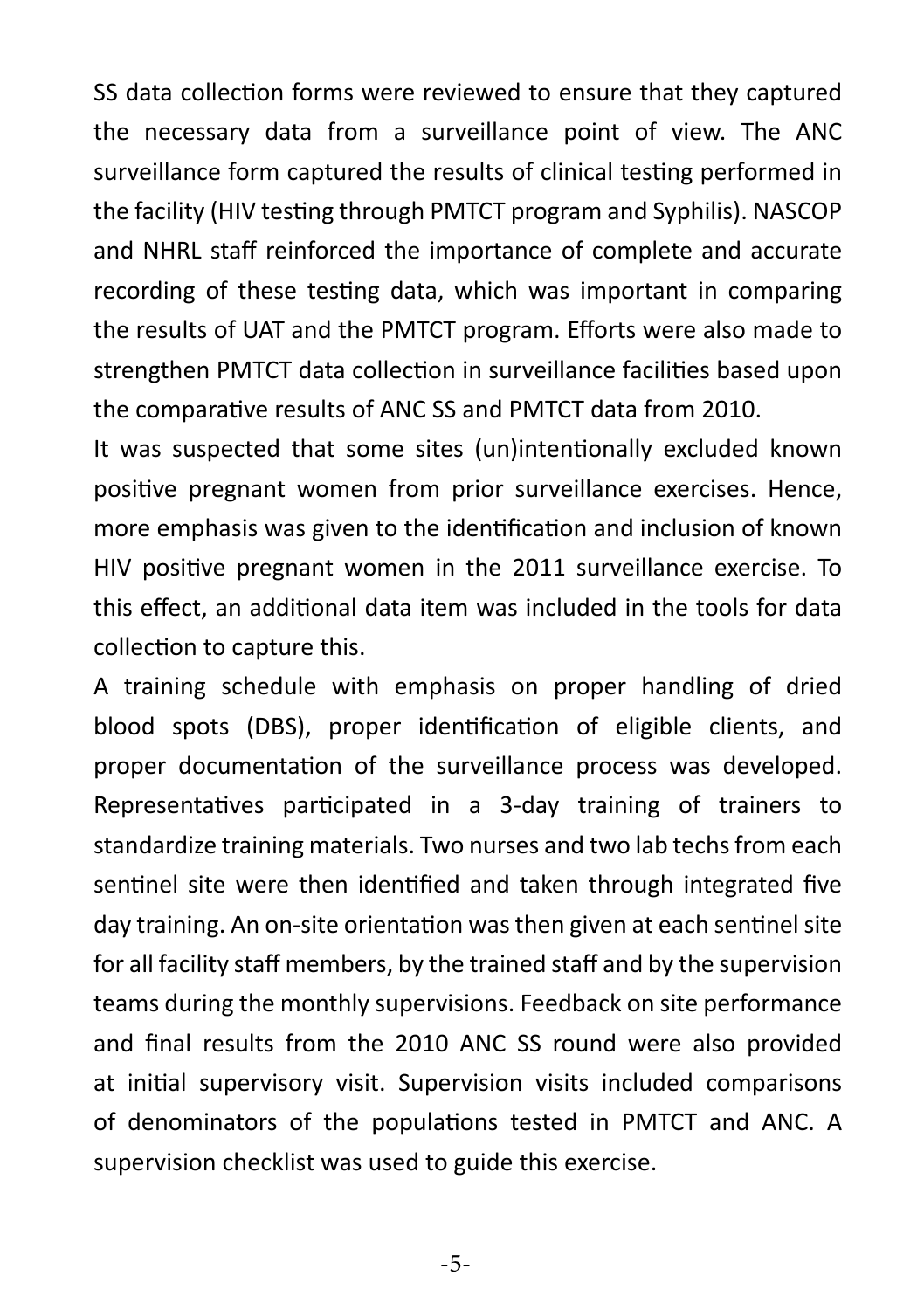#### **3.4 Data collection**

#### *Demographic Data Collection and Forms*

Antenatal nurses were used to collect routine demographic data on a standard "Pathological Request Form" (annex 1). Information captured on this form includes: year of birth, gravidity and parity (pregnant women only), rural or peri-urban/urban residence, marital status, education level, offered PMTCT HIV testing, acceptance of PMTCT HIV testing, and results of PMTCT testing. The form was also used to request for other routine ANC laboratory investigations. In ANC SS sites, these tests include hemoglobin and syphilis testing. Other tests that are commonly ordered for pregnant women may include a malaria blood smear. Since this form was also used for other hospital laboratory requisitions, patients meeting the inclusion criteria for SS were identified if the form was labeled " $1<sup>5T</sup>$  visit at the upper right hand corner.

Pregnant women were consented for HIV testing and counseled as part of their routine PMTCT care. A nationally approved laboratory algorithm for HIV testing was performed using rapid HIV tests. Trained nurses or counselors typically performed HIV counseling and testing in the ANC, providing real-time results to patients. For purposes of lab quality assurance and for comparing PMTCT program results to SS HIV rates, HIV test results were also recorded on pathological request form by the staff performing the tests. In the laboratory, samples from patients meeting eligibility for SS underwent the routine tests as ordered. The ANC profile laboratory tests were performed and the results recorded by the lab tech on the "Pathological Request Form". A laboratory technologist or technician trained in SS then transferred the demographic information (without any personal identifiers), the PMTCT results and the syphilis laboratory test results from the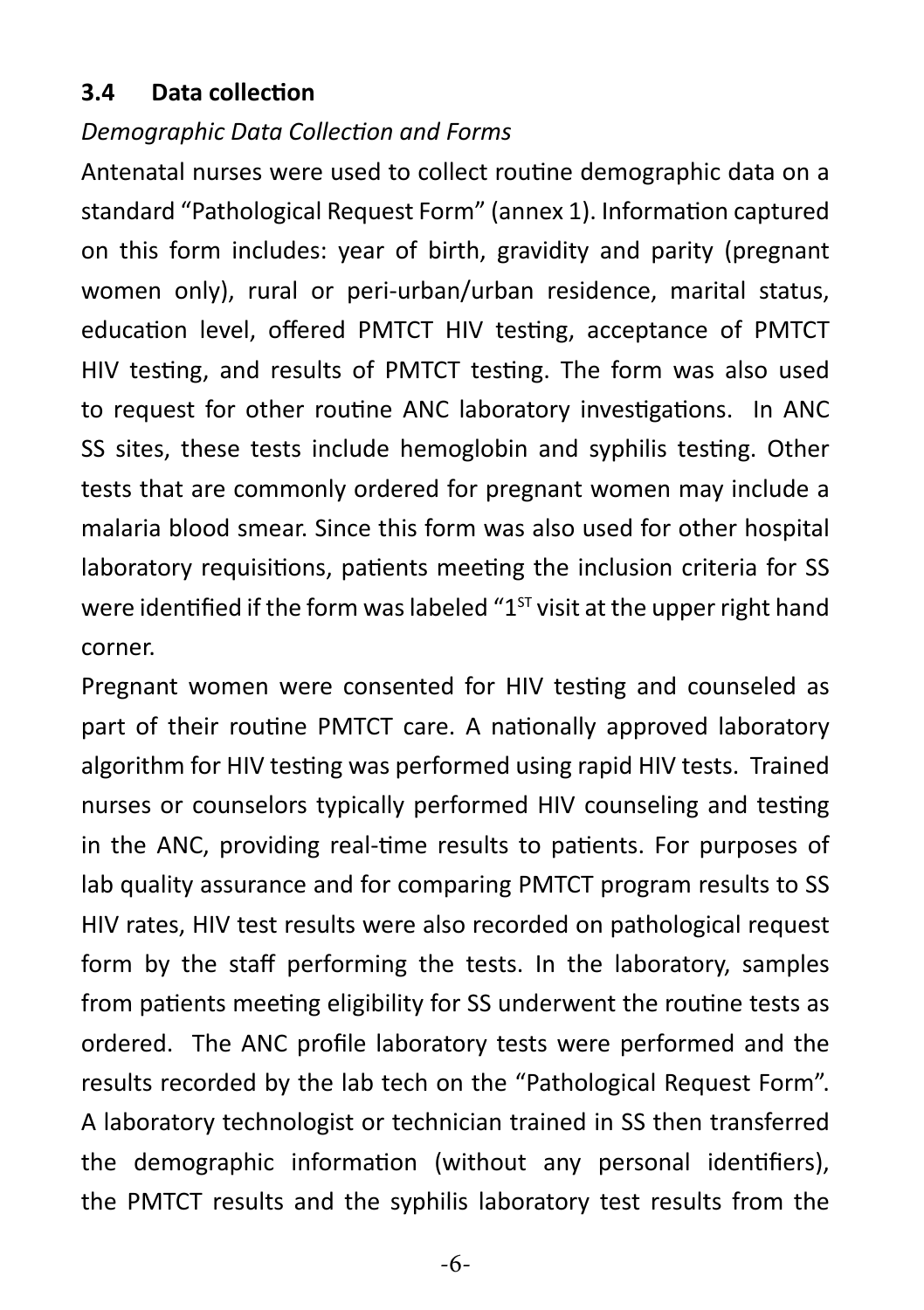"Pathological Request Form" to the SS "Form X". A serially created SS identification number was then assigned.

"Form X" was packaged in bound pads of 50 forms. These forms were in duplicates at all sites. One copy of Form X remained at the facility while the other copy accompanied specimen to NASCOP in Nairobi; the capital city of Kenya. The "Pathological Request Form" (with the lab results of the ANC profile) was then promptly returned to the clinic for provision of care.

#### **3.5 Specimen processing**

DBS samples were received at the NHRL in Nairobi. A standard filter paper was then labeled with SS ID number. Leftover whole blood samples from the routine tests were then spotted on a labeled standard filter paper. No personal identifiers were included on the DBS.

Approximately two drops of remnant blood from the routine antenatal profile sample were placed on each 5 spots of the standard filter paper (Schleicher and Schuell DBS filter paper grade 903), which was then labeled with SS barcode. The barcodes were also fixed on the "Form X, the vacutainer containing the specimen and the specimen/ barcode log. The blood spots were then left to dry in a rack overnight. The dried filter papers were then transferred to a plastic ziplock bag, separated from one another using wax or glycine paper. A dessicant and a humidity indicator strip were also placed in the ziplock bag. If storage was expected for longer than 4 weeks, the bags were stored in refrigerators. Else, the bags were stored at room temperature awaiting pick-up by ANC SS supervision staff.

At the NHRL, specimens were tested according to manufacturer's recommendations. All specimens were subjected to a 4<sup>th</sup> generation (Vironostika HIV-1/2 antigen/antibody) HIV EIA. Positive specimens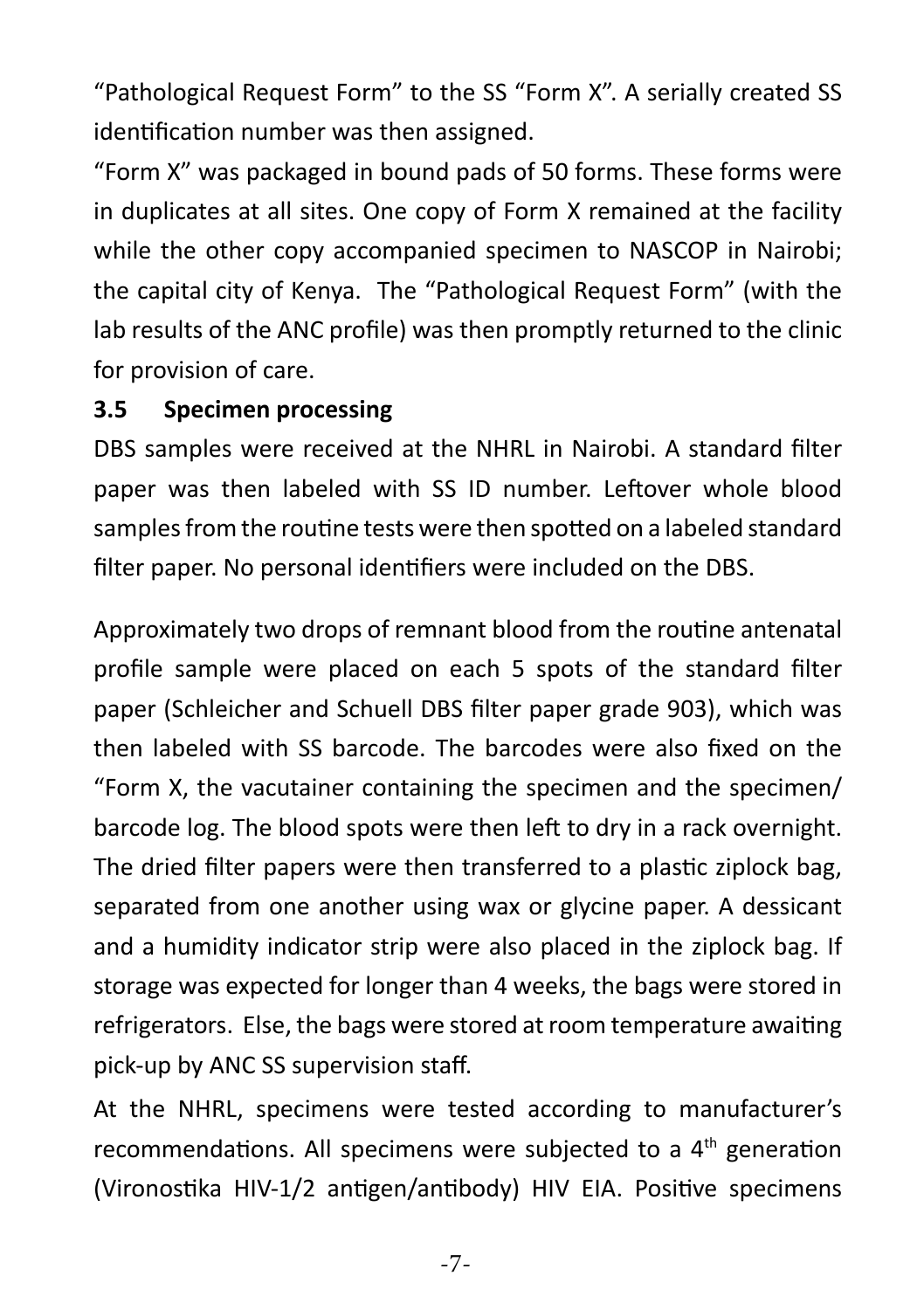were then subjected to a 3<sup>rd</sup> generation Murex Antigen/antibody (Murex HIV.1.2.O) HIV EIA. According to the national HIV testing algorirthm, Murex positive specimens were reported as HIV-positive while Vironostika negative and Murex negative specimens were reported as HIV-negative (Figure 1).

For quality assurance purposes, all positives and 5% of negative samples were identified and re-tested at an alternative reference laboratory using the same algorithm. Results from the quality assurance exercise did not affect the final reported results. The remaining samples were stored at –70 degrees centigrade for future testing.

#### **Figure 1: HIV testing algorithm adopted for the 2011 ANC SS round in Kenya**



#### **3.6 Data management and data analysis**

#### *Data Management*

Data from the "Pathological request form" were transferred to a "Surveillance Form X" at the sentinel site by a lab tech. These were remitted to the NASCOP headquarters for central processing and data entry. Double entry was done centrally by two separate data clerks using the national SS data entry screens in EpiInfo.

HIV laboratory data including SS ID number, date of testing, and final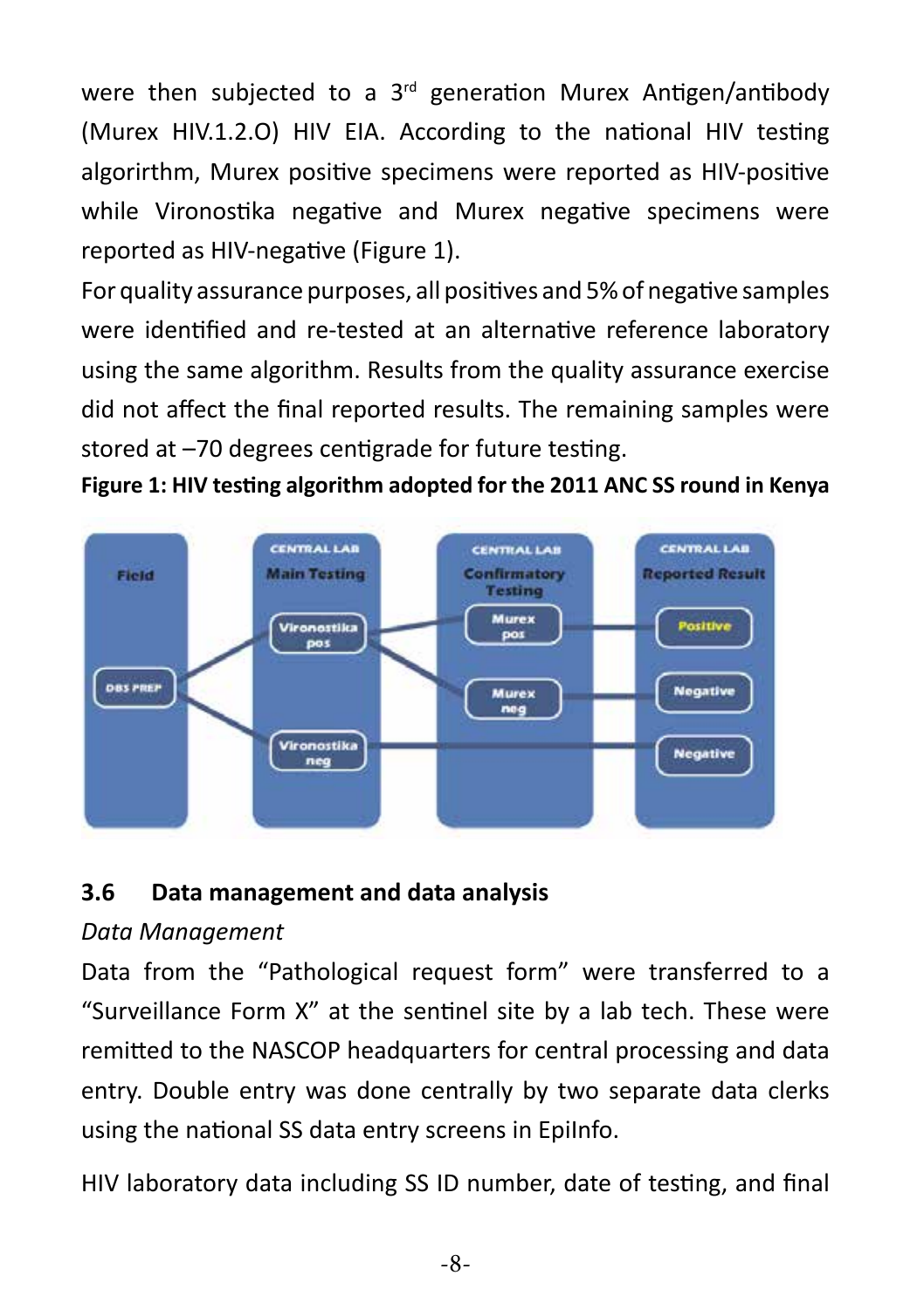HIV result (positive, negative, indeterminate) were electronically generated at the NHRL. A password-protected database was used for all the data systems. Data were cleaned, merged and analyzed by NASCOP, with support from CDC-Kenya.

#### *Data analysis*

Data analysis was guided and conducted according to the WHO recommendations for ANC SS<sup>3</sup>. Selected socio-demographic characteristics of the study population were stratified by site location (i.e. urban, rural, or mixed) and their frequencies (column percentages) summarized in Table 1. To describe the distribution of continuous data elements, both means (with 95% confidence intervals, C.I) and medians (with interquartile ranges, IQR) were presented.

The overall prevalence of HIV and syphilis infection was determined as the number of participants testing positive for HIV or syphilis from the total number of participants tested in all the sentinel sites included in this round of surveillance. Site-specific prevalence estimates were also summarized. A pooled prevalence estimate was computed as a mean of the site-specific prevalence estimates. For both the overall and the mean pooled prevalence estimates, 95% C.I were presented. A median prevalence and IQR of HIV and syphilis infection was also estimated using the site-specific prevalence estimates. The prevalence of HIV and syphilis was also determined for different age groups, site locations, marital status, levels of education, number of pregnancies and provinces.

To assess if there were systematic differences in participants with missing HIV or syphilis data and those without missing data, we cross tabulated the two populations and compared their baseline characteristics using the chi square test. An extra category was created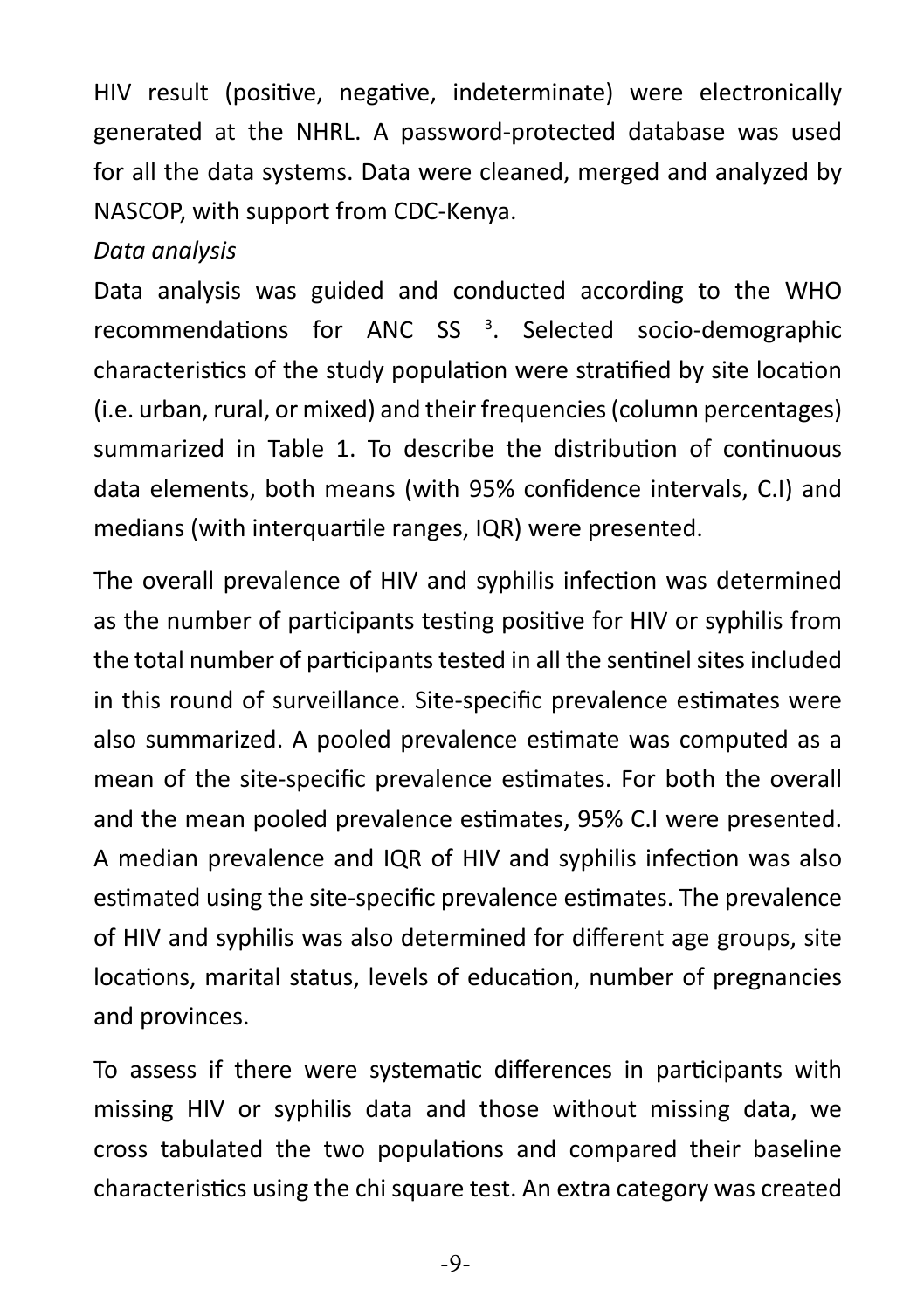for missing data and presented in the description of the data.

Random effects logistic regression model was used to analyze the data for correlates of HIV and syphilis infection, adjusting for intra- and intersite variations. The category with the highest number of participants was considered as the reference category. A forward stepwise model building process was adopted for the multivariable analysis. Odds Ratios (ORs), 95% C.I and likelihood ratio tests (LRT) p-values were presented.

Data from the last four SS rounds were used to assess for temporal trends of HIV and syphilis infection. Maximum likelihood random effects estimation regression models were used to assess for temporal trends of HIV and syphilis infection, effectively adjusting for inter- and intra-site variation. We also used random effects regression models to assess for trends in the prevalence of HIV and syphilis infection among specific socio-demographic characteristics over the four time periods. To assess the agreement of PMTCT prevalence estimates when compared to DBS SS prevalence estimates over the four SS periods, the kappa statistic was used. To compare the validity of the PMTCT prevalence estimates to that from DBS SS prevalence estimates over the four SS periods, the proportion of true (SS DBS) positives that were test (PMTCT) positive was determined. We also assessed the proportion of true (SS DBS) negatives that were test (PMTCT) negative. All analyses were carried out using STATA statistical software (STATA Intercooled version 11.0, StataCorp, College Station Texas, USA).

#### **3.7 Ethics**

Anonymity of SS clients was rudimentary. No information was collected that could link the surveillance ID number to personal identifiers. Since no testing for SS was performed on-site and no personal identifiers were included in either the lab or demographic database; no staff at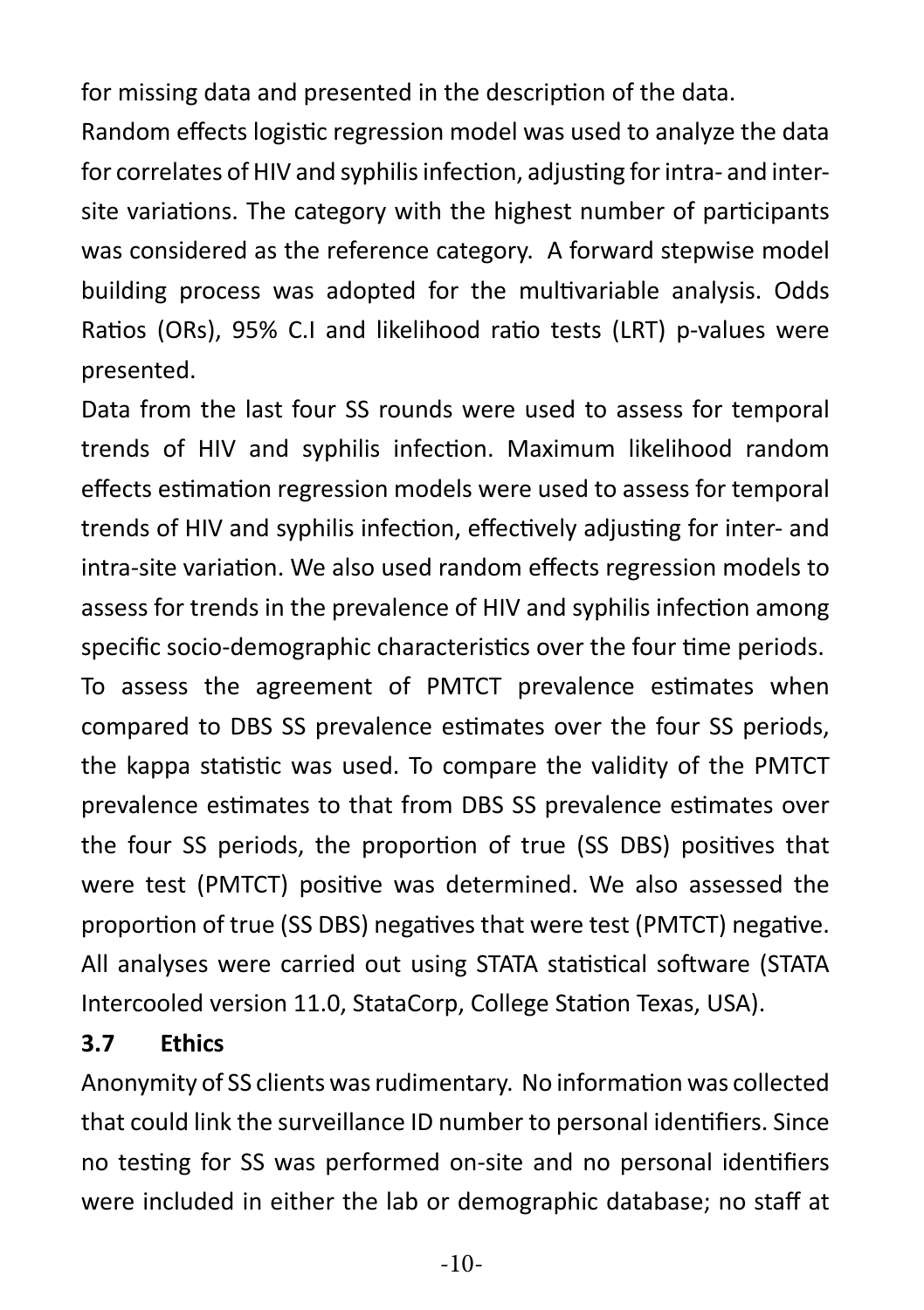facilities or central lab or data processing locations were able to identify any patient's results. To enhance confidentiality, database systems were also password protected. Summary results and laboratory quality assurance reports will be shared with sites, but no line listing or other database that could possibly be used to link results to patients will be provided to facility-level staff. Ethical approval to conduct this round of sentinel surveillance was provided by KEMRI ERC in Kenya and CDC Atlanta.

These results will be presented to the Joint AIDS Programme Review (JAPR) annual meeting for discussion with a broad group of stakeholders that include government, line ministries, community members and civil society leaders, non-governmental organizations and community based organizations including people living with HIV and AIDS, donors, and international technical experts.

# **4.0 RESULTS**

For continuity and comparison purposes with data from prior rounds of sentinel surveillance, data from the general population and that from the refugee population were analyzed and presented separately.

# **4.1 The general population**

# **4.1.1 Distribution of select characteristics**

In the 2011 round of sentinel surveillance in Kenya, 13,526 pregnant women attending care from 43 selected ANC sites were recruited. Of these, the majority (n=5021 [37.1%]) were from urban areas, while the remaining 4812 (35.6%) and 3693 (27.3%) participants were from mixed and rural areas respectively (Table 1). Thika district hospital had the highest number of recruited participants (n=418), while Wesu health centre (n=40) had the least number of recruited participants (Table 2).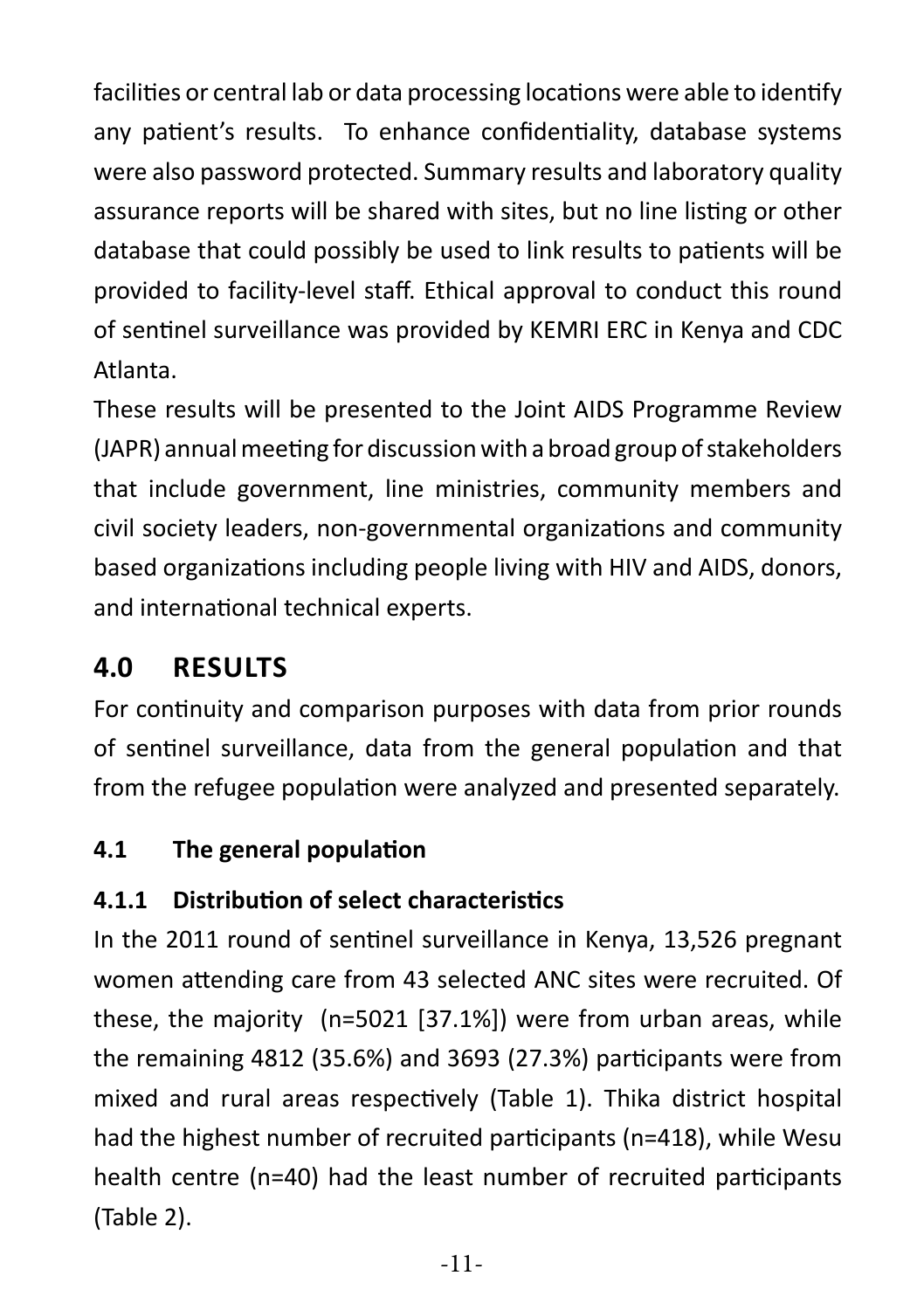



**Table 1: Distribution of socio-demographic characteristics amongst pregnant women recruited in the 2011 sentinel surveillance in Kenya (N=13526)**

|                  | <b>Categories</b>                                                      | Frequency [column %]                                                        |                                                                          |                                                                           |                                                                            |
|------------------|------------------------------------------------------------------------|-----------------------------------------------------------------------------|--------------------------------------------------------------------------|---------------------------------------------------------------------------|----------------------------------------------------------------------------|
|                  |                                                                        | Urban<br>$[n=5021]$                                                         | <b>Rural</b><br>$[n=3693]$                                               | <b>Mixed</b><br>$[n=4812]$                                                | <b>Total</b><br>$[n=13526]$                                                |
| Age (years) Mean | $[min - max]$                                                          | 25.0<br>$[12 - 46]$                                                         | 25.7<br>$[13 - 54]$                                                      | 25.5<br>$[12 - 50]$                                                       | 25.4<br>$[12 - 54]$                                                        |
| Age group        | $15$<br>$15 - 24$<br>$25 - 34$<br>$35 - 49$<br>$>49$<br><b>Missing</b> | $11$ [0.2]<br>2609 [52.0]<br>2062 [41.1]<br>311 [6.2]<br>0[0.0]<br>28 [0.6] | 13 [0.4]<br>1685 [45.6]<br>1642 [44.5]<br>328 [8.9]<br>2[0.1]<br>23[0.6] | 21 [0.4]<br>2258 [46.9]<br>2091 [43.5]<br>397 [8.3]<br>1[0.0]<br>44 [0.9] | 45 [0.3]<br>6552 [48.4]<br>5795 [42.8]<br>1036 [7.7]<br>3[0.0]<br>95 [0.7] |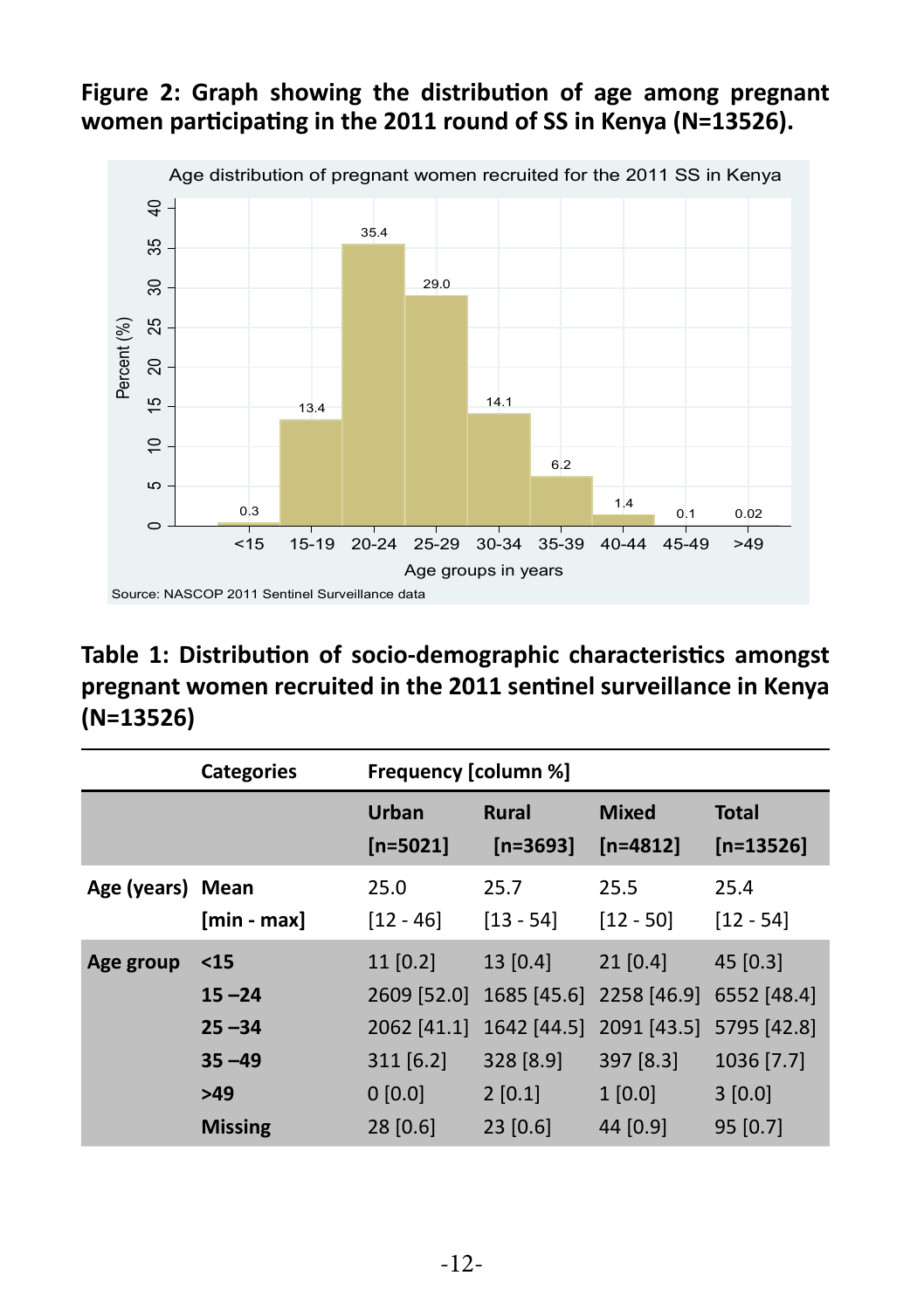|                          | <b>Categories</b>                                                                                                                         | Frequency [column %]                                                                  |                                                                                        |                                                                                        |                                                                                                     |
|--------------------------|-------------------------------------------------------------------------------------------------------------------------------------------|---------------------------------------------------------------------------------------|----------------------------------------------------------------------------------------|----------------------------------------------------------------------------------------|-----------------------------------------------------------------------------------------------------|
| <b>Marital</b><br>status | <b>Single</b><br><b>Married</b><br>(monogamous)<br><b>Married</b><br>(polygamous)<br>Separated/<br>divorced/<br>Widowed<br><b>Missing</b> | 588 [11.7]<br>4066 [81.0]<br>301 [6.0]<br>31 [0.6]<br>35 [0.7]                        | 521 [14.1]<br>2838 [76.9]<br>220 [6.0]<br>87 [2.4]<br>27 [0.7]                         | 536 [11.1]<br>3952 [82.1]<br>263 [5.5]<br>23 [0.5]<br>38 [0.8]                         | 1645 [12.2]<br>10856<br>[80.3]<br>784 [5.8]<br>141 [1.0]<br>100 [0.7]                               |
| Level of<br>education    | <b>None</b><br>Primary<br><b>Secondary</b><br><b>Tertiary</b><br><b>Missing</b>                                                           | 206 [4.1]<br>2241 [44.6]<br>1955 [38.9]<br>606 [12.1]<br>13 [0.3]                     | 217 [5.9]<br>1935 [52.4]<br>1080 [29.2]<br>448 [12.1]<br>13 [0.4]                      | 595 [12.4]<br>2250 [46.8]<br>1366 [28.4]<br>577 [12.0]<br>24 [0.5]                     | 1018 [7.5]<br>6426 [47.5]<br>4401 [32.5]<br>1631 [12.1]<br>50 [0.4]                                 |
| Gravida                  | <b>Mean</b><br>$[min - max]$                                                                                                              | 2.3<br>$[1 - 13]$                                                                     | 2.8<br>$[1 - 15]$                                                                      | 2.7<br>$[1 - 16]$                                                                      | 2.6<br>$[1 - 16]$                                                                                   |
| Gravida<br>group         | <b>One</b><br>Two<br><b>Three</b><br>More than 3<br><b>Missing</b>                                                                        | 1643 [32.7]<br>1616 [32.2]<br>893 [17.8]<br>859 [17.1]<br>10 [0.2]                    | 986 [26.7]<br>959 [26.0]<br>697 [18.9]<br>1042 [28.2]<br>9[0.2]                        | 1445 [30.0]<br>1343 [27.9]<br>840 [17.5]<br>1161 [24.1]<br>23 [0.5]                    | 4074 [30.1]<br>3918 [29.0]<br>2430 [18.0]<br>3062 [22.6]<br>42 [0.3]                                |
| <b>Province</b>          | Central<br>Coast<br>Eastern<br>N. Eastern<br>Nairobi<br><b>Nyanza</b><br>R. Valley                                                        | 392 [7.8]<br>416 [8.3]<br>0[0.0]<br>0[0.0]<br>2238 [44.6]<br>830 [16.5]<br>730 [14.5] | 628 [17.0]<br>407 [11.0]<br>401 [10.8]<br>0[0.0]<br>0[0.0]<br>817 [22.1]<br>813 [22.0] | 418 [8.7]<br>599 [12.5]<br>1005 [20.9]<br>417 [8.7]<br>0[0.0]<br>0[0.0]<br>1737 [36.1] | 1438 [10.6]<br>1422 [10.5]<br>1406 [10.4]<br>417 [3.1]<br>2238 [16.6]<br>1647 [12.2]<br>3280 [24.3] |
|                          | Western                                                                                                                                   | 415 [8.3]                                                                             | 627 [17.0]                                                                             | 636 [13.2]                                                                             | 1678 [12.4]                                                                                         |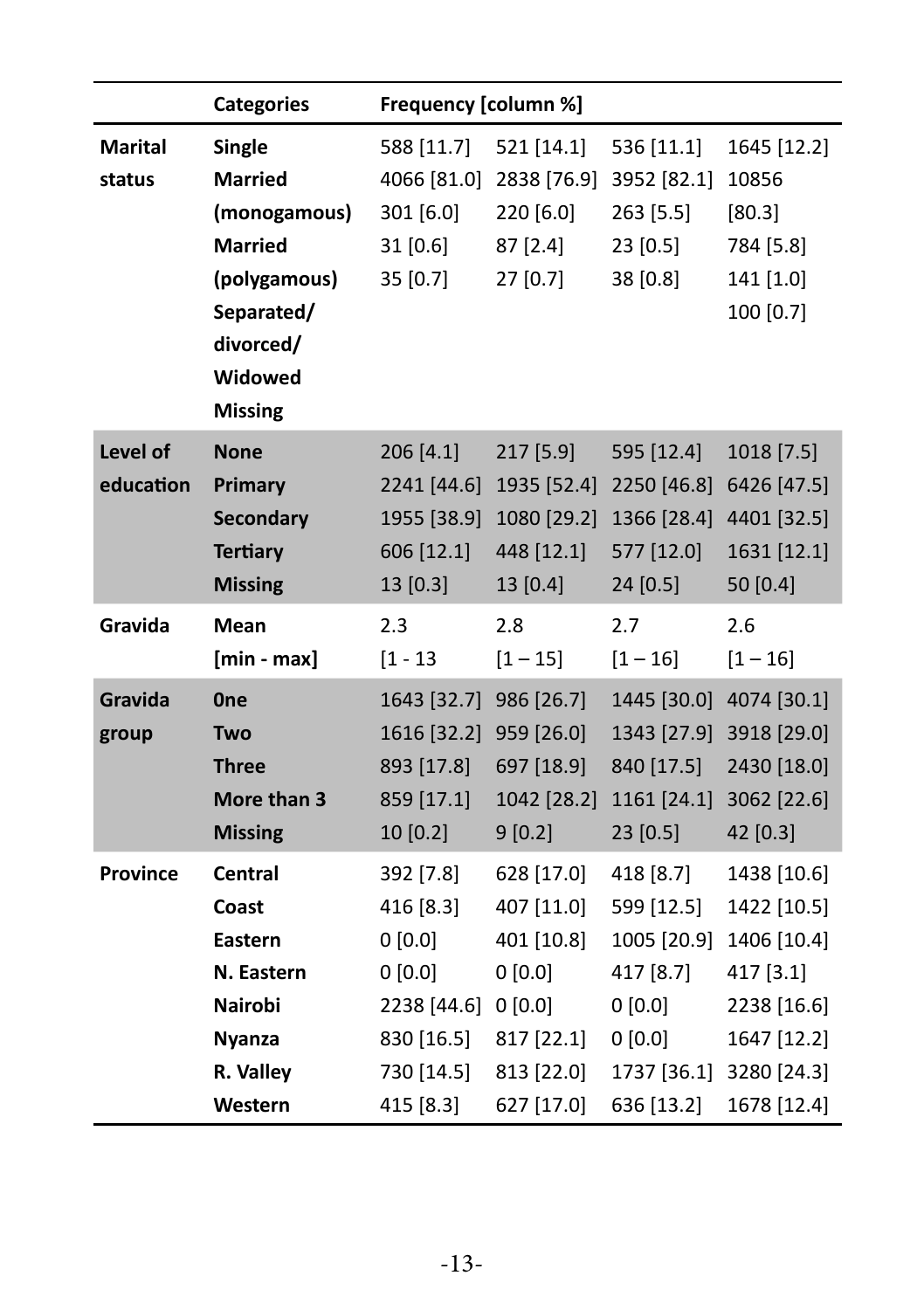#### *Distribution by age*

The mean age of pregnant women participating in the 2011 round of SS was 25.4 years, with the youngest and the oldest participants being 12 and 54 years respectively. The median age (IQR) was 25 (21-29) years. Almost half the participants were women aged less than 24 years, with the majority of the participants (n=4755 [35.4%]) aged 20 – 24 years (Figure 2). Women in rural areas were older compared to women in urban areas (mean [95% C.I], p-value; 25.7 [25.5 – 25.9] vs 25.0 [24.8 – 25.1]). Of all the participants recruited, 95 (0.7%) had missing data on age.

#### *Distribution by marital status*

**Figure 3: Graph showing distribution of women participating in the 2011 round of SS by marital status (N=13526)**



Majority of the recruited participants reported to be married in monogamous relationships (n=10856 [80.3%]). Generally, urban populations reported higher proportions of married women in monogamous relationships (n=4066 [81.0%]) compared to rural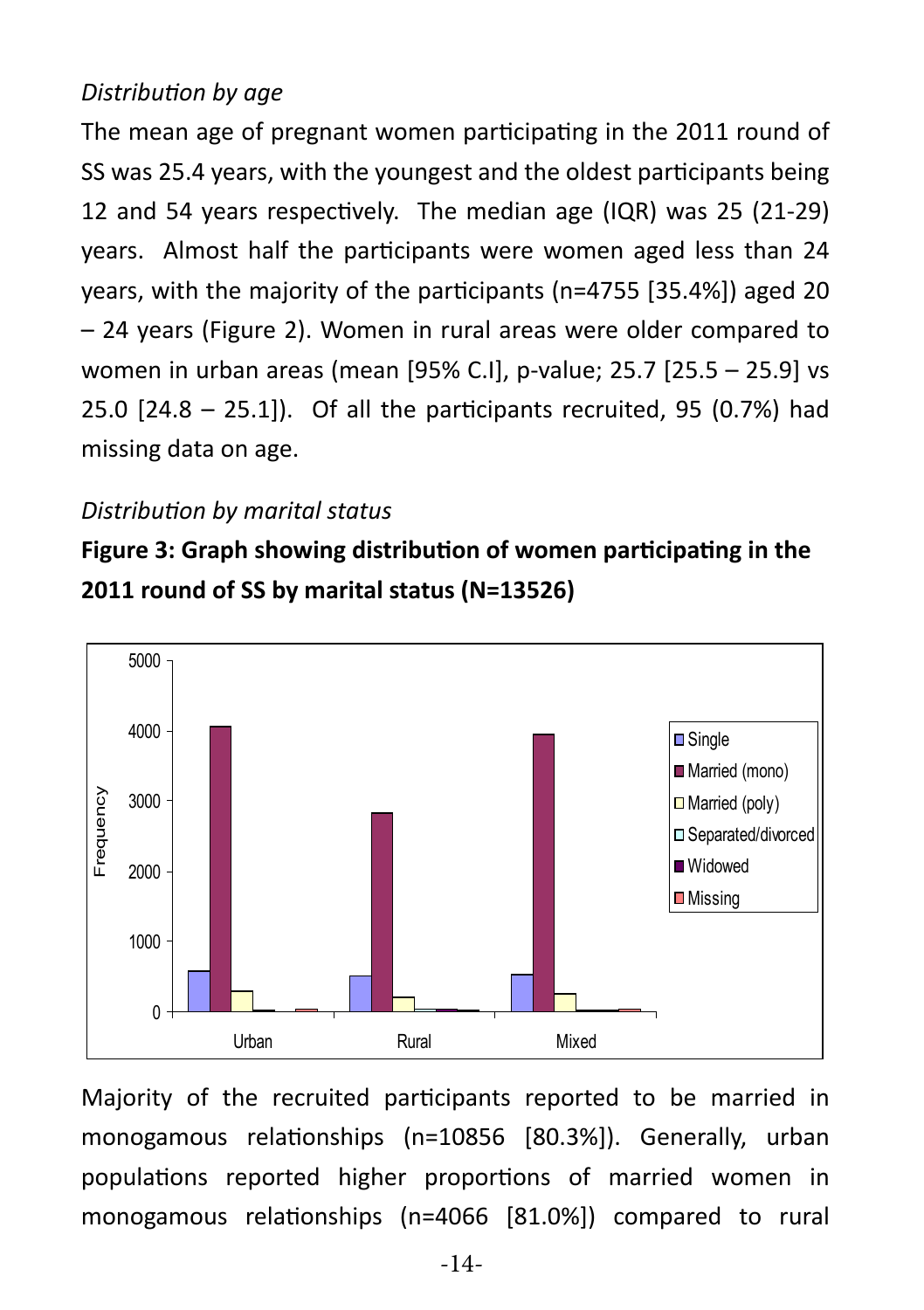populations (n=2838 [76.9%]) (Figure 3). Overall, 100 (0.7%) of the participants recruited had missing data on marital status.

# *Distribution by level of education*

Almost half of the participants had attained at least primary schooling (n=6426 [47.5%]). Participants from mixed populations had the highest levels of no formal education (n=595 [12.4%]) while those from urban areas had the highest levels of formal education. A higher proportion of women from urban areas (1955 [38.9%]) had attained at least a secondary education compared to those from rural (1080 [29.2%]) and mixed (1366 [28.4%]) populations (Figure 4). Overall, data on level of education was missing from 50 (0.4%) of the recruited participants.





# *Distribution by number of pregnancies*

The mean number of pregnancies amongst women participating in the 2011 round of SS was 2.6 pregnancies, with the smallest number of pregnancies being 1 and the woman with the largest number of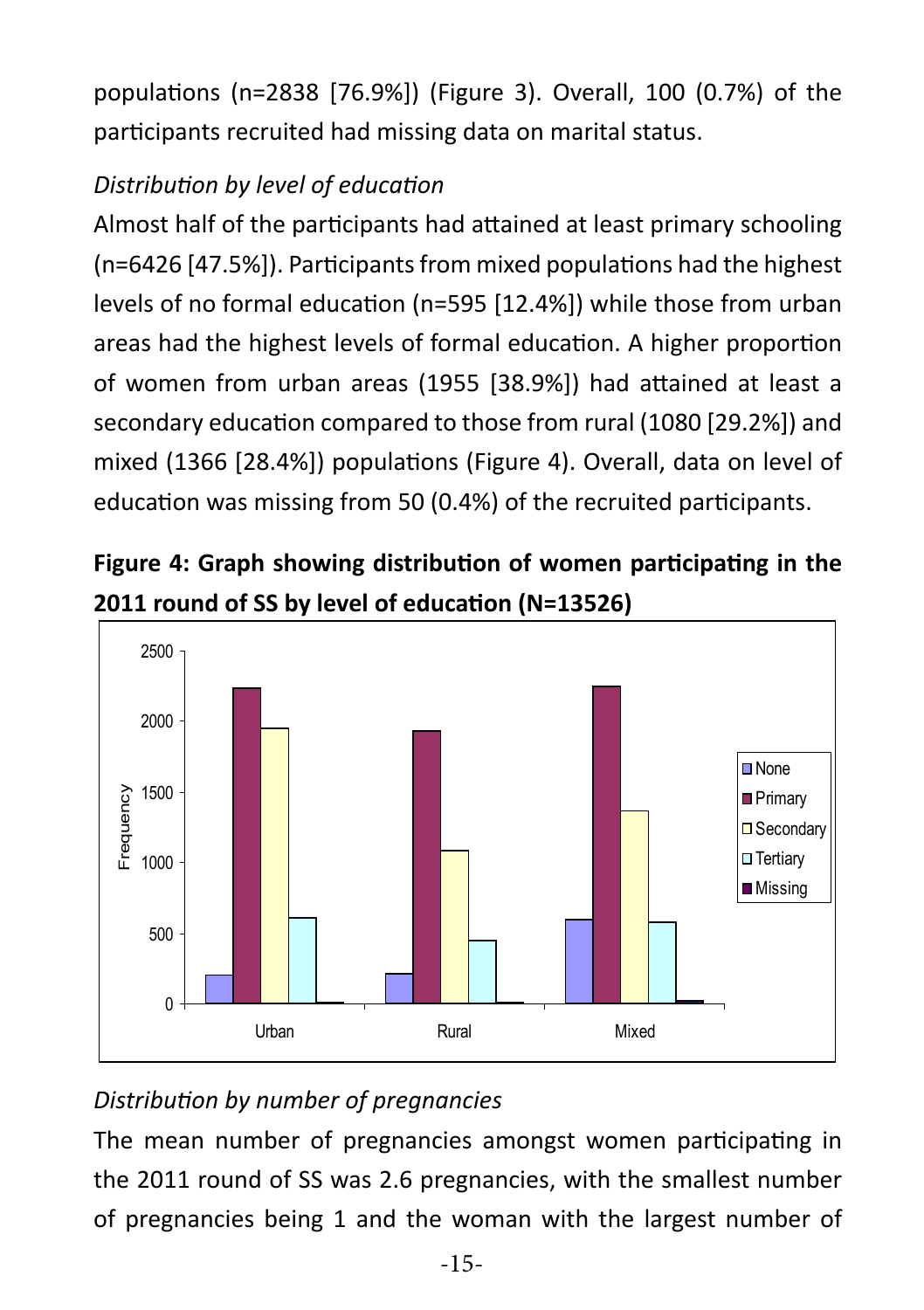pregnancies carrying her 16<sup>th</sup> pregnancy. The median number of pregnancies (IQR) was 2 (1-3) pregnancies. Most of the women were in their first pregnancy (n=4074 [30.1%]). Women from rural areas had substantially higher proportions with more than three pregnancies [n=1042 [28.2]) compared to women from urban (n=859 [17.1%]) and mixed areas (n=1161 [24.1]) (Figure 5). Of the women recruited, 42 (0.3%) had missing data on gravidity.





#### *Distribution by province*

Majority of the participants were recruited from sites within the Rift Valley province (n=3280 [24.3%]), which comprised 11 of the 43 participating sites. The North Eastern province contributed the least number of participants (n=417 [3.1%]), with only one sentinel surveillance site classified as a mixed site. All the sites from Nairobi were classified as urban and as such, there were no rural or mixed population data from this province. A detailed description of participants' characteristics by provinces is presented in table 2 below.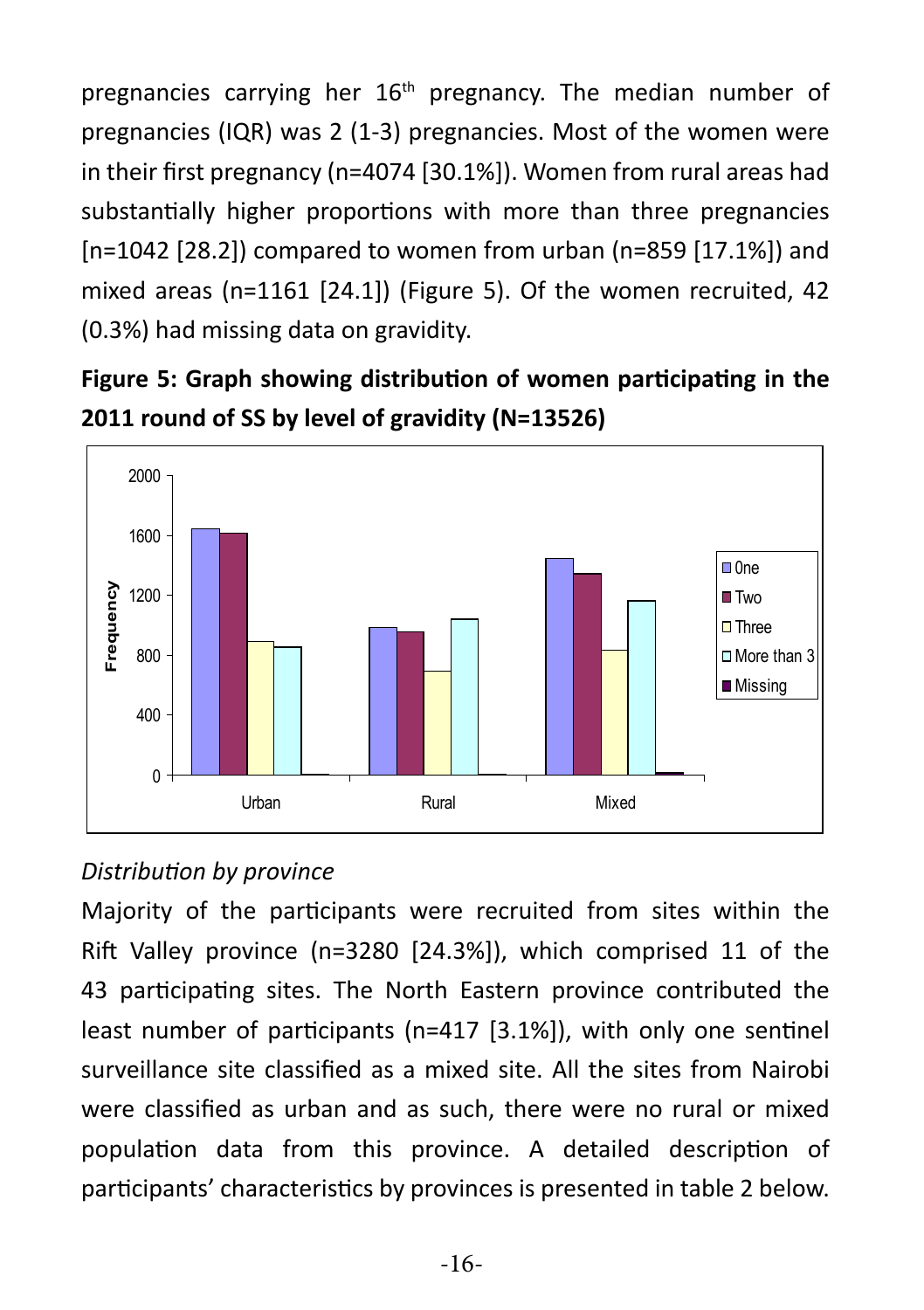**No Province Site Location Sample size Prevalence (%)** Coast Bamba Rural 273 1.5 **188** Tiwi Mixed 188 8.6 **\***Kilifi Mixed 410 3.9 **Mombasa** Urban 416 11.1 Wesu Rural 40 2.6 Wundanyi Rural 94 3.3 Nairobi Dandora Urban 415 9.4 \*Baba dogo Urban 375 13.9 Riruta Urban 407 9.8 Jericho Urban 413 8.5 Kariobangi Urban 410 8.1 Dagoretti Urban 174 4.6 Central \*Nyeri Urban 390 5.1 Thika Mixed 418 4.3 Njabini Rural 315 6.7 Maragua Rural 313 8.3 Nyanza Kisumu PGH Urban 415 415 15.5 Chulaimbo Rural 264 25.9 Suba Rural 238 30.3 Tabaka Rural 315 19.7 Kisii Urban 415 7.0 R. Valley Nakuru Urban 415 5.3 Fatima Rural 239 2.9 Sirikwa Mixed 256 7.8 Kajiado Mixed 166 3.0 Kaplong Rural 315 3.5 Kitale Mixed 416 5.1 **Lodwar** Urban 315 13.1 Maralal Mixed 270 5.0 Mosoriot Rural 259 3.5 **Baringo Mixed 315 4.1**  Turbo Mixed 314 4.5 Western Kakamega Mixed 413 5.6 Mbale Rural 315 5.7 Mt. Elgon Mixed 223 2.2

**Table 2: A list of the 43 sites by province and site specific HIV prevalence.**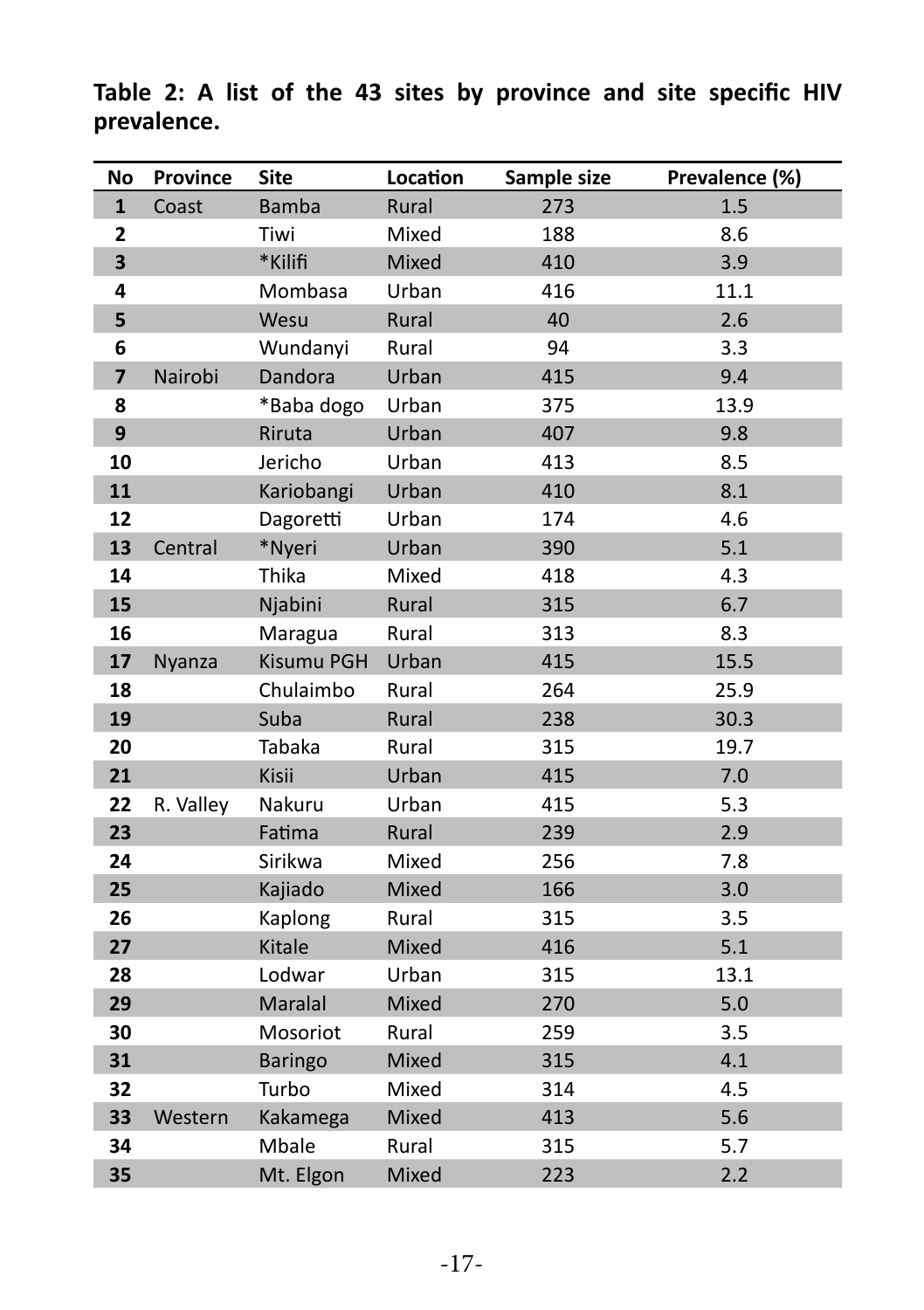| No | <b>Province</b> | <b>Site</b>  | Location | Sample size | Prevalence (%) |
|----|-----------------|--------------|----------|-------------|----------------|
| 36 |                 | <b>Busia</b> | Urban    | 415         | 9.4            |
| 37 |                 | <b>Teso</b>  | Rural    | 312         | 4.8            |
| 38 | Eastern         | *Kitui       | Mixed    | 246         | 5.3            |
| 39 |                 | *Meru        | Mixed    | 417         | 4.6            |
| 40 |                 | Karurumo     | Rural    | 171         | 4.7            |
| 41 |                 | Mutomo       | Rural    | 230         | 3.5            |
| 42 |                 | *Kangundo    | Mixed    | 300         | 5.0            |
| 43 | N. Eastern      | Garissa      | Mixed    | 417         | 1.4            |
|    | Pooled          | (Mean)       |          |             | (7.4)          |
|    | estimates       | (Median)     |          |             | (5.1)          |

Missing results: Baba dogo (n=44), Kitui (n=26), Kangundo (n=15), Nyeri (n=2), Kilifi and Meru (n=1).

#### **4.1.2 Prevalence and correlates of HIV infection**

SS DBS results from 89 (0.7%) participants of the total population recruited were missing. There was no substantial difference in the mean age of participants with missing SS results compared to those without missing results (mean [95% CI], p-value: 25.2 [24.1 – 26.3] vs. 25.4 [25.3 – 25.5], p=0.709). Since the proportion of participants missing SS results was so small, subsequent analyses excluded participants with missing SS results. WHO guidelines also recommend ANC SS analysis to be conducted on women aged 15 – 49 years. Pregnant women aged <15 years (n=45) and >49 years (n=3) were hence also excluded from further analysis.

The overall prevalence of HIV infection in pregnant women aged 15-49 years from 43 ANC sentinel sites in Kenya for the year 2011 was 7.6% (95% CI: 7.1 - 8.0). The mean pooled prevalence (95% CI) for all the 43 SS sites was 7.4% (5.5 – 9.2) while the median (IQR) pooled prevalence was  $5.1\%$  (3.9 – 8.6). At the site-specific level, Suba reported the highest prevalence of HIV infection at 30.3% (95% C.I: 24.4 – 36.7), followed by Chulaimbo and Tabaka at 25.9% (95% C.I: 20.7 – 31.6) and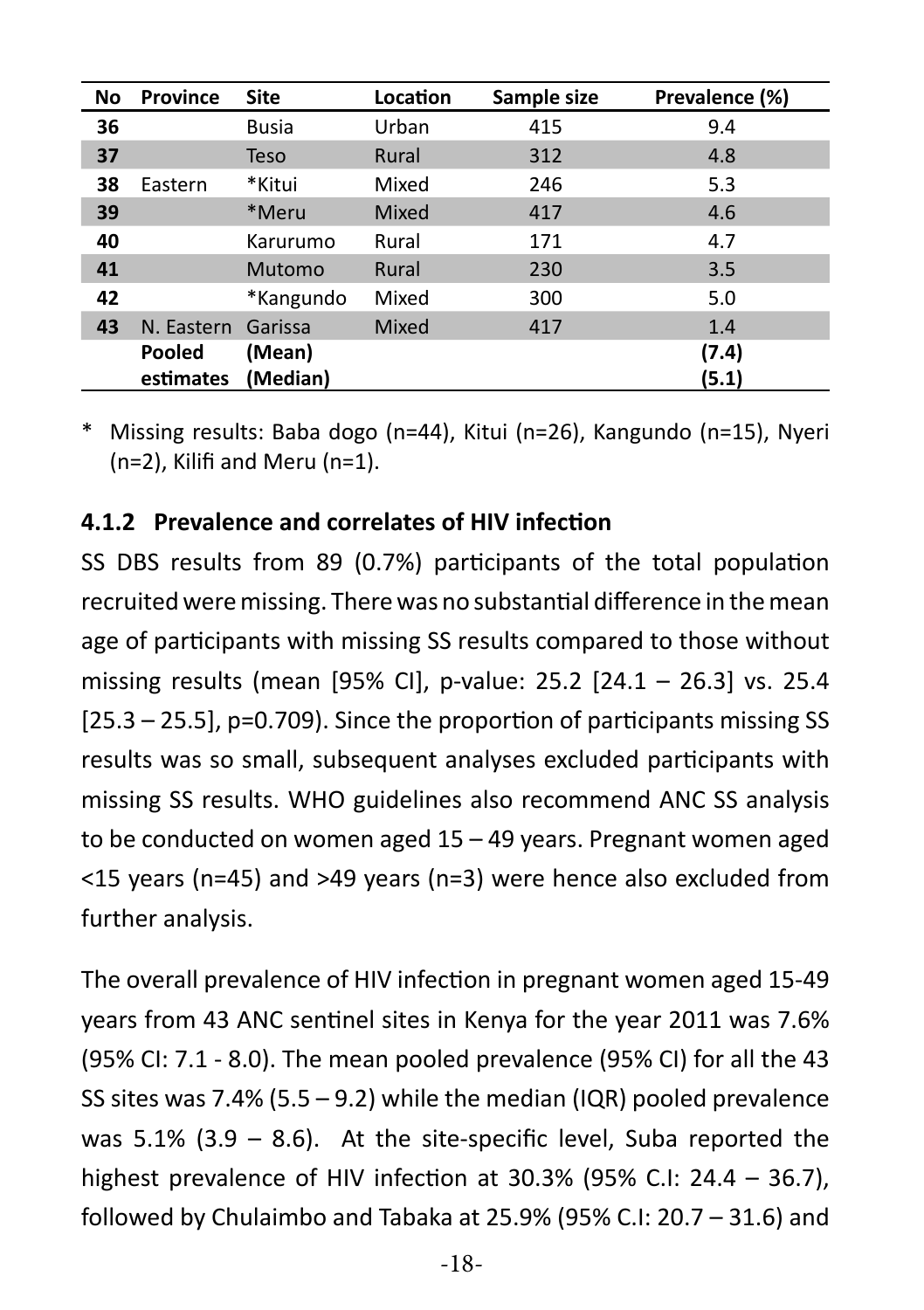19.7% (95% C.I: 15.4 – 24.5) respectively. Garissa reported the lowest prevalence of HIV infection at 1.4% (95% C.I: 0.5 – 3.1) followed by Bamba and Mt. Elgon at 1.5% (95% C.I: 0.4 – 3.7) and 2.2% (95% C.I: 0.7 – 5.2) respectively. A detailed description of the site-specific SS HIV prevalence is presented in Table 2.

It is prudent to note here that deliberate effort and emphasis was laid on the inclusion of known positives in this round of SS. Excluding known positives from the analysis, the overall HIV prevalence is estimated at 5.9% (95% C.I:  $5.5 - 6.3$ ). The mean pooled prevalence is estimated at 5.7% (95% C.I: 4.2 – 7.3) while the median pooled prevalence is estimated at 4.2% (IQR:  $2.6 - 6.6$ ). A detailed description of the sitespecific SS HIV prevalence, excluding known positives, is presented in annex 5 of this report.

#### *HIV prevalence by age*

In the 2011 round of SS, HIV infected pregnant women were older compared to those who tested HIV negative (Mean age [95% C.I: 26.9 [26.6–27.3] vs. 25.3 [25.2–25.4]). There was an increasing trend in the prevalence of HIV with age group; from 5.6% in pregnant women aged  $15 - 24$  years, to 11.2% in those aged  $35 - 49$  years (correlation coefficient, p-value: 0.038, p<0.001) (figure 6). Age was strongly associated with HIV infection, even after adjusting for other factors. Compared to those aged 15–24 years old, pregnant women aged 35– 49 years old were two fold more likely to be HIV infected (Adjusted Odds Ratio (AOR), [95% C.I], p-value: 2.1 [1.6–2.8], p<0.001) (Table 3).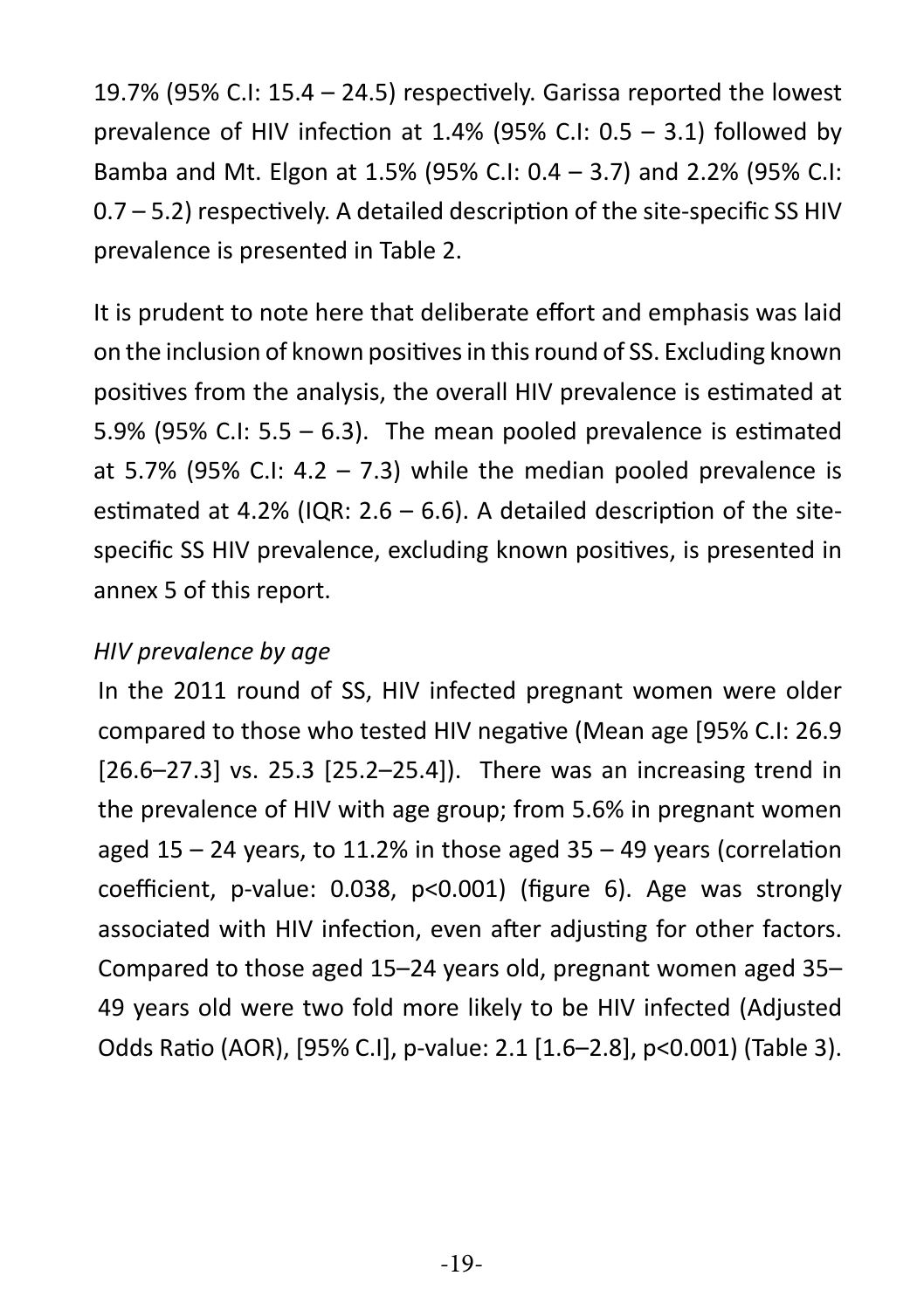#### **Figure 6: Graph showing the prevalence of HIV infection by age group among pregnant women recruited for the 2011 round of SS in Kenya (N=13478).**



#### HIV prevalence by site location

There were substantial differences in the prevalence of HIV in pregnant women attending ANC stratified by site locality. Women coming from urban areas had the highest prevalence of HIV at 9.4% (95% C.I: 8.6 – 10.2) while those from mixed populations had a prevalence of 4.6% (95% C.I:  $4.0 - 5.2$ ). In the Univariable analysis, women from mixed sites were less likely to be HIV infected, compared to women from urban sites (Crude Odds Ratio (COR), [95% C.I], p-value: 0.5 [0.3 – 0.8], p=0.010) (Table 3). However, site classification was not associated with HIV infection after adjusting for other factors.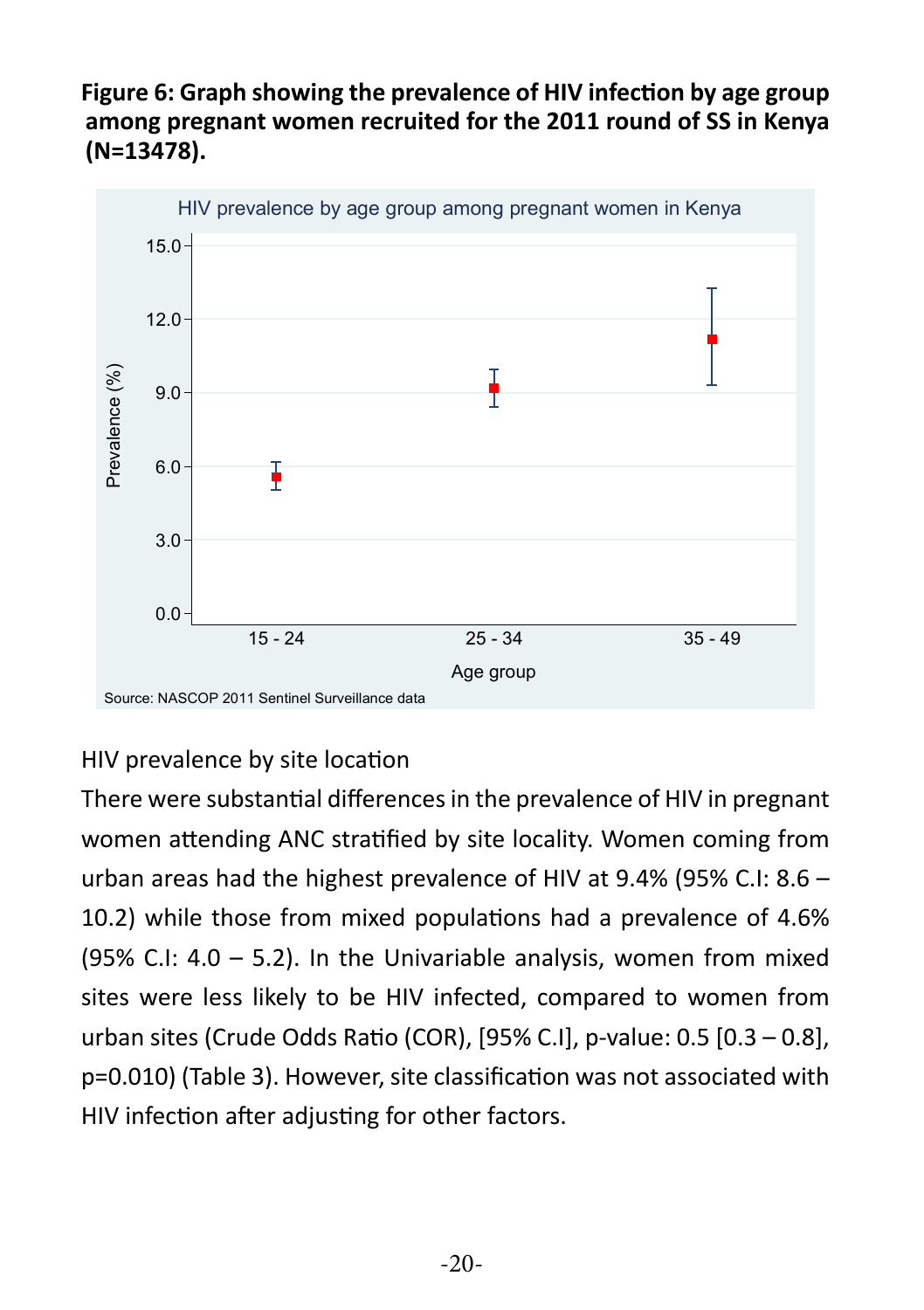#### *HIV prevalence by marital status*

The prevalence of HIV differed substantially by marital status, with pregnant women married in monogamous relationships having the lowest prevalence at 6.8% (95% C.I: 6.3 – 7.3) while those women who were separated/divorced/widowed having the highest prevalence at 29.1% (95% C.I: 21.6 – 36.6). Marital status was strongly associated with HIV infection, even after adjusting for other factors. Pregnant women who were separated/divorced/widowed were nearly five times more likely to have HIV infection compared to pregnant married women in monogamous relationships (AOR [95% C.I], p-value: 4.6 [3.0 – 6.9], p<0.001) (Table 3).

#### *HIV prevalence by level of education*

Substantial variations were observed in the distribution of HIV prevalence by level of education. Pregnant women with primary education had the highest prevalence of HIV infection (9.3% [95% C.I: 8.6 – 10.0]) while those with a tertiary education had the lowest HIV prevalence (3.8% [95% C.I:  $2.8 - 4.7$ ]). Level of education was strongly associated with HIV infection, even after adjusting for other factors. Women with a tertiary education were 60% less likely to have HIV infection, compared to women with primary level education (AOR [95% C.I], p-value: 0.4 [0.3 – 0.5], p<0.001). Interestingly, women with no formal education also had almost half the odds of HIV infection, compared to women with primary level of education, even after adjusting for other factors (AOR [95% C.I], p-value:  $0.6$  [0.4 – 0.8], p<0.001) (Table 3).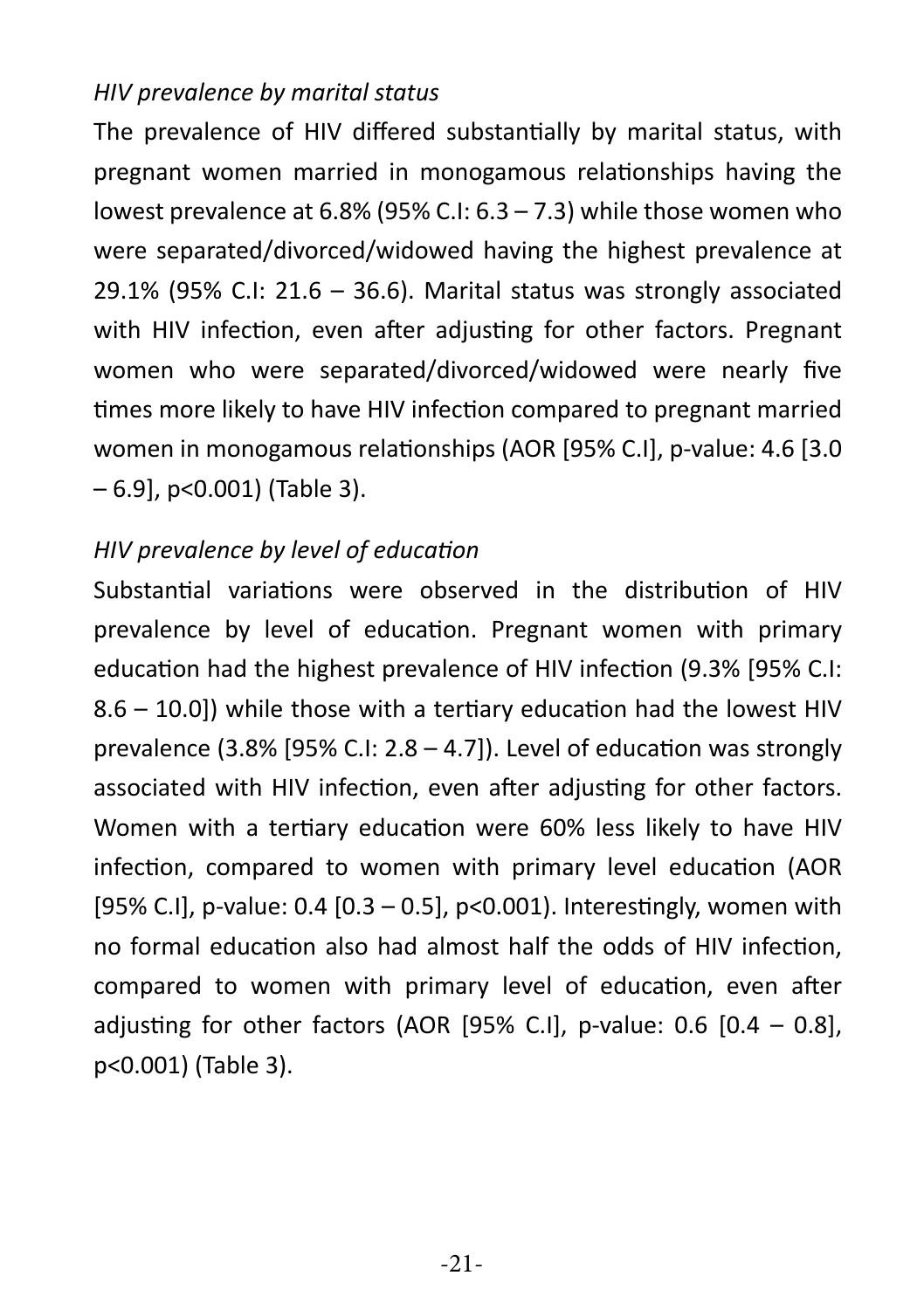| Kenya (N=13,294).      |                                                                                          |                                              |                                                                                       |                                                                              |       |                                                                                |          |
|------------------------|------------------------------------------------------------------------------------------|----------------------------------------------|---------------------------------------------------------------------------------------|------------------------------------------------------------------------------|-------|--------------------------------------------------------------------------------|----------|
|                        |                                                                                          |                                              |                                                                                       | Univariable analysis                                                         |       | Multivariable analysis                                                         |          |
| <b>Characteristics</b> | Categories                                                                               | Frequency<br>$\lbrack n/N \rbrack$           | Prevalence<br>[95% C.I]                                                               | Crude OR<br>[95% C.I]                                                        |       | P-value* Adjusted OR<br>[95% C.I]                                              | P-value* |
| Age group              | $35 - 49$<br>$25 - 34$<br>$15 - 24$                                                      | 363/6504<br>15/1029<br>528/5761              | $11.2$ [9.2 – 13.1]<br>$9.2 [8.4 - 9.9]$<br>$5.6$ [ $5.0 - 6.1$ ]                     | $2.7$ $[2.1 - 3.4]$<br>$1.9$ [1.7 – 2.2]<br>Reference                        | 0.001 | $2.1$ [1.6 – 2.8]<br>$1.7$ $[1.4 - 2.0]$<br>Reference                          | 0.001    |
| Site location          | Mixed<br><b>Urban</b><br><b>Rural</b>                                                    | 331/3678<br>217/4747<br>468/4964             | $9.4 [8.6 - 10.2]$<br>$9.0 [8.1 - 9.9]$<br>$4.6$ [ $4.0 - 5.2$ ]                      | $0.5$ [0.3 $-0.8$ ]<br>$0.7$ [0.4 – 1.2]<br>Reference                        | 0.010 |                                                                                |          |
| <b>Marital status</b>  | Married (monogamous)<br>Married (polygamous)<br>Separated/divorced/<br>widowed<br>Single | 732/10761<br>116/1611<br>15/776<br>41/141    | $14.8$ [12.3 – 17.3]<br>29.1 [21.6 - 36.6]<br>$7.2$ [5.9 – 8.5]<br>$6.8$ [6.3 – 7.3]  | $2.3$ [1.8 – 2.8]<br>5.5 [3.7 – 8.3]<br>$1.0$ [0.8 – 1.2]<br>Reference       | 0.001 | $1.5$ $[1.2 - 1.9]$<br>$4.6 [3.0 - 6.9]$<br>$2.1$ [1.6 – 2.6]<br>Reference     | $-0.001$ |
| education<br>Level of  | Secondary<br>Primary<br>Tertiary<br>None                                                 | 590/6347<br>314/4360<br>61/1623<br>15/1009   | $9.3 [8.6 - 10.0]$<br>$3.8$ [ $2.8 - 4.7$ ]<br>$7.2$ [6.4 - 8.0]<br>$4.5$ [3.2 – 5.7] | $0.8$ [0.7 - 0.9]<br>0.4 [0.3 - 0.5]<br>$0.7$ [0.5 – 1.0]<br>Reference       | 0.001 | $0.6 [0.4 - 0.8]$<br>$0.4$ [0.3 – 0.5]<br>$0.8$ [0.7 – 0.9]<br>Reference       | 0.001    |
| Gravida                | More than 3<br>Three<br><b>D</b><br>క్                                                   | 171/4020<br>240/2417<br>807/3038<br>293/3872 | $10.1$ [9.0 - 11.2]<br>$9.9 [8.7 - 11.1]$<br>$4.3$ [3.6 – 4.9]<br>$7.6$ [6.7 - 8.4]   | $2.7$ $[2.2 - 3.3]$<br>$1.8 [1.5 - 2.3]$<br>$2.5$ $[2.0 - 3.1]$<br>Reference | 0.001 | $1.7$ $[1.3 - 2.2]$<br>$1.7$ [ $1.3 - 2.1$ ]<br>$1.9$ [1.5 – 2.4]<br>Reference | $-0.001$ |

Table 3: Prevalence and correlates of HIV infection amongst pregnant women attending 43 SS sites in<br>value fulled and **Table 3: Prevalence and correlates of HIV infection amongst pregnant women attending 43 SS sites in**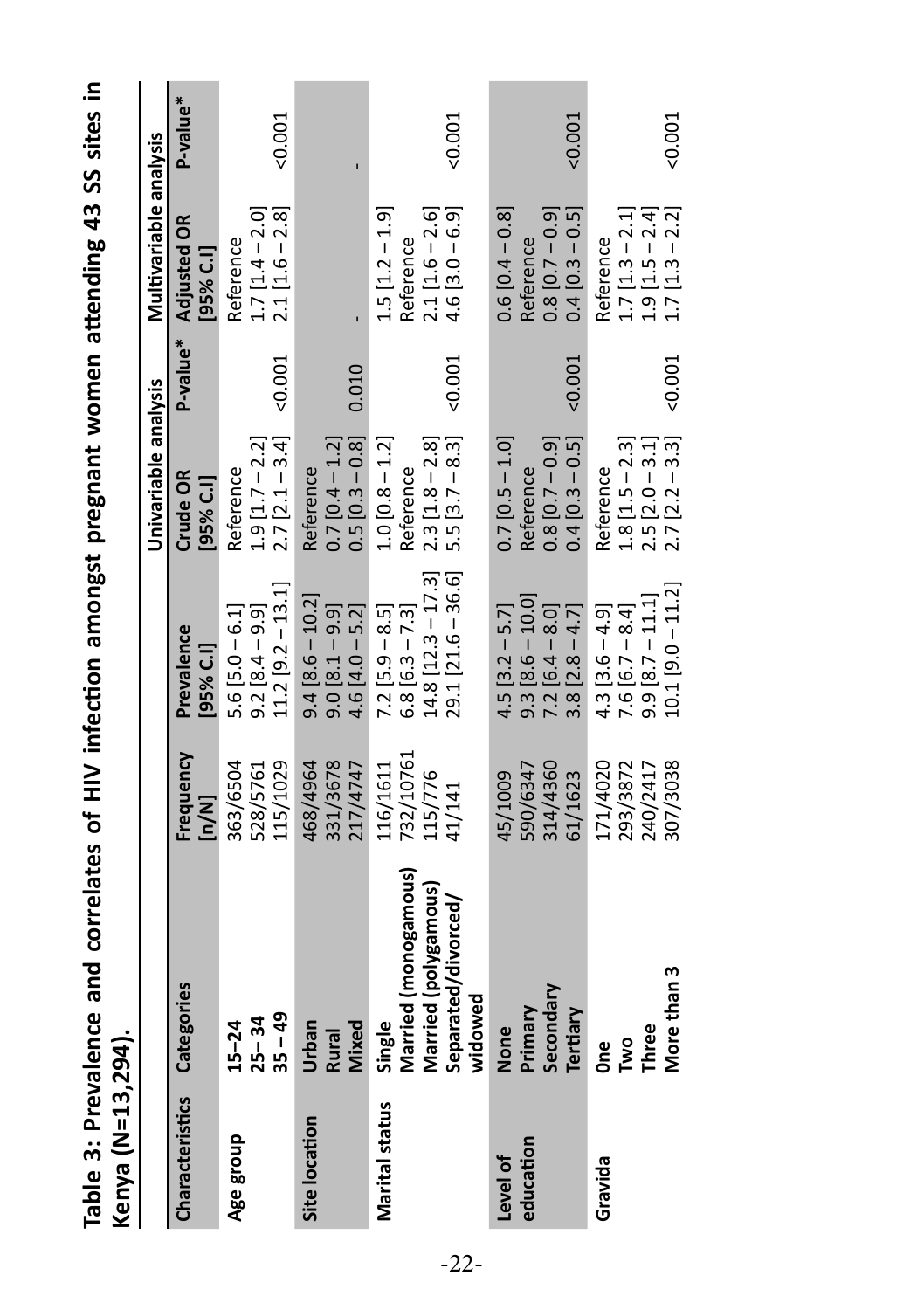|                  | Central<br>Coast<br>Eastern<br>V. Eastern<br>Vairobi |                                                                                |                                                                                                                                       |                                                                                                                                                                                   |       |                                                                                                                                                      |
|------------------|------------------------------------------------------|--------------------------------------------------------------------------------|---------------------------------------------------------------------------------------------------------------------------------------|-----------------------------------------------------------------------------------------------------------------------------------------------------------------------------------|-------|------------------------------------------------------------------------------------------------------------------------------------------------------|
|                  |                                                      |                                                                                |                                                                                                                                       |                                                                                                                                                                                   |       |                                                                                                                                                      |
|                  |                                                      |                                                                                |                                                                                                                                       |                                                                                                                                                                                   |       |                                                                                                                                                      |
|                  | Vyanza<br>R. Valley<br>Nestern                       |                                                                                |                                                                                                                                       |                                                                                                                                                                                   |       |                                                                                                                                                      |
|                  |                                                      | 85/1533<br>86/1411<br>36/1417<br>301/1192<br>203/1634<br>203/1634<br>100/16765 | 5.9 [4.7 – 7.2]<br>6.1 [4.8 – 7.3]<br>4.6 [3.5 – 5.7]<br>1.4 [0.3 – 2.6]<br>9.4 [8.2 – 10.7]<br>17.9 [16.1 – 19.8]<br>5.4 [4.6 – 6.2] | 1.2 $[0.7 - 2.0]$<br>1.0 $[0.6 - 1.7]$<br>0.9 $[0.5 - 1.5]$<br>0.9 $[0.1 - 0.9]$<br>0.3 $[0.1 - 0.9]$<br>1.9 $[1.2 - 2.9]$<br>4.3 $[2.7 - 6.8]$<br>Reference<br>1.1 $[0.7 - 1.8]$ | 0.001 | 1.1 $[0.6 - 1.8]$<br>1.0 $[0.6 - 1.6]$<br>1.0 $[0.5 - 1.4]$<br>0.8 $[0.1 - 1.1]$<br>1.0 $[0.9 - 2.7]$<br>4.3 $[2.7 - 6.8]$<br>Reference<br>Reference |
| Syphillis (VDRL) | Negative                                             | 99/13305                                                                       | 7.5 $\begin{bmatrix} 7.1 & -8.0 \end{bmatrix}$ (20.0 – 56.0)                                                                          | eference                                                                                                                                                                          |       | eference                                                                                                                                             |
|                  | ositive                                              | 1/29                                                                           |                                                                                                                                       | $6.4$ [2.9 - 14.0] < 0.001                                                                                                                                                        |       | $5.5 [2.9 - 14.5]$ < 0.001                                                                                                                           |

\*Likelihood Ratio Test (LRT) p-value using random effects logistic regression model, adjusting for inter- and intra-site variation. **\*Likelihood Ratio Test (LRT) p-value using random effects logistic regression model, adjusting for inter- and intra-site variation.** 

# HIV prevalence by gravidity *HIV prevalence by gravidity*

The average number of pregnancies in HIV infected women was substantially higher compared to that in The average number of pregnancies in HIV infected women was substantially higher compared to that in women who tested HIV negative (Mean number of pregnancies [95% C.I], p-value: 2.9 [2.8 - 3.0] vs. 2.6 women who tested HIV negative (Mean number of pregnancies [95% C.I], p-value: 2.9 [2.8 – 3.0] vs. 2.6 [2.5 - 2.6], p<0.001). There was an increasing trend in the prevalence of HIV with increasing number of [2.5 – 2.6], p<0.001). There was an increasing trend in the prevalence of HIV with increasing number of pregnancies; from 4.3% in pregnant women in their first pregnancy, to 10.1% in pregnant women who have pregnancies; from 4.3% in pregnant women in their first pregnancy, to 10.1% in pregnant women who have had more than three pregnancies (correlation coefficient, p-value: 0.021, p<0.001) (figure 7). Gravidity was had more than three pregnancies (correlation coefficient, p-value: 0.021, p<0.001) (figure 7). Gravidity was strongly associated with HIV infection, even after adjusting for other factors. Compared to women in their first pregnancy, women with more than three pregnancies were almost two fold more likely to be HIV infected strongly associated with HIV infection, even after adjusting for other factors. Compared to women in their first pregnancy, women with more than three pregnancies were almost two fold more likely to be HIV infected (Adjusted Odds Ratio (AOR), [95% C.1], p-value: 1.7 [1.3 – 2.2], p<0.001) (Table 3). (Adjusted Odds Ratio (AOR), [95% C.I], p-value: 1.7 [1.3 – 2.2], p<0.001) (Table 3).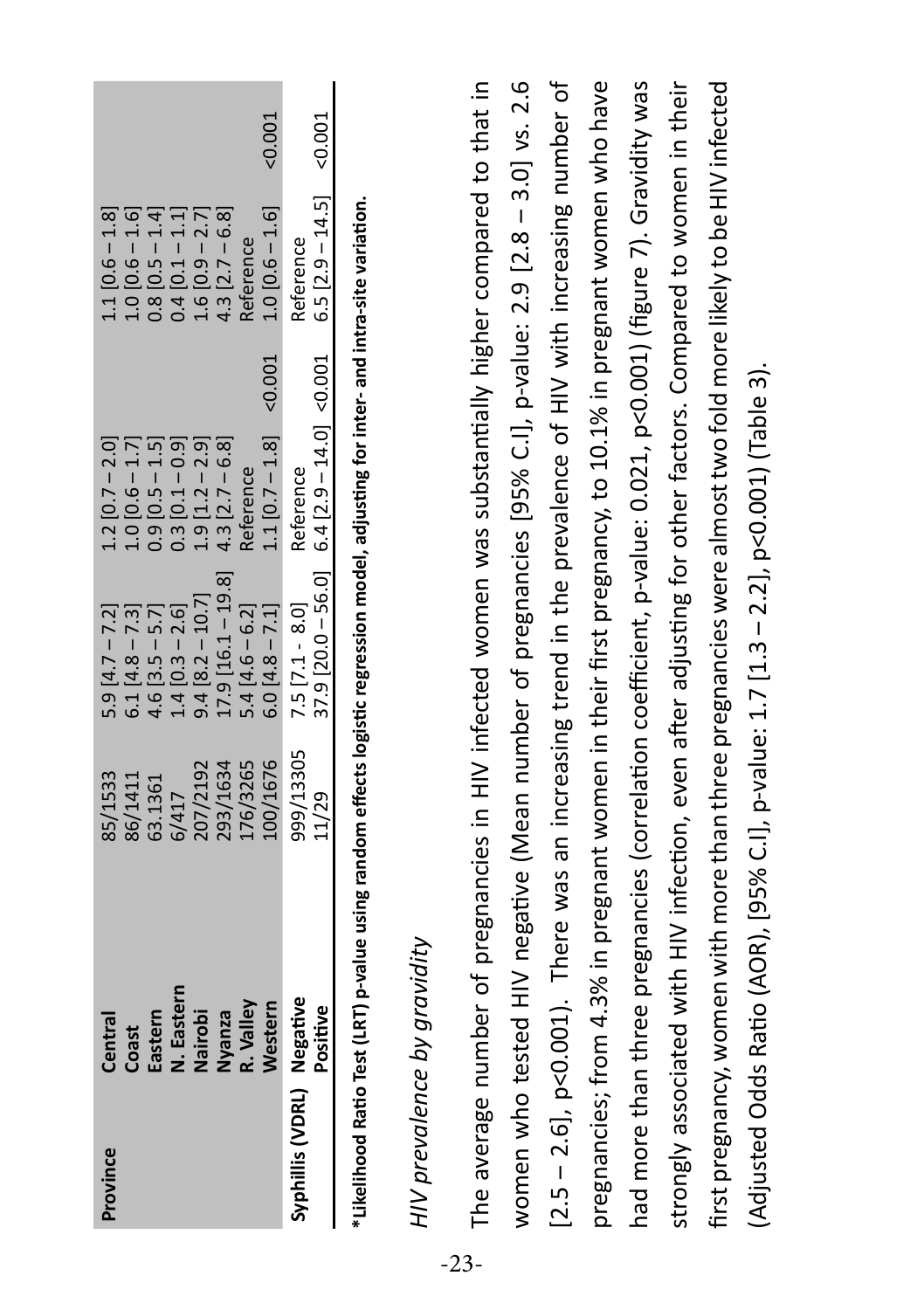



#### *HIV prevalence by province*

Pregnant women from Nyanza Province had the highest prevalence of HIV infection at 17.9% (95% C.I: 16.1 – 19.8), followed by Nairobi (9.4% [95% C.I: 8.2 – 10.7]), Coast (6.1% [95% C.I: 4.8 – 7.3]) and Western (6.0% [95% C.I: 4.8 – 7.1]). North Eastern province reported the lowest prevalence of HIV infection at  $1.4\%$  (95% C.I:  $0.3 - 2.6$ ) followed by Eastern (4.6% [95% C.I: 3.5 – 5.7]), Rift Valley (5.4% [95% C.I: 4.6 – 6.2]) and Central (5.9  $[4.7 - 7.2]$ ) provinces respectively (Figure 8). There was a strong association between province and HIV infection, even after adjusting for other factors. Interestingly, except for Nyanza, there were no substantial differences in the risk of HIV infection amongst the other seven provinces, when compared to the Rift Valley province. Pregnant women from Nyanza were more than four-fold more likely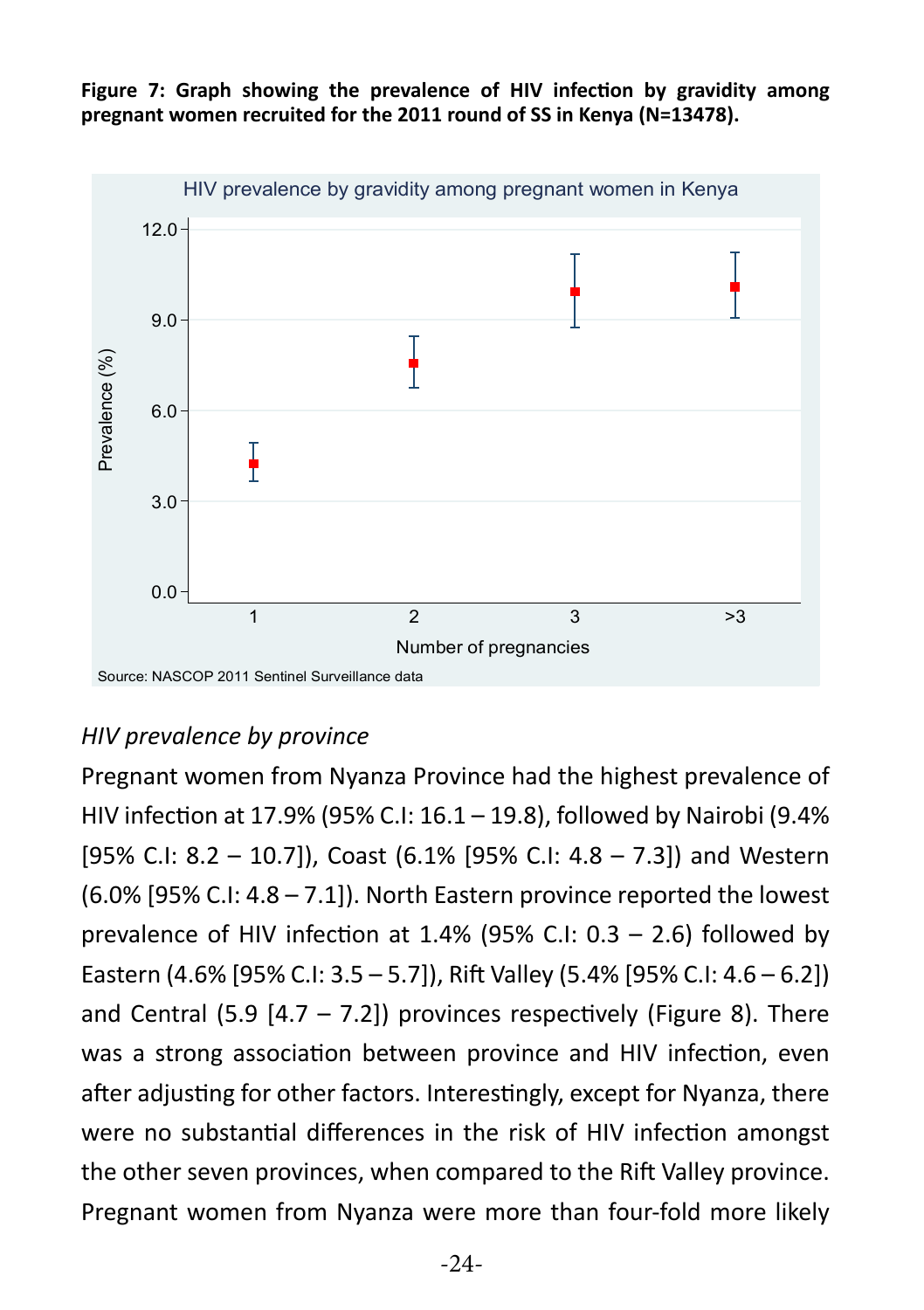to be HIV infected (AOR [95% C.I], p-value: 4.3 [2.7 – 6.8], p<0.001), compared to those from the Rift Valley (Table 3).

**Figure 8: Graph showing the prevalence of HIV infection by province among pregnant women recruited for the 2011 round of SS in Kenya (N=13478).**



#### *HIV prevalence by syphilis status*

Pregnant women who were VDRL positive had the highest HIV prevalence at 37.9% (95% C.I: 20.0 – 56.0), while those who were VDRL negative had a prevalence of 7.5% (95% C.I:  $7.1 - 8.0$ ). Syphilis co-infection was found to be strongly associated with HIV infection, even after adjusting for other factors. Compared to pregnant women without syphilis co-infection, women with syphilis co-infection were more than six fold more likely to be HIV infected (AOR [95% C.I], p-value: 6.5 [2.9 – 14.5], p<0.001) (Table 3).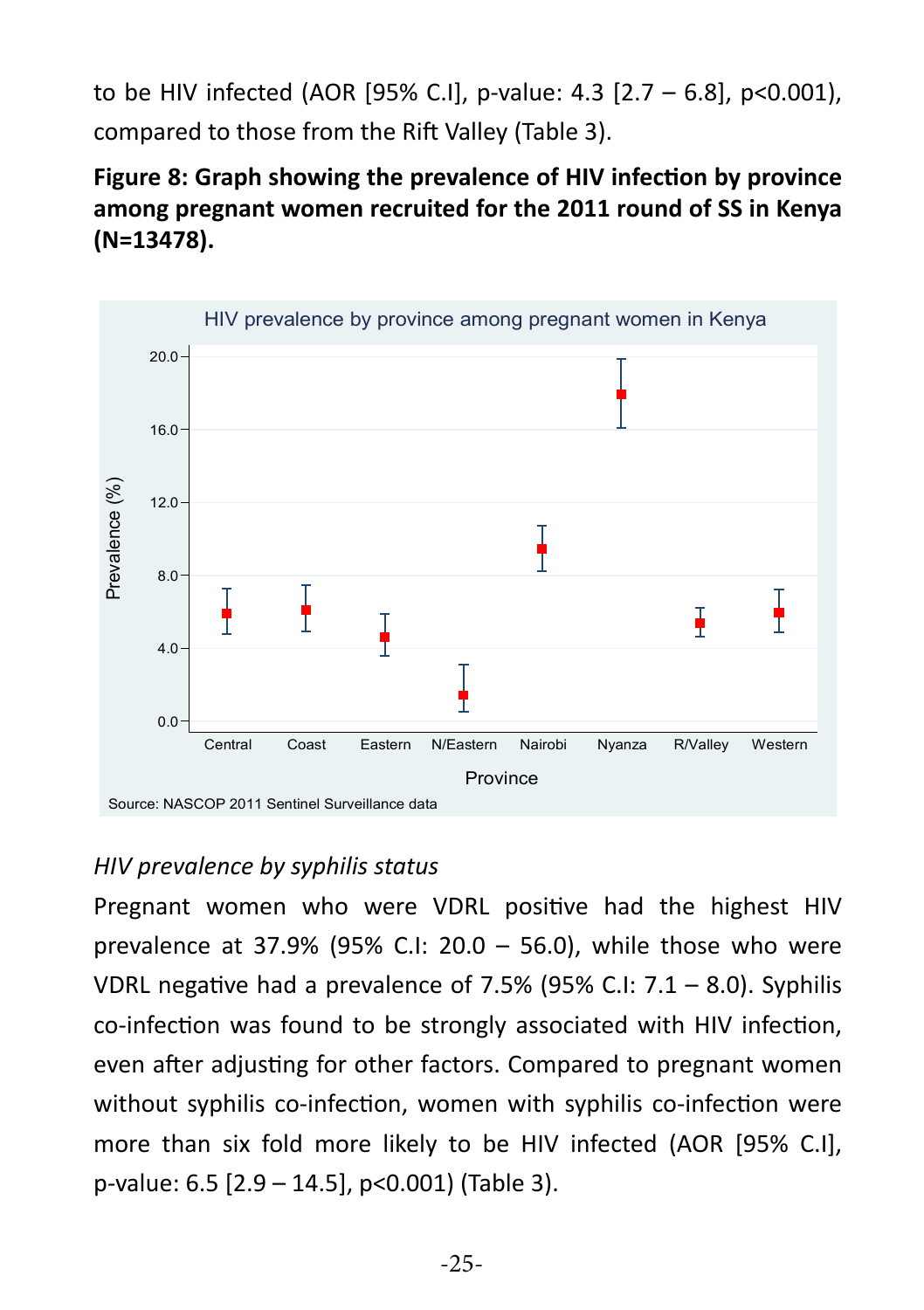#### **4.1.3 Temporal trends in HIV prevalence**

Overall, data collected from the 2006, 2008, 2010 and 2011 rounds of sentinel surveillance suggests that the epidemic has largely stabilized, with poor evidence of any trend in the pooled prevalence of HIV infection amongst pregnant women seeking ANC services in Kenya (correlation coefficient, p-value: 0.003, p=0.116) (Figure 9).

**Figure 9: Graph showing temporal trend in the prevalence of HIV infection amongst pregnant women recruited for the Sentinel surveillance in Kenya over four time points (N=172)**



#### *Trends in HIV prevalence by age group*

Evidence from the four rounds of SS also suggest that the HIV epidemic amongst the youth (15-24 years) and middle aged (25-34 years) pregnant women has also stabilized with poor evidence of any trend in these populations. However, there is strong evidence to suggest that the pooled prevalence of HIV infection amongst the elderly population (35–39 years) is increasing (Coefficient, p-value: 0.017, p=0.001) (Table 4).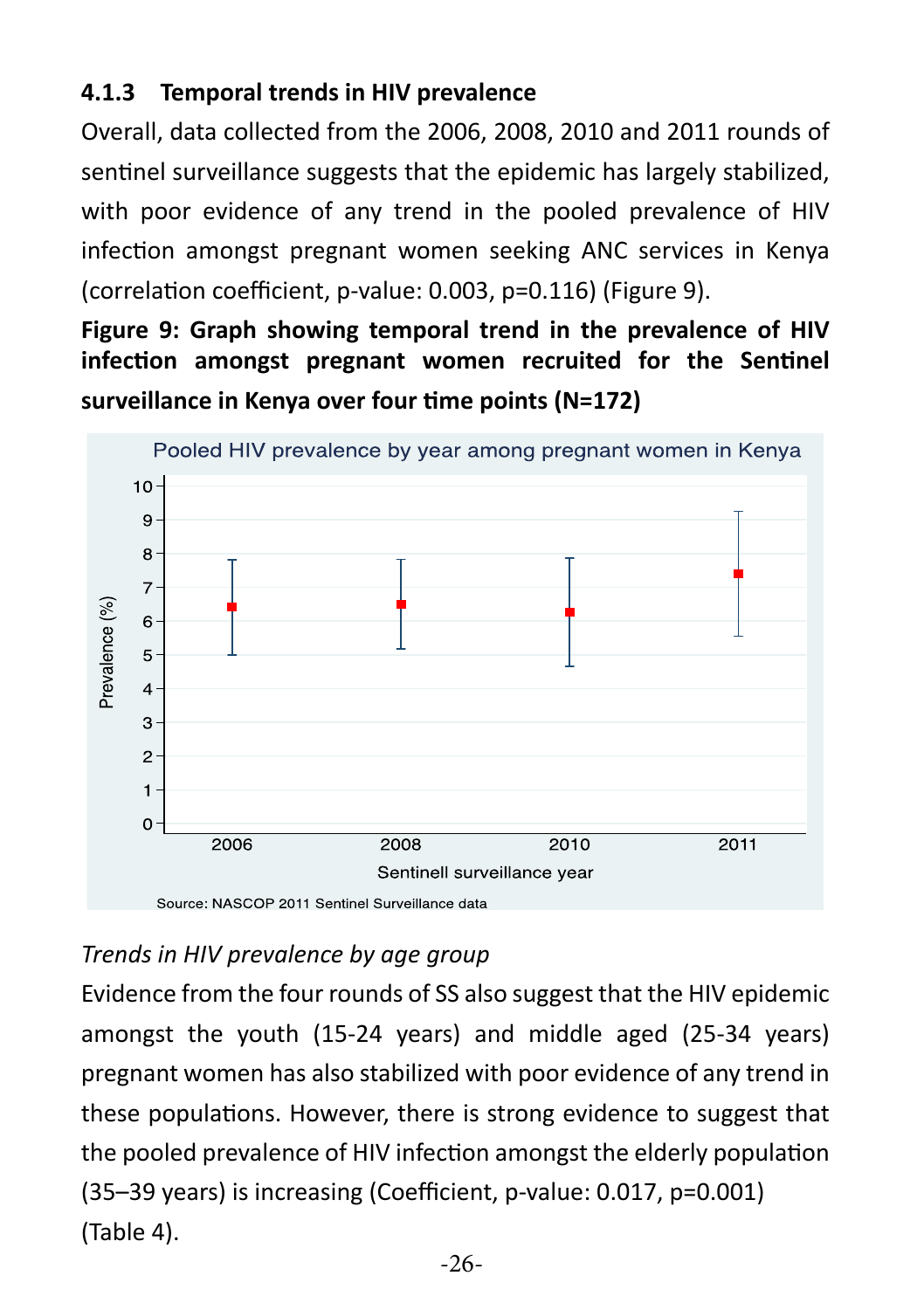#### *Trends in HIV prevalence by site location*

Whilst there was some evidence of an increasing trend in the pooled prevalence of HIV infection amongst pregnant women from rural areas (Coefficient, p-value: 0.008, p=0.056), poor evidence to suggest any trend in the pooled prevalence of HIV infection in pregnant women from both urban and mixed areas was found (Table 4).

#### *Trends in HIV prevalence by marital status*

Whilst there was poor evidence to suggest any trend in the prevalence of HIV infection amongst women in single relationships and those married in monogamous or polygamous relationships, good evidence of an increasing trend in the prevalence of HIV infection amongst pregnant women who are separated/divorced/widowed was observed (Coefficient, p-value: 0.050, p=0.037) (Table 4).

# *Trends in HIV prevalence by level of education.*

There was poor evidence to suggest any trend in the pooled prevalence of HIV infection in pregnant women with a good (secondary and tertiary) education. However, the data showed strong evidence of an increasing trend in the pooled prevalence of HIV infection amongst pregnant women with lower levels of education, especially those with a primary education (Coefficient, p-value: 0.063, p=0.003) (Table 4).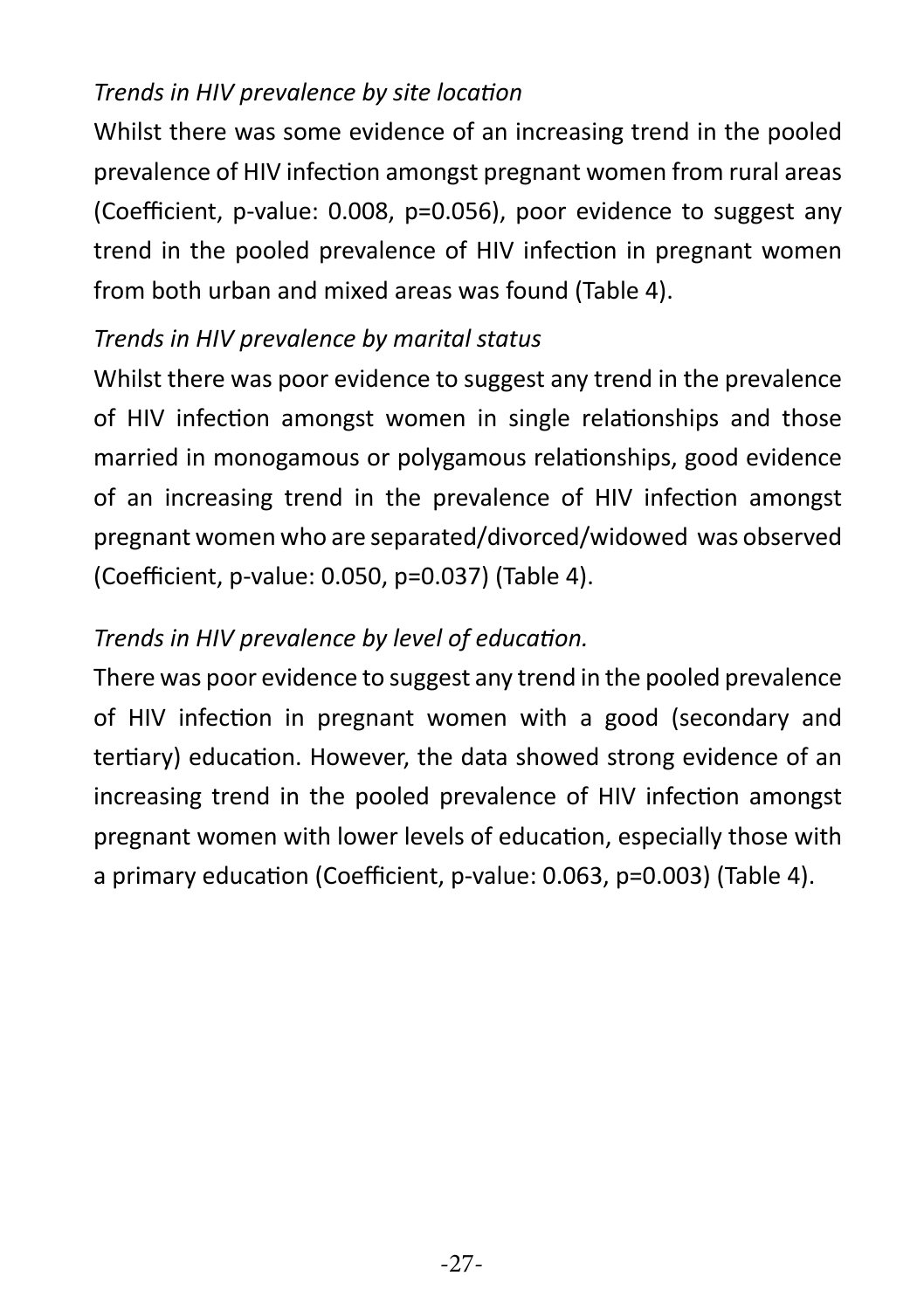**Table 4: Trends in the pooled prevalence of HIV infection among pregnant women attending antenatal**  Table 4: Trends in the pooled prevalence of HIV infection among pregnant women attending antenatal care in Kenya over time, using site-specific prevalence as the unit of analysis (N=172) **care in Kenya over time, using site-specific prevalence as the unit of analysis (N=172)**

| Characteristics    | Categories        | $[n=43]$<br>2006                       | $[n=43]$<br>2008      | $[n=43]$<br>2010      | $[n=43]$<br>2011       | Coef     | Const | P-value <sup>*</sup> |
|--------------------|-------------------|----------------------------------------|-----------------------|-----------------------|------------------------|----------|-------|----------------------|
| HIV prevalence     |                   | $6.4$ [5.0 – 7.8]                      | $6.5$ [5.2 – 7.8]     | $6.3 [4.7 - 7.8]$     | $7.4$ [5.6 – 9.2]      | 0.003    | 0.062 | 0.116                |
|                    | $15 - 24$         | $5.2 [4.0 - 6.3]$                      | $5.0$ [3.8 – 6.2]     | $4.2$ [3.2 – 5.3]     | $5.1$ [3.6 – 6.7]      | $-0.001$ | 0.050 | 0.612                |
| Age group          | $25 - 34$         | $8.4$ [6.3 – 10.4]                     | $8.0 [6.4 - 9.6]$     | $8.3$ [5.8 – 10.7]    | $9.2$ [6.8 - 11.7]     | 0.003    | 0.080 | 0.245                |
|                    | $35 - 49$         | $7.0$ [3.9 – 10.1]                     | $8.6$ [6.4 – 10.8]    | $9.5$ [6.6 – 12.5]    | $12.2$ $[8.8 - 15.7]$  | 0.017    | 0.069 | 0.001                |
|                    | <b>Rural</b>      | $6.1 [3.1 - 9.2]$                      | $6.3$ [3.3 - 9.4]     | $7.1 [3.3 - 10.8]$    | $8.4$ [3.7 – 13.1]     | 0.008    | 0.058 | 0.056                |
| Site location      | <b>Urban</b>      | $8.4 [6.0 - 10.9]$                     | $7.9$ [6.1 – 9.8]     | $7.9$ [5.4 – 10.4]    | $9.2$ [7.3 $-11.1$ ]   | 0.003    | 0.078 | 0.147                |
|                    | Mixed             | $5.1 [3.8 - 6.3]$<br>$5.3 [3.8 - 6.7]$ | $5.4 [4.0 - 6.9]$     | $4.0$ [3.1 – 4.9]     | $4.7$ [3.8 – 5.6]      | $-0.003$ | 0.052 |                      |
|                    | Single            |                                        | $6.2 [4.6 - 7.8]$     | $6.3 [4.8 - 7.7]$     | $6.9$ [5.2 – 8.7]      | 0.005    | 0.054 | 0.217<br>0.122       |
|                    | Married (mono)    | $6.0 [4.6 - 7.5]$                      | $6.1 [4.7 - 7.5]$     | $5.8 [4.1 - 7.4]$     | $6.8$ [5.0 - 8.5]      | 0.002    | 0.059 | 0.262                |
| Marital status     | Married (poly)    | $12.4 [8.3 - 14.9]$                    | $11.7 [8.6 - 14.9]$   | $12.8 [8.7 - 16.9]$   | $15.5$ [9.6 - 21.4]    | 0.010    | 0.115 | 0.261                |
|                    | Sepa/divo/Widc    | $12.6$ $3.1 - 22.0$                    | $25.4$ [13.5 – 37.4   | $15.7$ [6.2 – 25.2]   | $32.6$ $[20.0 - 45.3]$ | 0.050    | 0.142 | 0.037                |
|                    | Vone              | $9.3$ [3.6 – 15.9]                     | $8.6$ [1.8 – 15.5]    | $13.5$ [6.1 – 20.8]   | $11.6 [4.6 - 18.5]$    | 0.012    | 0.090 | 0.419                |
|                    | Primary           | $6.4 [4.9 - 7.8]$                      | $7.3$ [5.6 – 8.9]     | $7.0$ [5.3 – 8.7]     | $8.7$ [6.7 – 10.6]     | 0.007    | 0.063 | 0.003                |
| Level of education | Secondary         | $7.1$ [5.2 – 1.7]                      | $8.3$ [3.8 – 12.7]    | $5.5 [3.9 - 7.0]$     | $7.4$ [5.3 – 9.4]      | $-0.002$ | 0.073 | 0.753                |
|                    | Tertiary          | $4.6$ [ $2.4 - 6.7$ ]                  | $4.2$ [ $2.4 - 6.0$ ] | $2.6$ [1.4 – 3.7]     | $4.1$ [ $2.6 - 5.7$ ]  | $-0.003$ | 0.042 | 0.448                |
|                    | និ<br>ក           |                                        | $3.8$ [3.0 – 4.7]     | $3.4$ [ $2.6 - 4.3$ ] | $4.1$ [2.9 – 5.3]      | 0.001    | 0.035 | 0.617                |
| Gravida            | δ,                |                                        | $7.6$ [5.8 – 9.3]     | $5.8 [4.3 - 7.3]$     | $7.3$ [5.4 – 9.1]      | $-0.002$ | 0.072 | 0.664                |
|                    | Three             |                                        | $8.3$ [6.2 – 10.4]    | $8.2$ [6.0 – 10.4]    | $9.6$ [7.2 – 12.1]     | 0.007    | 0.074 | 0.183                |
|                    | Vlore than 3      |                                        | $7.3$ [5.5 – 9.1]     | $8.7$ [6.1 - 11.4     | $10.4$ [7.8 – 13.0     | 0.015    | 0.057 | 0.005                |
|                    | Central           | $4.2$ [3.3 – 5.2]                      | $4.9$ [3.0 – 6.8]     | $3.5$ [ $2.4 - 4.6$ ] | $6.1 [4.2 - 8.0]$      | 0.004    | 0.041 | 0.210                |
|                    | Coast             | $5.3$ [3.5 – 7.0]                      | $5.6$ [3.6 – 7.5]     | $6.0$ [ $2.1 - 9.9$ ] | 5.2 $[1.9 - 8.4]$      | 0.000    | 0.055 | 0.983                |
|                    | Eastern           | $5.2$ $[2.8 - 7.7]$                    | $4.6$ [1.9 – 7.3]     | $4.1$ [ $2.7 - 5.6$ ] | $4.6 [4.0 - 5.3]$      | $-0.002$ | 0.050 | 0.401                |
| Province           | <b>V.</b> Eastern | $0.6$ [n/a]                            | 4.3 [n/a]             | $2.0$ [n/a]           | $1.4$ [n/a]            | n/a      | n/a   | $n/a$<br>0.989       |
|                    | Nairobi           | $8.9$ [6.5 – 11.2]                     | $8.2$ [6.2 – 10.1]    | $7.7$ [3.9 – 11.5]    | $9.0 [6.5 - 11.6]$     | 0.000    | 0.084 |                      |
|                    | Nyanza            | $11.3$ $[1.1 - 21.4]$                  | $13.6$ [6.1 – 21.0]   | $15.4 [6.9 - 23.8]$   | $19.7$ $[11.1 - 28.2]$ | 0.027    | 0.109 | $0.003$<br>$0.693$   |
|                    | R. Valley         | $5.4 [4.1 - 6.8]$                      | $5.1 [3.5 - 6.7]$     | $4.5$ [3.4 – 5.5]     | $5.3 [3.5 - 7.0]$      | $-0.001$ | 0.052 |                      |
|                    | Western           | $6.0 [4.5 - 7.4]$                      | $5.3 [3.0 - 7.5]$     | $4.8$ [ $2.5 - 7.1$ ] | $5.6$ [3.1 - 8.0]      | $-0.002$ | 0.056 | 0.475                |
| Syphilis (VDRL)    | Negative          | $6.4$ [5.0 – 7.7]                      | $7.3 [4.9 - 9.7]$     | $6.1$ [4.6 – 7.7]     | $7.3$ [5.5 – 9.1]      | 0.002    | 0.065 | 0.568                |
|                    | Positive          | $[3.3 \, [1.9 - 24.7]$                 | $39.2$ [23.6 - 54.9]  | $22.5$ [10.6 - 34.4]  | $51.8$ $[26.0 - 77.5]$ | 0.091    | 0.184 | 0.018                |
|                    |                   |                                        |                       |                       |                        |          |       |                      |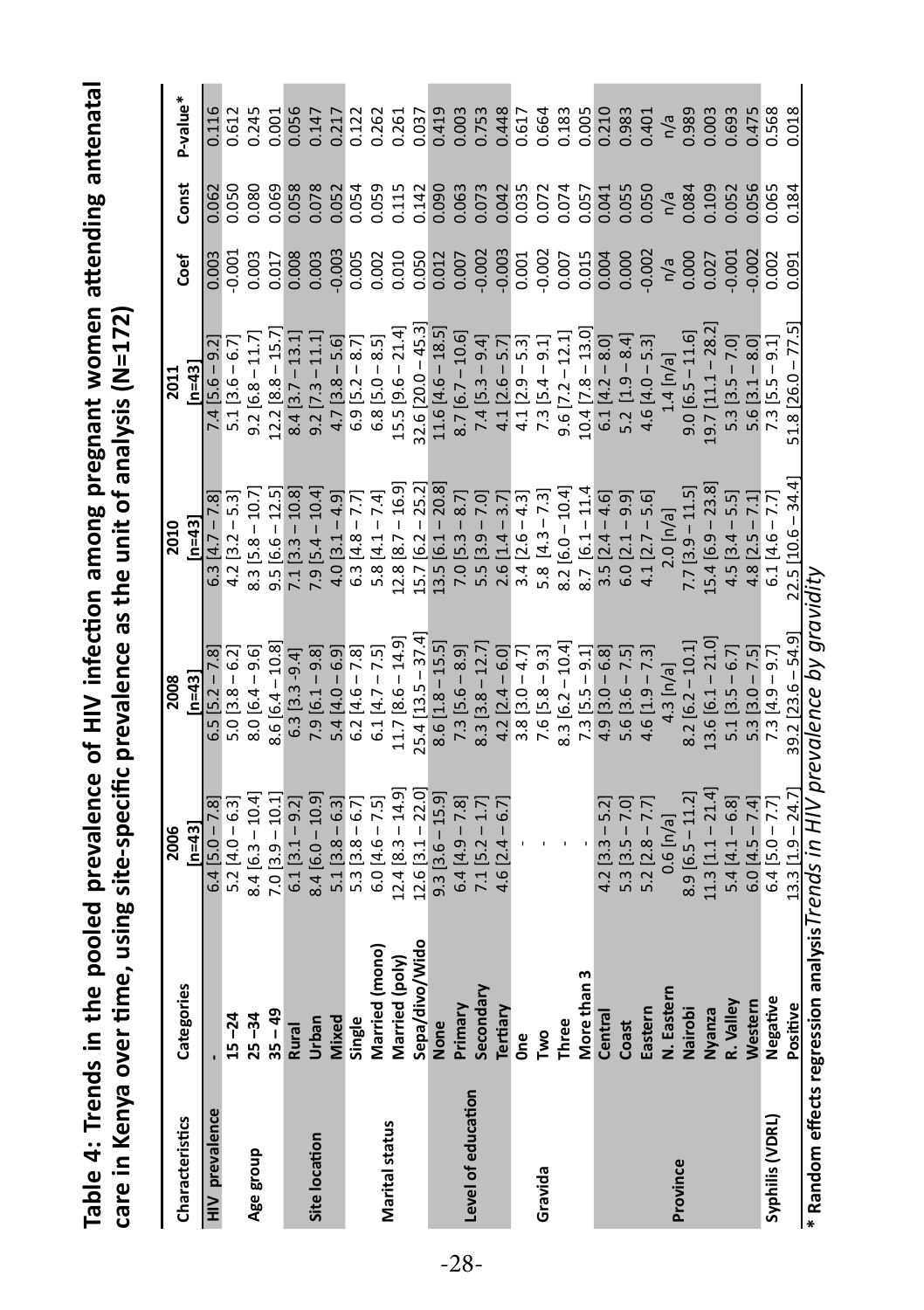Data on gravidity was not collected in the 2006 round of SS. Overall, there was strong evidence to suggest an increasing trend in the pooled prevalence of HIV infection in pregnant women with a history of more than three pregnancies (Coefficient, p-value: 0.015, p=0.005). The pooled prevalence of HIV infection in pregnant women with a history of less than three pregnancies remained stable, with the data suggesting poor evidence of any trend over the three SS rounds in these categories (Table 4).

#### *Trends in HIV prevalence by province.*

From the provincial level, the data suggests strong evidence of an increasing trend in the pooled prevalence of HIV infection amongst pregnant women in Nyanza over the last four rounds of SS (Coefficient, p-value: 0.027, p=0.003). Interestingly, the pooled HIV prevalence in the remaining seven provinces remained stable over the four SS time points, with poor evidence of an increase or decrease in the pooled HIV prevalence in all these provinces (Table 4).

*Trends in HIV prevalence by syphilis infection.*

There was good evidence to suggest that the pooled HIV prevalence amongst pregnant women with syphilis co-infection increased over the four SS time points (Coefficient, p-value: 0.091, p=0.018). There was poor evidence to suggest any trend in the prevalence of HIV infection amongst pregnant women who tested VDRL negative over the same time period (Table 4).

A detailed description of the site-specific prevalence of HIV infection in pregnant mothers over the past two decades is also presented (Annex 4).

#### **4.1.4 Comparison of PMTCT and SS results of HIV infection**

We were also interested in describing the validity and reliability of PMTCT results when compared to the SS DBS results among ANC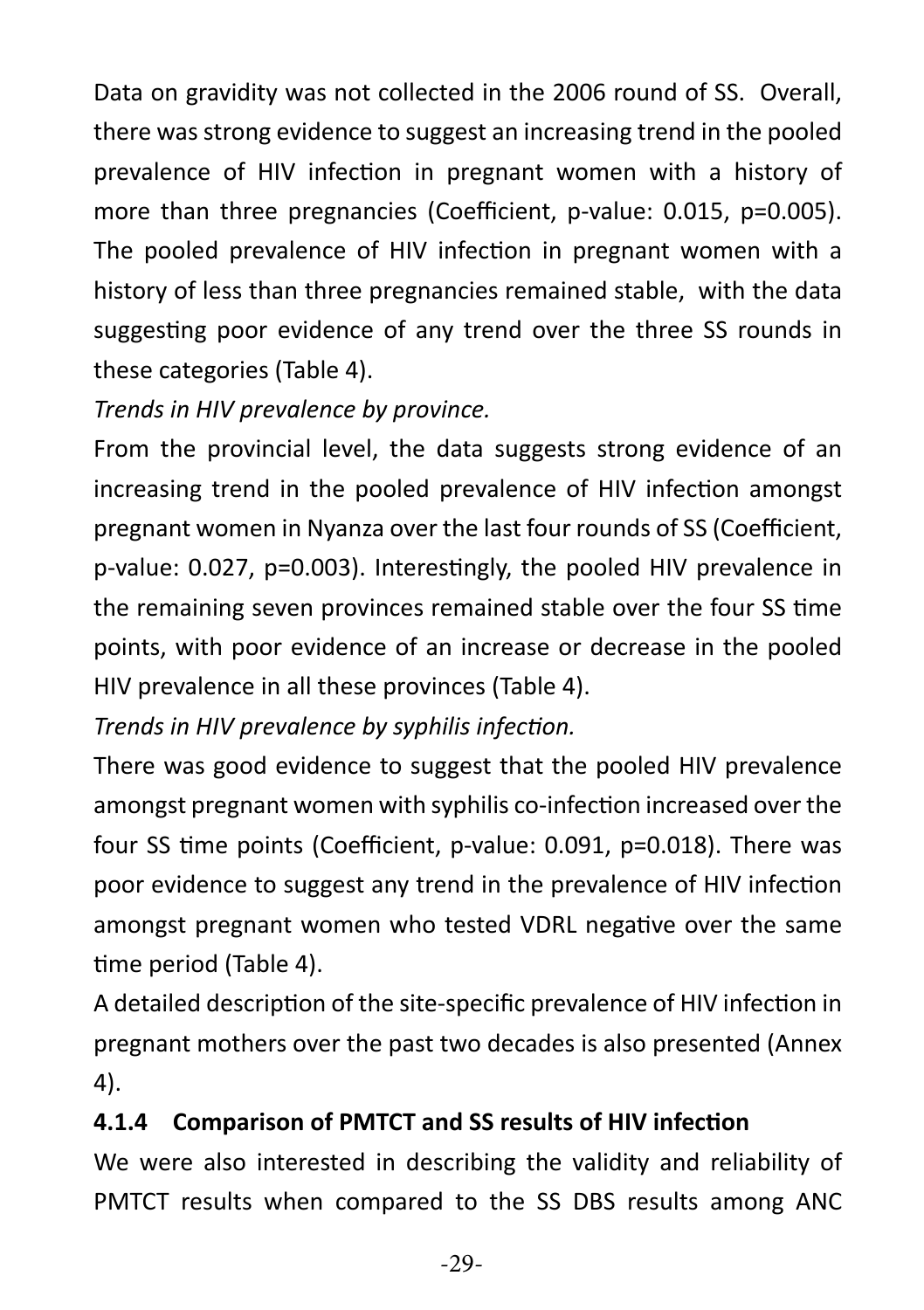SS participants over the four SS time periods. For the purpose of this analysis, we considered the SS DBS results as the referent (gold standard) group. We limited this analysis to participants who had both a PMTCT and a DBS SS test result.

Of the 51,066 pregnant women recruited over the four SS time points, 3528 (6.9%) were missing either PMTCT results or the DBS SS results. Of the 3528 missing results, data from the 2006 surveillance comprised the highest proportion of missing results (n=2932 [83.1%]). Overall, 47,538 pregnant women with both PMTCT and SS DBS HIV result were included in the analysis. Figure 10 below illustrates the distribution of HIV prevalence from PMTCT and SS DBS HIV testing over the four SS time points.

# **Figure 10: Comparison of HIV prevalence from PMTCT and SS DBS results over the last four rounds of ANC SS, 2006-2011 (N=47538)**



**Note: Analysis restricted to women with both PMTCT and SS DBS results**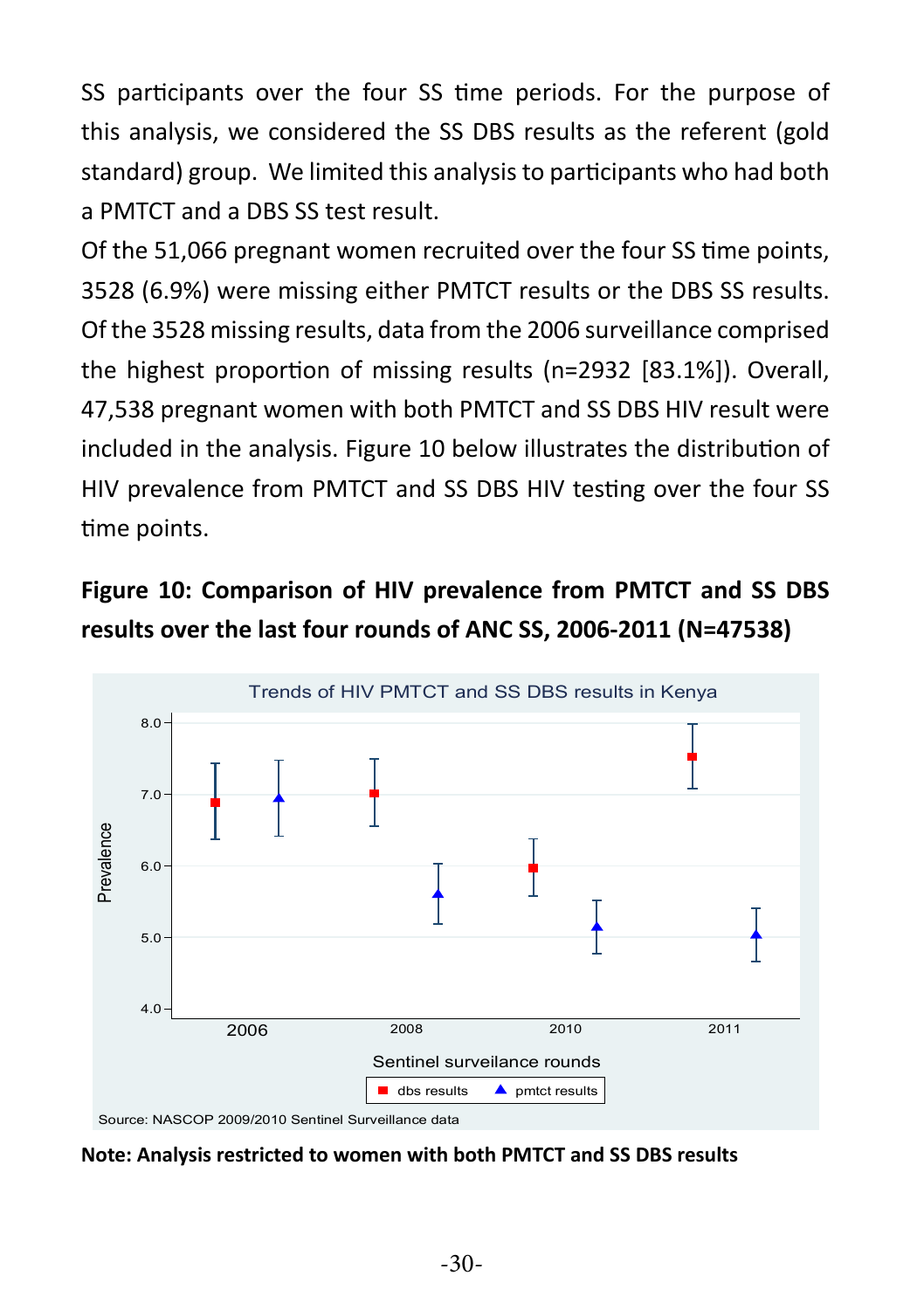Table 5 below describes the validity and reliability of the reported PMTCT results when compared to the DBS SS results over the four SS time points. It is important to note that compared to the other SS years, the difference between PMTCT and DBS SS test results was highest in 2011. Similarly, the sensitivity (proportion of true (DBS) positives who were reported test (PMTCT) positives) was lowest in 2011 at 61.7% (95% C.I: 58.6 – 64.7).

**Table 5: Validity and reliability of reported PMTCT results when compared to DBS SS amongst pregnant women recruited for the SS over four time points in Kenya (N=47538)**

|                                 | 2006 | 2008 | 2010                                                                                        | 2011 |
|---------------------------------|------|------|---------------------------------------------------------------------------------------------|------|
| Kappa<br>(Agreement)            | 66.0 | 87.9 | 80.6                                                                                        | 72.4 |
| Sensitivity<br>(95% C.I)        |      |      | 68.6% [64.7 - 72.2] 79.7% [76.7 - 82.4] 76.0% [73.0 - 78.9] 61.7% [58.6 - 64.7]             |      |
| <b>Specificity</b><br>(95% C.1) |      |      | $97.6\%$ [97.3 – 97.9] $100\%$ [99.9 – 100] $99.4\%$ [99.2 – 99.5] $99.6\%$ [99.5 – 99.7]   |      |
| *PPV (95%<br>C.I                |      |      | 68.1% [64.3 - 71.8] 99.8% [99.1 - 100] 88.3% [85.7 - 90.6] 92.4% [90.1 - 94.3]              |      |
| **NPV (95%<br>C.I)              |      |      | $97.7\%$ [97.3 - 98.0] $98.5\%$ [98.2 - 98.7] $98.5\%$ [98.3 - 98.7] $97.0\%$ [96.7 - 97.3] |      |

**\* PPV (Positive predictive value), \*\* (negative predictive value)**

#### **4.1.5 Prevalence and correlates of syphilis infection**

Syphilis infection was determined by VDRL status. Of the 13,478 participants aged 15-49 years old and included in the analysis, 55 (0.4%) were missing VDRL status. There were no substantial differences in the mean age of participants with missing VDRL results compared to those without missing VDRL results (mean [95% CI], p-value: 25.6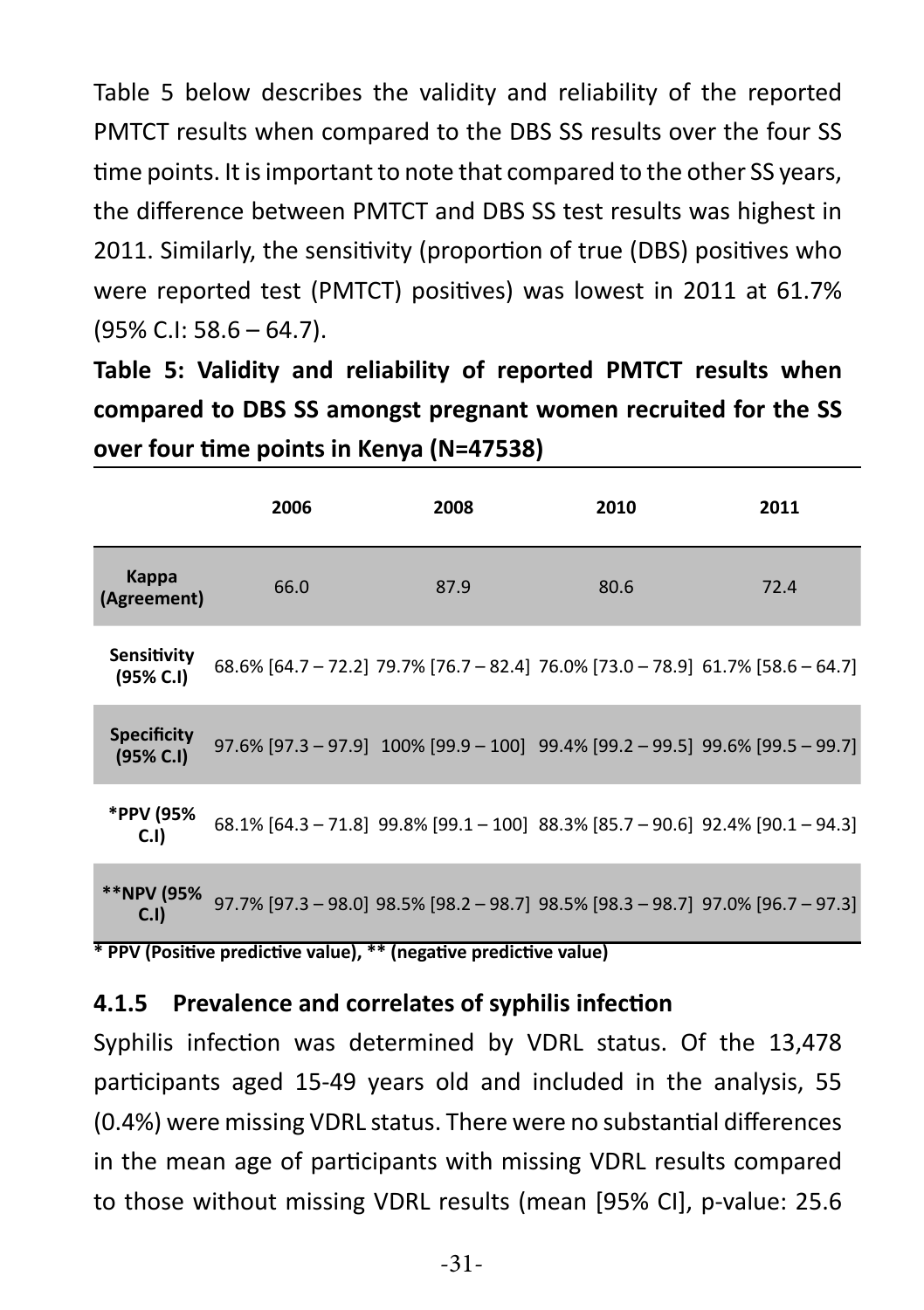$[23.9 - 27.4]$  vs. 25.4  $[25.3 - 25.5]$ , p=0.781). Since the proportion of participants missing VDRL results was so small, subsequent analyses excluded participants with missing VDRL results.

The overall prevalence of syphilis infection in pregnant women from 43 ANC SS sites in Kenya for the year 2011 was 0.2% [95% Confidence Interval, C.I: 0.1 – 0.3]. The mean pooled prevalence [95% C.I] of syphilis for all the 43 SS sites were 0.2% [0.05 – 0.3] while the median (IQR) pooled prevalence was  $0.0\%$  (0.0 – 0.2). At the site specific level, Lodwar reported the highest prevalence of syphilis infection at 2.6%, followed by Nyeri and Dandora at 1.0% each respectively. Twenty nine out of the 43 SS sites did not report any cases of syphilis infection in their participants. A detailed description of the site specific prevalence of syphilis is presented in table 6.

#### *Prevalence of syphilis infection by age*

In the 2011 round of SS, there were no substantial differences in the age of pregnant women who tested VDRL positive compared to those who tested VDRL negative (Mean age [95% C.I], p-value: 26.4 [24.0 – 28.7] vs. 25.4 [25.3 – 25.5], p=0.367). Pregnant women aged 35 – 49 years old had a higher prevalence of syphilis infection at 0.3% (95% C.I:  $0.1 - 0.8$ ). Compared to those aged  $15 - 24$  years old, pregnant women aged 35 – 49 years were 60% more likely to be infected with syphilis (COR [95% C.I], p-value:  $1.6$  [0.5 – 5.8]). However, there was poor evidence to show an association of age with syphilis infection (p=0.692) (Table 6).

#### *Prevalence of syphilis infection by site location*

Pregnant women coming from urban areas had the highest prevalence of syphilis infection at 0.4% (95% C.I: 0.2 – 0.6) while those from rural and mixed populations had a prevalence of 0.1% (95% C.I:  $0.0 - 0.3$ )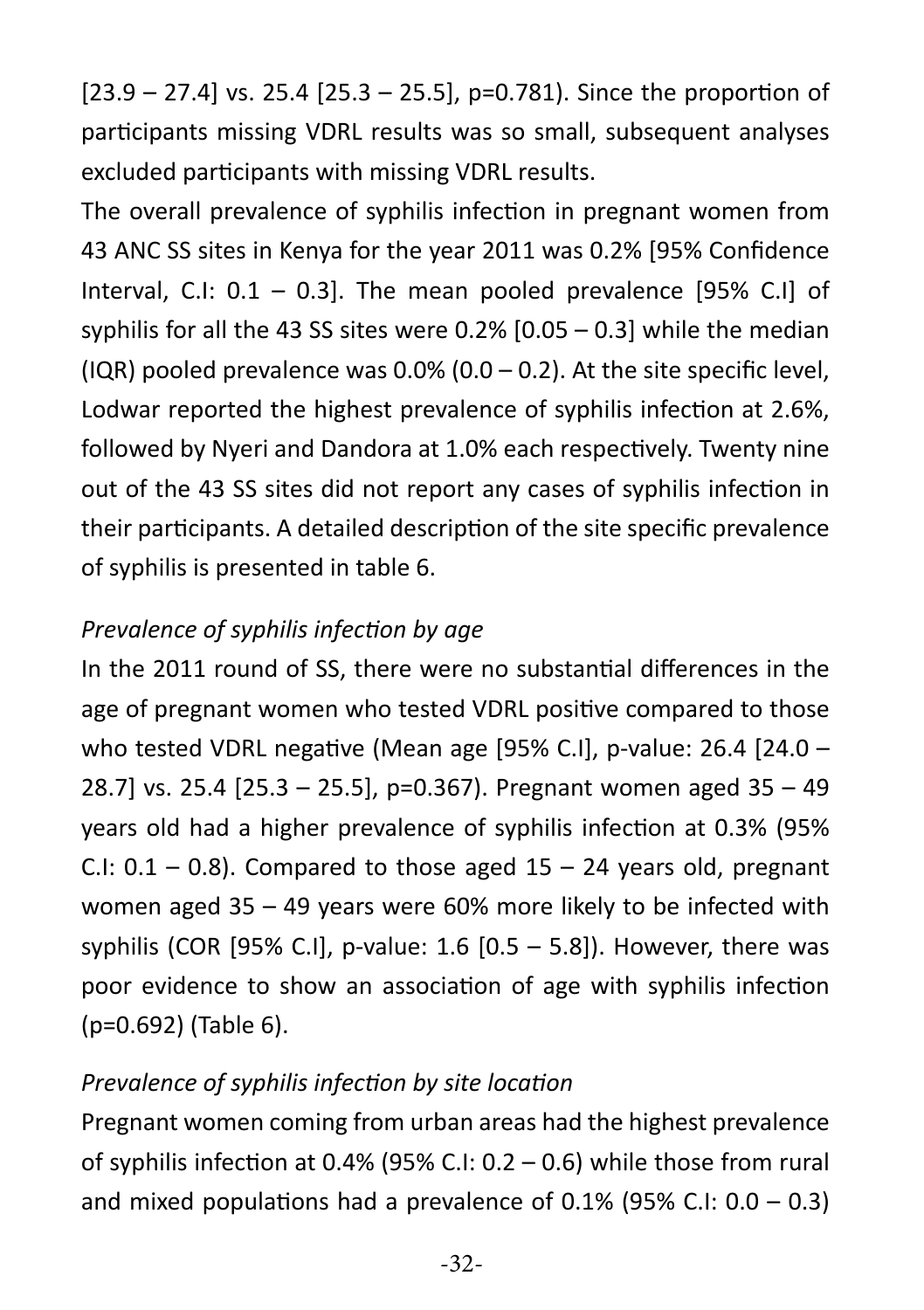and  $0.1\%$  (95% C.I:  $0.0 - 0.2$ ) respectively. There was good evidence to suggest an association between site location and syphilis infection, even after adjusting for other factors. Compared to those from urban areas, women from rural areas were 70% less likely to be infected with syphilis (AOR [95% C.I], p-value: 0.3 [0.1 – 0.9], p=0.014) (Table 6).

| <b>No</b>               | <b>Province</b> | <b>Site</b>       | Location |     | Sample size Prevalence (%) |
|-------------------------|-----------------|-------------------|----------|-----|----------------------------|
| $\mathbf{1}$            | Coast           | <b>Bamba</b>      | Rural    | 273 | 0.0                        |
| 2                       |                 | Tiwi              | Mixed    | 188 | 0.0                        |
| 3                       |                 | Kilifi            | Mixed    | 410 | 0.0                        |
| 4                       |                 | Mombasa           | Urban    | 416 | 0.0                        |
| 5                       |                 | Wesu              | Rural    | 40  | 0.0                        |
| 6                       |                 | Wundanyi          | Rural    | 94  | 0.0                        |
| $\overline{\mathbf{z}}$ | Nairobi         | Dandora           | Urban    | 415 | 1.0                        |
| 8                       |                 | Baba dogo         | Urban    | 375 | 0.5                        |
| 9                       |                 | Riruta            | Urban    | 407 | 0.0                        |
| 10                      |                 | Jericho           | Urban    | 413 | 0.0                        |
| 11                      |                 | Kariobangi        | Urban    | 410 | 0.0                        |
| 12                      |                 | Dagoretti         | Urban    | 174 | 0.0                        |
| 13                      | Central         | Nyeri             | Urban    | 390 | 1.0                        |
| 14                      |                 | Thika             | Mixed    | 418 | 0.0                        |
| 15                      |                 | Njabini           | Rural    | 315 | 0.0                        |
| 16                      |                 | Maragua           | Rural    | 313 | 0.6                        |
| 17                      | <b>Nyanza</b>   | <b>Kisumu PGH</b> | Urban    | 415 | 0.2                        |
| 18                      |                 | Chulaimbo         | Rural    | 264 | 0.0                        |
| 19                      |                 | Suba              | Rural    | 238 | 0.4                        |
| 20                      |                 | Tabaka            | Rural    | 315 | 0.0                        |
| 21                      |                 | Kisii             | Urban    | 415 | 0.0                        |
| 22                      | R. Valley       | Nakuru            | Urban    | 415 | 0.2                        |
| 23                      |                 | Fatima            | Rural    | 239 | 0.0                        |
| 24                      |                 | Sirikwa           | Mixed    | 256 | 0.0                        |
| 25                      |                 | Kajiado           | Mixed    | 166 | 0.0                        |
| 26                      |                 | Kaplong           | Rural    | 315 | 0.3                        |
| 27                      |                 | Kitale            | Mixed    | 416 | 0.2                        |
| 28                      |                 | Lodwar            | Urban    | 315 | 2.6                        |

#### **Table 6: A list of the 43 sites included in the 2011 sentinel surveillance round by province and site specific prevalence of syphilis (%).**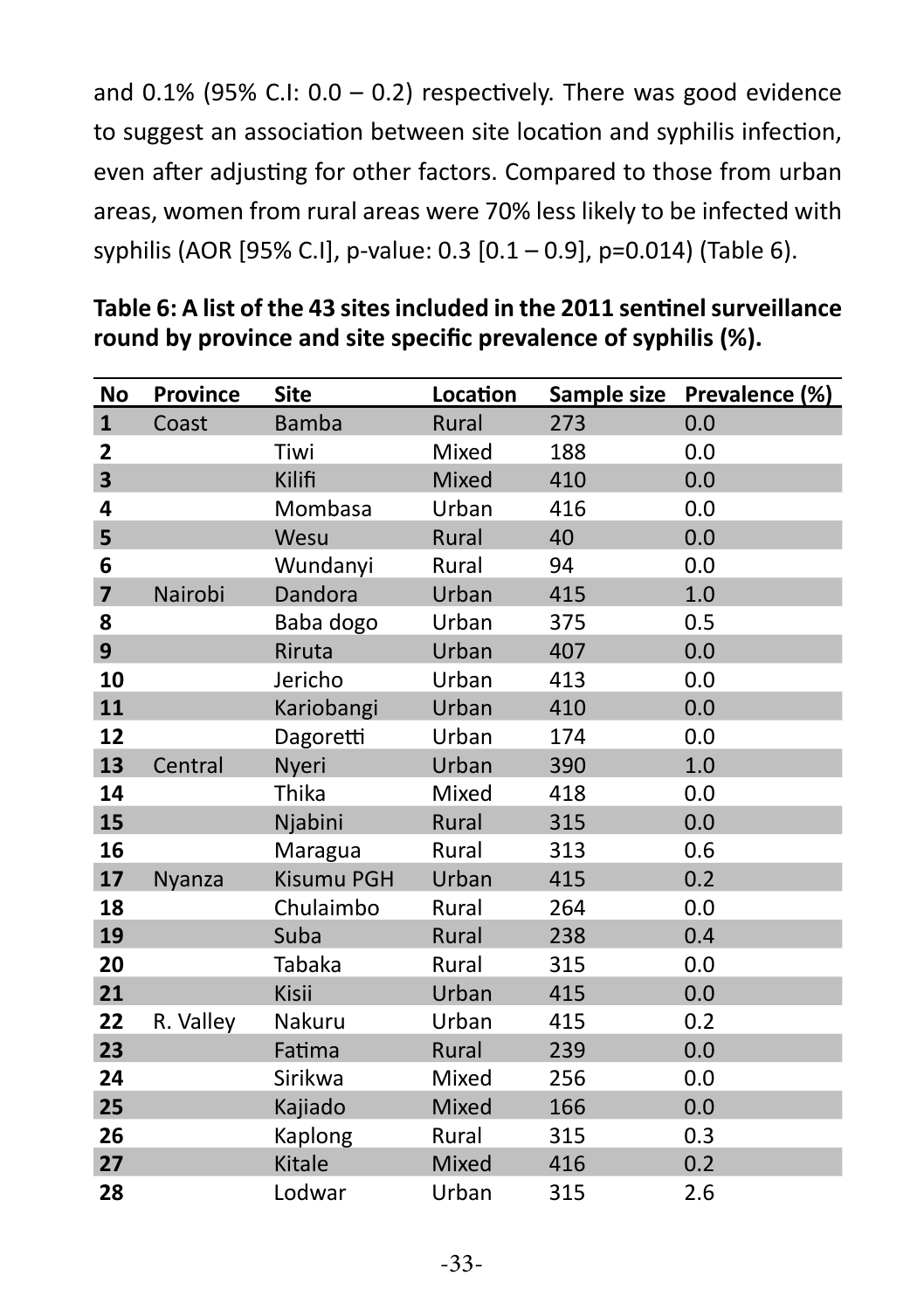| No | <b>Province</b>           | Site           | Location |     | Sample size Prevalence (%) |
|----|---------------------------|----------------|----------|-----|----------------------------|
| 29 |                           | Maralal        | Mixed    | 270 | 0.0                        |
| 30 |                           | Mosoriot       | Rural    | 259 | 0.0                        |
| 31 |                           | <b>Baringo</b> | Mixed    | 315 | 0.0                        |
| 32 |                           | Turbo          | Mixed    | 314 | 0.0                        |
| 33 | Western                   | Kakamega       | Mixed    | 413 | 0.2                        |
| 34 |                           | Mbale          | Rural    | 315 | 0.0                        |
| 35 |                           | Mt. Elgon      | Mixed    | 223 | 0.0                        |
| 36 |                           | <b>Busia</b>   | Urban    | 415 | 0.2                        |
| 37 |                           | <b>Teso</b>    | Rural    | 312 | 0.3                        |
| 38 | Eastern                   | Kitui          | Mixed    | 246 | 0.0                        |
| 39 |                           | Meru           | Mixed    | 417 | 0.2                        |
| 40 |                           | Karurumo       | Rural    | 171 | 0.0                        |
| 41 |                           | Mutomo         | Rural    | 230 | 0.0                        |
| 42 |                           | Kangundo       | Mixed    | 300 | 0.0                        |
| 43 | N. Eastern                | Garissa        | Mixed    | 417 | 0.0                        |
|    | <b>Pooled</b><br>estimate | (Mean)         |          |     | (0.2)                      |
|    |                           | (Median)       |          |     | (0.0)                      |

#### *Prevalence of syphilis infection by marital status*

Pregnant women married in polygamous relationships had the highest prevalence of syphilis infection at 0.5% (95% C.I: 0.1 – 1.3). Of note, no syphilis infection was found in those pregnant women who were separated/divorced/widowed. When compared to those married in monogamous relationships, pregnant women married in polygamous relationships were 20% more likely to be infected with syphilis (COR [95% C.I]: 1.2  $[0.4 - 4.0]$ , p=0.641) (Table 6).

*Prevalence of syphilis infection by gravidity*

In the 2011 round of SS, there was no significant difference in the average number of pregnancies in syphilis infected pregnant women compared to that in women who were syphilis negative (Mean number of pregancies [95% C.I], p-value: 3.1 [2.4 – 3.8] vs. 2.6 [2.5 – 2.6],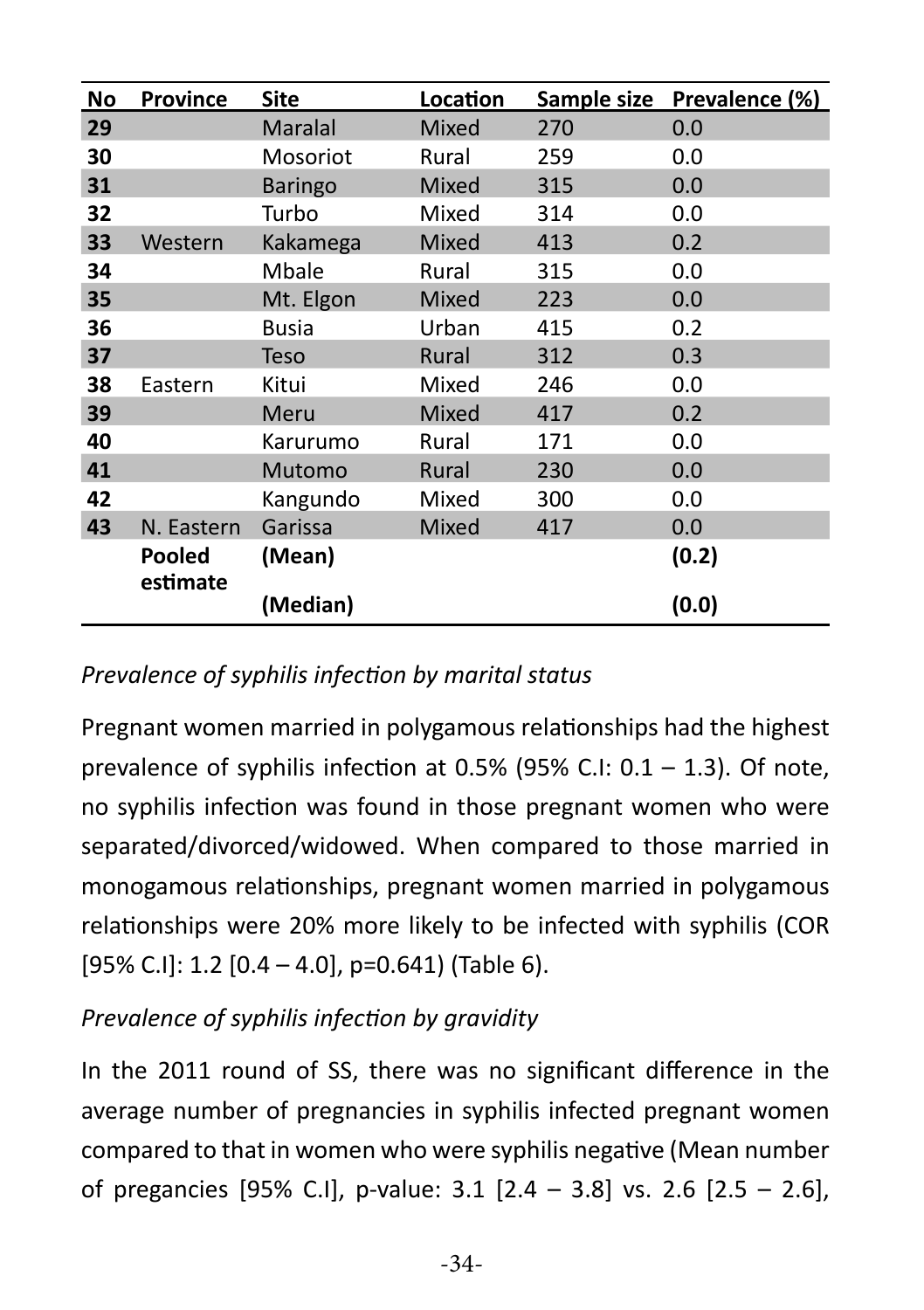p<0.121). The prevalence of syphilis infection in pregnant women was highest in those women in their third pregnancy (0.4% [95% C.I: 0.2 – 0.7]) and lowest in those women in their first pregnancy (0.1% [95% C.I:  $0.0 - 0.2$ ]). Compared to women in their first pregnancy, women in their third pregnancy were more than five-fold more likely to be infected with syphilis (COR [95% C.I]: 5.4 [1.4 – 20.0]) (Table 6).

#### *Prevalence of syphilis infection by province*

In the 2011 round of SS in Kenya, pregnant women from Central Province had the highest prevalence of syphilis infection at 0.4% (95% C.I: 0.2 – 0.9), followed by Nairobi (0.3% [95% C.I: 0.1 – 0.6]) and Rift Valley  $(0.3\%$  [95% C.I: 0.2 – 0.6]). There were no reported cases of syphilis infection in Coast and North Eastern province. When compared to pregnant women from the Rift Valley province, those from the Central province were almost two-fold more likely to be infected with syphilis (COR [95% C.I]: 1.8 [0.3 – 10.6]). However, provincial status was not associated with syphilis infection (p=0.944) (Table 6).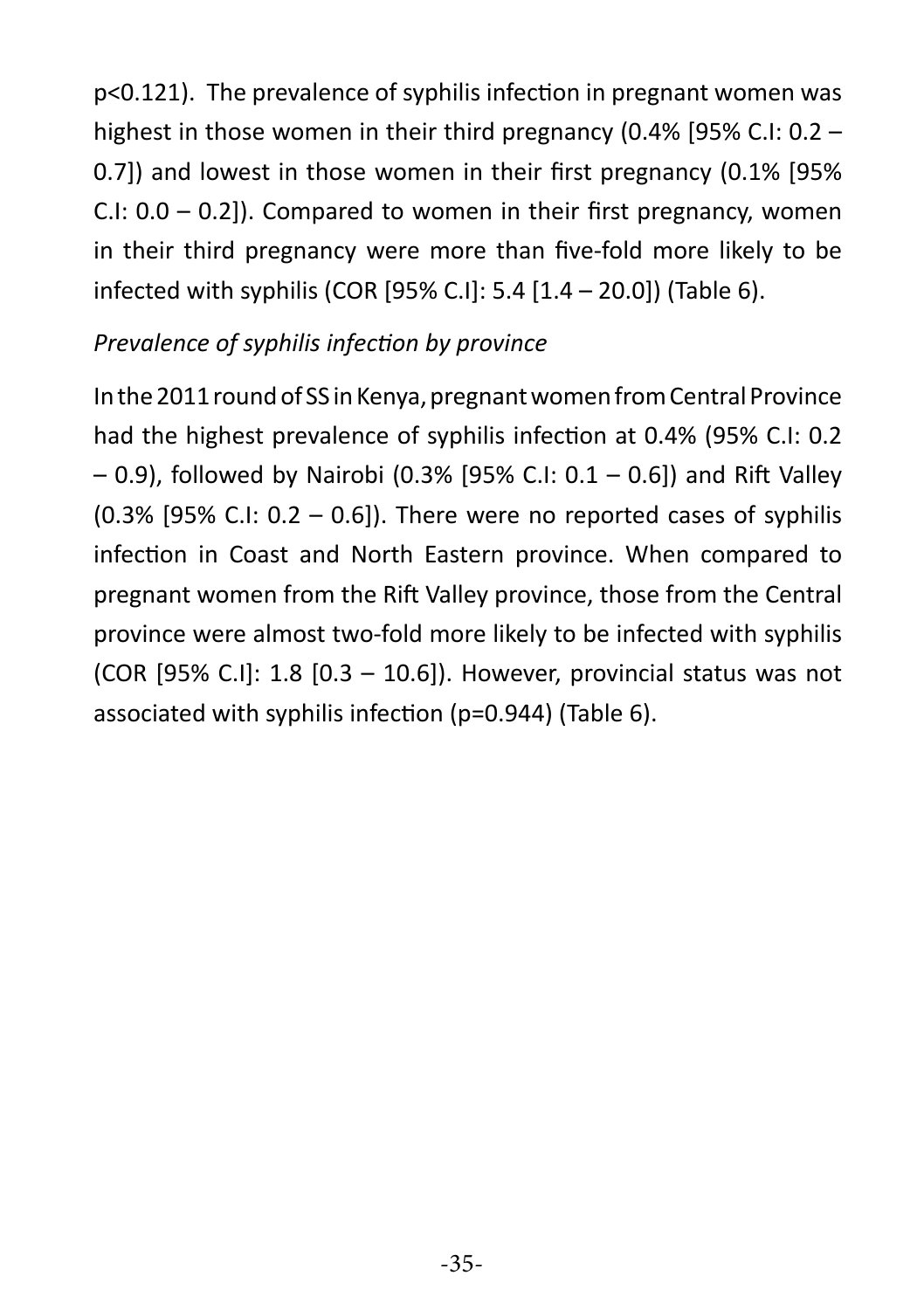| <b>NEWSIAN DATION</b>   |                                                                                      |                                       |                                                                                                                    |                                                                                                      |       |                                                                                                      |       |
|-------------------------|--------------------------------------------------------------------------------------|---------------------------------------|--------------------------------------------------------------------------------------------------------------------|------------------------------------------------------------------------------------------------------|-------|------------------------------------------------------------------------------------------------------|-------|
|                         |                                                                                      |                                       |                                                                                                                    | Univariable analysis                                                                                 |       | Multivariable analysis                                                                               |       |
| <b>Characteristics</b>  | Categories                                                                           | Frequency<br>$\lbrack n/m \rbrack$    | Prevalence<br>[95% C.I]                                                                                            | Crude OR<br>[95% C.I]                                                                                |       | P-value* Adjusted OR P-value*<br>[95% C.I]                                                           |       |
| Age group               | $15-24$<br>$25-34$<br>$35-49$                                                        | 12/6526<br>13/5774<br>3/1032          | $0.2$ [0.1 - 0.3]<br>0.2 [0.1 - 0.4]<br>$0.3$ [0.1 – 0.8]                                                          | Reference<br>1.3 [0.6 – 2.9]<br>1.6 [0.5 – 5.8]                                                      | 0.692 |                                                                                                      |       |
| Site location           | Urban<br>Mixed<br>Rural                                                              | 11/4995<br>5/3670<br>3/4758           | $0.4 [0.2 - 0.6]$<br>0.1 $[0.0 - 0.3]$<br>$0.1$ [0.0 - 0.2]                                                        | $\begin{array}{c} 0.3 \ [0.1 - 1.3] \\ 0.2 \ [0.0 - 0.7] \end{array}$<br>Reference                   | 0.036 | Reference<br>$\begin{bmatrix} 0.3 & 0.1 & - \\ 0.9 & 0.9 & 0 \end{bmatrix}$<br>$0.1$ [0.0 $-$<br>0.5 | 0.014 |
| <b>Marital status</b>   | Separated/divorced/widowed<br>Married (monogamous)<br>Married (polygamous)<br>Single | 1/1613<br>24/10792<br>0/140<br>4/779  | $\begin{array}{l} 0.1 \; [0.0-0.3] \\ 0.2 \; [0.1-0.3] \\ 0.5 \; [0.1-1.3] \\ 0.0 \; [ \cdot ] \end{array}$        | $0.3$ [0.0 - 2.1]<br>$1.2$ [0.4 – 4.0]<br>Reference<br>n/a                                           | 0.641 |                                                                                                      |       |
| Level of education None | Secondary<br>Primary<br>Tertiary                                                     | 4/1006<br>19/6364<br>4/4378<br>2/1626 | $0.1$ [0.0 - 0.4]<br>$\begin{array}{c} 0.4 \; [0.1 - 1.0] \\ 0.3 \; [0.2 - 0.5] \\ 0.1 \; [0.0 - 0.2] \end{array}$ | $0.8$ [ $0.2 - 3.0$ ]<br>Reference<br>$0.4$ [0.1 - 1.9]<br>$0.3$ [0.1 – 0.9]                         | 0.119 |                                                                                                      |       |
| Gravida                 | More than 3<br>Three<br>One<br>Two                                                   | 10/3882<br>9/2420<br>3/4029<br>7/3051 | 1.1 $[0.0 - 0.2]$<br>0.3 $[0.1 - 0.5]$<br>0.4 $[0.2 - 0.7]$<br>0.2 $[0.1 - 0.5]$                                   | $\begin{array}{c} 3.5\; [1.0-12.7] \\ 5.4\; [1.4-20.0] \\ 3.1\; [0.8-12.1] \end{array}$<br>Reference | 0.093 |                                                                                                      |       |

-36-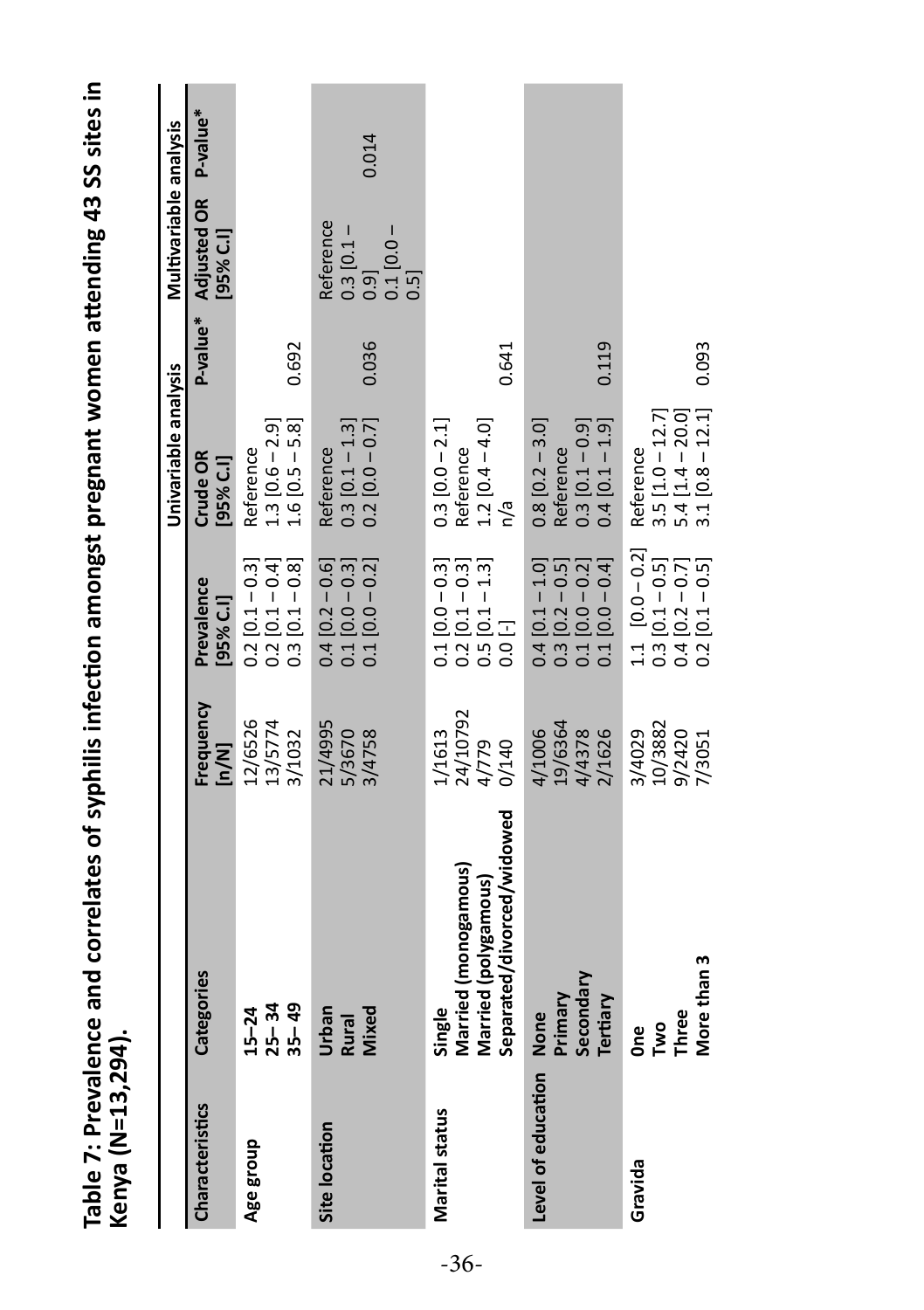|                      |                                                                                           |                                                                             |                                                                                                                                                                         | Univariable analysis                                                                                                  |          | Multivariable analysis           |       |
|----------------------|-------------------------------------------------------------------------------------------|-----------------------------------------------------------------------------|-------------------------------------------------------------------------------------------------------------------------------------------------------------------------|-----------------------------------------------------------------------------------------------------------------------|----------|----------------------------------|-------|
| Province             |                                                                                           |                                                                             |                                                                                                                                                                         | 0.4 $[0.2 - 0.9]$ 1.8 $[0.3 - 10.6]$<br>0.0 $[n/a]$ $n/a$<br>0.1 $[0.0 - 0.4]$ 0.3 $[0.0 - 3.5]$<br>0.0 $[n/a]$ $n/a$ |          |                                  |       |
|                      |                                                                                           |                                                                             |                                                                                                                                                                         |                                                                                                                       |          |                                  |       |
|                      |                                                                                           |                                                                             |                                                                                                                                                                         |                                                                                                                       |          |                                  |       |
|                      | Central<br>Coast<br>Eastern<br>M. Eastern<br>Nairobi<br>Nestern<br>R. Valley<br>R. Valley |                                                                             |                                                                                                                                                                         |                                                                                                                       |          |                                  |       |
|                      |                                                                                           |                                                                             |                                                                                                                                                                         | 1.0 $[0.2 - 5.3]$<br>0.5 $[0.1 - 4.2]$<br>Reference                                                                   |          |                                  |       |
|                      |                                                                                           |                                                                             |                                                                                                                                                                         |                                                                                                                       |          |                                  |       |
|                      |                                                                                           |                                                                             |                                                                                                                                                                         |                                                                                                                       |          |                                  |       |
|                      |                                                                                           | 6/1426<br>0/1410<br>1/1377<br>0/416<br>6/2229<br>2/1631<br>2/1675<br>1/1675 | $\begin{array}{l} 0.0\ [0/3] \\ 0.1\ [0.0-0.4] \\ 0.0\ [0.0-0.5] \\ 0.3\ [0.1-0.6] \\ 0.1\ [0.0-0.4] \\ 0.3\ [0.2-0.6] \\ 0.2\ [0.2-0.5] \\ 0.2\ [0.0-0.5] \end{array}$ | $0.8$ [0.1 – 5.4]                                                                                                     | 0.944    |                                  |       |
| <b>HIV</b> infection | Negative<br>Positive                                                                      | 18/12324<br>11/1010                                                         | $0.2$ [0.1 – 0.2]<br>1.1 [0.5 – 1.9]                                                                                                                                    |                                                                                                                       |          |                                  |       |
|                      |                                                                                           |                                                                             |                                                                                                                                                                         | Reference<br>6.8 [3.1 – 14.8]                                                                                         | $-0.001$ | Reference<br>7.0 [3.1 –<br>15.6] | 0.001 |
|                      |                                                                                           |                                                                             |                                                                                                                                                                         |                                                                                                                       |          |                                  |       |
|                      |                                                                                           |                                                                             |                                                                                                                                                                         |                                                                                                                       |          |                                  |       |

\*Likelihood Ratio Test (LRT) p-value using random effects logistic regression model, adjusting for inter- and intra-site variation. **\*Likelihood Ratio Test (LRT) p-value using random effects logistic regression model, adjusting for inter- and intra-site variation.**

# Prevalence of syphilis infection by level of education *Prevalence of syphilis infection by level of education*

Pregnant women with no formal education had the highest prevalence of syphilis infection at 0.4% (95% C.I: 0.1 - 1.0) while those with a tertiary education had the lowest prevalence of syphilis at 0.1% [95% C.I: C.I: 0.1 – 1.0) while those with a tertiary education had the lowest prevalence of syphilis at 0.1% [95% C.I: 0.0 - 0.4]). A decreasing trend in the prevalence of syphilis infection was observed (Coefficient, p-value: 0.0 – 0.4]). A decreasing trend in the prevalence of syphilis infection was observed (Coefficient, p-value: -0.0012, p=0.033) (Figure 10). Compared to those with a primary education, pregnant women with a tertiary education had less than half the risk of having syphilis infection (COR [95% C.I]: 0.4 [0.1 – 1.9], p=0.119). Pregnant women with no formal education had the highest prevalence of syphilis infection at 0.4% (95% -0.0012, p=0.033) (Figure 10). Compared to those with a primary education, pregnant women with a tertiary education had less than half the risk of having syphilis infection (COR [95% C.I]: 0.4 [0.1 - 1.9], p=0.119). However, level of education was not associated with syphilis infection (Table 6). However, level of education was not associated with syphilis infection (Table 6).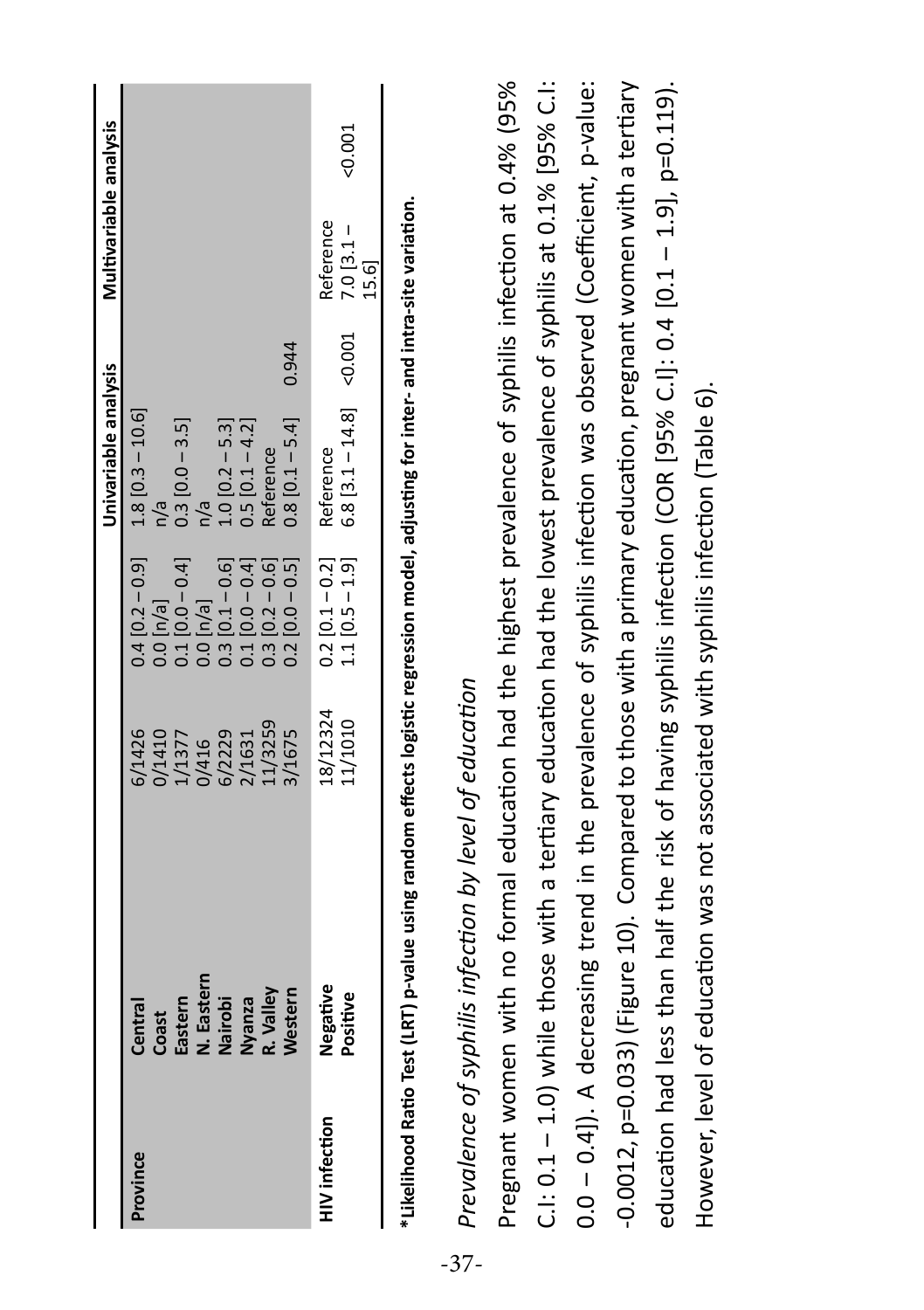# **Figure 11: Graph showing the prevalence of syphilis by level of education among pregnant women recruited for the 2011 round of SS in Kenya (N=13,374)**



#### Prevalence of syphilis by level of education among pregnant women in Kenya

#### *Prevalence of syphilis infection by HIV status*

Pregnant women who were HIV positive had the highest prevalence of syphilis at 1.1% (95% C.I: 0.5 – 1.9), while those who were HIV negative had a syphilis prevalence of 0.2% (95% C.I:  $0.1 - 0.2$ ). HIV infection was found to be strongly associated with syphilis infection, even after adjusting for other factors. Pregnant women with a HIV infection were seven-fold more likely to be co-infected with syphilis, compared to women without a HIV infection (AOR [95% C.I], p-value: 7.0 [3.1 – 15.6], p<0.001) (Table 6).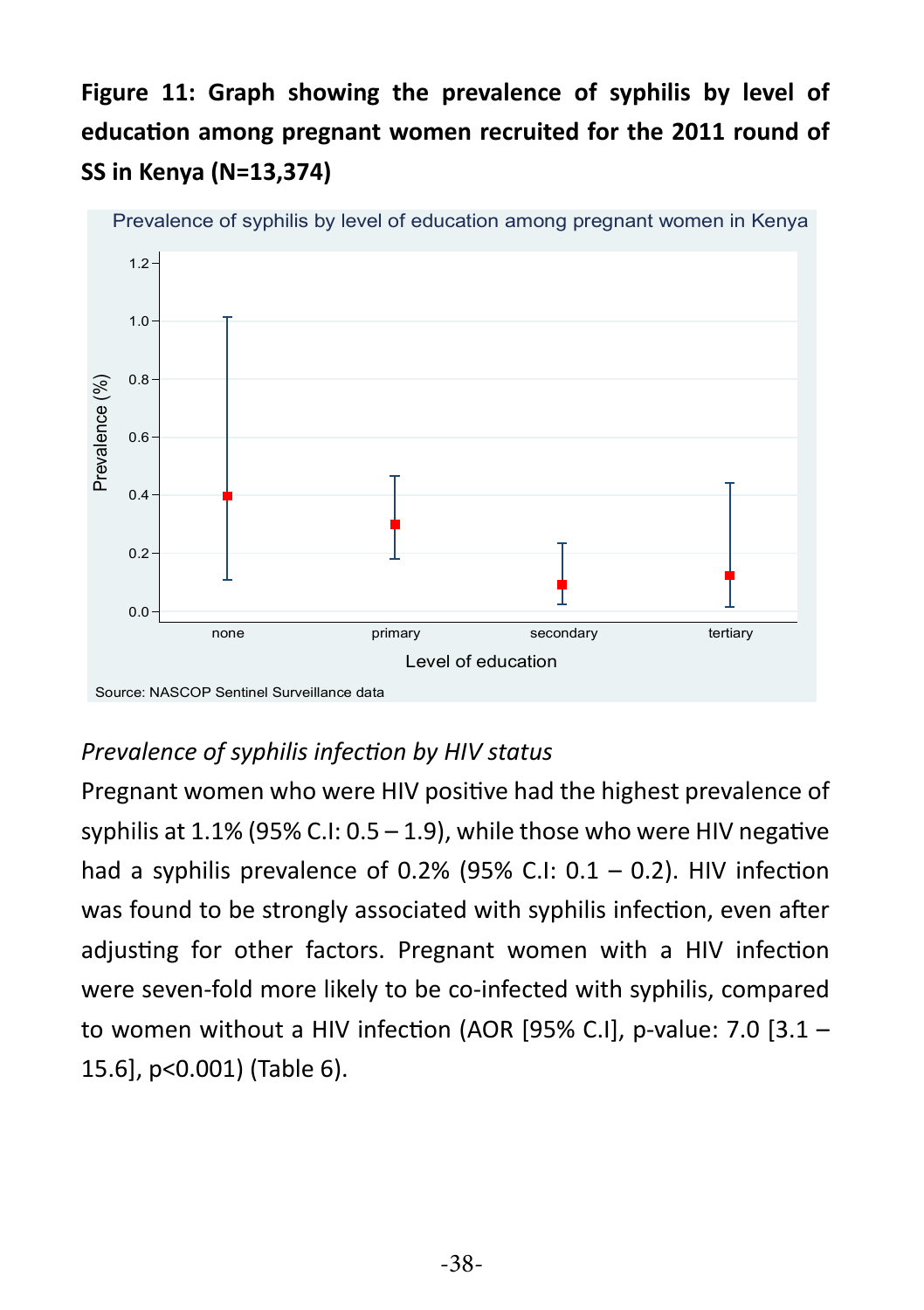#### **4.1.6 Temporal trends in the prevalence of syphilis infection**

Overall, data collected from the 2006, 2008, 2010 and 2011 rounds of sentinel surveillance suggest strong evidence of a decreasing trend in the pooled prevalence of syphilis infection amongst pregnant women seeking ANC services in Kenya (Coefficient, p-value: -0.002, p=0.001) (Figure 12).

**Figure 12: Graph showing temporal trend in the prevalence of syphilis infection amongst pregnant women recruited for the Sentinel surveillance in Kenya over four time points (N=172)**



#### *Trends in the prevalence of syphilis infection by age group*

When stratified by age groups, the data suggests strong evidence of a general decrease in the pooled prevalence of syphilis across all the age strata. In particular, the prevalence of syphilis showed a decreasing trend amongst pregnant women aged 15 – 24 (Coefficient, p-value: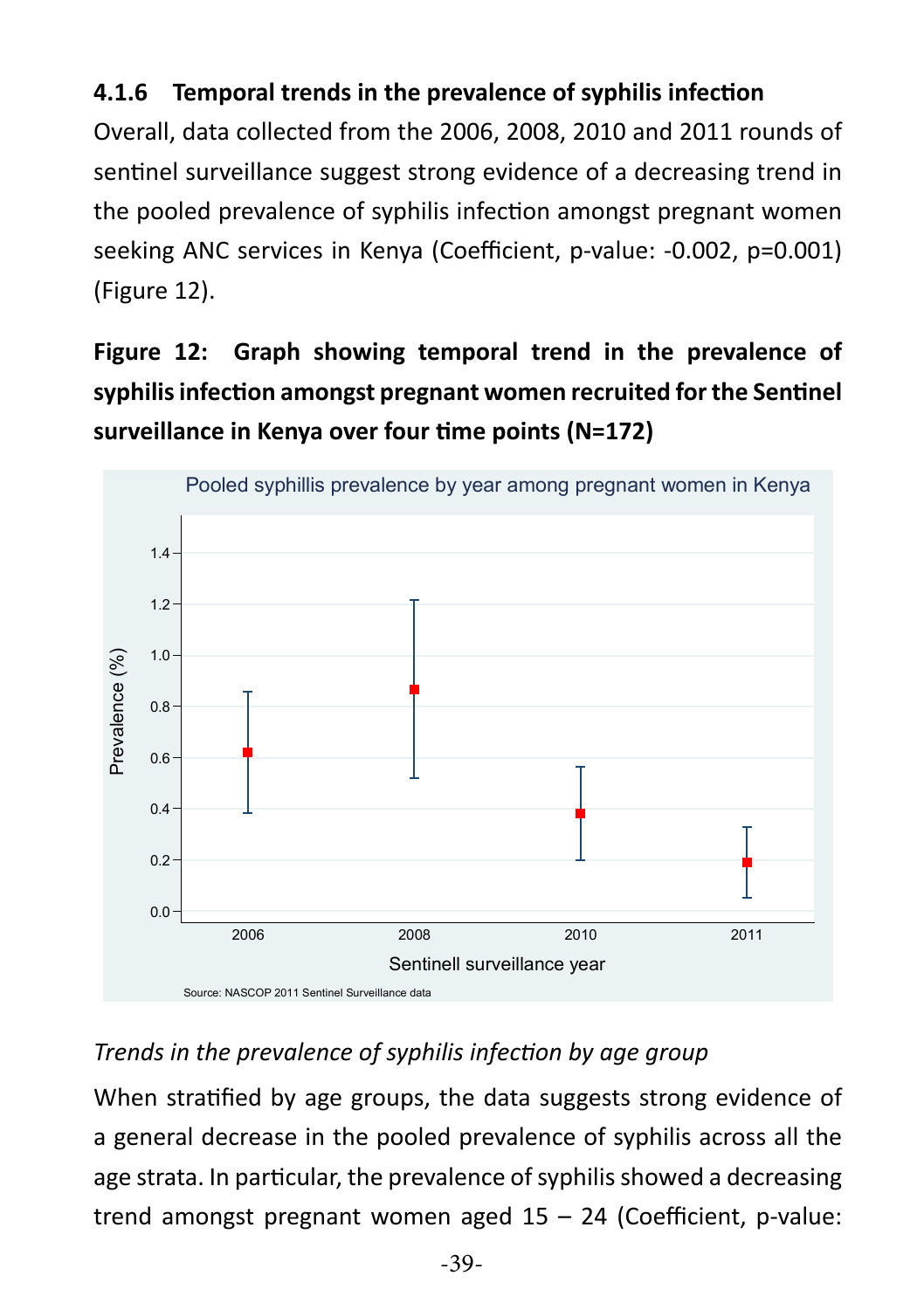-0.002, p=0.001), 25 – 34 (Coefficient, p-value: -0.002, p=0.017) and those aged 35 – 49 (Coefficient, p-value: -0.004, p=0.031) (Table 7).

#### *Trends in the prevalence of syphilis infection by site location*

Whilst there was poor evidence to suggest any trend in the pooled prevalence of syphilis amongst pregnant women in rural and urban areas, the data suggest strong evidence of a decrease in the pooled prevalence of syphilis amongst pregnant women in mixed areas (Coefficient, p-value: -0.003, p<0.001) (Table 7).

#### *Trends in the prevalence of syphilis infection by marital status*

Whilst there was poor evidence to suggest any trend in the pooled prevalence of syphilis infection amongst pregnant women in single, monogamous and separated/divorced/widowed relationships, the data showed strong evidence of a decreasing trend in the pooled prevalence of syphilis infection amongst pregnant women in polygamous marriages (Coefficient, p-value: -0.002, p=0.001) (Table 7).

#### *Trends in the prevalence of syphilis infection by level of education*

There was poor poor evidence to suggest any trend in the pooled prevalence of syphilis infection amongst pregnant women with no formal education and those with a tertiary education. However, there was good evidence to suggest a decreasing trend in the pooled prevalence of syphilis infection amongst pregnant women with a primary education (Coefficient, p-value: -0.002, p<0.001) and those with a secondary education (Coefficient, p-value: 0.002, p=0.033) (Table 7).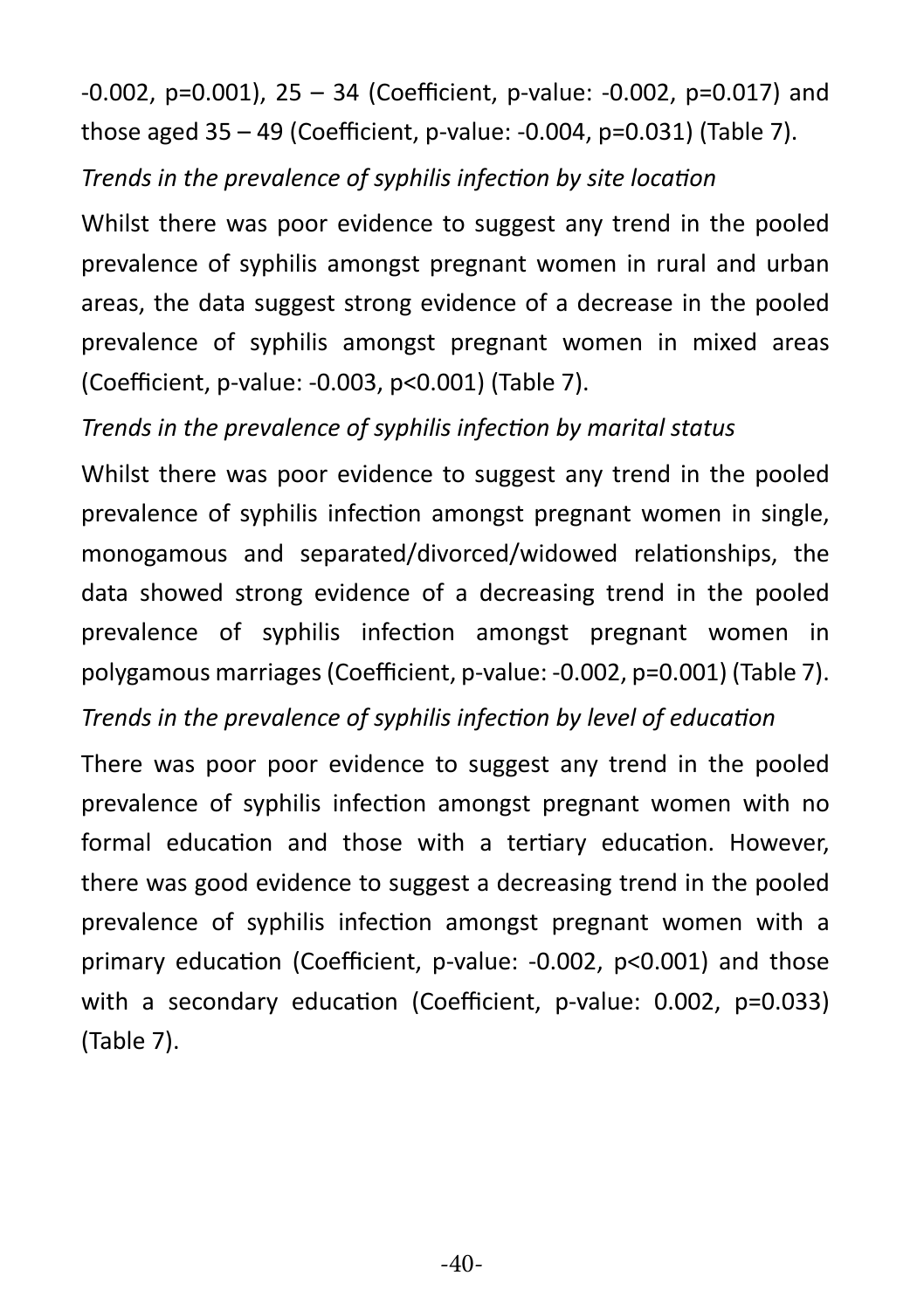| ŗ<br>uhilis infection among pregnant women attending antenar<br>as in the pooled prevalence of sypri- | ~ecific prevalence as the unit of analysis (N=172)<br>らく りょくしょう<br>ver time, using |
|-------------------------------------------------------------------------------------------------------|------------------------------------------------------------------------------------|
|                                                                                                       |                                                                                    |
|                                                                                                       |                                                                                    |
|                                                                                                       | Ç<br>,                                                                             |
| -<br>-<br>-<br>-<br>-                                                                                 |                                                                                    |

| Characteristics Categories |                | $[n=43]$<br>2006    | $[n=43]$<br>2008     | $[n=43]$<br>2010  | $[n=43]$<br>2011    |                |       | Coef Const P-value* |
|----------------------------|----------------|---------------------|----------------------|-------------------|---------------------|----------------|-------|---------------------|
| $\widetilde{\Xi}$          |                | $0.6$ [0.4 – 0.9]   | $0.9$ [0.5 – 1.2]    | $0.4$ [0.2 – 0.6] | $0.2$ [0.1 – 0.3]   | $-0.002$ 0.008 |       | 0.001               |
| prevalence                 |                |                     |                      |                   |                     |                |       |                     |
| Age group                  | $15 - 24$      | $0.6$ [0.3 – 0.8]   | $0.8$ [0.3 – 1.2]    | $0.2 [0.1 - 0.3]$ | $0.1$ [0.0 - 0.2]   | $-0.002$       | 0.007 | 0.001               |
|                            | $25 - 34$      | $0.6 [0.3 - 0.9]$   | $1.1 [0.6 - 1.5]$    | $0.5 [0.2 - 0.8]$ | $0.2$ [0.1 – 0.4]   | 0.002          | 0.009 | 0.017               |
|                            | $35 - 49$      | $1.5 [0.3 - 2.7]$   | $0.7$ [0.2 – 1.3]    | $0.7$ [0.0 - 1.4] | $0.3 [0.0 - 0.6]$   | 0.004          | 0.013 | 0.031               |
| Site location              | <b>Rural</b>   | $0.3$ $[0.1 - 0.5]$ | $1.1 [0.4 - 1.9]$    | $0.6 [0.2 - 1.0]$ | $0.1$ [0.0 $-0.2$   | 0.001          | 0.007 | 0.344               |
|                            | Urban          | $0.7$ [0.3 $-1.1$ ] | $0.7$ [0.2 – 1.2]    | $0.4$ [0.1 – 0.7] | $0.4 [0.0 - 0.8]$   | 0.001          | 0.007 | 0.139               |
|                            | <b>Mixed</b>   | $0.9$ [0.4 – 1.4]   | $0.7$ [0.3 – 1.2]    | $0.2 [0.0 - 0.3]$ | $0.0$ $[0.0 - 0.1]$ | 0.003          | 0.009 | 0.001               |
| Marital status             | Single         | $0.5$ [0.1 – 0.8]   | $0.9$ [0.2 $-1.6$ ]  | $0.4 [0.0 - 0.7]$ | $0.1\,[0.0-0.3]$    | $-0.002$       | 0.007 | 0.094               |
|                            | Married (mono) | $0.7$ [0.2 – 1.2]   | $0.4 [0.0 - 1.0]$    | $0.8$ [0.2 – 1.4] | $0.2 [0.0 - 0.4]$   | $-0.001$       | 0.007 | 0.265               |
|                            | Married (poly) | $0.6 [0.4 - 0.9]$   | $0.9 [0.6 - 1.2]$    | $0.3$ [0.1 – 0.5] | $0.2 [0.1 - 0.4]$   | $-0.002$       | 0.008 | 0.001               |
|                            | Sepa/divo/Wido | 0.0 [n/a]           | $2.0$ [0.0 – 5.2]    | $1.0 [0.0 - 2.9]$ | 0.0 [n/a]           | 0.001          | 0.009 | 0.771               |
| Level of                   | None           | $0.8$ [0.0 – 2.0]   | $0.2 [0.0 - 0.6]$    | $2.4$ [0.0 – 5.7] | $0.5 [0.0 - 1.3]$   | 0.001          | 0.008 | 0.775               |
| education                  | Primary        | $0.8$ [0.5 – 1.2]   | $1.0$ [0.7 – $1.4$ ] | $0.4$ [0.2 – 0.5] | $0.3$ [0.1 – 0.5]   | 0.002          | 0.009 | 0.001               |
|                            | Secondary      | $0.6$ $[0.0 - 1.3]$ | $0.8$ [0.4 – 1.3]    | $0.3 [0.0 - 0.6]$ | $0.1 [0.0 - 0.3]$   | 0.002          | 0.007 | 0.033               |
|                            | Tertiary       | $0.5$ [0.0 $-1.1$ ] | $0.5 [0.0 - 1.0]$    | $0.5$ [0.0 – 1.0] | $0.5$ [0.0 – 1.4]   | $-0.000$       | 0.005 | 0.990               |
| Gravida                    | e<br>One       |                     | $0.7$ [0.2 $-1.1$ ]  | $0.4 [0.0 - 0.7]$ | $0.1$ [0.0 - 0.1]   | $-0.003$       | 0.010 | 0.008               |
|                            | <b>PMD</b>     |                     | $0.6$ [0.2 – 1.1]    | $0.1$ [0.0 - 0.2] | $0.2$ [0.0 - 0.4]   | 0.002          | 0.007 | 0.032               |
|                            | Three          |                     | $0.9$ [0.4 $-1.4$ ]  | $0.6 [0.2 - 1.0]$ | $0.3[0.1 - 0.6]$    | $-0.003$       | 0.012 | 0.039               |
|                            | More than 3    |                     | $1.3$ [0.8 – 1.9]    | $0.7$ [0.3 – 1.1] | $0.2$ [0.0 – 0.4]   | $-0.006$       | 0.018 | 0.001               |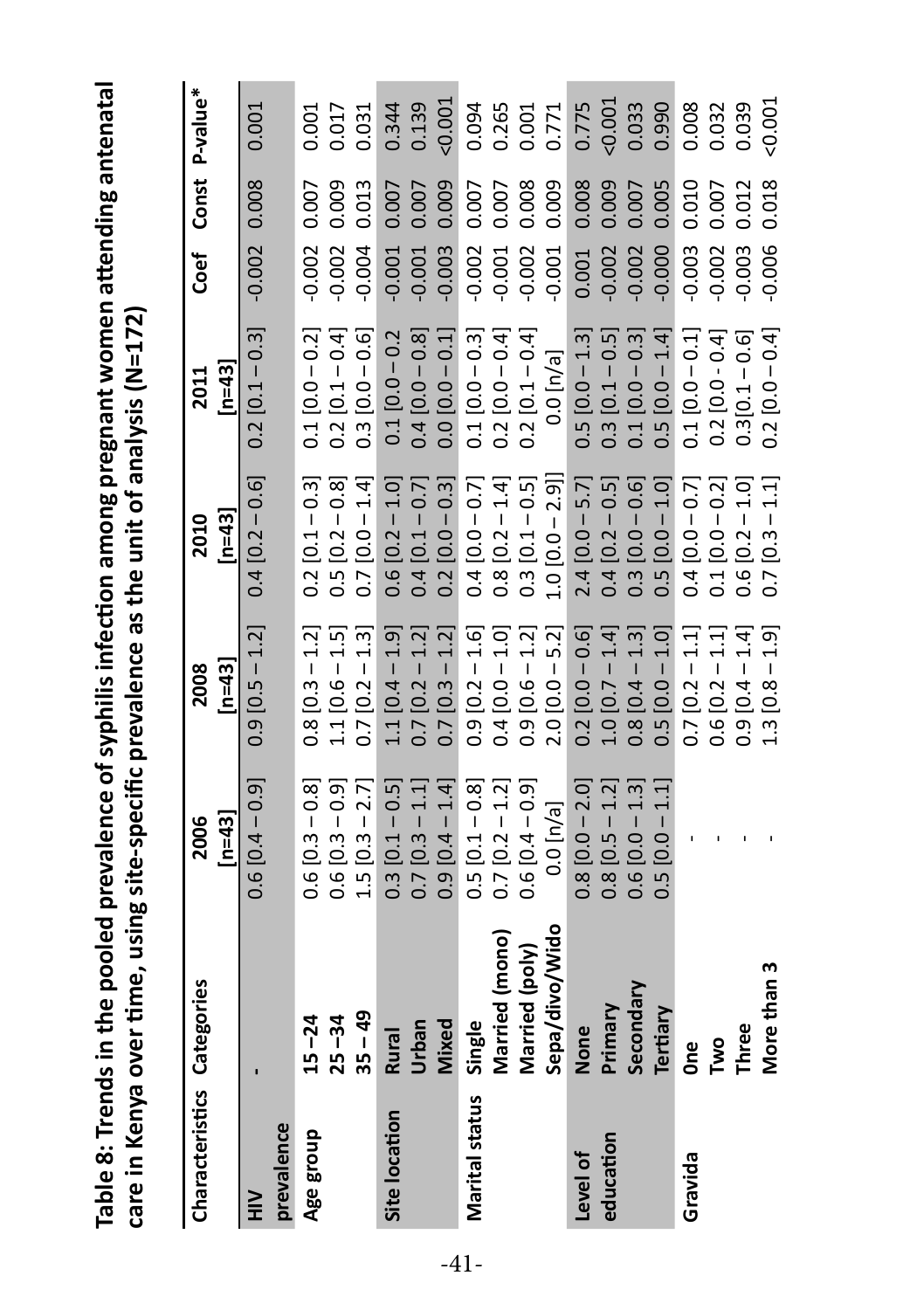| Characteristics Categories |                                                             | 2006                | 2008                | 2010                                    | 2011                                   |                   | Coef Const P-value* |
|----------------------------|-------------------------------------------------------------|---------------------|---------------------|-----------------------------------------|----------------------------------------|-------------------|---------------------|
|                            |                                                             | $[n=43]$            | $[n=43]$            | $[n=43]$                                | $\begin{bmatrix} n = 43 \end{bmatrix}$ |                   |                     |
| Province                   | Central                                                     | $0.3$ [0.0 - 0.7]   | $1.9$ [0.4 - 3.4]   | $0.1$ [0.0 - 0.3]                       | $0.4 [0.0 - 1.0]$                      | $-0.001$ 0.009    | 0.526               |
|                            | bast                                                        | $0.7$ [0.2 – 1.1]   | $0.8$ [0.0 - 1.8]   | $0.2$ [0.0 - 0.6]                       | $0.0$ [n/a]                            | 0.008<br>0.002    | 0.016               |
|                            | astern                                                      | $1.2$ [0.2 – 2.2]   | $0.5$ [0.1 – 0.9]   | $0.0$ [n/a]                             | $0.1$ [0.0 – 0.2]                      | 0.010<br>$-0.004$ | :0.001              |
|                            | l. Eastern                                                  | $0.6$ [n/a]         | $0.0$ [n/a]         | $0.0$ [n/a]                             | $0.0$ [n/a]                            | n/a<br>n/a        | n/a                 |
|                            | lairobi                                                     | $0.7$ [0.2 $-1.1$ ] | $0.5$ [0.1 $-0.8$ ] | $0.3$ [ $0.0 - 0.5$ ]                   | $0.2 [0.0 - 0.6]$                      | 0.006<br>$-0.001$ | 0.012               |
|                            | <b>bzue</b>                                                 | $0.1$ [0.0 - 0.3]   | $1.4$ [0.0 – 3.4]   | $1.6$ [0.8 – 2.4]                       | $0.1$ [0.0 – 0.3]                      | 0.008<br>0.000    | 0.923               |
|                            | valley.                                                     | $0.4$ [0.0 – 0.8]   | $0.6$ [0.2 $-1.0$ ] | $0.1$ [0.0 – 0.2]                       | $0.3 [0.0 - 0.8]$                      | 0.005<br>0.001    | 0.275               |
|                            | <b>lestern</b>                                              | $1.2[0.0 - 2.4]$    | $1.1$ [0.0 - 2.4]   | $0.6$ [0.2 – 1.1]                       | $0.2 [0.0 - 0.3]$                      | 0.013<br>$-0.004$ | 0.044               |
| HIV infection              | legative                                                    | $0.6 [0.4 - 0.9]$   | $0.6$ [0.3 - 0.9]   | $0.3$ [0.2 - 0.5]                       | $0.1$ [0.0 – 0.3]                      | 0.007<br>$-0.002$ | 0.001               |
|                            | ositive                                                     | $1.0$ [0.1 – 1.9]   |                     | $3.9$ $[2.1 - 5.6]$ $1.3$ $[0.4 - 2.3]$ | $0.9$ [0.2 – 1.5]                      | $-0.003$ 0.022    | 0.276               |
|                            | * Random effects regression analysis                        |                     |                     |                                         |                                        |                   |                     |
|                            | Trends in the prevalence of syphilis infection by gravidity |                     |                     |                                         |                                        |                   |                     |
|                            |                                                             |                     |                     |                                         |                                        |                   |                     |

Data on gravidity was not collected in the 2006 round of SS. Overall, there was evidence to suggest a decreasing trend in the pooled prevalence of syphilis infection in pregnant women across all the levels of decreasing trend in the pooled prevalence of syphilis infection in pregnant women across all the levels of gravidity. The highest decline was observed in pregnant women reporting more than three pregnancies at Data on gravidity was not collected in the 2006 round of SS. Overall, there was evidence to suggest a gravidity. The highest decline was observed in pregnant women reporting more than three pregnancies at their last antenatal visit (Coefficient, p-value: -0.006, p<0.001) (Table 7). their last antenatal visit (Coefficient, p-value: -0.006, p<0.001) (Table 7).

# Trends in the prevalence of syphilis infection by province. *Trends in the prevalence of syphilis infection by province.*

Overall, there was poor evidence of any trend in the pooled prevalence of syphilis infection from three Overall, there was poor evidence of any trend in the pooled prevalence of syphilis infection from three provinces (Central, Nyanza and rift valley) in Kenya. The data showed good evidence of a decreasing trend in the pooled prevalence of syphilis infection in Coast, Eastern, Nairobi and Western provinces. The highest decline with the strongest evidence of a decreasing trend in the pooled prevalence of syphilis infection was decline with the strongest evidence of a decreasing trend in the pooled prevalence of syphilis infection was provinces (Central, Nyanza and rift valley) in Kenya. The data showed good evidence of a decreasing trend in the pooled prevalence of syphilis infection in Coast, Eastern, Nairobi and Western provinces. The highest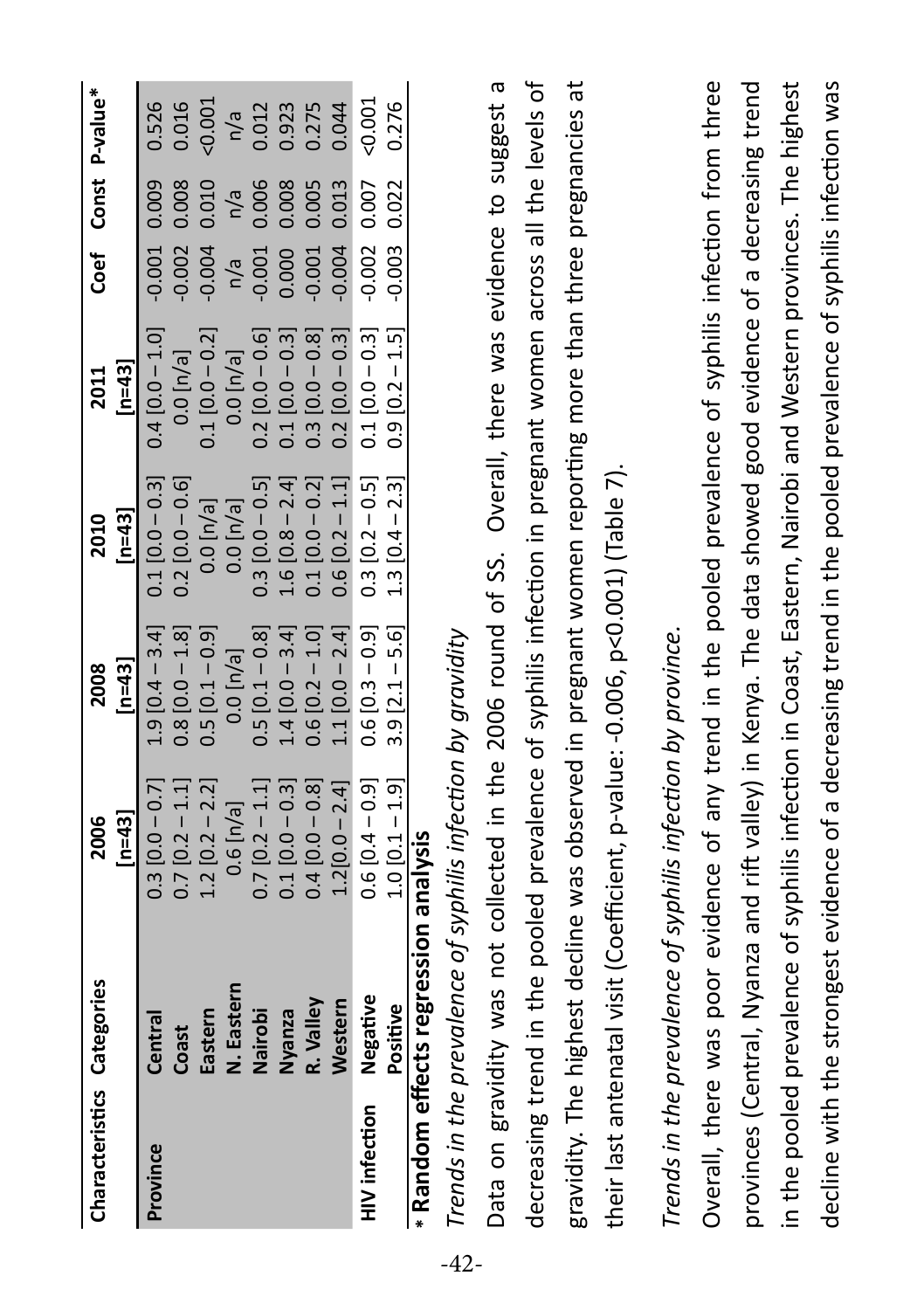observed in Eastern province (Coefficient, p-value: -0.004, p<0.001) (Table 7). It was not possible to assess for trend in North Easter province as it only contributed one site to the sample population.

#### *Trends in the prevalence of syphilis infection by HIV co-infection.*

There was poor evidence to suggest any trend in the pooled prevalence of syphilis infection amongst HIV co-infected pregnant women over the four SS time points. However, there was strong evidence to suggest that the pooled prevalence of syphilis infection amongst pregnant women without HIV co-infection decreased over the same time period

(Coefficient, p-value: -0.002, p=0.007) (Table 7).

#### **4.2 The refugee population**

# **4.2.1 Distribution of select characteristics**

A total of 1643 pregnant women were sampled from four refugee camps in Kenya. Of these, majority were from Kakuma (n=420 [25.9%]). Other sites included Dagahaley (n=400 [24.7%]), Hagadera (n=401 [24.7%]) and Ifo (402 [n=24.8%]) (Table 8).

#### *Distribution by age*

The mean age of pregnant women recruited from the refugee camps was 26.0 years, with the youngest and the oldest participants being 12 and 50 years respectively. The median age (Inter-quartile range, IQR) was 25 (21-30) years. Most participants were young women aged 15 – 24 years (n=717 [44.2%]). There were no substantial age differences of the participants by the four sites. Of all the participants recruited, 19 (1.2%) had missing data on age (Table 8).

#### *Distribution by marital status*

Majority of the recruited participants reported to be married in monogamous relationships (n=1350 [83.2%]). Generally, Hagadera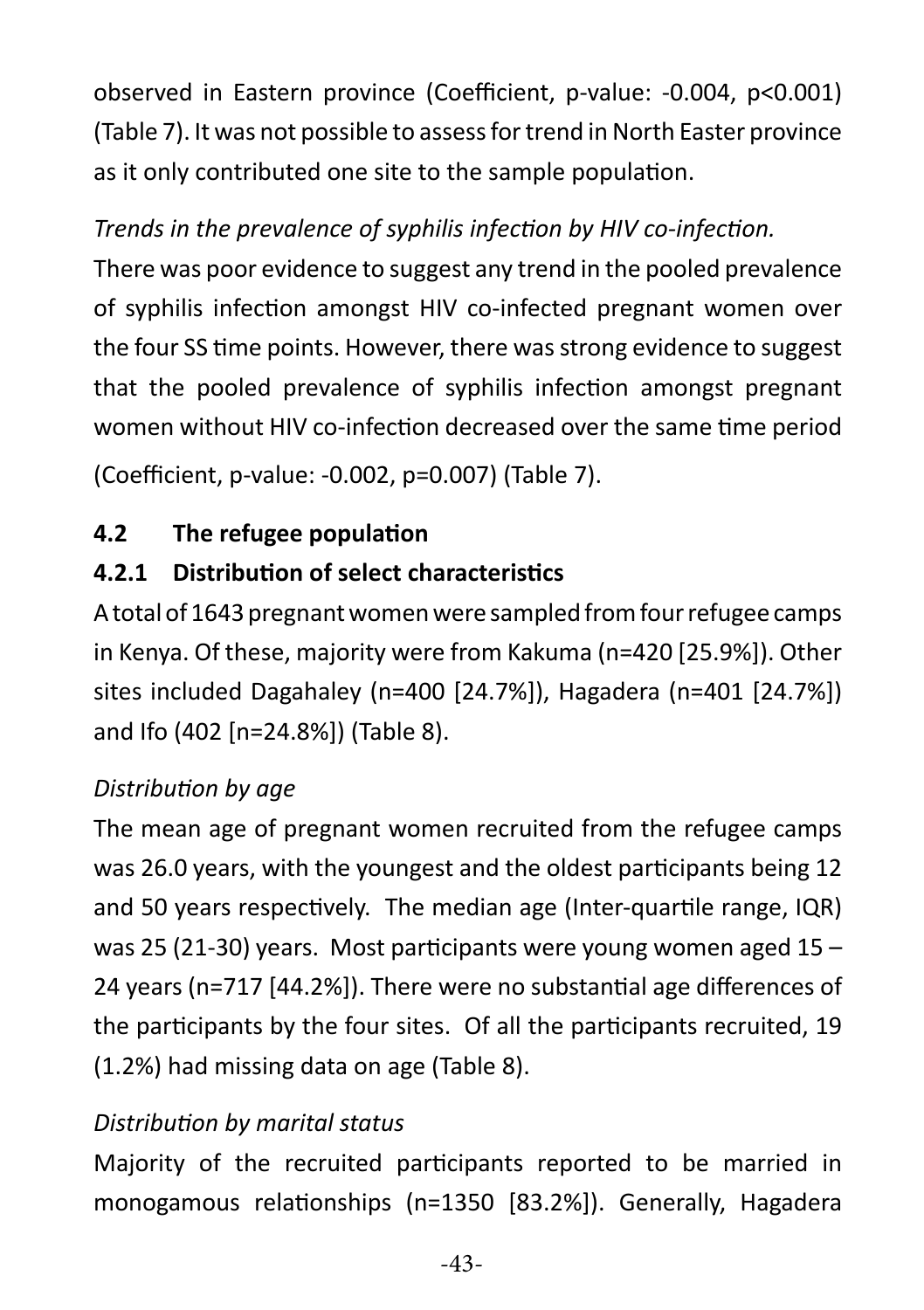reported higher proportions of married women in monogamous relationships (n=363 [90.5%]) compared to the other three sites. Overall, 30 (1.9%) of the participants recruited had missing data on marital status (Table 8).

#### *Distribution by level of education*

Majority of the participants had no formal education (n=1384 [85.3%]). Participants from Kakuma had the highest proportion of women with a formal education, with more than a quarter of the participants having attained at least primary education (n=113 [26.9%]). Pregnant women from Hagadera had the highest proportion of pregnant women with no formal education (n=385 [96.0%]). Overall, data on level of education was missing from 10 (0.6%) of the recruited participants (Table 8).

| Table 9: Distribution of socio-demographic characteristics amongst |  |
|--------------------------------------------------------------------|--|
| pregnant women from refugee camps recruited in the 2011 sentinel   |  |
| surveillance in Kenya (N=1623)                                     |  |

|             | <b>Categories</b>  |                             |                       | Frequency [column %]    |                            |                            |
|-------------|--------------------|-----------------------------|-----------------------|-------------------------|----------------------------|----------------------------|
|             |                    | <b>Dagahaley</b><br>[n=400] | Hagadera<br>$[n=401]$ | <b>Ifo</b><br>$[n=402]$ | <b>Kakuma</b><br>$[n=420]$ | <b>Total</b><br>$[n=1623]$ |
| Age (years) | Mean               | 25.5                        | 26.3                  | 26.6                    | 25.5                       | 26.0                       |
|             | [min - max]        | $[15 - 45]$                 | $[15 - 50]$           | $[12 - 48]$             | $[15 - 45]$                | $[12.0 - 50.0]$            |
| Age group   | < 15               | 0 [0.0]                     | 0 [0.0]               | 1 [0.3]                 | 0 [0.0]                    | 1[0.1]                     |
|             | $15 - 24$          | 193 [48.3]                  | 153 [38.2]            | 152 [37.8]              | 219 [52.1]                 | 717 [44.2]                 |
|             | $25 - 34$          | 153 [38.25]                 | 194 [48.4]            | 177 [44.0]              | 149 [35.5]                 | 673 [41.5]                 |
|             | $35 - 49$          | 54 [13.5]                   | 48 [12.0]             | 59 [14.7]               | $51$ [12.1]                | 212 [13.1]                 |
|             | >49                | 0 [0.0]                     | 1 [0.3]               | 0[0.0]                  | 0 [0.0]                    | 1[0.1]                     |
|             | <b>Missing</b>     | 0 [0.0]                     | 5[1.3]                | 13 [3.2]                | 1 [0.2]                    | 19 [1.2]                   |
| Marital     | Single             | 2[0.5]                      | 0 [0.0]               | 6[1.5]                  | 19[4.5]                    | $27$ [1.7]                 |
| status      | Married (mono)     | 320 [80.0]                  | 363 [90.5]            | 320 [79.6]              | 347 [82.6]                 | 1350 [83.2]                |
|             | Married (poly)     | 59 [14.8]                   | 19 [4.7]              | 62 [15.4]               | 42 [10.0]                  | 182 [11.2]                 |
|             | Separated/divorced | 16 [4.0]                    | 6[1.5]                | 3 [0.8]                 | 2 [0.5]                    | $27$ [1.7]                 |
|             | Widowed            | 2[0.5]                      | 1 [0.3]               | 2[0.5]                  | 2 [0.5]                    | 7[0.4]                     |
|             | <b>Missing</b>     | 1 [0.3]                     | 12 [3.0]              | 9 [2.2]                 | 8[1.9]                     | 30[1.9]                    |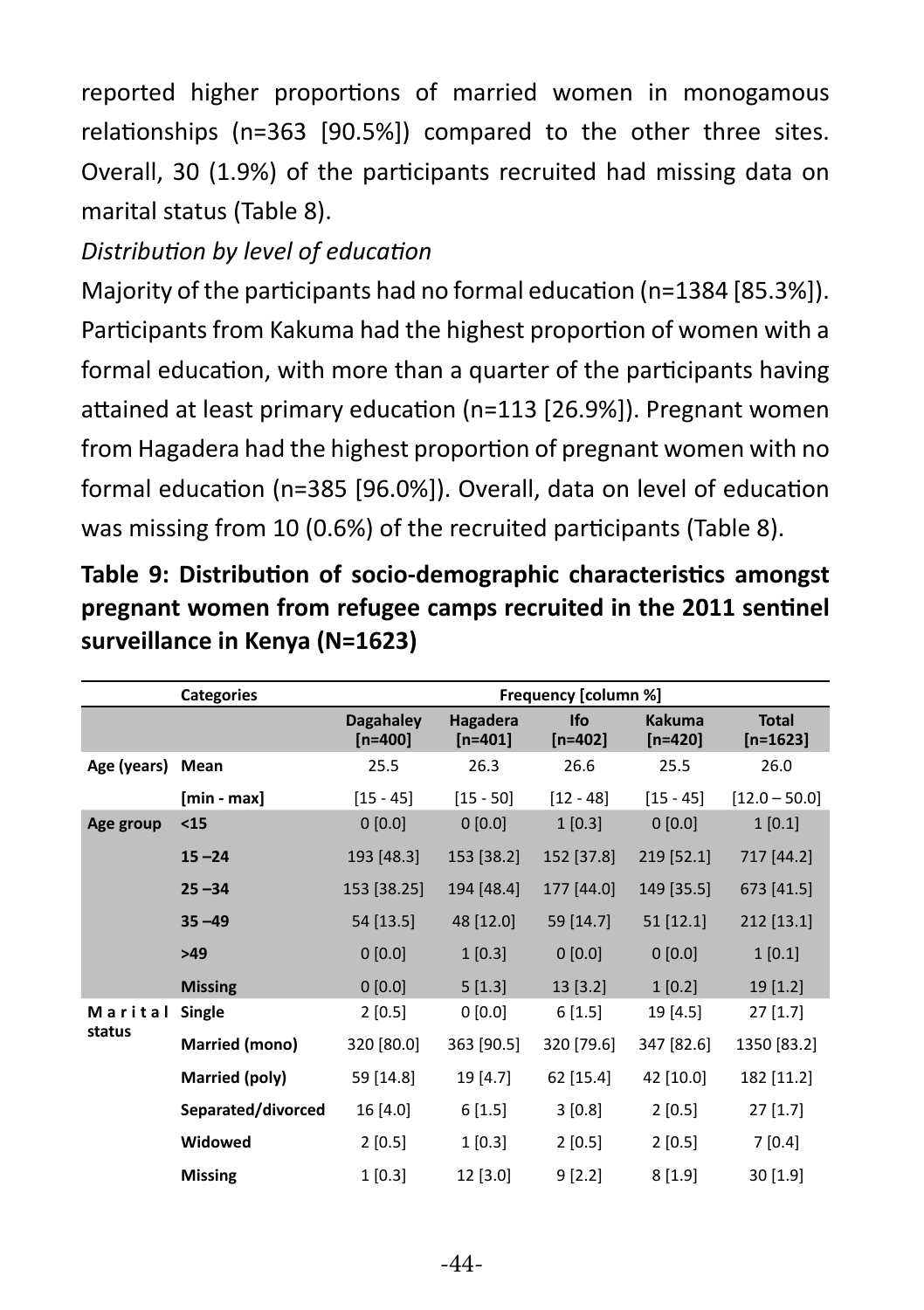|           | <b>Categories</b> |             |             | Frequency [column %] |            |              |
|-----------|-------------------|-------------|-------------|----------------------|------------|--------------|
| Level of  | <b>None</b>       | 364 [91.0]  | 385 [96.0]  | 363 [90.3]           | 272 [64.8] | 1384 [85.3]  |
| education | Primary           | 33 [8.3]    | 9 [2.2]     | 37[9.2]              | 113 [26.9] | 192 [11.8]   |
|           | <b>Secondary</b>  | 1 [0.3]     | 2 [0.5]     | 2 [0.5]              | 26[6.2]    | $31$ [1.9]   |
|           | <b>Tertiary</b>   | 1 [0.3]     | 1 [0.3]     | 0 [0.0]              | 4 [1.0]    | 6[0.4]       |
|           | <b>Missing</b>    | 1 [0.3]     | 4 [1.0]     | 0 [0.0]              | 5[1.2]     | 10[0.6]      |
| Gravida*  | Mean              | 4.6         | 5.2         | 4.7                  | 4.3        | 4.7          |
|           | [min - max]       | $[1 - 15]$  | $[1 - 18]$  | $[1 - 13]$           | $[1 - 13]$ | $[1 - 18]$   |
| Gravida   | <b>One</b>        | 60 [15.0]   | 35 [8.7]    | 57 [14.2]            | 60 [14.3]  | $212$ [13.1] |
| group     | Two               | $50$ [12.5] | $52$ [13.0] | 45 [11.2]            | 75 [17.9]  | 222 [13.7]   |
|           | <b>Three</b>      | $52$ [13.0] | $47$ [11.7] | $50$ [12.4]          | 49 [11.7]  | 198 [12.2]   |
|           | More than 3       | 238 [59.5]  | 266 [66.3]  | 249 [61.9]           | 236 [56.2] | 989 [60.9]   |
|           | <b>Missing</b>    | 0 [0.0]     | 1 [0.3]     | $1$ [0.3]            | 0 [0.0]    | 2[0.1]       |

*Distribution by number of pregnancies*

The mean number of pregnancies amongst pregnant women from refugee camps participating in the 2011 round of SS was 4.7 pregnancies, with the smallest number of pregnancies being 1 and the largest number of pregnancies carrying her  $18<sup>th</sup>$  pregnancy. The median number of pregnancies (IQR) was 4 (2-6) pregnancies. At the time of recruitment, majority of the women had previously carried at least three pregnancies (n=989 [60.9%]). Women from Hagadera had substantially higher proportions of women who reported more than three pregnancies [n=266 [66.3%]) while those from Kakuma had the least proportion of women who reported more than three pregnancies (n=236 [56.2%]). Of the women recruited, 2 (0.1%) had missing data on gravidity (Table 8).

#### **4.2.2 Prevalence of HIV and syphilis infection**

The overall prevalence of HIV infection in pregnant women aged 15-49 years from four refugee sentinel sites in Kenya for the year 2011 was 0.8% (95% CI: 0.4 – 1.4) while that for syphilis was also 0.8% (95% CI:  $0.4 - 1.4$ ). At the site specific level, Ifo had the highest prevalence of HIV infection at 1.5% (95% C.I: 0.6 – 3.2) while Dagahaley and Hagadera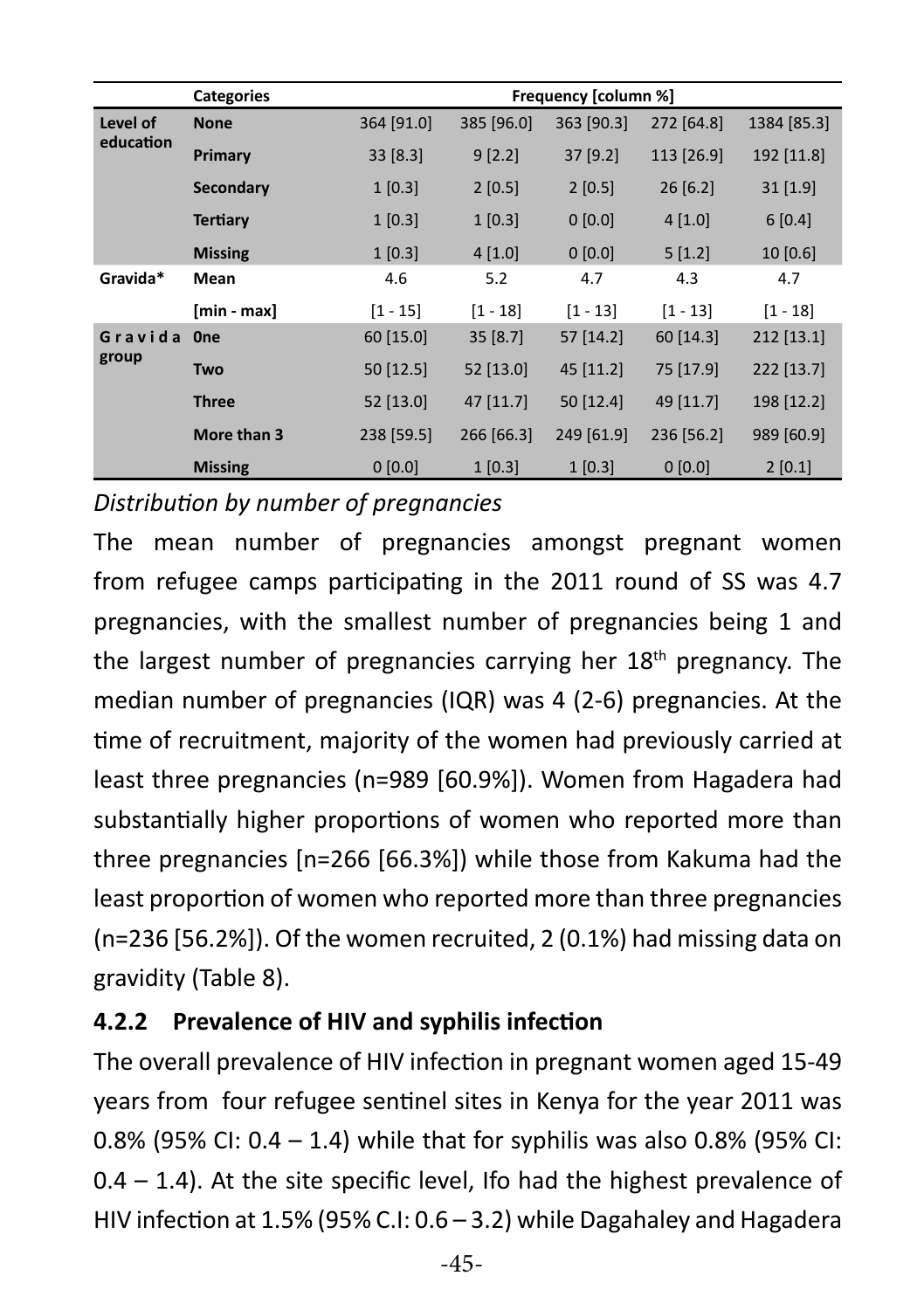had the lowest prevalence of HIV infection at 0.3% (95% C.I: 0.0 – 1.4). Kakuma had the highest prevalence of syphilis at 1.4% (95% C.I: 0.5 – 3.1) while Dagahaley did not report any cases of syphilis infection (Table 9).

#### *Prevalence of HIV and syphilis infection by age*

There were neither differences in the ages of pregnant women with HIV infection compared to those without HIV infection (Mean age [95% C.I], p-value: 27.2 [23.8 – 30.7] vs. 25.9 [25.6 – 26.3], p=0.458), nor differences in those with syphilis infection compared to those without syphilis infection (Mean age [95% C.I], p-value: 28.4 [24.0 – 32.8] vs. 25.9 [25.6 – 26.3], p=0.170). Pregnant women aged 25 – 34 years had the highest prevalence of HIV infection at 1.3% (95% C.I:  $0.6 - 2.5$ ) while those aged 15 – 24 had the lowest prevalence at 0.3% (95% C.I:  $0.0 - 1.0$ ). Similarly, women aged  $25 - 34$  years old also had the highest prevalence of syphilis infection at 0.9% (95% C.I: 0.3 – 1.9) while those aged 15 – 24 years old had the lowest prevalence at 0.6% (95% C.I: 0.2  $-1.4$ ) (Table 9).

#### *Prevalence of HIV and syphilis infection by marital status*

The prevalence of HIV and syphilis differed by marital status, with pregnant women married in polygamous relationships having the highest prevalence of HIV at 1.7% (95% C.I:  $0.3 - 4.8$ ) while those women who were separated/divorced/widowed having the highest prevalence of syphilis at 2.9% (95% C.I:  $0.1 - 15.3$ ). No HIV or syphilis infection was detected among single women (Table 9).

#### *Prevalence of HIV and syphilis infection by level of education*

Differences were observed in the distribution of HIV prevalence by level of education. Pregnant women with secondary education had the highest prevalence of HIV infection at 3.2% [95% C.I: 0.1 – 16.7]) while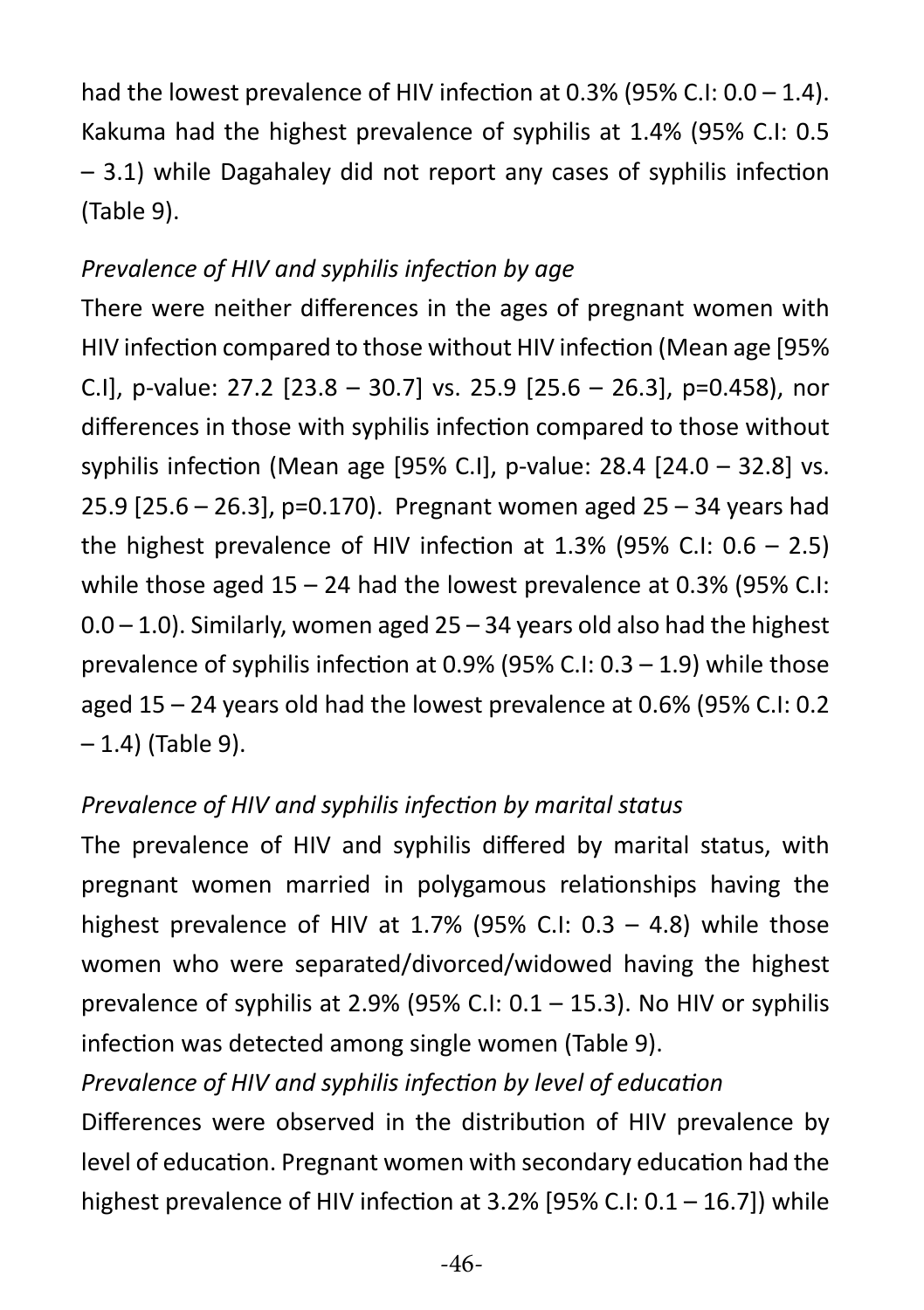those with a tertiary education were not found with any HIV infection. On the other hand, pregnant women with a primary education had the highest prevalence of syphilis infection at 1.0% (95% C.I:  $0.1 - 3.7$ ) while those with a secondary and a tertiary education did not have any cases of syphilis infection (Table 9).

#### *Prevalence of HIV and syphilis infection by gravidity*

At the time of the surveillance, there were no differences in the number of pregnancies the average number of pregnancies in women with HIV infection compared to those without HIV (mean number of pregnancies [95% C.I], p-value: 4.8 [3.7 – 5.8] vs. 4.7 [4.6 – 4.8], p=0.921). Similarly, there were no differences in the number of pregnancies amongst women with syphilis infection compared to those without syphilis (mean number of pregnancies [95% C.I], p-value: 5.9 [4.6 – 7.2] vs. 4.7  $[4.5 - 4.8]$ , p=0.113).

**Table 10: Prevalence of HIV and syphilis infection from select characteristics amongst pregnant women attending 4 SS refugee sites in Kenya (N=1,621).**

|                        |                                                                                          | <b>Prevalence of HIV</b>         |                                                                                    | <b>Prevalence of Syphilis</b>    |                                                                             |
|------------------------|------------------------------------------------------------------------------------------|----------------------------------|------------------------------------------------------------------------------------|----------------------------------|-----------------------------------------------------------------------------|
| <b>Characteristics</b> | <b>Categories</b>                                                                        | <b>Frequency</b><br>[n/N]        | Prevalence<br>[95% C.1]                                                            | <b>Frequency</b><br>[n/N]        | Prevalence<br>[95% C.1]                                                     |
| <b>Site</b>            | Dagahaley<br>Hagadera<br>Ifo<br>Kakuma                                                   | 1/400<br>1/400<br>6/401<br>5/420 | $0.3$ [0.0 - 1.4]<br>$0.3$ $[0.0 - 1.4]$<br>$1.5$ [0.6 - 3.2]<br>$1.2$ [0.4 - 2.8] | 0/400<br>4/399<br>3/401<br>6/418 | $0.0$ [n/a]<br>$1.0$ [0.3 - 3.0]<br>$0.8$ [0.2 - 2.2]<br>$1.4$ [0.5 - 3.1]  |
| Age group              | $15 - 24$<br>$25 - 34$<br>$35 - 49$                                                      | 2/717<br>9/673<br>2/212          | $0.3$ [0.0 - 1.0]<br>$1.3$ [0.6 - 2.5]<br>$0.9$ [0.1 - 3.4]                        | 4/714<br>6/673<br>2/212          | $0.6$ [0.2 - 1.4]<br>$0.9$ [0.3 - 1.9]<br>$0.9$ [0.1 - 3.4]                 |
| <b>Marital status</b>  | Single<br>Married (monogamous)<br>Married (polygamous)<br>Separated/divorced/<br>widowed | 0/27<br>9/1350<br>3/180<br>0/34  | $0.0$ [n/a]<br>$0.7$ [0.3 - 1.3]<br>$1.7$ [0.3 - 4.8]<br>$0.0$ [n/a]               | 0/27<br>10/1347<br>1/180<br>1/34 | $0.0$ [n/a]<br>$0.7$ [0.4 - 1.4]<br>$0.6$ [0.0 - 3.1]<br>$2.9$ [0.1 - 15.3] |
| Level of<br>education  | <b>None</b><br>Primary<br>Secondary<br>Tertiary                                          | 10/1382<br>2/192<br>1/31<br>0/6  | $0.7$ [0.3 - 3.7]<br>$1.0$ [0.1 - 3.7]<br>$3.2$ [0.1 - 16.7]<br>$0.0$ [n/a]        | 11/1381<br>2/192<br>0/30<br>0/6  | $0.8$ [0.4 - 1.4]<br>$1.0$ [0.1 - 3.7]<br>$0.0$ [n/a]<br>$0.0$ [n/a]        |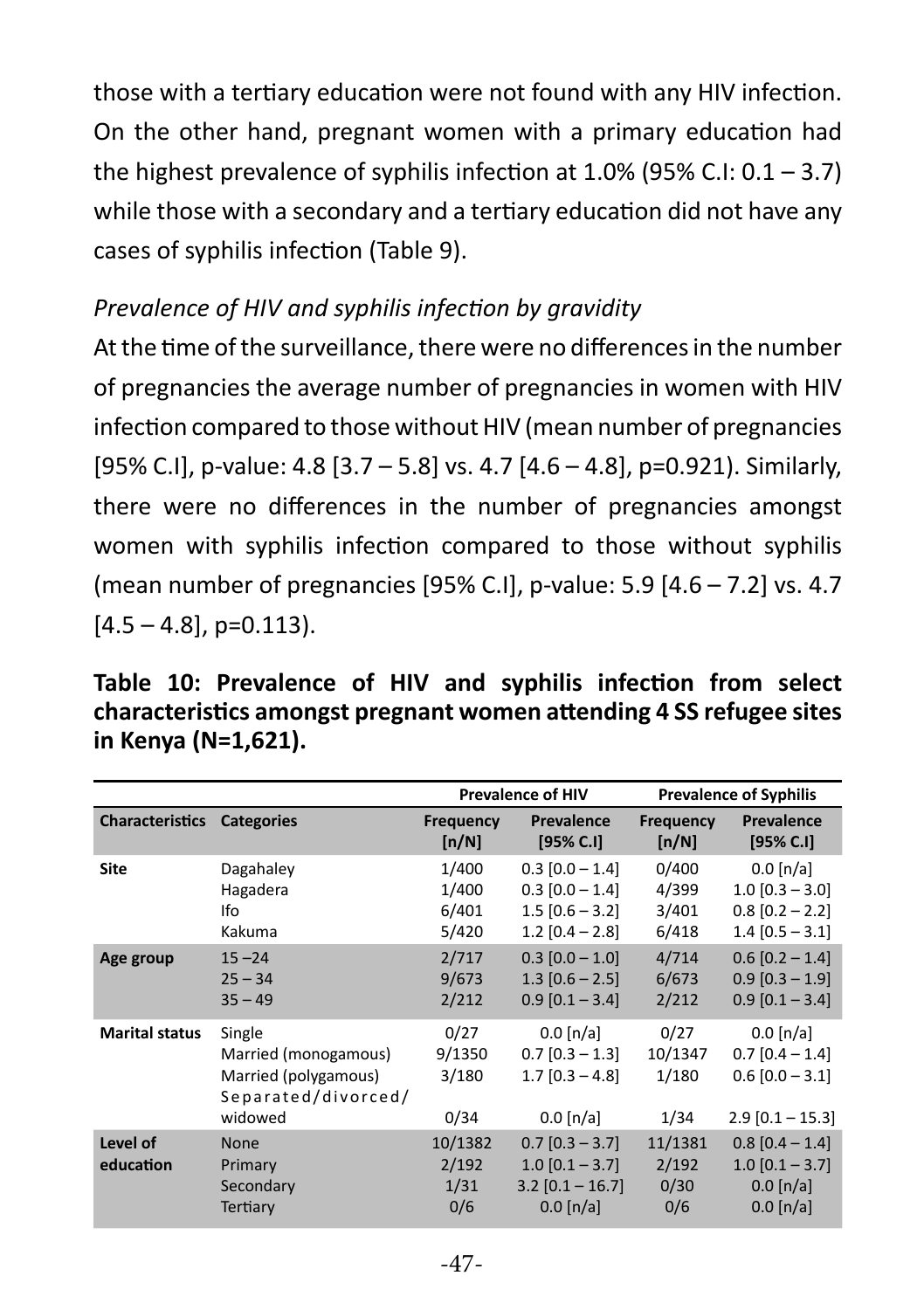|                                       |                      | <b>Prevalence of HIV</b> |                                         | <b>Prevalence of Syphilis</b> |                                         |
|---------------------------------------|----------------------|--------------------------|-----------------------------------------|-------------------------------|-----------------------------------------|
| Gravida                               | 0ne                  | 1/212                    | $0.5$ [0.0 - 2.6]                       | 0/211                         | $0.0$ [n/a]                             |
|                                       | Two                  | 0/221                    | $0.0$ [n/a]                             | 1/221                         | $0.5$ [0.0 - 2.5]                       |
|                                       | Three                | 2/198                    | $1.0$ [0.1 - 3.6]                       | 1/198                         | $0.5$ $[0.0 - 2.8]$                     |
|                                       | More than 3          | 10/988                   | $1.0$ [0.4 - 1.9]                       | 11/986                        | $1.1$ [0.6 - 2.0]                       |
| S y p h i l i s Negative<br>infection | Positive             | 12/1605<br>1/13          | $0.8$ [0.4 - 1.3]<br>$7.7$ [0.2 - 36.0] |                               |                                         |
| <b>HIV</b> infection                  | Negative<br>Positive |                          |                                         | 12/1605<br>1/13               | $0.8$ [0.4 - 1.3]<br>$7.7$ [0.2 - 36.0] |

Overall 1% (95% C.I: 0.4 – 1.9) of women with three or more pregnancies were infected with HIV whilst those in their second pregnancies were not found to have any HIV infection. Similarly, whilst women with more than three pregnancies had the highest prevalence of syphilis at 1.1% (95% C.I: 0.6 – 2.0), those in their first pregnancy were not found to have any syphilis infection (Table 9).

#### *Prevalence of HIV and syphilis co-infections*

Pregnant women who were VDRL positive had the highest HIV prevalence at 7.7% (95% C.I: 0.2 – 36.0), while those who were VDRL negative had the lowest HIV prevalence of 0.8% (95% C.I:  $0.4 - 1.3$ ). Similarly, HIV infected pregnant women had the highest prevalence of syphilis infection at 7.7% (95% C.I: 0.2 – 36.0), while those who were HIV negative had the lowest prevalence of syphilis co-infection at 0.8% (95% C.I: 0.4 – 1.3) (Table 9).

We compared the prevalence of HIV and syphilis infection between the pregnant women from the general population participating in ANC sentinel surveillance and pregnant women sampled for sentinel surveillance in the refugee population. There was strong evidence to suggest that pregnant women in the general population were almost ten-fold more likely to be HIV infected compared to those in the refugee population (COR [95% C.I], p-value: 9.8 [3.9 – 24.2, p<0.001]). On the other hand, there was good evidence to suggest that pregnant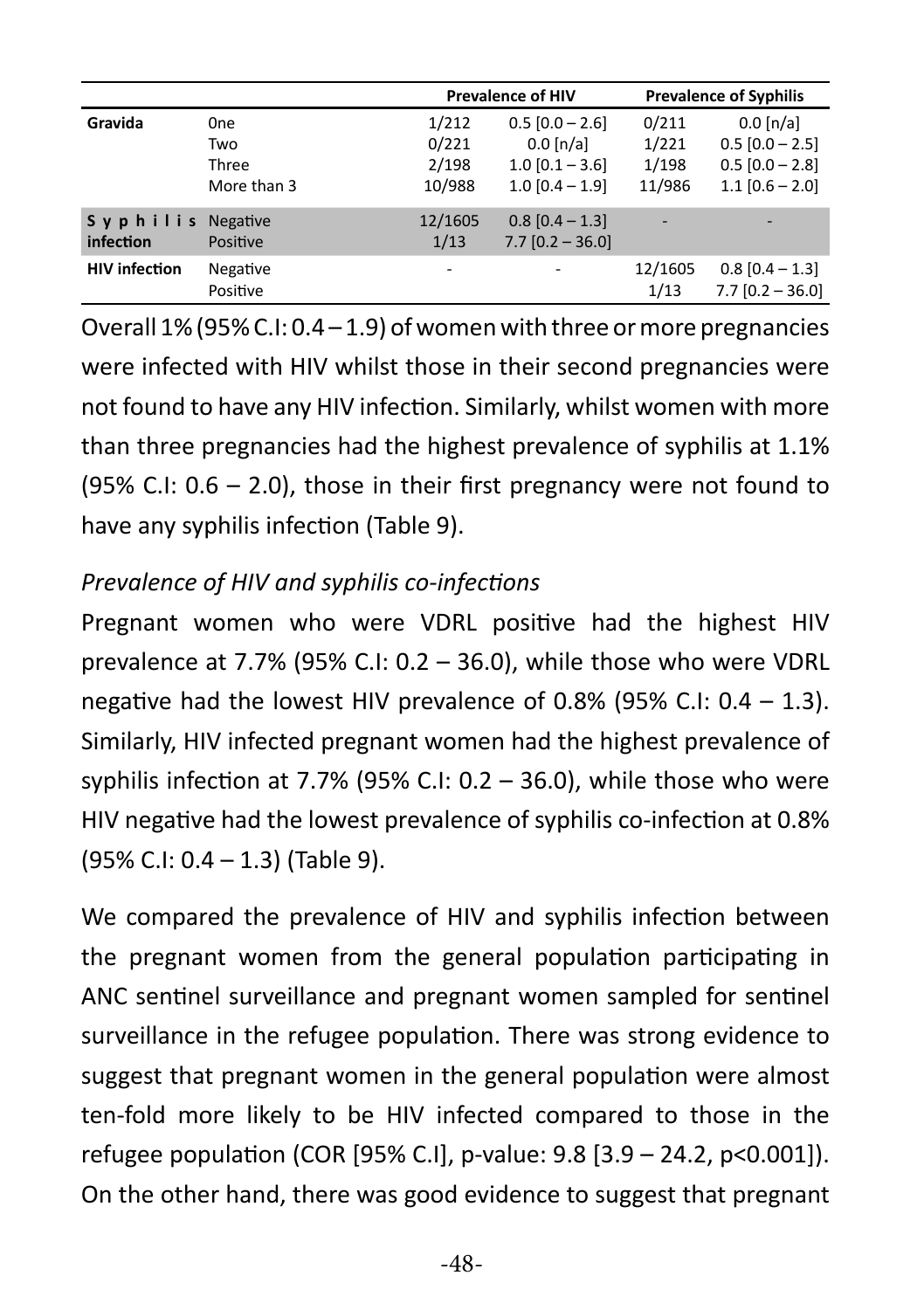women from the refugee population were almost six-fold more likely to be infected with syphilis compared to those in the general population (COR [95% C.I], p-value: 5.7 [1.3 – 225.3, p=0.022]).

# *Temporal trends*

The prevalence of HIV and syphilis infection in refugee camps was generally lower in 2011 compared to that in 2008 (HIV [0.8% vs 1.1%] and syphilis [0.8% vs. 3.1%]). The prevalence of HIV infection increased in one refugee site (Ifo, [0.7% vs. 1.5%)]. The prevalence of syphilis was found to have generally decreased in Dagahaley (3.7 vs. 0.0%), Kakuma (4.0% vs. 1.4%) and Ifo [1.7 vs. 1.0%) from 2008 to 2011, respectively. The prevalence of syphilis infection increased in one of the refugee sites (Hagadera, [0.0% vs. 0.8%)] between 2008 to 2011, respectively. However, it is important to note that these differences were not statistically significant (Table 10).

Due to the low frequency and prevalence of both HIV and syphilis infection in the refugee population, we were unable to conduct any further meaningful analyses on the data.

|                  | Frequency of HIV (Prevalence,<br>%) |               | <b>Frequency of syphilis</b><br>(Prevalence, %) |               |  |
|------------------|-------------------------------------|---------------|-------------------------------------------------|---------------|--|
| <b>Sitename</b>  | 2008                                | 2011          | 2008*                                           | 2011*         |  |
| <b>Kakuma</b>    | 9/456(2.0)                          | 5/420(1.2)    | 18/452 (4.0)                                    | 6/418(1.4)    |  |
| Hagadera         | 1/83(1.2)                           | 1/400(0.3)    | 0/83(0.0)                                       | 3/401(0.8)    |  |
| <b>Dagahaley</b> | 1/378(0.3)                          | 1/400(0.3)    | 14/377 (3.7)                                    | 0/400(0.0)    |  |
| <b>Ifo</b>       | 2/292(0.7)                          | 6/401(1.5)    | 5/291(1.7)                                      | 4/399(1.0)    |  |
| <b>Overall</b>   | 13/1209 (1.1)                       | 13/1621 (0.8) | 37/1203 (3.1)                                   | 13/1618 (0.8) |  |

**Table 11: Comparison of the prevalence of HIV and syphilis infection from amongst pregnant women attending 4 SS refugee sites in Kenya between 2008 and 2011.**

**\***Missing data: 2008 (n=6 [0.5%]) participants and 2011 (n=3 [0.2%]) participants.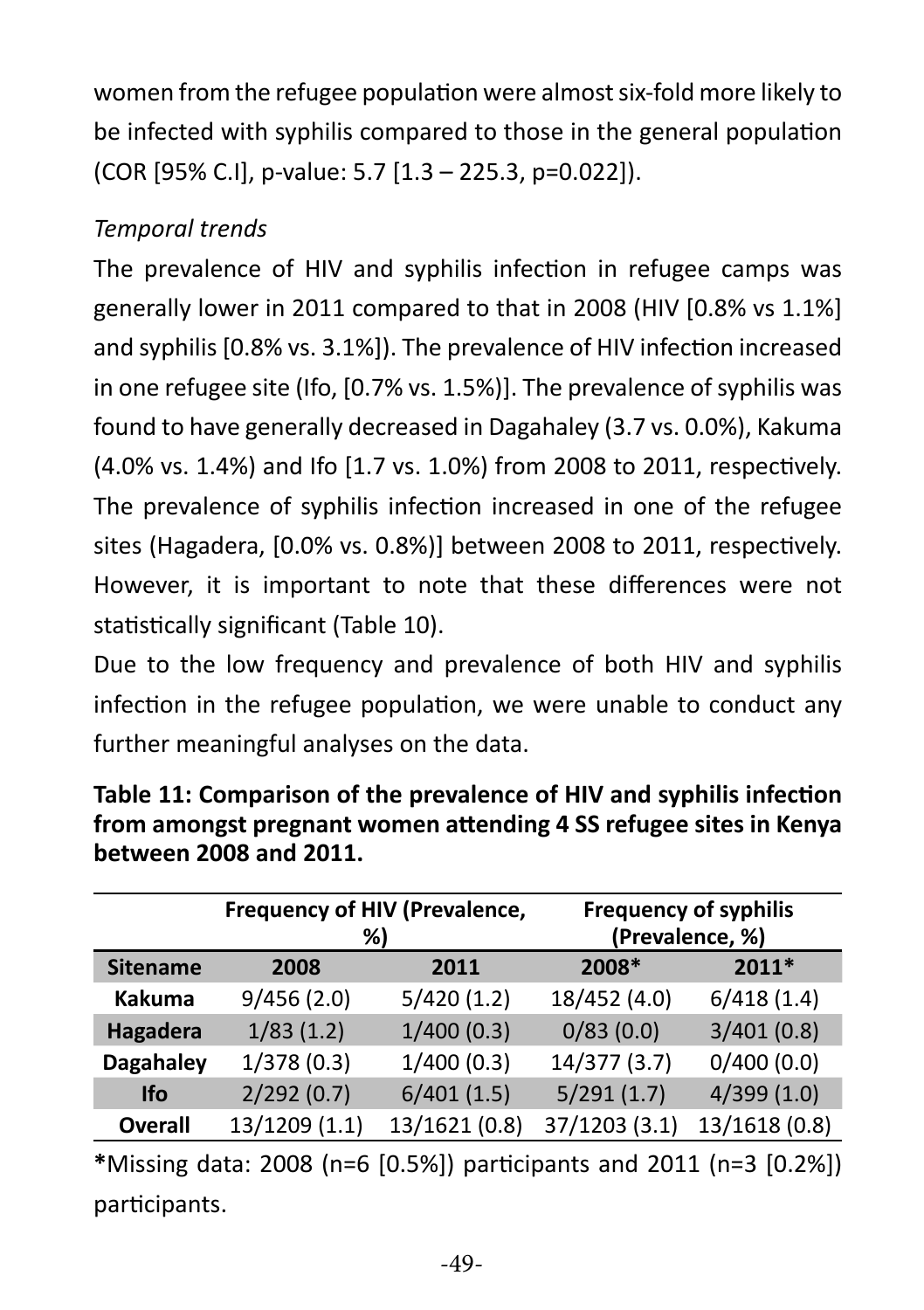# **5.0 DISCUSSION**

Data from the 2011 round of SS suggests that almost eight out of every one hundred pregnant women attending ANC in Kenya were infected with HIV, while two out of every one thousand pregnant women had syphilis infection. Eight out of every one thousand pregnant women attending ANC from four refugees camps were found to be infected with either HIV and/or syphilis infection.

Whilst the prevalence of HIV infection in the general population remained high, we found substantially lower prevalence of HIV infection in the refugee population. In fact, pregnant women were almost ten fold more likely to be HIV infected in the general population, when compared to the refugee population. The low HIV prevalence in the refugee population largely mirrors that of the population in the North Eastern province of Kenya, which borders Somalia. Majority of the refugees in the camps come from Somalia. The disparity in the HIV prevalence in this population, when compared to the general population, may hence be largely explained by the social, cultural and religious factors.

On the contrary, the prevalence of syphilis in the refugee population was significantly higher compared to that in the general population. Pregnant women from the refugee population were six fold more likely to be infected with syphilis, compared to the general population. Interestingly, we did not find any syphilis infection in the North Eastern province of Kenya. Similar findings of high syphilis prevalence with low HIV prevalence have been previously reported amongst displaced pregnant women elsewhere <sup>7</sup>. Syphilis infection serves as a proxy for unprotected sex and is a known risk factor for HIV acquisition. Therefore, trends in syphilis infection could portent upcoming trends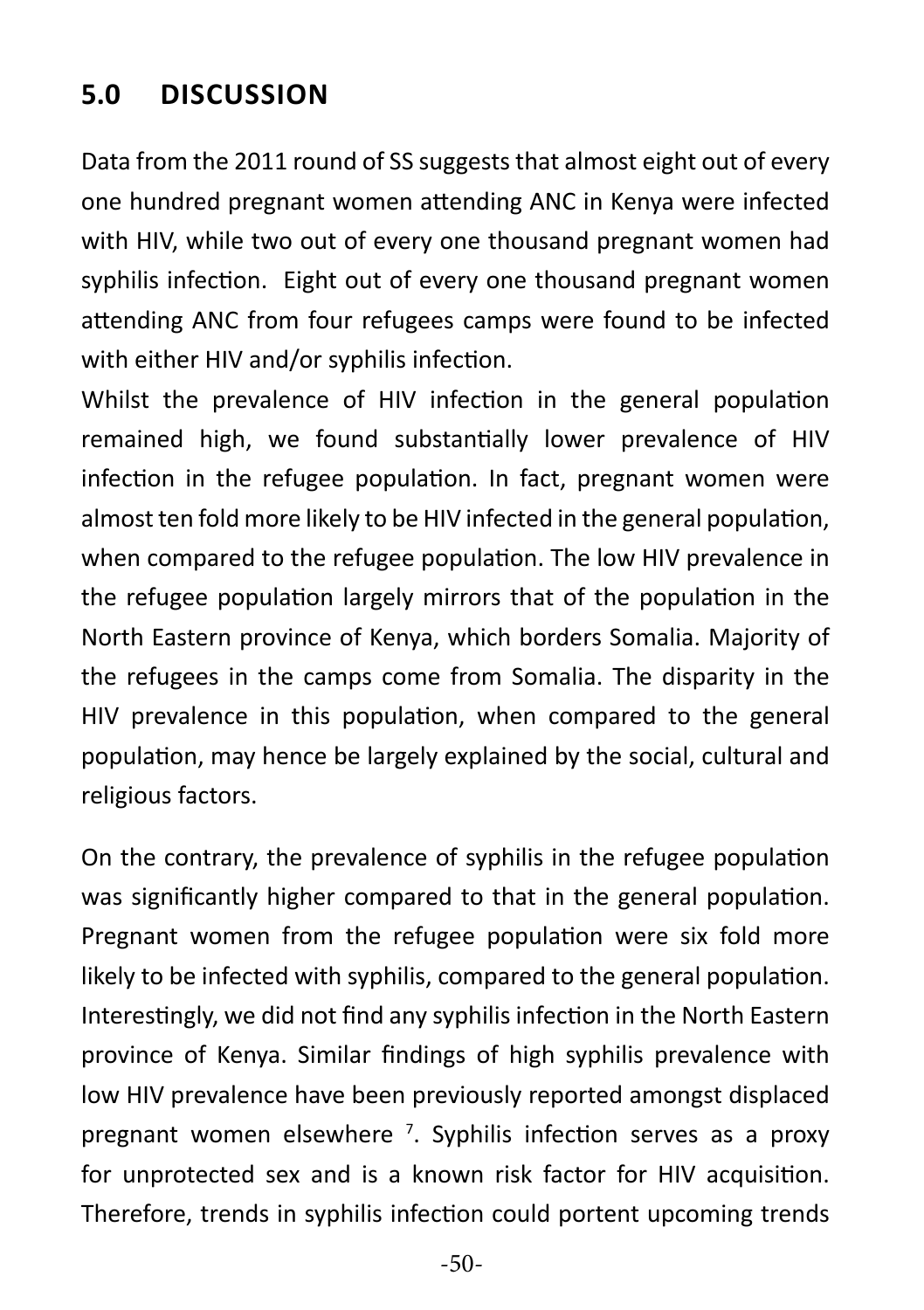in HIV infection. Interventions targeted towards safe sex practices may thus be warranted in this population.

To improve the quality of data collected and to ensure that all HIV positive pregnant women were sampled, a few recommendations were made from the 2010 SS exercise. More emphasis was made on sampling not only the newly diagnosed HIV positive mothers coming for antenatal care, but also the known positives so as to give a true reflection of the prevalence of HIV in pregnant mothers seeking antenatal care. This approach, to some extent, may explain the substantial increase in the overall prevalence of HIV observed in 2011, compared to that reported in 2010. Indeed, the observed overall HIV prevalence closely reflects the true prevalence of HIV as reported in other population-based surveys, including the 2008 – 2009 Kenya demographic health survey <sup>8</sup> and the Kenya AIDS indicator survey <sup>9-11</sup>. This may in fact suggest that compared to the preceding SS exercises, the 2011 SS data is the closest reflection of the true HIV prevalence amongst pregnant women in Kenya. Importantly, these findings also suggest that exclusion of known positives from sentinel surveillance program may grossly underestimate the true prevalence of HIV infection in pregnant women in a country.

Whilst age, marital status, level of education, number of pregnancies, provinces and syphilis co-infection were independently associated with HIV infection, only site location and HIV co-infection were independently associated with syphilis infection.

Older pregnant women were more likely to be HIV infected compared to their younger counterparts. Moreover, the prevalence of HIV infection increased with age and was highest in the oldest age group (35 – 49 years). On the other hand, a similar dose response relationship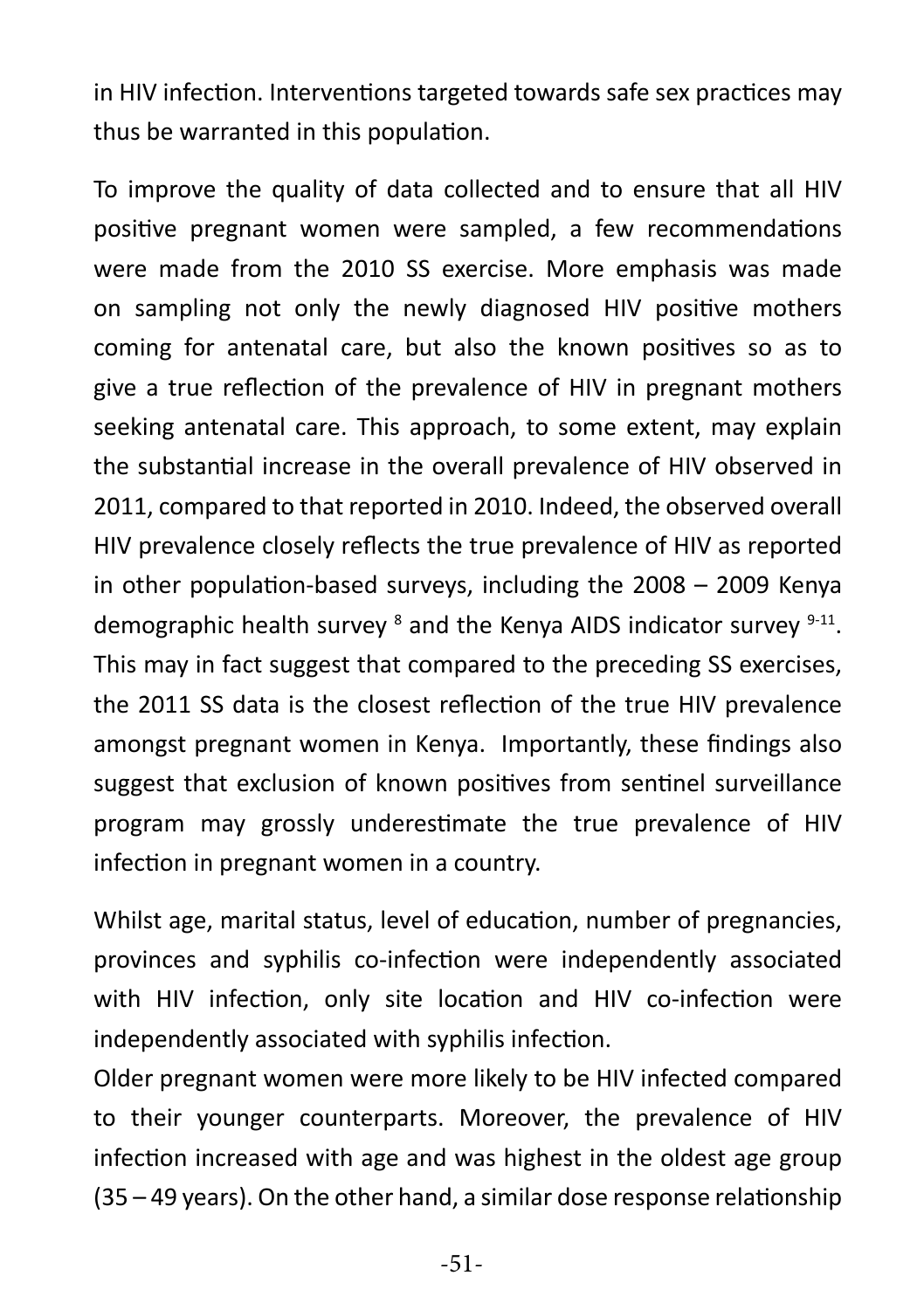was also established for HIV infection with increasing number of pregnancies. These same trends were reported in the 2010 SS report 4 . Increasing number of pregnancies is correlated with increasing age. These findings may therefore be interpreted as the results of a cohort effect i.e. increased survival rate of this cohort of women. The increased survival rates and improved quality of life maybe as a result of the scale up of various HIV interventions, including the availability of antiretroviral therapy.

Separated/Divorced/Widowed women were almost five-fold more likely to be HIV infected compared to married women in monogamous relationships. Widowed women may be more likely to have already acquired HIV infection from their husbands who may have died from HIV/AIDS. It is also possible that widowed women may be acquiring HIV infection through unprotected sex with other partners for other reasons, including economic sustainability and wife inheritance in some societies. Interventions are therefore needed to identify and target this group for linkage to care and treatment services. Prevention with positive programs that support HIV infected widowed women are needed to address the high vulnerability of this sub-population.

Pregnant women with a tertiary education were less likely to be HIV infected, compared to those with a primary education. Similar findings were reported in the 2010 round of SS $4$ . Campaigns and interventions implemented by the Kenyan government towards enhancing girl-child education are recommended as they have the potential to not only empower the girl child in decision-making, but also have the potential to curb the HIV epidemic in the long term.

Similar variations from previous round of ANC SS were observed in the distribution of HIV prevalence amongst the diverse geographic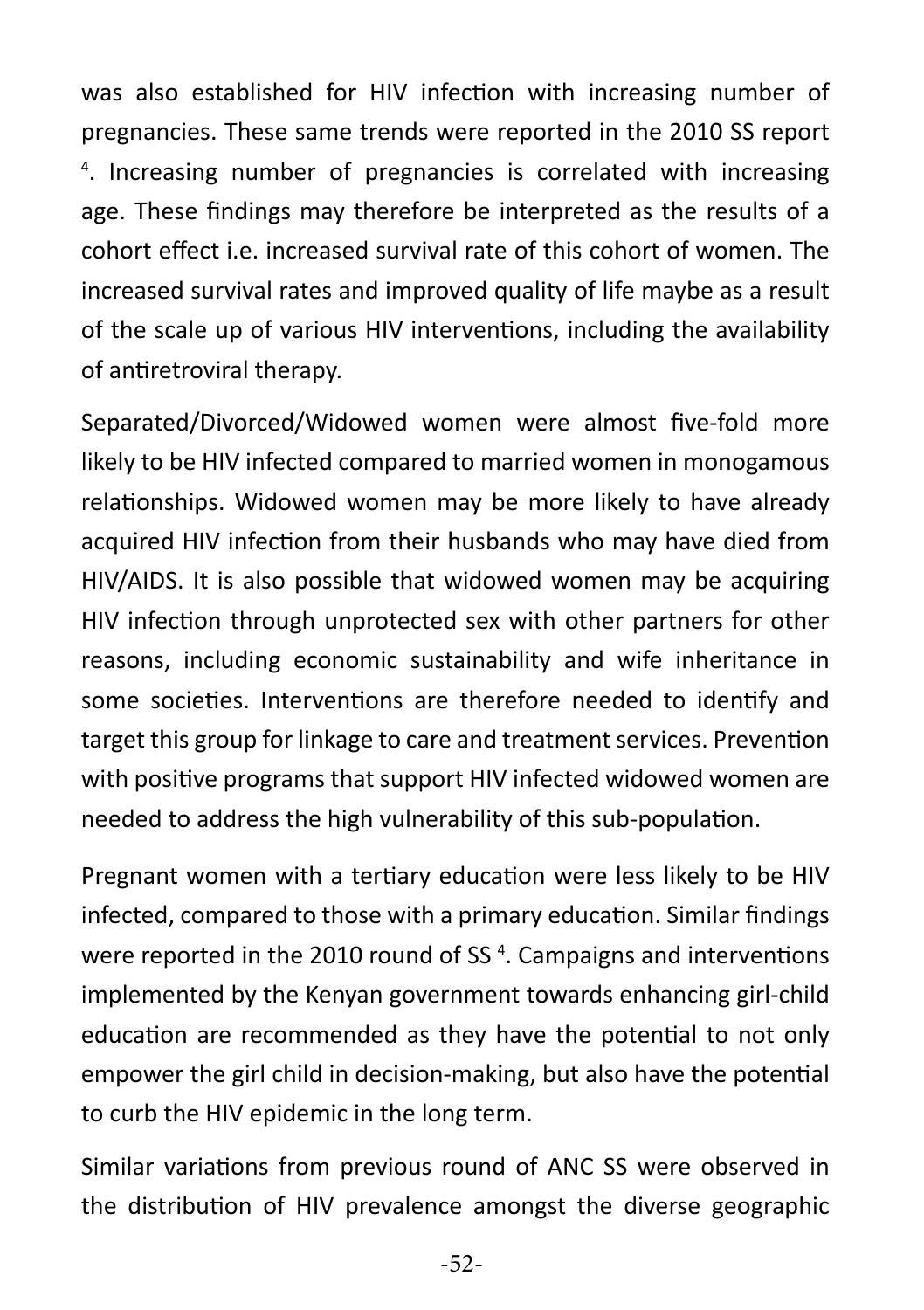regions ranging from the highest prevalence of 17.9% in Nyanza province and the lowest prevalence of 1.4% in North Eastern province. However, the increasing trend in the prevalence of HIV and syphilis infection in Nyanza province, despite massive campaigns to curb HIV/ AIDS transmission is concerning. While increases in HIV prevalence may, to some extent, be due to improved HIV-related survival in the community, increases in syphilis infection suggest that sexual riskreduction behavior has not improved. A better understanding of socio-behavioral and cultural characteristics between these societies is needed to recommend alternative public health interventions and sustained behavioral change.

Our data also suggests that pregnant women with syphilis infection are more likely to have HIV infection and vice versa. Interventions targeted at preventing, diagnosing and early treatment of syphilis in pregnant women have the potential to not only decrease the prevalence of syphilis, but also reduce the likelihood of HIV acquisition.

Overall, data from the last four sentinel surveillance time points suggest that the HIV epidemic has largely stabilized, with pooled prevalence ranging between 6.4 and 7.4%. On the contrary however, the prevalence of syphilis infection has remained low and has continued to decline over the last half a decade in Kenya. It is important to note that whilst most indicators describing the temporal HIV trends had remained stable over the last five years, there was sufficient evidence to suggest that the prevalence of HIV may actually be on the increase in some sub-populations. Good examples of indicators suggesting a temporal increase in the prevalence of HIV include pregnant women aged 35 – 39 years, living in rural areas, separated/widowed/divorced, with a low level education, with more than three pregnancies, coming from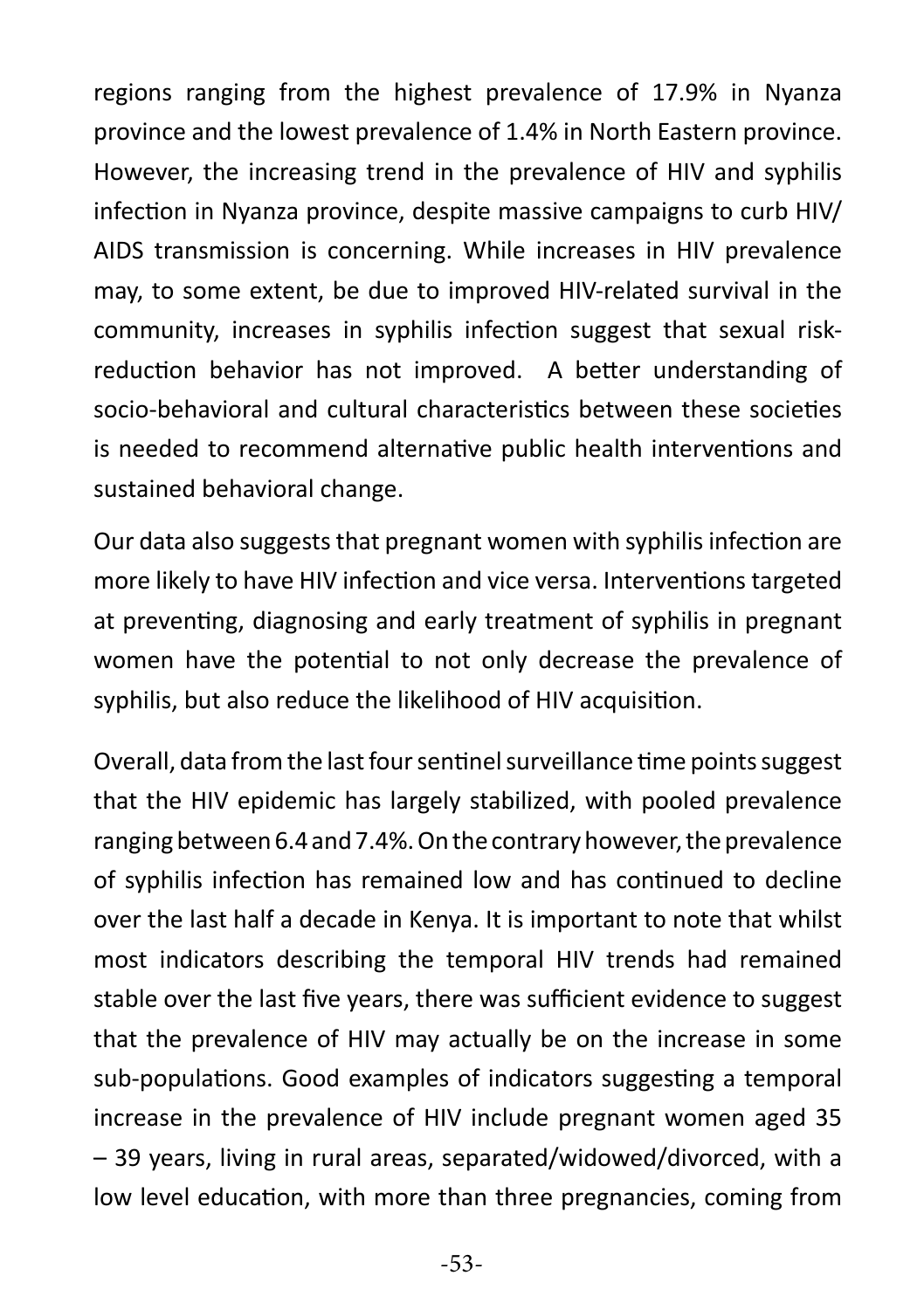Nyanza province and with a negative VDRL. In summary, these results largely complement our prior hypothesis of an increased survival and the resulting cohort effect.

An assessment of the reliability of PMTCT data to report HIV infection compared to the DBS SS data in the current round of SS showed a poor agreement of the results. An assessment of the validity of the two test results also showed substantial differences, with the low sensitivity of the PMTCT result at 62% - in other words suggesting that out of every ten pregnant women who were truly HIV infected, only six were reported HIV positive during routine HIV testing at the PMTCT program. These data therefore warrant further audits in the dynamics and algorithms of HIV PMTCT testing and result documentation. 

Recently, suggestions have been made to move away from using DBS for SS and advocate use of PMTCT data instead. If implemented, this may result to a gross underestimation of the true national prevalence of HIV infection amongst pregnant women in the country. Further exploration is therefore warranted to understand the extent of the disparity observed between SS DBS results and the reported PMTCT results.

#### **5.1 Limitations**

Caution should be applied when interpreting these surveillance data. Women who do not attend ANC are often more likely to be less literate, older and coming from rural areas compared to those attending ANC. The prevalence of HIV and syphilis amongst non-attending women is therefore likely to be lower than among those attending ANC<sup>3</sup>, which in our case may have resulted to an overestimation of the prevalence of HIV and syphilis infection.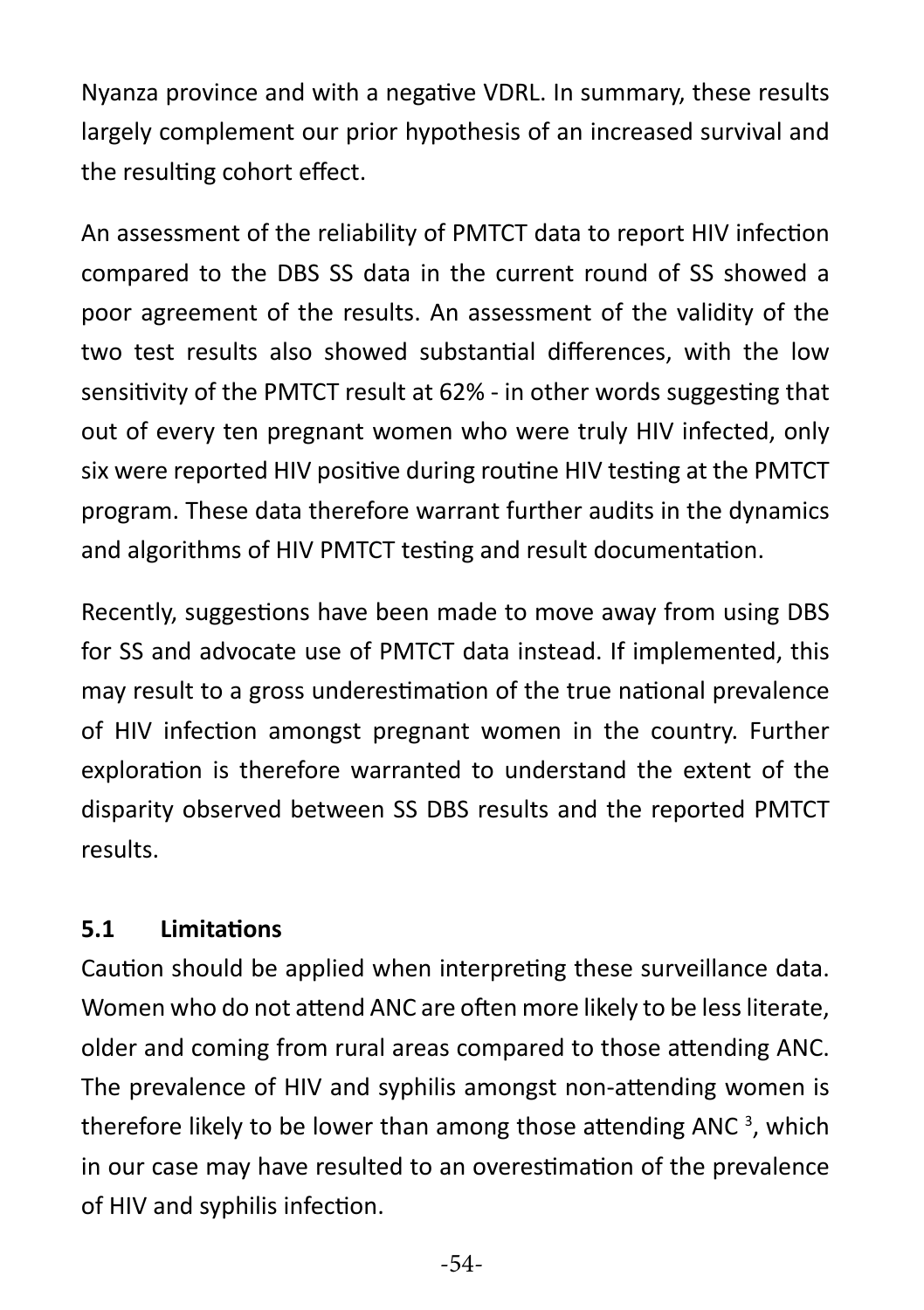Exclusion of private clinics is also a limitation in the generalizability of these findings to the country as a whole. Although majority of the women in Kenya attend public antenatal clinics and the impact of excluding private antenatal clinics may then be negligible, a substantial proportion of women from urban areas may be using private antenatal clinics, which may result to a significant difference in HIV and syphilis prevalence.

Given that women of younger age groups  $(15 - 24 \text{ years})$  are known to engage more in unprotected sex suggesting riskier behavior, the HIV prevalence of 5.6% observed in the general population and 0.3% observed in the refugee population may then be considered to be an overestimate of the true prevalence in the general population. Men are also more likely to become infected at an older age than women <sup>3</sup>, hence the prevalence observed cannot be extrapolated to men of similar age group in the general population.

We used multivariable analysis to assess correlates of HIV and syphilis infection in the general population. Even though the data suggests that except for site location, all the other risk factors assessed were correlated with HIV infection, we cannot rule out the possibility that we only controlled for partial confounding. It is also possible that other factors not captured in this analysis may have confounded the effect of the available factors on HIV infection. For example, socio-economic status has been found to be an important risk factor for HIV and syphilis infection in our setting  $12, 13$ .

#### **5.2 Conclusion**

In conclusion, the 2011 round of SS report suggests that the HIV epidemic in Kenya has largely stabilized over the past half a decade. Of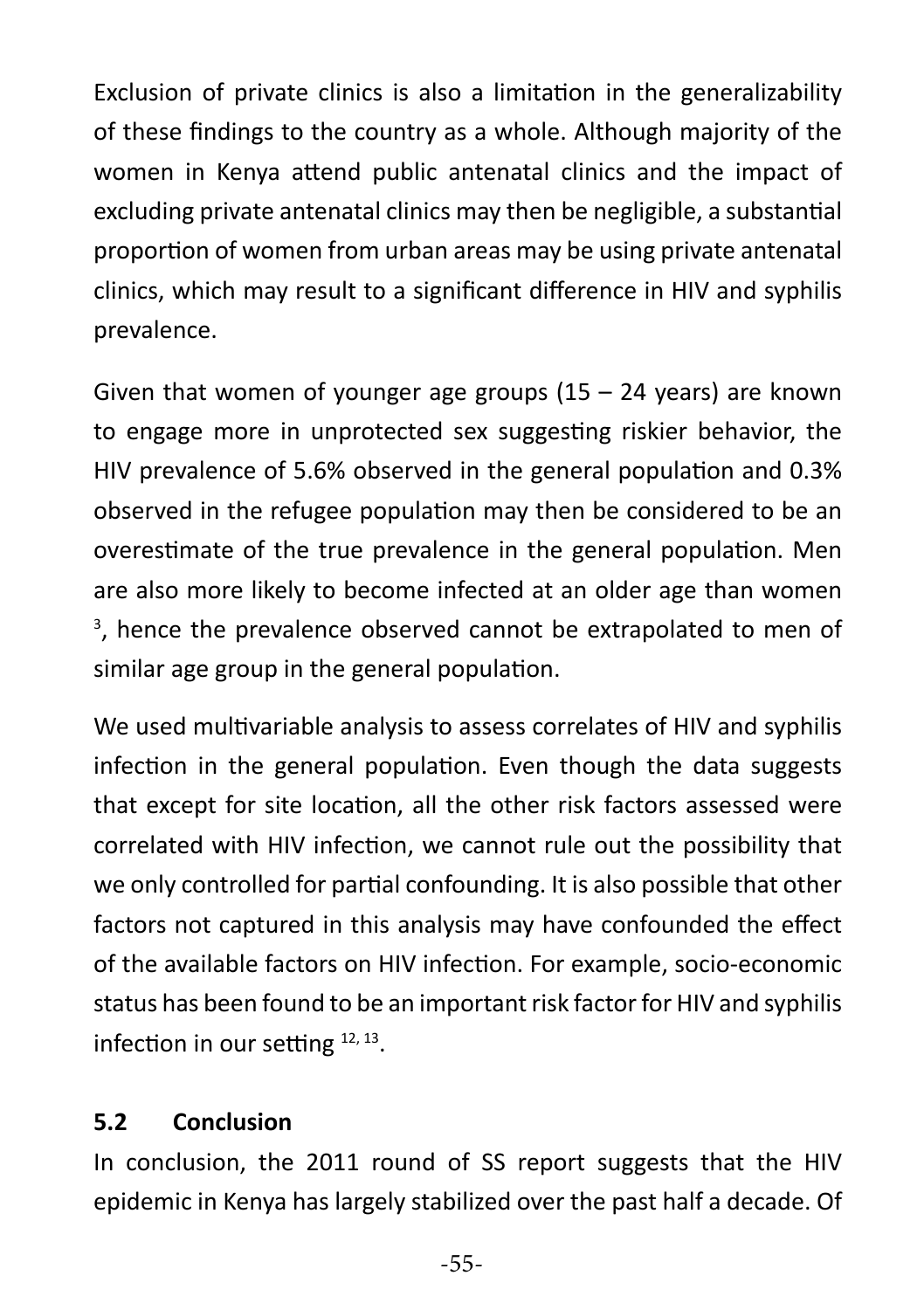good note is the declining trend in the prevalence of syphilis infection in the general population. As a result of the massive public health interventions against the epidemic, HIV infected individuals are also living longer, as has been demonstrated by the increased survival and the cohort effect. Importantly, exclusion of known positive from surveillance program has been shown to have a potential of grossly underestimating the overall prevalence of HIV infection in a population. Whilst HIV infection remains low in the refugee population, the prevalence of syphilis was found to be unexpectedly high. AMONGST THE REFUGEE POPULATION, A syphilis screening and treatment programme is warranted to prevent perinatal transmission and to reduce the risk of syphilis as a cofactor for HIV transmission.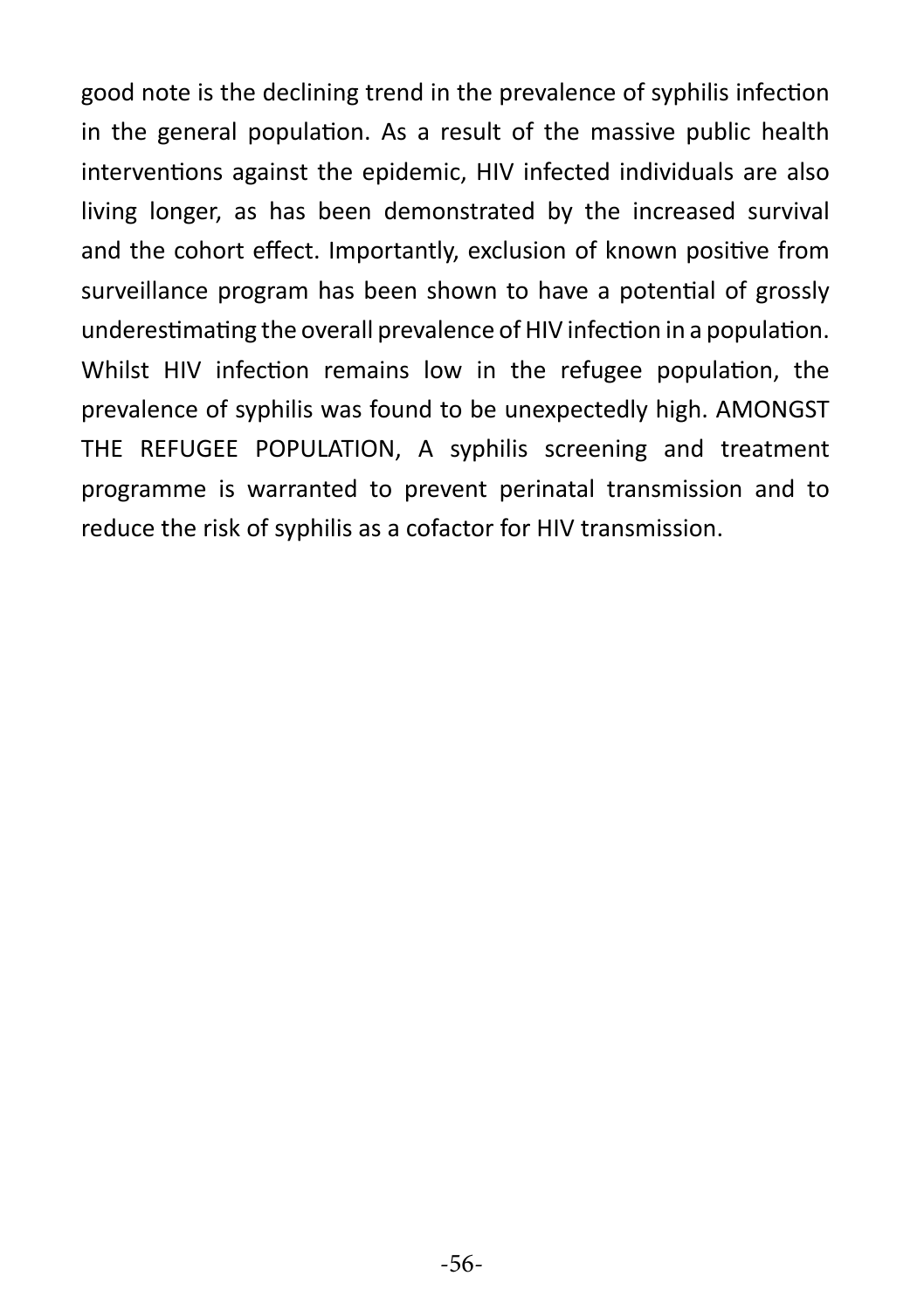# **6.0 REFERENCES**

- 1. UNAIDS. Report on the AIDS epidemic update. 2009 [cited 16 April 2011]; Available from: http://www.unaids.org/en/media/ unaids/contentassets/dataimport/pub/report/2009/jc1700\_epi\_ update\_2009\_en.pdf
- 2. UNAIDS/WHO. Guidelines for second generation HIV surveillance. 2000 [cited 16 April 2011]; WHO/CDS/CSR/EDC/200.5:[Available from: http://whqlibdoc.who.int/hq/2000/WHO\_CDS\_CSR\_ EDC\_2000.5.pdf
- 3. UNAIDS/WHO. Working Group on Global HIV/AIDS and STI Surveillance: Guidelines for conducting HIV serosurveys among pregnant women and other groups. 2003 [cited 16 April 2011]; Available from: http://data.unaids.org/publications/irc-pub06/ jc954-anc-serosurveys\_guidelines\_en.pdf
- 4. National AIDS & STI Control Program. Sentinel Surveillance for HIV and Syphilis infection amongst pregnant women in Kenya, 2010. 2010 [cited 01 Aug 2012]; Available from: http://nascop. or.ke/library/3d/Final%20Sentinel%20Surveillance%20Report%20 for%20Kenya%202010%20.pdf
- 5. UNCHR. Dadaab camp population statistics (22 Jan 2012). 2012 [cited 01 Aug 2012]; Available from: http:// data.unhcr.org /horn-of-africa/documents\_search. php?Page=1&Country=110&Region=3&Settlement=0&Category=3
- 7. Cossa HA, Gloyd S, Vaz RG, Folgosa E, Simbine E, Diniz M, et al. Syphilis and HIV infection among displaced pregnant women in rural Mozambique. International journal of STD & AIDS. 1994 Mar-Apr;5(2):117-23.
- 8. Kenya National Bureau of Statistics (KNBS) and ICF Macro. Kenya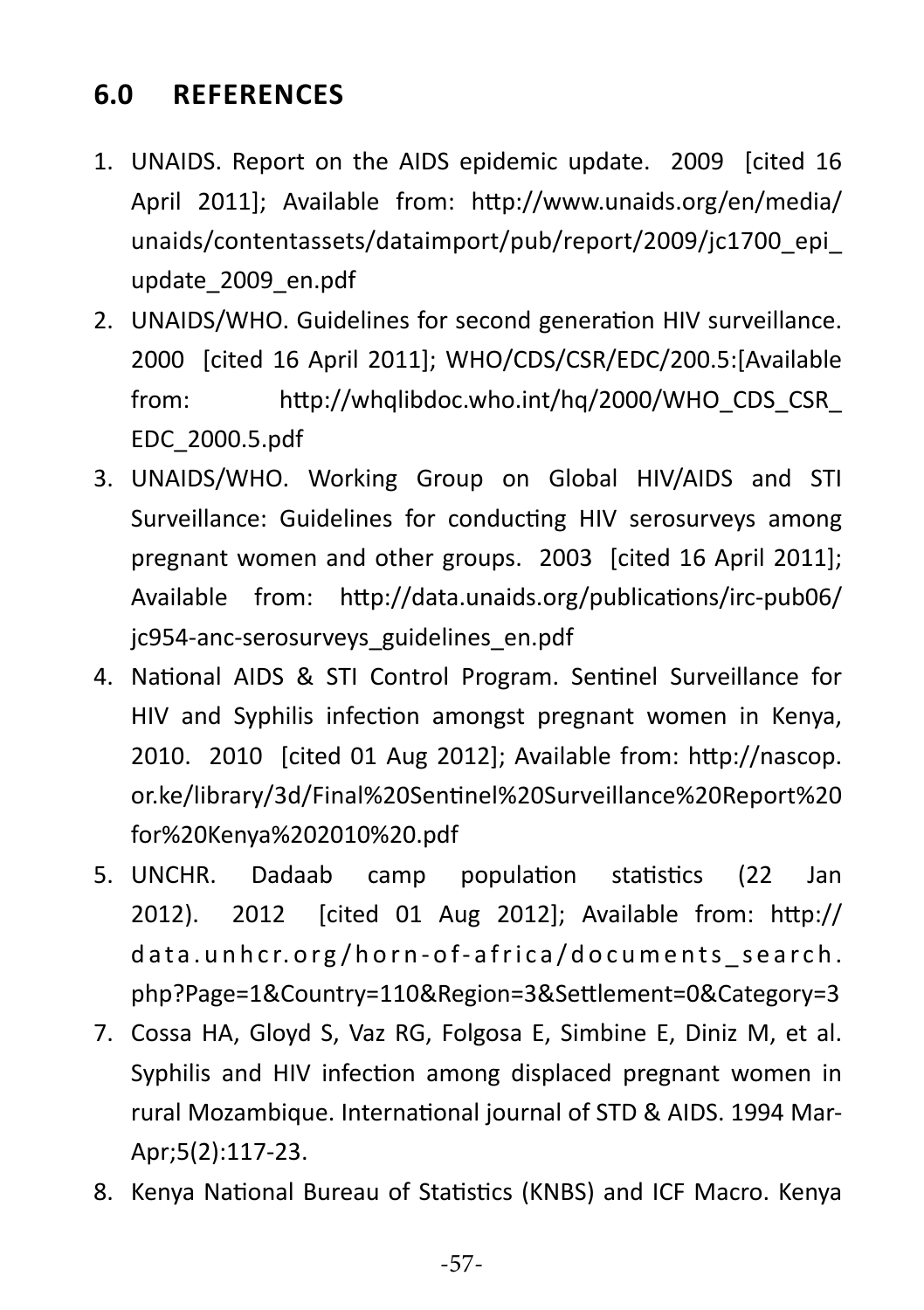Demographic and Health Survey 2008-09. 2010 [cited 12 October 2011]; Available from: http://www.measuredhs.com/pubs/pdf/ FR229/FR229.pdf

- 9. Kenya AIDS Indicator Survey 2007: Preliminary Report. [cited 16 April 2011]; Available from: http://www.wofak.or.ke/Publications/ kais preliminary report july 29.pdf
- 10.National AIDS & STI Control Program. Kenya AIDS Indicator Survey 2007: Preliminary Report. 2008 [cited 16 April 2011]; Available from: http://www.wofak.or.ke/Publications/kais\_\_preliminary\_ report\_july\_29.pdf
- 11.National AIDS & STI Control Program. Kenya AIDS Indicator survey 2007: Preliminary Report. 2008 [cited 01 Aug 2012]; Available from: http://www.wofak.or.ke/Publications/kais preliminary report\_july\_29.pdf
- 12. Meier AS, Bukusi EA, Cohen CR, Holmes KK. Independent association of hygiene, socioeconomic status, and circumcision with reduced risk of HIV infection among Kenyan men. J Acquir Immune Defic Syndr. 2006 Sep;43(1):117-8.
- 13.Hargreaves JR. Socioeconomic status and risk of HIV infection in an urban population in Kenya. Trop Med Int Health. 2002 Sep;7(9):793- 802.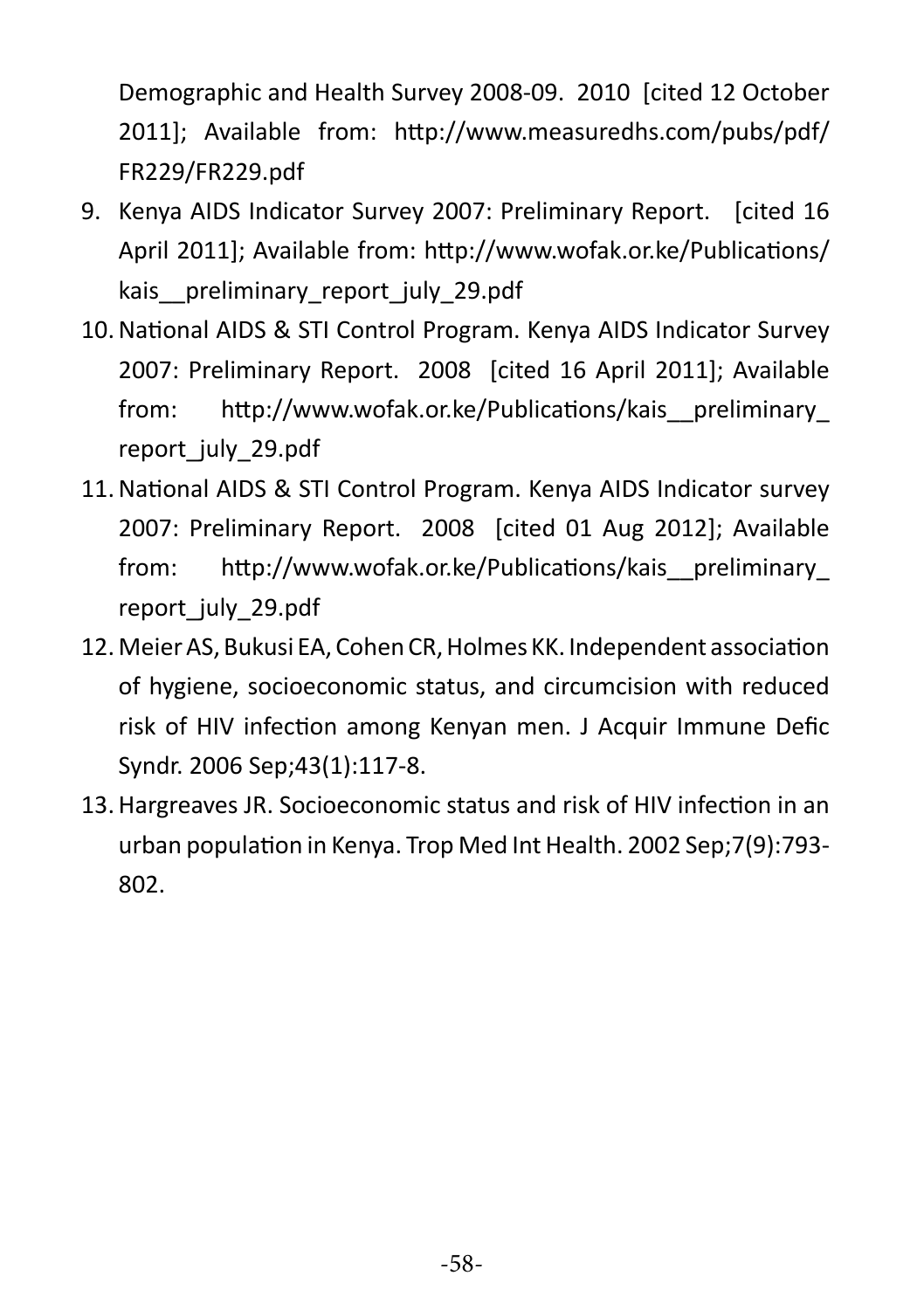# **7.0 Annexes**

#### **Annex 1: Pathological lab request form**

| $1st$ Visit                                                                                                    |
|----------------------------------------------------------------------------------------------------------------|
| <b>REPUBLIC OF KENYA</b><br>MINISTRY OF PUBLIC HEALTH AND SANITATION<br>REQUEST FOR PATHOLOGICAL INVESTIGATION |
|                                                                                                                |
|                                                                                                                |
|                                                                                                                |
| Residence: Rural Jurban                                                                                        |
| Year of birth 19 Age in years<br>Sex: M<br>F                                                                   |
| Marital status (Tick Appropriate Answer)<br>2. Married Monogamous 3. Married Polygamous<br>1.<br>Single        |
| 5. Widowed<br>4. Separated/Divorced                                                                            |
| Education (Choose one only)<br>(Years completed)<br>1. No Education<br>2. Primary Education                    |
| 4. College Education (Post secondary) [<br>3. Secondary Education<br>Parity  +  Gravidity _______              |
| Has the client been offered HIV Test within PMTCT or other settings? [ ] Yes<br>[ ] No                         |
| Has the client accepted HIV Test within PMTCT?<br>$\Box$ $\Box$ No<br>[ ] Yes                                  |
| PMTCT Test result 1. Positive<br>2. Negative 3 . Indeterminate                                                 |
|                                                                                                                |
|                                                                                                                |
|                                                                                                                |
|                                                                                                                |
|                                                                                                                |
|                                                                                                                |
|                                                                                                                |
|                                                                                                                |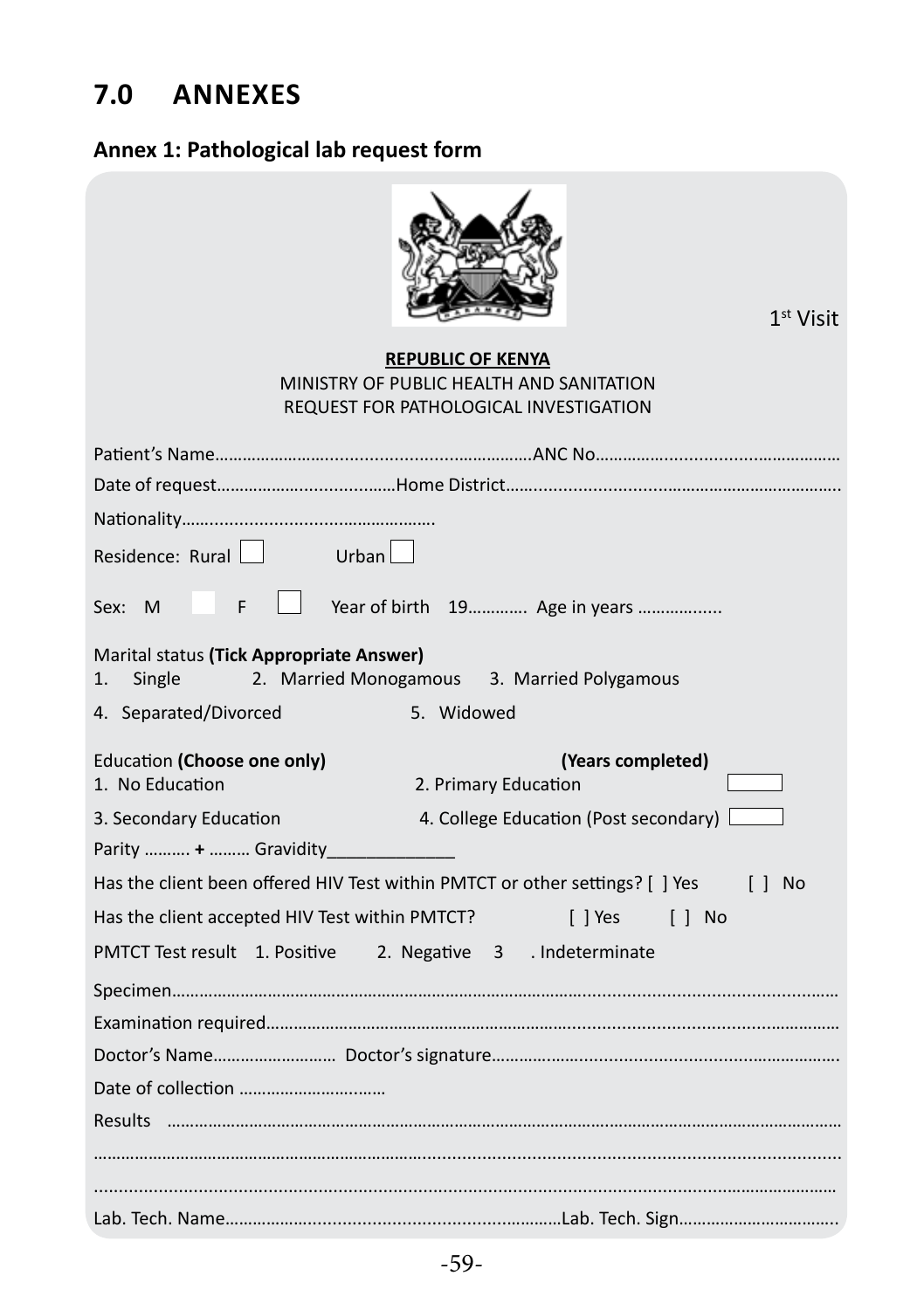## **Annex 2: Form X**

## **REPUBLIC OF KENYA MINISTRY OF PUBLIC HEALTH AND SANITATION NATIONAL ANC HIV SURVEILLANCE FORM X**

|                    | Hospital/Health centreSite CodeSerial No                                                                                                                                                      |                                                                   | (Stick Bar code above)          |                 |
|--------------------|-----------------------------------------------------------------------------------------------------------------------------------------------------------------------------------------------|-------------------------------------------------------------------|---------------------------------|-----------------|
| 1.                 | Date of specimen collection DayMonthYear                                                                                                                                                      |                                                                   |                                 |                 |
| 2.                 | <b>Residence</b>                                                                                                                                                                              | 1.[ ] Rural 2. [ ] Urban                                          |                                 |                 |
| з.                 |                                                                                                                                                                                               |                                                                   |                                 |                 |
| 4.                 | Year of birth: 19 Age in years                                                                                                                                                                |                                                                   |                                 |                 |
| 5.                 | Marital status (tick only one) 1 [] Single 2 [] Married - monogamous                                                                                                                          | 3 [] Married - polygamous<br>4 [] Separated/divorced 5 [] Widowed |                                 |                 |
|                    | 6. Education (tick only one)<br>1[] No education<br>2[] Primary education: years completed<br>3[] Secondary education: years completed<br>4[] College (or other higher education institution) |                                                                   |                                 |                 |
| 1.                 | Has the client been offered HIV Test within PMTCT or other settings?                                                                                                                          |                                                                   | $[$ ] Yes                       | $\Box$<br>No    |
| 2.                 | Has the client accepted HIV Test within PMTCT?                                                                                                                                                |                                                                   | [ ] Yes                         | $[ ]$ No        |
| 3.                 | <b>Screening results:</b><br>Indeterminate<br>HIV Test results (PMTCT) []                                                                                                                     | 1. Positive<br>$\Box$                                             | 2. Negative                     | $3$ .<br>$\Box$ |
| $\left[ \ \right]$ | VDRL (RPR)                                                                                                                                                                                    | $\begin{bmatrix} \end{bmatrix}$                                   | $\begin{bmatrix} \end{bmatrix}$ |                 |
| NOTE:              | FOR ALL CLIENTS COLLECT A DBS SAMPLE                                                                                                                                                          |                                                                   |                                 |                 |
|                    |                                                                                                                                                                                               |                                                                   |                                 |                 |
|                    |                                                                                                                                                                                               |                                                                   |                                 |                 |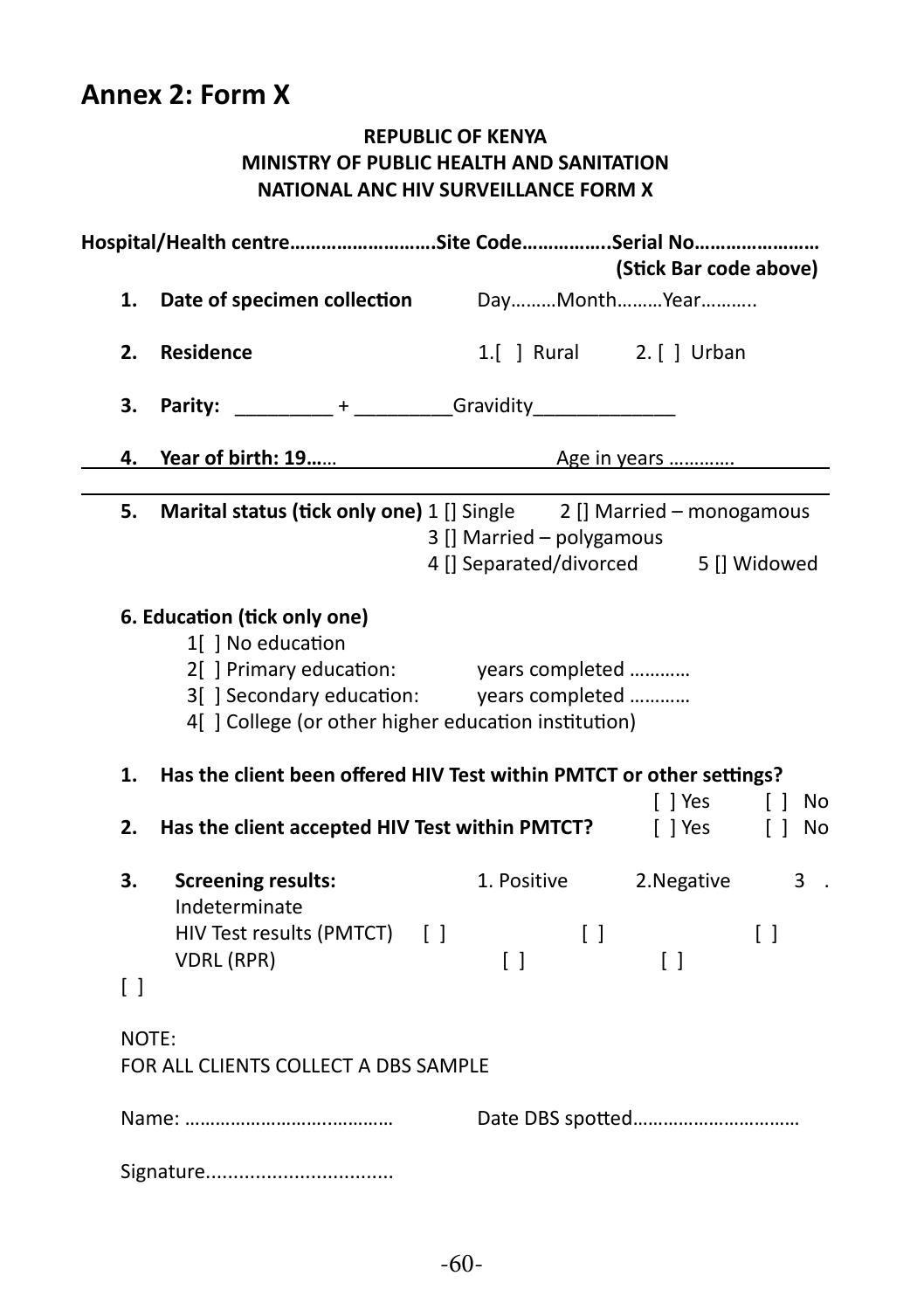

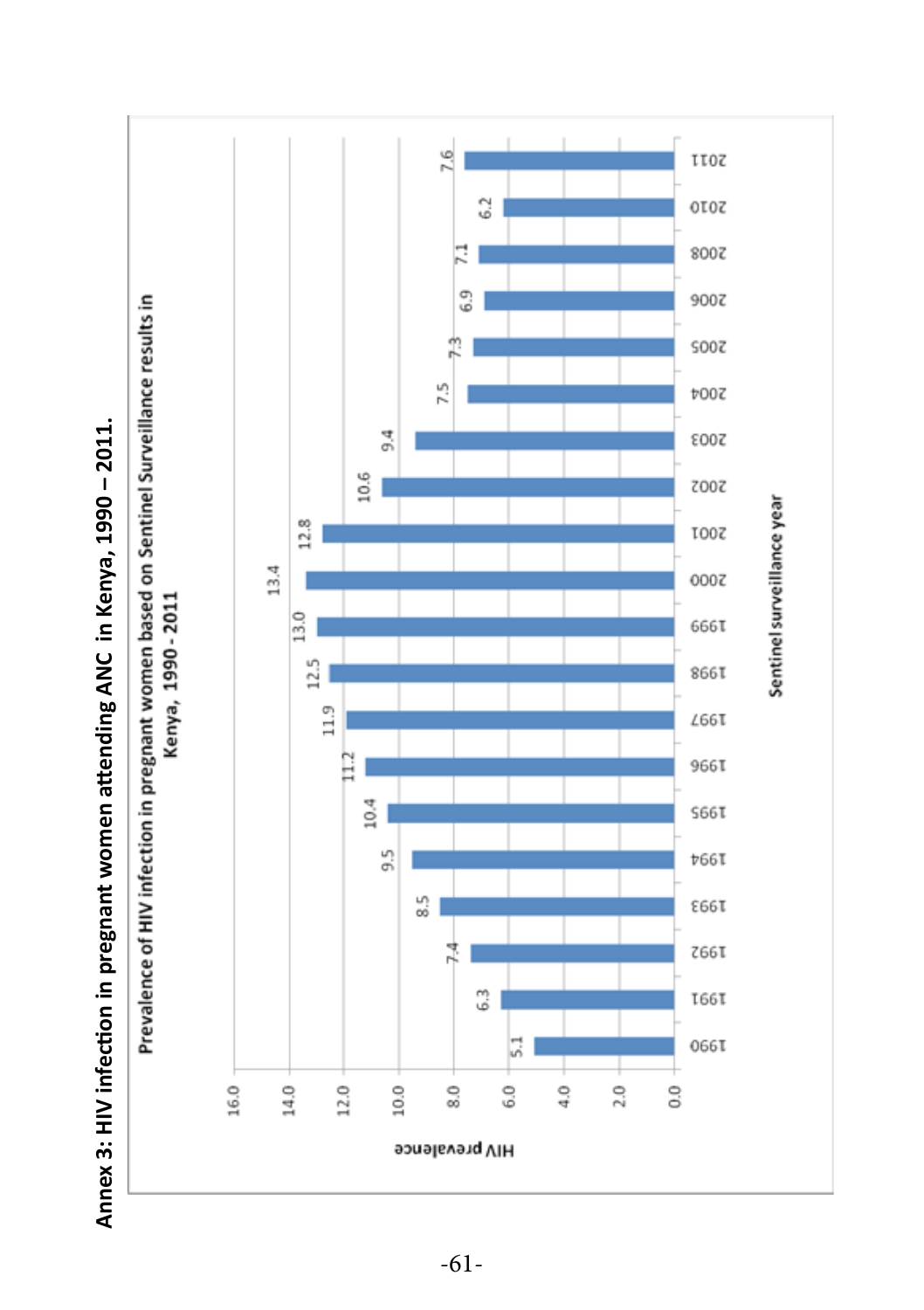| Š              |
|----------------|
|                |
|                |
|                |
| うり             |
|                |
|                |
|                |
|                |
|                |
| $\frac{1}{2}$  |
|                |
|                |
|                |
|                |
|                |
|                |
|                |
| SS HIS         |
|                |
| <b>Pecific</b> |
|                |
|                |
|                |
| .<br>تا+ة      |
|                |
|                |
|                |
| ٦              |
|                |
| eun)           |
|                |
|                |

|                      | Clients   1990   1991   1992   1993   1994 |                |                |                |                         |                |                 |                          | 1995   1996   1997   1998   1999   2000 |                |                |                 | 2001            | 2002            | 2003                    | 2004              | 2005             | 2006          | 2008 2010 2011*  |                  |                  |
|----------------------|--------------------------------------------|----------------|----------------|----------------|-------------------------|----------------|-----------------|--------------------------|-----------------------------------------|----------------|----------------|-----------------|-----------------|-----------------|-------------------------|-------------------|------------------|---------------|------------------|------------------|------------------|
| <b>Baba Dogo</b>     | Urban                                      |                |                |                |                         |                |                 |                          |                                         |                |                |                 |                 |                 |                         |                   |                  |               |                  | 15.0             | 13.9             |
| Bamba                | Rural                                      |                |                |                |                         |                |                 | $\overline{\phantom{0}}$ |                                         |                |                |                 | G               | LO.             | $\blacksquare$          | 1.6               | 2.               | 3.2           | 1.8              | $\frac{6}{1}$    | 1.5              |
| Baringo              | Mixed                                      |                |                |                |                         |                |                 |                          |                                         |                |                |                 | ្អ              | 9               | 4                       | $\overline{6.0}$  | 3.9              | 5.9           | 7.0              | 3.8              | 4.1              |
| Busia                | Urban                                      | $\frac{6}{1}$  | თ              | 29             | $\overline{21}$         | 22             | $\overline{21}$ | 27                       | 28                                      | 28             | 32             | 20              | $\frac{5}{1}$   | $\frac{9}{2}$   | $\frac{9}{1}$           | 15.6              | 14.2             | 7.8           | G<br>ق           | 8.2              | 9.4              |
| Chulaimbo            | Rural                                      |                |                |                |                         |                | 20              | 26                       |                                         | 35             | 24             | 29              | 25              | 22              | 22                      | 13.8              | 8.3              | 8.2           | 21.0             | 22.1             | 25.9             |
| Dagoreti             | Urban                                      |                |                |                |                         |                |                 |                          |                                         |                |                |                 |                 |                 |                         |                   |                  |               |                  | 2.0              | 4.6              |
| <b>Dandora</b>       | Urban                                      |                |                |                |                         |                |                 |                          |                                         |                |                |                 |                 |                 |                         |                   |                  |               |                  | 8.0              | 9.4              |
| Fatima               | Rural                                      |                |                |                |                         |                |                 |                          |                                         |                |                |                 | 22              | $\infty$        | $\overline{a}$          | 6.7               | 3.8              | 6.8           | 4.5              | 2.3              | 2.9              |
| Garissa              | Mixed                                      | 4              |                | 4              | 3                       | $\overline{1}$ | LO.             | 4                        | $\overline{ }$                          | 4              | 4              |                 | G               | 4               | $\overline{\mathsf{C}}$ | $\ddot{0}$        | 1.3              | $\frac{6}{1}$ | $4.\overline{3}$ | 2.3              | 1.4              |
| Jericho              | Urban                                      |                |                |                |                         |                |                 |                          |                                         |                |                |                 |                 |                 |                         |                   |                  |               |                  | 4.4              | 8.5              |
| Kajiado              | Mixed                                      |                |                |                |                         |                | Ь٥              | 6                        | თ                                       | 6              |                |                 | $\infty$        | Ь٥              | 4                       | 2.0               | 3.1              | 4.4           | 7.0              | 5.6              | $\frac{0}{3}$    |
| Kakamega             | Mixed                                      | 4              | $\overline{c}$ | $\overline{4}$ | $\infty$                | $\frac{3}{2}$  | 급               | G                        | G                                       | $\overline{1}$ | g              | ្អ              | 급               | $\overline{1}$  | $\frac{3}{2}$           | $\overline{9}$ .  | 9.4              | 7.7           | 7.7              | 5.1              | 5.6              |
| Kangundo             | Mixed                                      |                |                |                |                         |                |                 |                          |                                         |                |                |                 | $\overline{14}$ | $\overline{ }$  | 4                       | 4.9               | 5.1              | $\frac{1}{4}$ | 7.2              | 4.5              | 5.0              |
| Kaplong              | Rural                                      |                |                |                |                         |                |                 | $\infty$                 | Lŋ                                      | 4              | 4              | $\sim$          | G               | $\circ$         | $\omega$                | 3.1               | $3.\overline{6}$ | 5.4           | 4.8              | 3.5              | 3.5              |
| Kariobangi           | Urban                                      |                |                |                |                         |                |                 |                          |                                         |                |                |                 |                 |                 |                         |                   |                  |               |                  | 9.4              | 8.1              |
| Karurumo             | Rural                                      |                |                |                |                         | $\overline{ }$ | თ               |                          | 26                                      | $\overline{a}$ |                |                 | $\circ$         | 4               | $\overline{ }$          | 3.4               | 3.0              | 3.5           | 5.3              | $4.\overline{3}$ | 4.7              |
| Kilifi               | Mixed                                      |                |                |                |                         |                |                 |                          |                                         |                |                |                 | $\overline{a}$  | LO.             | $\infty$                | 4.0               | 4.7              | 2.7           | 4.6              | 3.4              | 3.9              |
| Kisii                | Urban                                      | $\overline{ }$ | $\omega$       | $\circ$        | $\overline{\mathsf{C}}$ | $\infty$       | $\infty$        | $\overline{1}$           | $\overline{1}$                          | $\frac{3}{2}$  | $\Xi$          | $\overline{1}4$ | H               | $\overline{14}$ | თ                       | 6.4               | 7.0              | 2.3           | 6.8              | 8.7              | 7.0              |
| Kisumu<br><b>TON</b> | Urban                                      | $\frac{8}{2}$  | $\frac{8}{18}$ | <u>ក្ន</u>     | g                       | 29             | 24              | 26                       | 32                                      | 27             | 25             | 33              | 29              | 26              | 26                      | 11.2              | 15.1             | 18.5          | 16.9             | 18.5             | 15.5             |
| Kitale               | Mixed                                      | $\sim$         | LO.            | ຊ              | $\overline{ }$          | $\overline{a}$ | Ō               | $\overline{11}$          | 5                                       | $\infty$       | 95             | 15              | $\frac{3}{2}$   | $\frac{6}{2}$   | ∺                       | 6.9               | 5.3              | 4.8           | 10.6             | $\overline{8.0}$ | $\overline{5}$ . |
| Kitui                | Mixed                                      | $\circ$        | 4              | $\blacksquare$ | $\overline{a}$          | $\overline{0}$ | $\infty$        | $\infty$                 | Lŋ                                      | ${}^{\circ}$   | $\overline{a}$ | $\overline{12}$ | H               | 9               | 9                       | $\overline{6}$ .0 | 7.5              | 9.8           | 7.2              | 6.4              | 5.3              |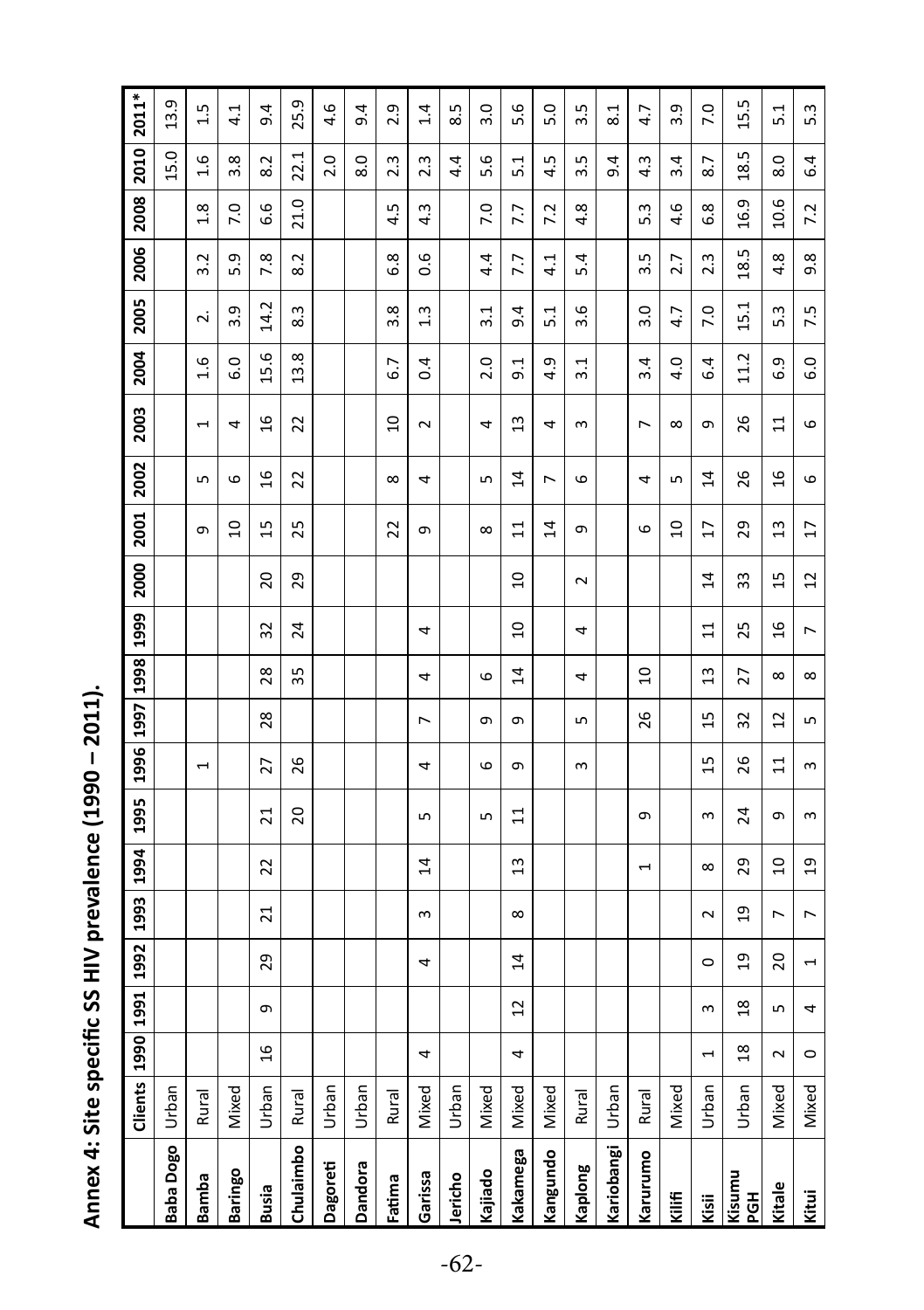| Lodwar                                                                                           | Urban |        |                |                 |                          |                          |                 |                 |                |                          |                          |                | $\frac{1}{2}$   | $\frac{8}{2}$   | $\frac{3}{2}$  | 11.3             | 7.4              | $\overline{9.0}$ | 5.1              | 4.8              | 13.1             |
|--------------------------------------------------------------------------------------------------|-------|--------|----------------|-----------------|--------------------------|--------------------------|-----------------|-----------------|----------------|--------------------------|--------------------------|----------------|-----------------|-----------------|----------------|------------------|------------------|------------------|------------------|------------------|------------------|
| Maragua                                                                                          | Rural |        |                |                 |                          |                          |                 |                 | $\overline{a}$ | S                        |                          | ${}^{\infty}$  | ${}^{\circ}$    | ${}^{\circ}$    | S              | 6.3              | 5.0              | 4.5              | 6.8              | 4.4              | 8.3              |
| Maralal                                                                                          | Mixed |        |                |                 |                          |                          |                 |                 |                |                          |                          |                | 15              | $\overline{13}$ | $\frac{8}{18}$ | 8.2              | 3.7              | 7.2              | $\overline{0.8}$ | 4.5              | 5.0              |
| Mbale                                                                                            | Rural |        |                |                 |                          | $\overline{11}$          | $\overline{a}$  |                 | 15             | $\overline{a}$           | 님                        | 23             | 님               | $\Xi$           | $\infty$       | 9.8              | 9.5              | 5.4              | 6.2              | 5.7              | 5.7              |
| Meru                                                                                             | Mixed | $\sim$ |                |                 | $\overline{\phantom{0}}$ | $\overline{a}$           | $\infty$        | 5               | 13             | $\overline{21}$          | 28                       | 23             | ្ព              | S               | $\infty$       | $3.\overline{3}$ | 4.9              | 4.3              | $0.\overline{8}$ | 2.7              | 4.6              |
| <b>Mombasa</b>                                                                                   | Urban | თ      | $\frac{9}{2}$  | $\overline{a}$  | $\frac{6}{2}$            | $\overline{a}$           | $\overline{1}$  | $\overline{1}$  | $\frac{6}{2}$  | $\overline{4}$           |                          | $\overline{a}$ | $\ddot{a}$      | 15              | $\frac{6}{2}$  | 10.3             | 11.2             | 5.8              | $\overline{8.2}$ | $\frac{0}{6}$    | 11.1             |
| Mosoriot                                                                                         | Rural |        |                |                 |                          | $\overline{\phantom{0}}$ | $\overline{12}$ |                 | $\infty$       | $\overline{\phantom{0}}$ | $\overline{\phantom{0}}$ | 5              | 4               | $\mathsf{S}$    | $\omega$       | 4.6              | $4.\overline{3}$ | 4.0              | 3.5              | 5.1              | 3.5              |
| Mt. Elgon                                                                                        | Mixed |        |                |                 |                          |                          |                 |                 |                |                          |                          |                | ಸ               | 9               | Lŋ             | 5.0              | 5.0              | 4.7              | 3.9              | $\overline{1}$ . | 2.2              |
| Mutomo                                                                                           | Rural |        |                |                 |                          |                          |                 |                 |                |                          |                          |                | $\sim$          | S               | 4              | 5.1              | 3.4              | 4.4              | 2.5              | 2.8              | 3.5              |
| Nairobi                                                                                          | Urban | 5      | $\overline{1}$ | $\overline{13}$ | $\overline{1}$           | 15                       | 16              | $\overline{a}$  |                |                          | H                        | L.             | $\sharp$        | $\mathfrak{u}$  | $\Xi$          | 10.9             | 10.9             | 10.1             | 8.3              |                  |                  |
| Nakuru                                                                                           | Urban | თ      | $\overline{c}$ | $\overline{1}$  | 22                       |                          | 26              | ă               | 24             | 23                       | 25                       | G              | 51              | $\overline{12}$ | $\overline{a}$ | 7.0              | 7.15             | 10.8             | 5.9              | 63               | 5.3              |
| Njabini                                                                                          | Rural |        |                |                 |                          |                          |                 |                 | 4              | $\sim$                   |                          | $\overline{ }$ | 9               | $\circ$         | $\overline{a}$ | 9.9              | 9.9              | 3.5              | 2.6              | 3.2              | 6.7              |
| Nyeri                                                                                            | Urban | $\sim$ | $\mathsf{c}$   | $\infty$        | $\sim$                   | Lŋ                       | 20              | $\infty$        | 6              | $\overline{1}$           |                          | $\overline{c}$ | $\Xi$           | $\infty$        | $\infty$       | 5.5              | 5.3              | 4.6              | 4.4              | 4.1              | 5.1              |
| Riruta                                                                                           | Urban |        |                |                 |                          |                          |                 |                 |                |                          |                          |                |                 |                 |                |                  |                  |                  |                  | 7.7              | 9.8              |
| Sirikwa-<br>Turbo                                                                                | Rural |        |                |                 |                          |                          |                 |                 |                |                          |                          |                | Lŋ              | Lŋ              | 4              | 5.0              | 3.6              | 3.5              | $3.\overline{3}$ | 2.9              |                  |
| <b>Suba</b>                                                                                      | Rural |        |                |                 |                          |                          |                 |                 |                |                          |                          |                | $\overline{31}$ | 34              | $\overline{4}$ | 30.0             | 32.9             | 26.3             | 19.9             | 23.5             | 30.3             |
| Tabaka                                                                                           | Rural |        |                |                 |                          |                          |                 |                 |                |                          |                          |                | $\Xi$           | 4               | თ              | 3.2              | 3.2              | $\frac{1}{11}$   | 3.4              | 3.2              | 19.7             |
| Teso                                                                                             | Rural |        |                |                 |                          |                          |                 |                 |                |                          |                          |                |                 | 6               |                | 3.8              | 4.5              | 4.3              | $\frac{8}{1}$    | 2<br>ന്          | 4.8              |
| Thika                                                                                            | Mixed | $\sim$ | G              | $\sim$          | 27                       | 39                       |                 | $\overline{12}$ | $^{28}$        | $\overline{31}$          | $\overline{a}$           | $\overline{c}$ | $\mathbf{1}$    | $\overline{ }$  | $\infty$       | 8.3              | 7.6              | 5.1              | 5.8              | 2<br>Ń۰          | $4.\overline{3}$ |
| <u>iwi</u>                                                                                       | Mixed |        |                |                 |                          | 16                       | 23              |                 |                | 31                       | $\overline{z}$           | $\overline{1}$ | $\overline{a}$  | $\overline{ }$  | $\overline{a}$ | 7.1              | 7.1              | 8.4              | 7.9              | 4.8              | 8.6              |
| Wundanyi<br>Wesu-                                                                                | Rural |        |                |                 |                          |                          |                 |                 |                |                          |                          |                | $\overline{a}$  | S               | $\infty$       | 2.8              | 2.3              | 6.4              | 5.4              | თ<br>ക്          |                  |
| OVERALL                                                                                          |       | 5.1    | 3              | 7.4             | 8.5                      | ე.<br>თ                  | 10.4            |                 | 11.2 11.9 12.5 |                          | $\overline{a}$           | 13.4           | 12.8            | 10.6            | 3.4            | 7.5              | 7.3              | 6.9              | <b>P.O</b>       | <b>G.2</b>       | 7.6              |
| Unlike prior years, more emphasis was given in the inclusion of known positive pregnant mothers. |       |        |                |                 |                          |                          |                 |                 |                |                          |                          |                |                 |                 |                |                  |                  |                  |                  |                  |                  |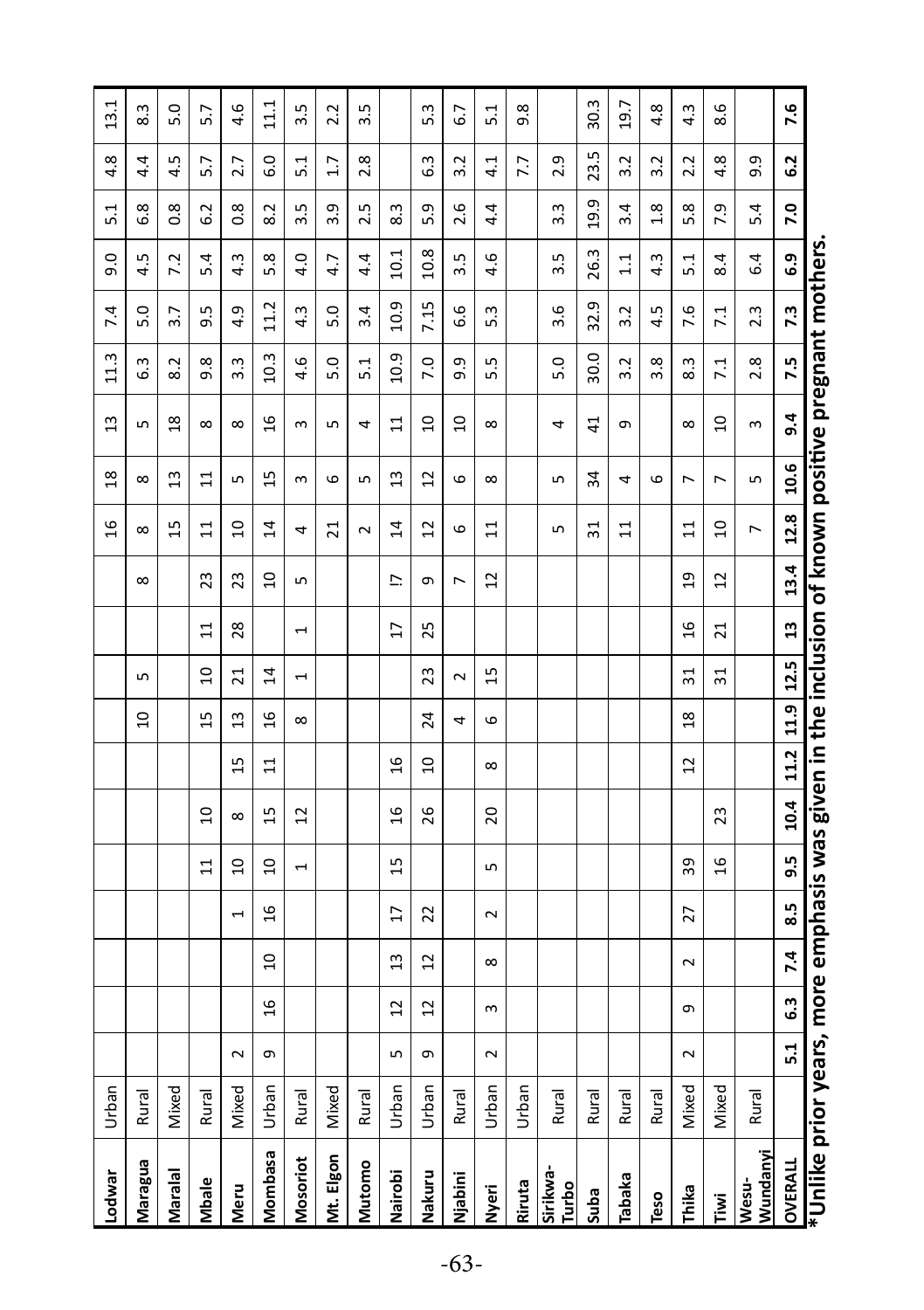|              |           |                |          |     | With known positives       |     | Without known positives    |
|--------------|-----------|----------------|----------|-----|----------------------------|-----|----------------------------|
| No           | Province  | Site           | Location |     | Sample size Prevalence (%) |     | Sample size Prevalence (%) |
| $\mathbf{1}$ | Coast     | <b>Bamba</b>   | Rural    | 273 | 1.5                        | 271 | 1.5                        |
| 2            |           | Tiwi           | Mixed    | 188 | 8.6                        | 181 | 6.1                        |
| 3            |           | *Kilifi        | Mixed    | 410 | 3.9                        | 402 | $2.2$                      |
| 4            |           | Mombasa        | Urban    | 416 | 11.1                       | 391 | 6.1                        |
| 5            |           | Wesu           | Rural    | 40  | 2.6                        | 39  | $2.6\,$                    |
| 6            |           | Wundanyi       | Rural    | 94  | 3.3                        | 89  | 0.0                        |
| 7            | Nairobi   | Dandora        | Urban    | 415 | 9.4                        | 402 | 6.5                        |
| 8            |           | *Baba dogo     | Urban    | 375 | 13.9                       | 395 | 8.8                        |
| 9            |           | Riruta         | Urban    | 407 | 9.8                        | 392 | 6.4                        |
| 10           |           | Jericho        | Urban    | 413 | 8.5                        | 410 | 8.1                        |
| 11           |           | Kariobangi     | Urban    | 410 | 8.1                        | 406 | 7.4                        |
| 12           |           | Dagoretti      | Urban    | 174 | 4.6                        | 171 | 2.9                        |
| 13           | Central   | *Nyeri         | Urban    | 390 | 5.1                        | 385 | 3.4                        |
| 14           |           | Thika          | Mixed    | 418 | 4.3                        | 412 | 3.4                        |
| 15           |           | Njabini        | Rural    | 315 | 6.7                        | 311 | 5.8                        |
| 16           |           | Maragua        | Rural    | 313 | 8.3                        | 289 | 1.7                        |
| 17           | Nyanza    | Kisumu PGH     | Urban    | 415 | 15.5                       | 410 | 15.1                       |
| 18           |           | Chulaimbo      | Rural    | 264 | 25.9                       | 252 | 22.6                       |
| 19           |           | Suba           | Rural    | 238 | 30.3                       | 203 | 20.7                       |
| 20           |           | Tabaka         | Rural    | 315 | 19.7                       | 312 | 19.2                       |
| 21           |           | Kisii          | Urban    | 415 | 7.0                        | 410 | $6.6\,$                    |
| 22           | R. Valley | Nakuru         | Urban    | 415 | 5.3                        | 406 | 3.5                        |
| 23           |           | Fatima         | Rural    | 239 | 2.9                        | 237 | 2.5                        |
| 24           |           | Sirikwa        | Mixed    | 256 | 7.8                        | 255 | 7.5                        |
| 25           |           | Kajiado        | Mixed    | 166 | 3.0                        | 166 | 3.0                        |
| 26           |           | Kaplong        | Rural    | 315 | 3.5                        | 315 | 3.5                        |
| 27           |           | Kitale         | Mixed    | 416 | $5.1$                      | 410 | 4.4                        |
| 28           |           | Lodwar         | Urban    | 315 | 13.1                       | 307 | 11.1                       |
| 29           |           | Maralal        | Mixed    | 270 | 5.0                        | 259 | 4.3                        |
| 30           |           | Mosoriot       | Rural    | 259 | 3.5                        | 254 | 2.0                        |
| 31           |           | <b>Baringo</b> | Mixed    | 315 | 4.1                        | 308 | 2.3                        |
| 32           |           | Turbo          | Mixed    | 314 | 4.5                        | 307 | 2.6                        |
| 33           | Western   | Kakamega       | Mixed    | 413 | 5.6                        | 413 | 5.6                        |
| 34           |           | Mbale          | Rural    | 315 | 5.7                        | 315 | 5.7                        |
| 35           |           | Mt. Elgon      | Mixed    | 223 | 2.2                        | 220 | 0.9                        |
| 36           |           | <b>Busia</b>   | Urban    | 415 | 9.4                        | 405 | 7.7                        |

## **Annex 5: A list of the 43 sites and their site-specific HIV prevalence (2011).**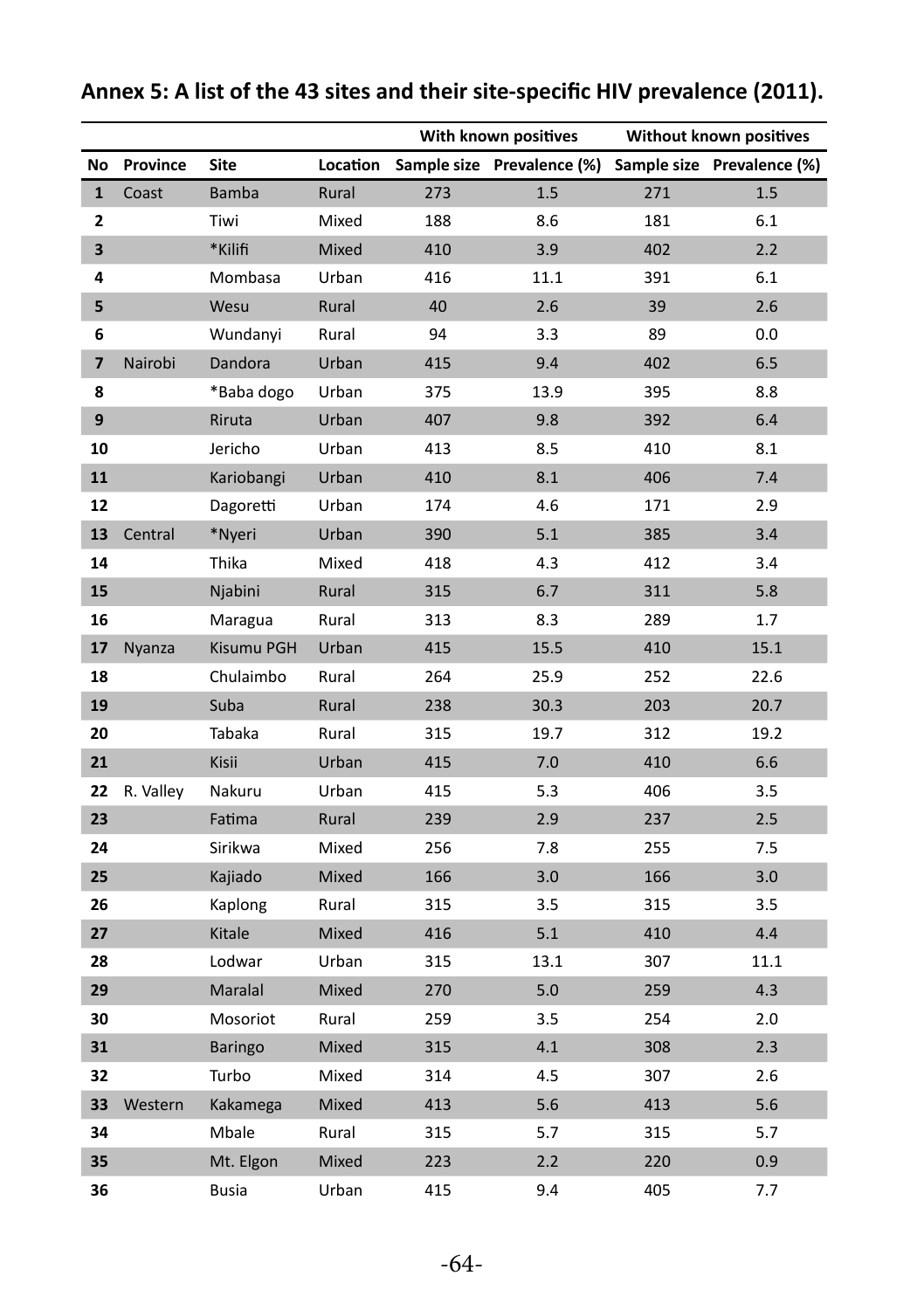|    |                     |                    |          |     | With known positives       |     | Without known positives    |
|----|---------------------|--------------------|----------|-----|----------------------------|-----|----------------------------|
| No | Province            | <b>Site</b>        | Location |     | Sample size Prevalence (%) |     | Sample size Prevalence (%) |
| 37 |                     | Teso               | Rural    | 312 | 4.8                        | 310 | 4.5                        |
| 38 | Eastern             | *Kitui             | Mixed    | 246 | 5.3                        | 264 | 3.4                        |
| 39 |                     | *Meru              | Mixed    | 417 | 4.6                        | 414 | 3.9                        |
| 40 |                     | Karurumo           | Rural    | 171 | 4.7                        | 170 | 4.1                        |
| 41 |                     | Mutomo             | Rural    | 230 | 3.5                        | 226 | 1.8                        |
| 42 |                     | *Kangundo          | Mixed    | 300 | 5.0                        | 312 | 4.7                        |
| 43 | N. Eastern          | Garissa            | Mixed    | 417 | 1.4                        | 417 | 1.4                        |
|    | Pooled<br>estimates | (Mean)<br>(Median) |          |     | (7.4)<br>(5.1)             |     | (5.7)<br>(4.2)             |